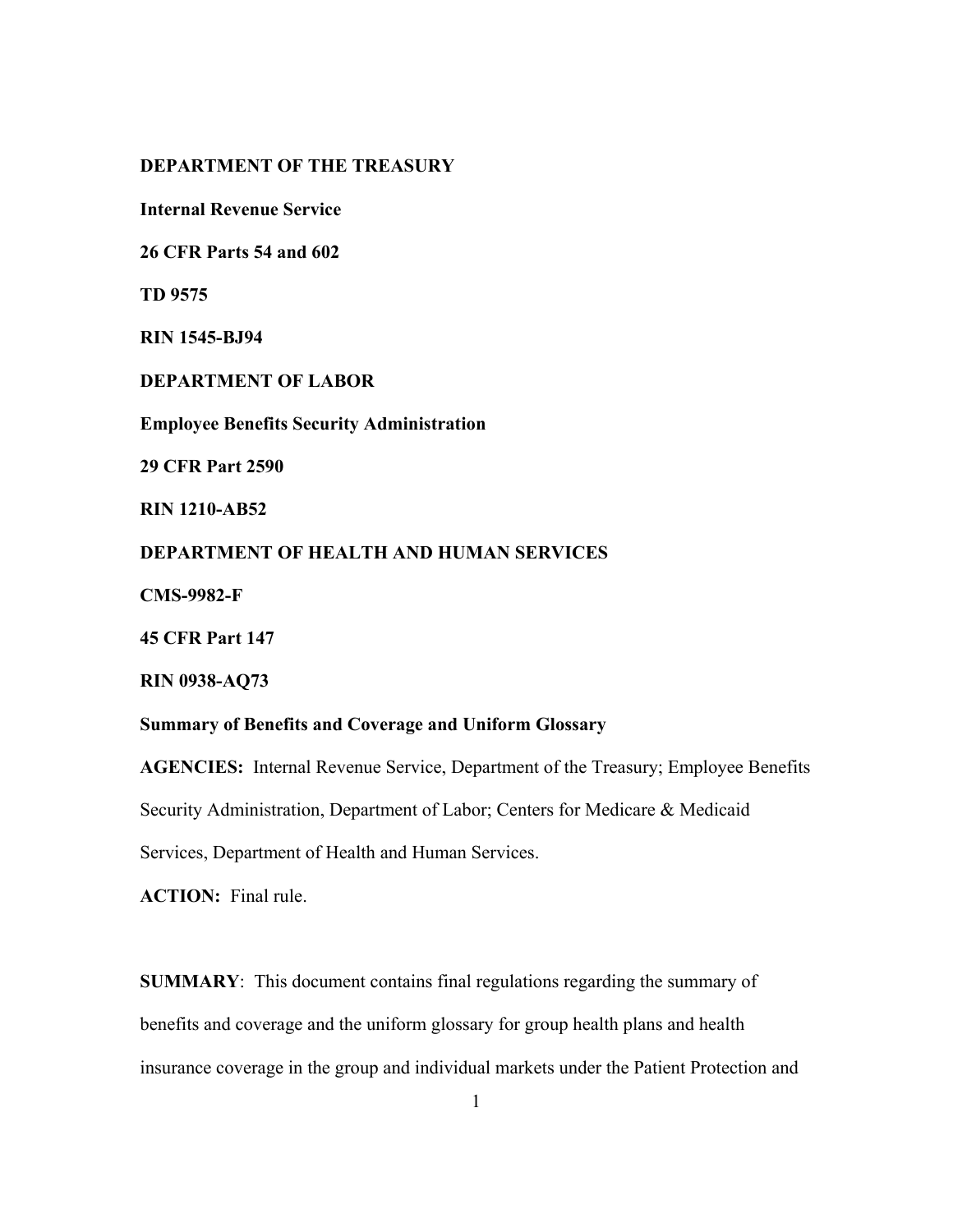Affordable Care Act. This document implements the disclosure requirements under section 2715 of the Public Health Service Act to help plans and individuals better understand their health coverage, as well as other coverage options. A guidance document published elsewhere in this issue of the **Federal Register** provides further guidance regarding compliance.

**DATES**: Effective date. These final regulations are effective [**INSERT DATE 60 DAYS AFTER PUBLICATION IN FEDERAL REGISTER**].

Applicability date. The requirements to provide an SBC, notice of modification, and uniform glossary under PHS Act section 2715 and these final regulations apply for disclosures to participants and beneficiaries who enroll or re-enroll in group health coverage through an open enrollment period (including re-enrollees and late enrollees) beginning on the first day of the first open enrollment period that begins on or after September 23, 2012. For disclosures to participants and beneficiaries who enroll in group health plan coverage other than through an open enrollment period (including individuals who are newly eligible for coverage and special enrollees), the requirements under PHS Act section 2715 and these final regulations apply beginning on the first day of the first plan year that begins on or after September 23, 2012. For disclosures to plans, and to individuals and dependents in the individual market, these requirements are applicable to health insurance issuers beginning on September 23, 2012.

**FOR FURTHER INFORMATION CONTACT:** Amy Turner or Heather Raeburn, Employee Benefits Security Administration, Department of Labor, at (202) 693-8335; Karen Levin, Internal Revenue Service, Department of the Treasury, at (202) 622-6080;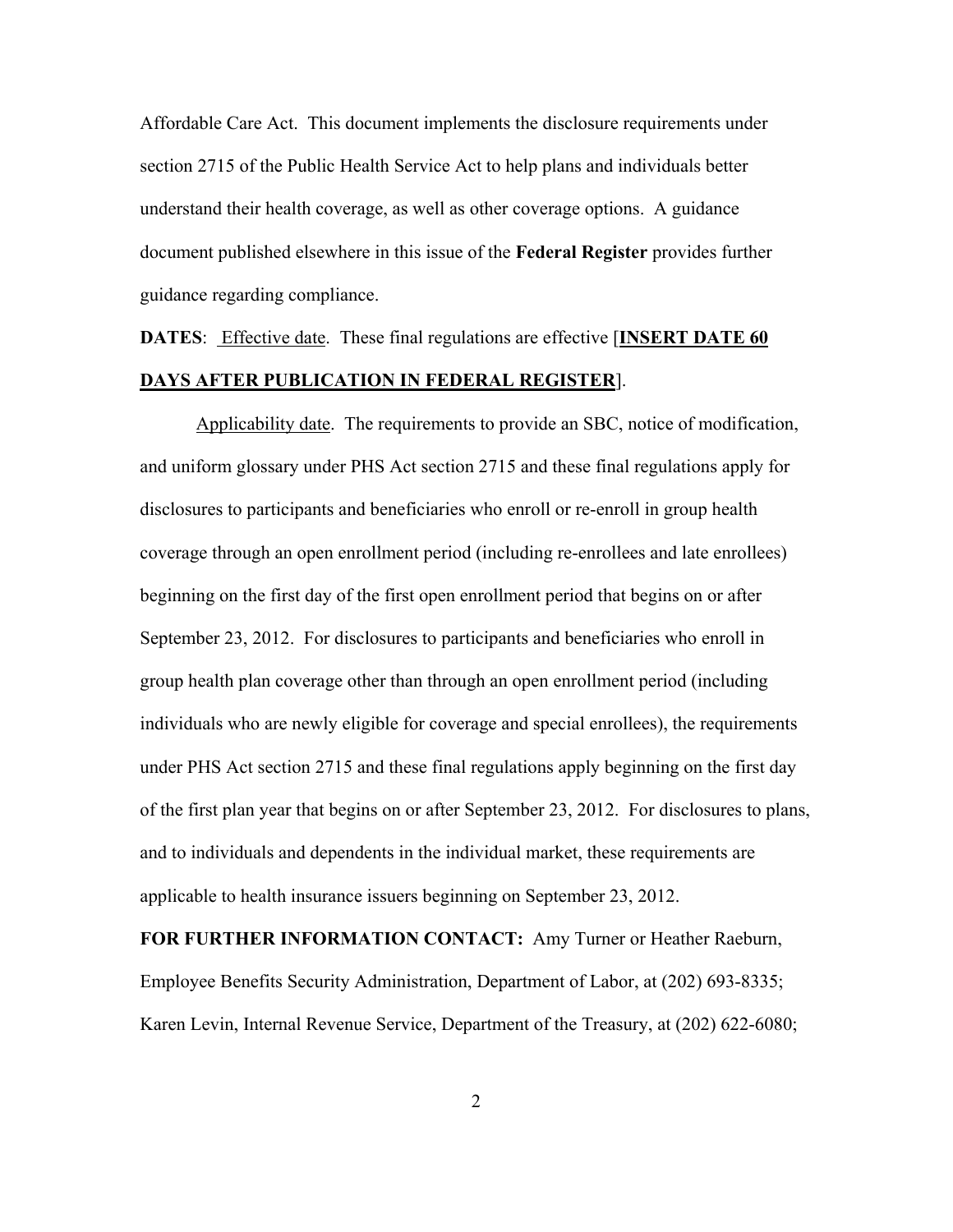Jennifer Libster or Padma Shah, Centers for Medicare & Medicaid Services, Department of Health and Human Services, at (301) 492-4222.

## **SUPPLEMENTARY INFORMATION:**

**Customer Service Information:** Individuals interested in obtaining information from the Department of Labor concerning employment-based health coverage laws may call the EBSA Toll-Free Hotline at 1-866-444-EBSA (3272) or visit the Department of Labor's website (http://www.dol.gov/ebsa). In addition, information from HHS on private health insurance for consumers can be found on the Centers for Medicare & Medicaid Services (CMS) website

(http://www.cms.hhs.gov/HealthInsReformforConsume/01\_Overview.asp) and information on health reform can be found at http://www.healthcare.gov.

## **I. Executive Summary**

A. Purpose of the Regulatory Action

### 1. Need for Regulatory Action

Under section 2715 of the Public Health Service Act (PHS Act), as added by the Patient Protection and Affordable Care Act (Affordable Care Act), the Departments of Health and Human Services, Labor, and the Treasury (the Departments) are to develop standards for use by group health plans and health insurance issuers offering group or individual health insurance coverage in compiling and providing a summary of benefits and coverage (SBC) that "accurately describes the benefits and coverage under the applicable plan or coverage." PHS Act section 2715 also calls for the "development of standards for the definitions of terms used in health insurance coverage."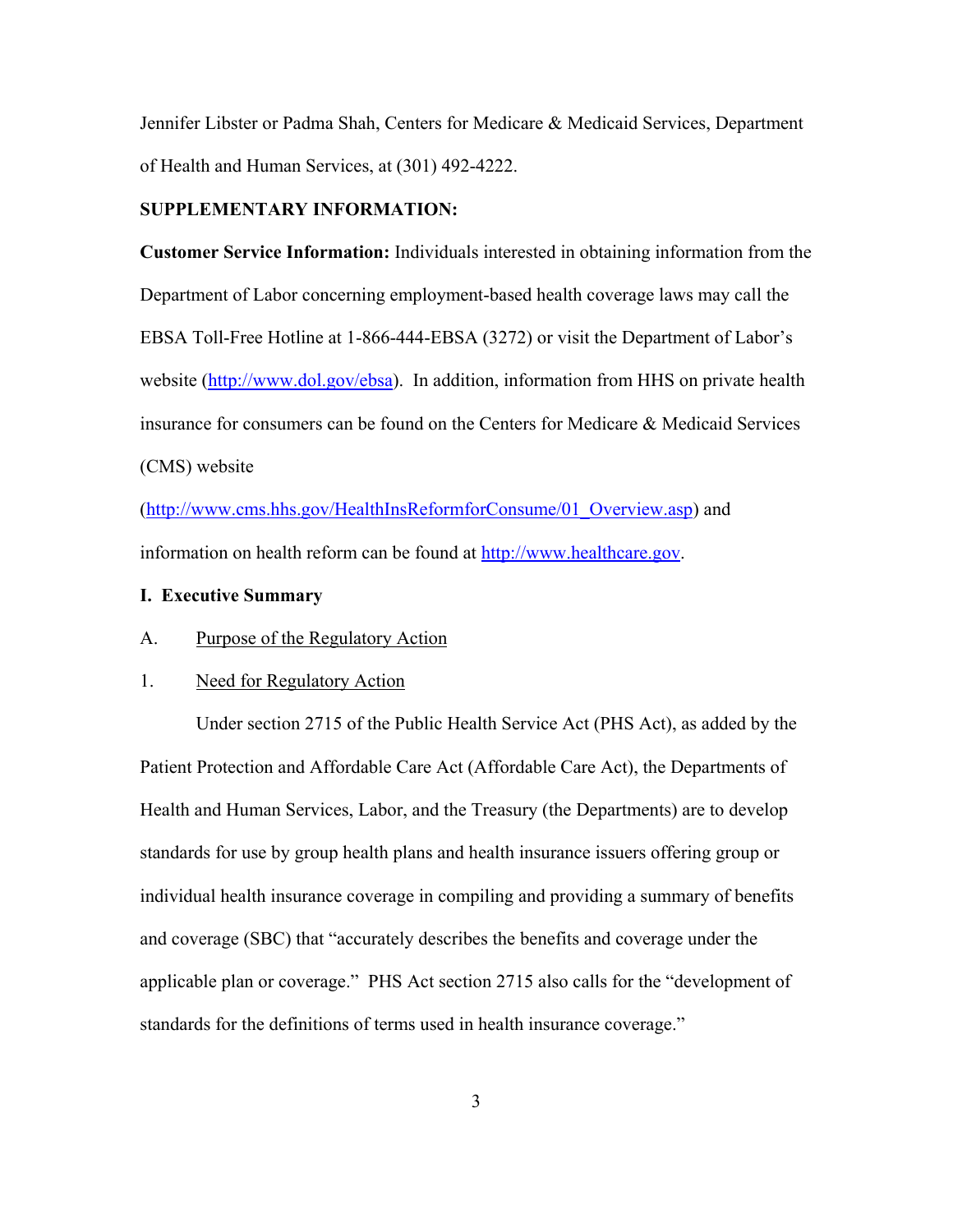This regulation establishes the standards required to be met under PHS Act section 2715. Among other things, these standards ensure this information is presented in clear language and in a uniform format that helps consumers to better understand their coverage and better compare coverage options. The current patchwork of non-uniform consumer disclosure requirements makes shopping for coverage inefficient, difficult, and time-consuming, particularly in the individual and small group market, but also in some large employer plans in which workers may be confused about the value of their health benefits as part of their total compensation. As a result of this confusion, health insurance issuers and employers may face less pressure to compete on price, benefits, and quality, contributing to inefficiency in the health insurance and labor markets.

The statute is detailed but not self-implementing, contains ambiguities, and specifically requires the Departments to develop standards, consult with the National Association of Insurance Commissioners, and issue regulations. Therefore these consumer protections cannot be established without this regulation.

## 2. Legal Authority

The substantive authority for this regulation is generally PHS Act section 2715, which is incorporated by reference into Employee Retirement Income Security Act (ERISA) section 715 and the Internal Revenue Code (Code) section 9815. PHS Act section 2792, ERISA section 734, and Code section 9833 also provide rulemaking authority. (For a fuller discussion of the Departments' legal authority, see section V. of this preamble.)

# B. Summary of the Major Provisions of This Regulatory Action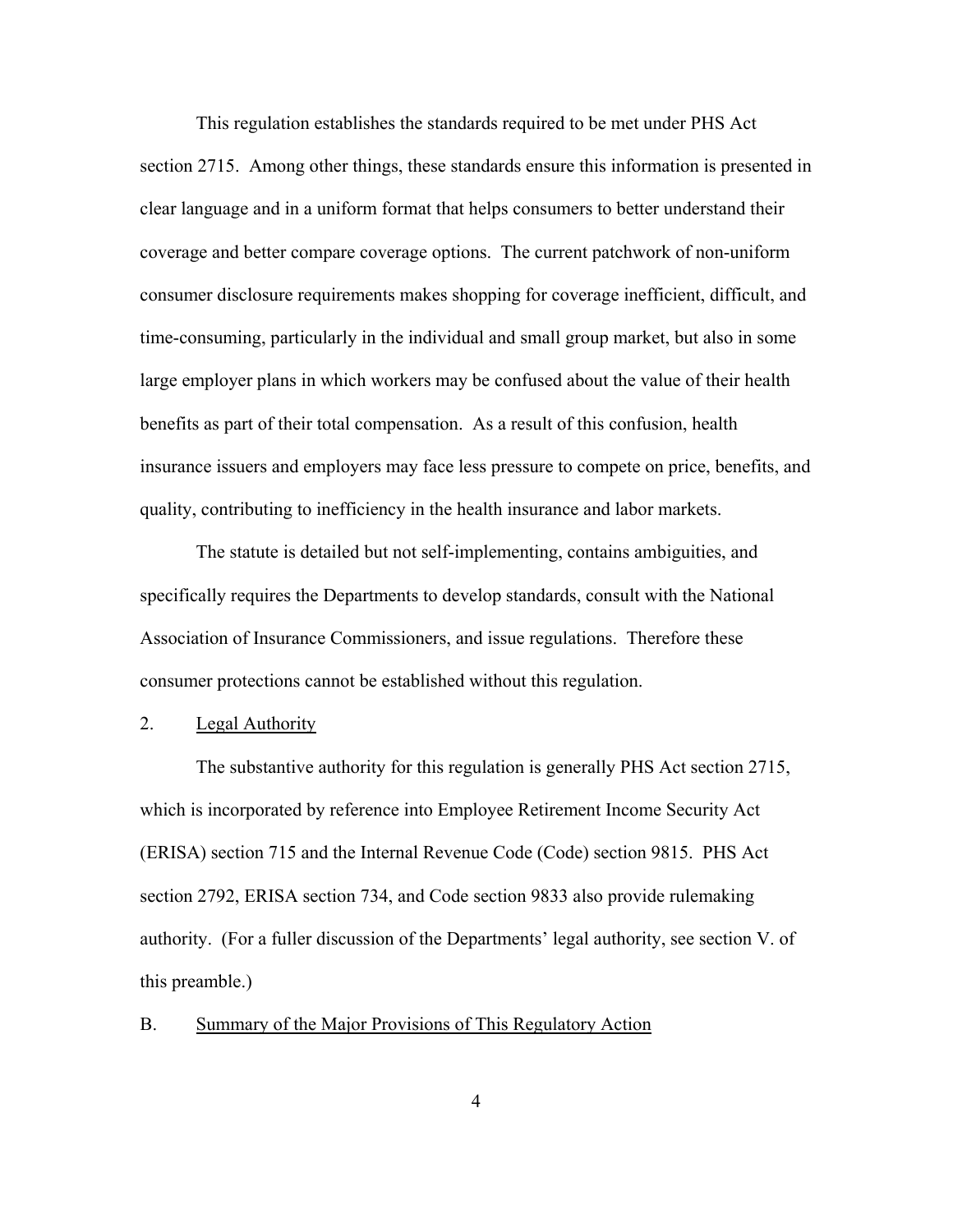Paragraph (a) of the final regulations implements the general disclosure requirement and sets forth the standards for who provides an SBC, to whom, and when. The regulations outline three different scenarios under which an SBC will be provided: (1) by a group health insurance issuer to a group health plan; (2) by a group health insurance issuer and a group health plan to participants and beneficiaries; and (3) by a health insurance issuer to individuals and dependents in the individual market. For each scenario, an SBC must be provided in several different circumstances, such as upon application for coverage, by the first day of coverage (if information in the SBC has changed), upon renewal or reissuance, and upon request. The final regulations also include special rules to prevent unnecessary duplication in the provision of an SBC with respect to group health coverage and individual health insurance coverage.

The final regulations set forth a list of requirements for the SBC that generally mirror those set forth in the statute. There are a total of 12 required content elements under the regulations, including uniform standard definitions of medical and health coverage terms, which will help consumers better understand their coverage; a description of the coverage including the cost sharing requirements such as deductibles, coinsurance, and co-payments; and information regarding any exceptions, reductions, or limitations under the coverage. The final regulations also require inclusion of coverage examples, which illustrate benefits provided under the plan or coverage for common benefits scenarios. In addition, the regulations specify requirements related to the appearance of the SBC, which generally must be presented in a uniform format, cannot exceed four double-sided pages in length, and must not include print smaller than 12 point font. These requirements are detailed further in a Notice published elsewhere in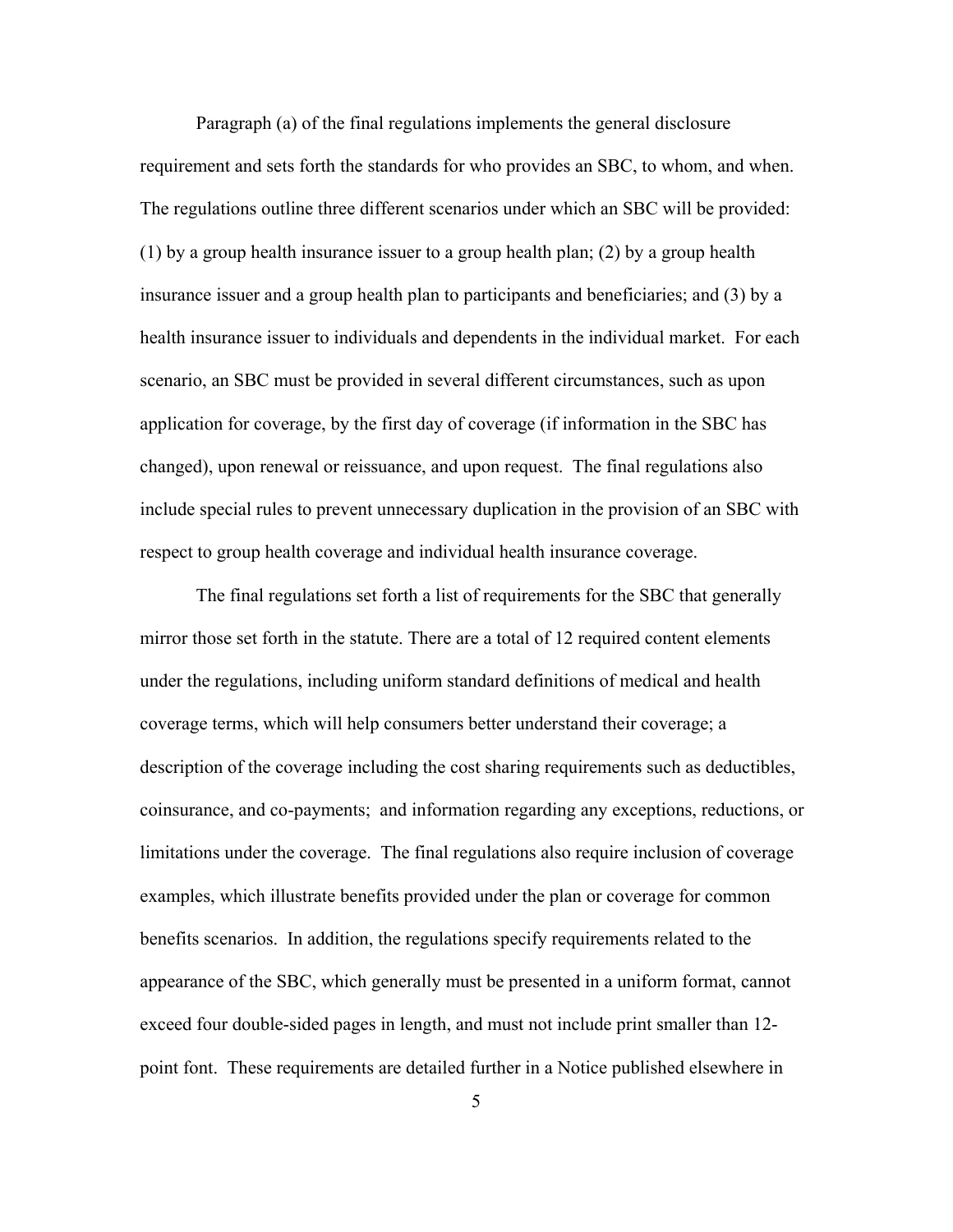today's Federal Register providing additional guidance related to PHS Act section 2715 and these final regulations.

PHS Act section 2715 and the final regulations also require that plans and issuers provide notice of modification in any of the terms of the plan or coverage involved that would affect the content of the SBC, that is not reflected in the most recently provided SBC, and that occurs other than in connection with a renewal or reissuance of coverage.

Finally, the statute directs the Departments to develop standards for definitions for certain insurance-related and medical terms, as well as other terms that will help consumers understand and compare the terms of coverage and the extent of medical benefits (including any exceptions and limitations). Group health plans and health insurance issuers must provide the uniform glossary in the appearance specified by the Departments, so that the glossary is presented in a uniform format and uses terminology understandable by the average plan enrollee or individual covered under an individual policy. A guidance document published elsewhere in today's **Federal Register** provides further guidance with respect to the uniform glossary.

The requirements to provide an SBC, notice of modification, and uniform glossary under PHS Act section 2715 and these final regulations apply for disclosures with respect to participants and beneficiaries who enroll or re-enroll in group health coverage through an open enrollment period (including re-enrollees and late enrollees), beginning on the first day of the first open enrollment period that begins on or after September 23, 2012. For disclosures to participants and beneficiaries who enroll in group health plan coverage other than through an open enrollment period (including individuals who are newly eligible for coverage and special enrollees), the requirements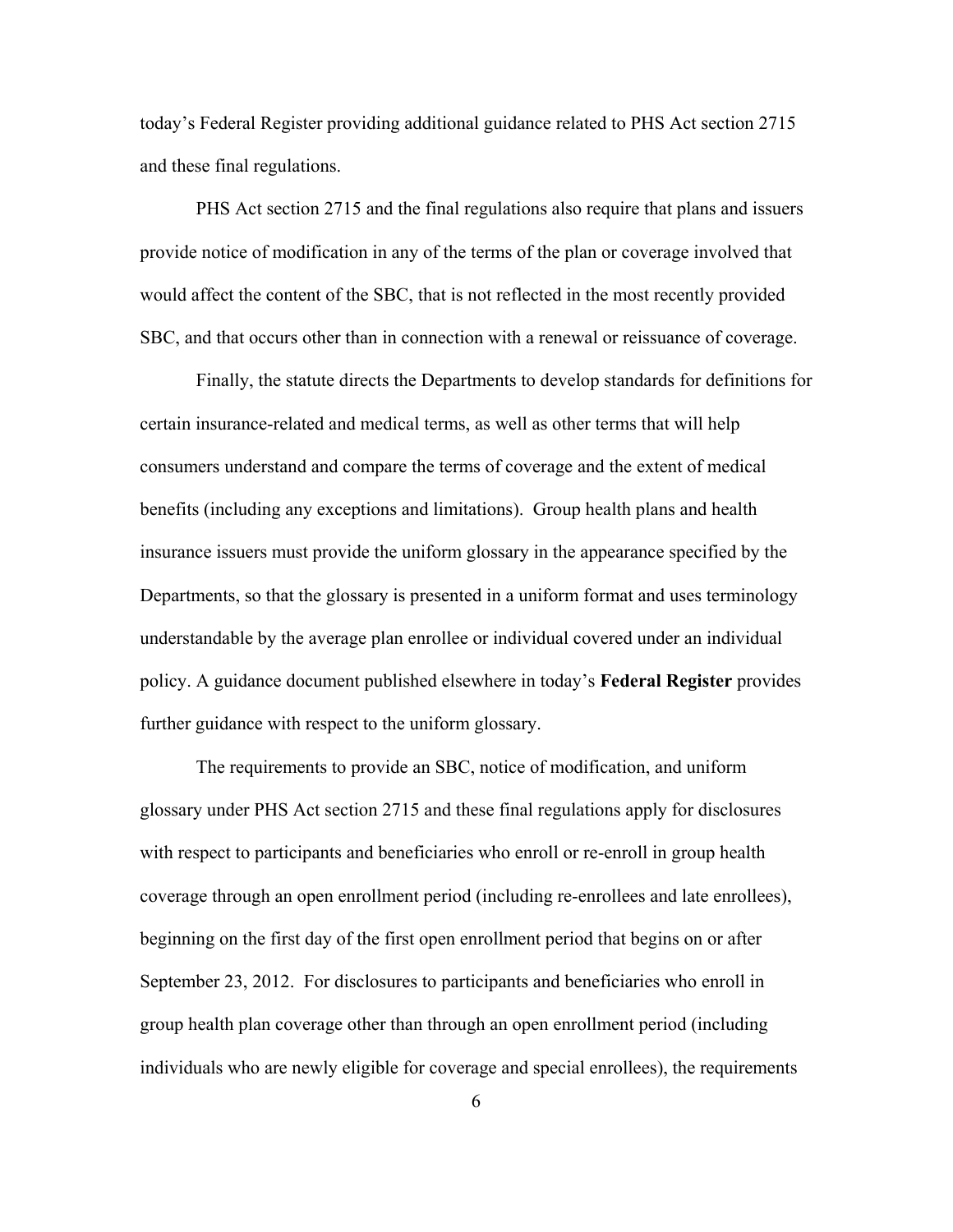under PHS Act section 2715 and these final regulations apply beginning on the first day of the first plan year that begins on or after September 23, 2012. For disclosures to plans, and to individuals and dependents in the individual market, these requirements apply to health insurance issuers beginning on September 23, 2012.

# C. Costs and Benefits

The direct benefits of these final regulations come from improved information, which will enable consumers, both individuals and employers, to better understand the coverage they have and make better coverage decisions, based on their preferences with respect to benefit design, level of financial protection, and cost. The Departments believe that such improvements will result in a more efficient, competitive market. These final regulations will also benefit consumers by reducing the time they spend searching for and compiling health plan and coverage information.

Under the final regulations, group health plans and health insurance issuers will incur costs to compile and provide the summary of benefits and coverage and uniform glossary of health coverage and medical terms. The Departments estimate that the annualized cost may be around \$73 million. As is common with regulations implementing new policies, there is considerable uncertainty arising from general data limitations and the degree to which economies of scale exist for disclosing this information. Nonetheless, the Departments believe that these final regulations lower overall administrative costs from the proposed regulations because of several policy changes, notably flexibility in the instructions for completing the SBC, the omission of premium (or cost of coverage) information from the SBC, the reduction in the number of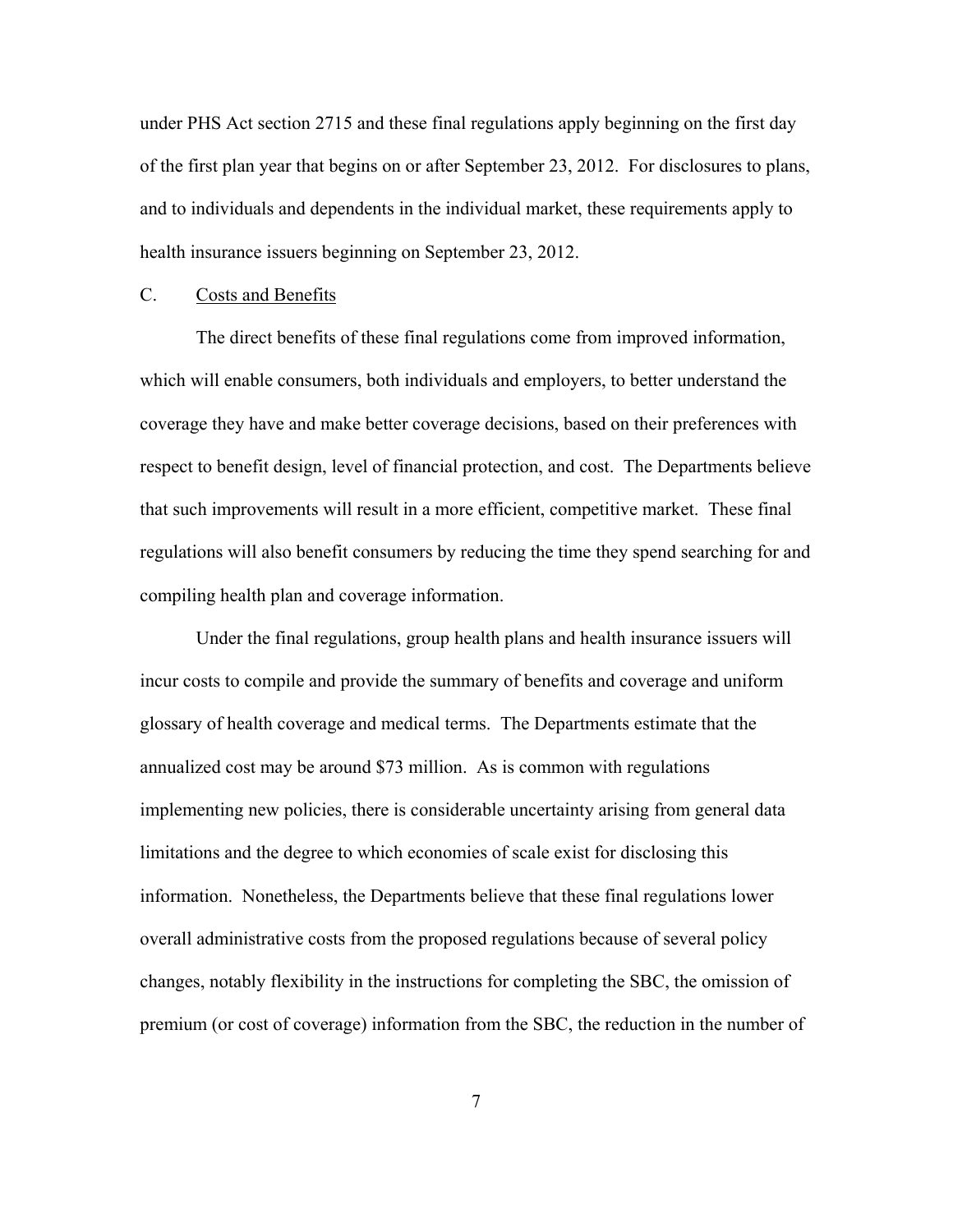coverage examples required from three to two, and provisions allowing greater flexibility for electronic disclosure.

 In accordance with Executive Orders 12866 and 13563, the Departments believe that the benefits of this regulatory action justify the costs.

#### **II. Background**

 $\overline{a}$ 

The Patient Protection and Affordable Care Act, Pub. L. 111-148, was enacted on March 23, 2010; the Health Care and Education Reconciliation Act, Pub. L. 111-152, was enacted on March 30, 2010 (these are collectively known as the "Affordable Care Act"). The Affordable Care Act reorganizes, amends, and adds to the provisions of part A of title XXVII of the Public Health Service Act (PHS Act) relating to group health plans and health insurance issuers in the group and individual markets. The term "group health plan" includes both insured and self-insured group health plans.<sup>1</sup> The Affordable Care Act adds section 715(a)(1) to the Employee Retirement Income Security Act (ERISA) and section  $9815(a)(1)$  to the Internal Revenue Code (the Code) to incorporate the provisions of part A of title XXVII of the PHS Act into ERISA and the Code, and make them applicable to group health plans, and health insurance issuers providing health insurance coverage in connection with group health plans. The PHS Act sections incorporated by this reference are sections 2701 through 2728. PHS Act sections 2701 through 2719A are substantially new, though they incorporate some provisions of prior law. PHS Act sections 2722 through 2728 are sections of prior law renumbered, with some, mostly minor, changes.

<sup>&</sup>lt;sup>1</sup> The term "group health plan" is used in title XXVII of the PHS Act, part 7 of ERISA, and chapter 100 of the Code, and is distinct from the term "health plan," as used in other provisions of title I of the Affordable Care Act. The term "health plan" does not include self-insured group health plans.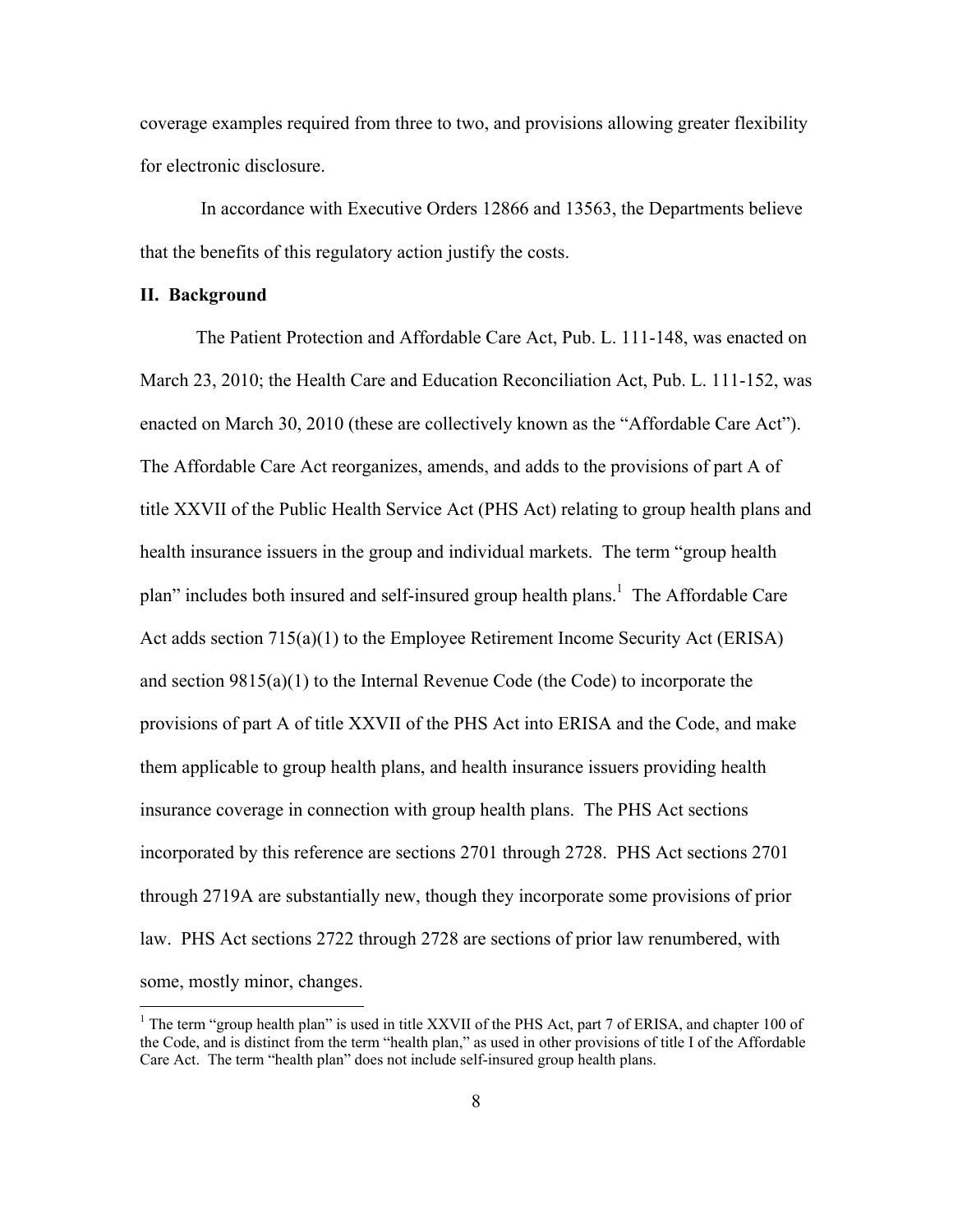Subtitles A and C of title I of the Affordable Care Act amend the requirements of title XXVII of the PHS Act (changes to which are incorporated into ERISA by section 715). The preemption provisions of ERISA section 731 and PHS Act section 2724<sup>2</sup> (implemented in 29 CFR 2590.731(a) and 45 CFR 146.143(a)) apply so that the requirements of part 7 of ERISA and title XXVII of the PHS Act, as amended by the Affordable Care Act, are not to be "construed to supersede any provision of State law which establishes, implements, or continues in effect any standard or requirement solely relating to health insurance issuers in connection with group or individual health insurance coverage except to the extent that such standard or requirement prevents the application of a requirement" of provisions added to the PHS Act by the Affordable Care Act. Accordingly, State laws with stricter health insurance issuer requirements than those imposed by the PHS Act will not be superseded by those provisions. (Preemption and State flexibility under PHS Act section 2715 are discussed more fully below under section III.D.)

The Departments of Health and Human Services (HHS), Labor, and the Treasury (the Departments) are taking a phased approach to issuing regulations implementing the revised PHS Act sections 2701 through 2719A and related provisions of the Affordable Care Act. These final regulations are being published to implement the disclosure requirements under PHS Act section 2715. As discussed more fully below, a document containing further guidance for compliance is published elsewhere in this issue of the **Federal Register**.

 $2^2$  Code section 9815 incorporates the preemption provisions of PHS Act section 2724. Prior to the Affordable Care Act, there were no express preemption provisions in chapter 100 of the Code.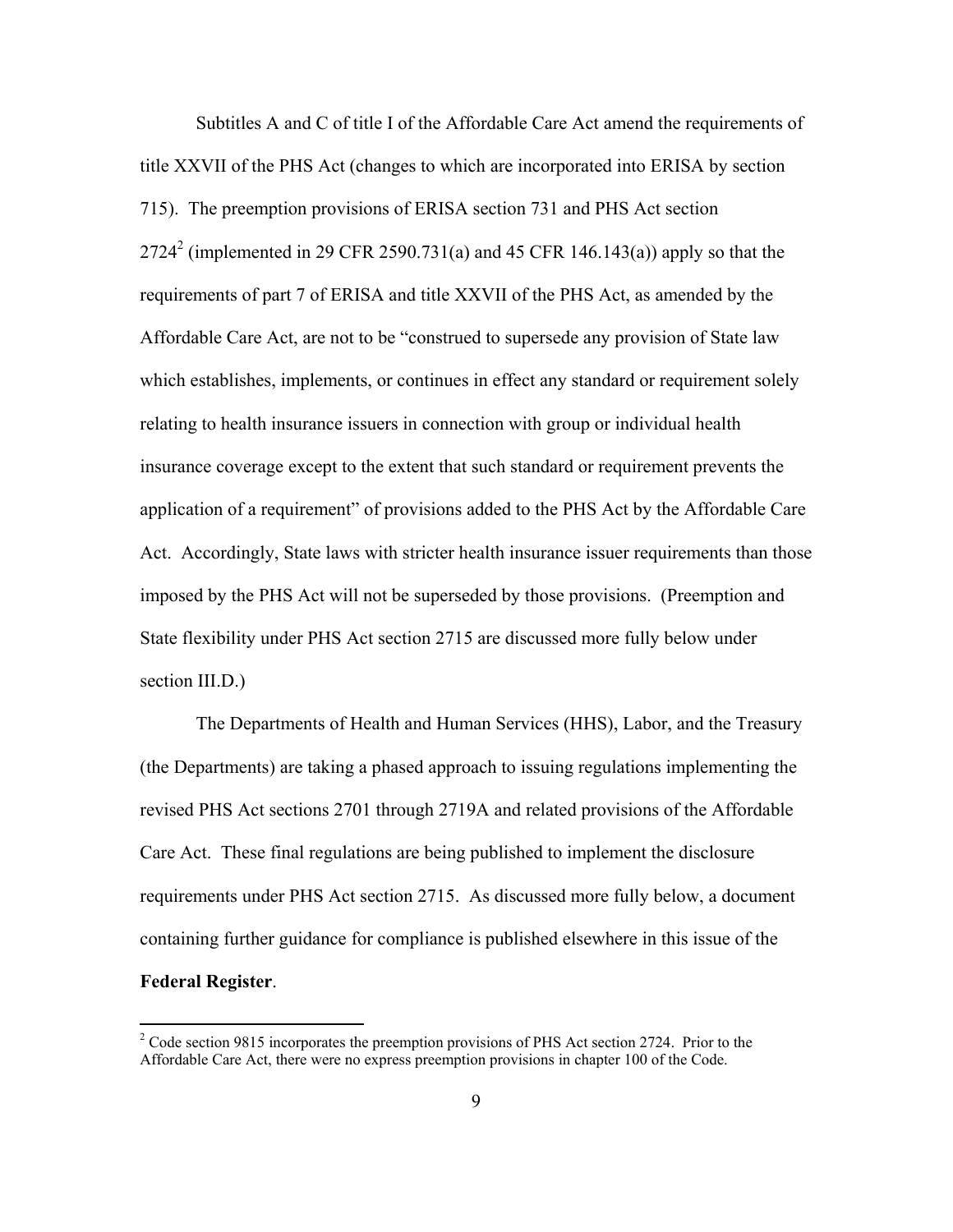### **III. Overview of the Final Regulations**

### A. Summary of Benefits and Coverage

### 1. In General

 $\overline{a}$ 

Section 2715 of the PHS Act, added by the Affordable Care Act, directs the Departments to develop standards for use by a group health plan and a health insurance issuer offering group or individual health insurance coverage in compiling and providing a summary of benefits and coverage (SBC) that "accurately describes the benefits and coverage under the applicable plan or coverage." PHS Act section 2715 also calls for the "development of standards for the definitions of terms used in health insurance coverage."

The statute directs the Departments, in developing such standards, to "consult with the National Association of Insurance Commissioners" (referred to in this document as the "NAIC"), "a working group composed of representatives of health insurancerelated consumer advocacy organizations, health insurance issuers, health care professionals, patient advocates including those representing individuals with limited English proficiency, and other qualified individuals."<sup>3</sup> On July 29, 2011, the NAIC provided its final recommendations to the Departments regarding the SBC. On August 22, 2011, the Departments published in the **Federal Register** proposed regulations (76

<sup>&</sup>lt;sup>3</sup> The NAIC convened a working group (NAIC working group) comprised of a diverse group of stakeholders. This working group met frequently each month for over one year while developing its recommendations. In developing its recommendations, the NAIC considered the results of various consumer testing sponsored by both insurance industry and consumer associations. Throughout the process, NAIC working group draft documents and meeting notes were displayed on the NAIC's website for public review, and several interested parties filed formal comments. In addition to participation from the NAIC working group members, conference calls and in-person meetings were open to other interested parties and individuals and provided an opportunity for non-member feedback. See www.naic.org/committees\_b\_consumer\_information.htm.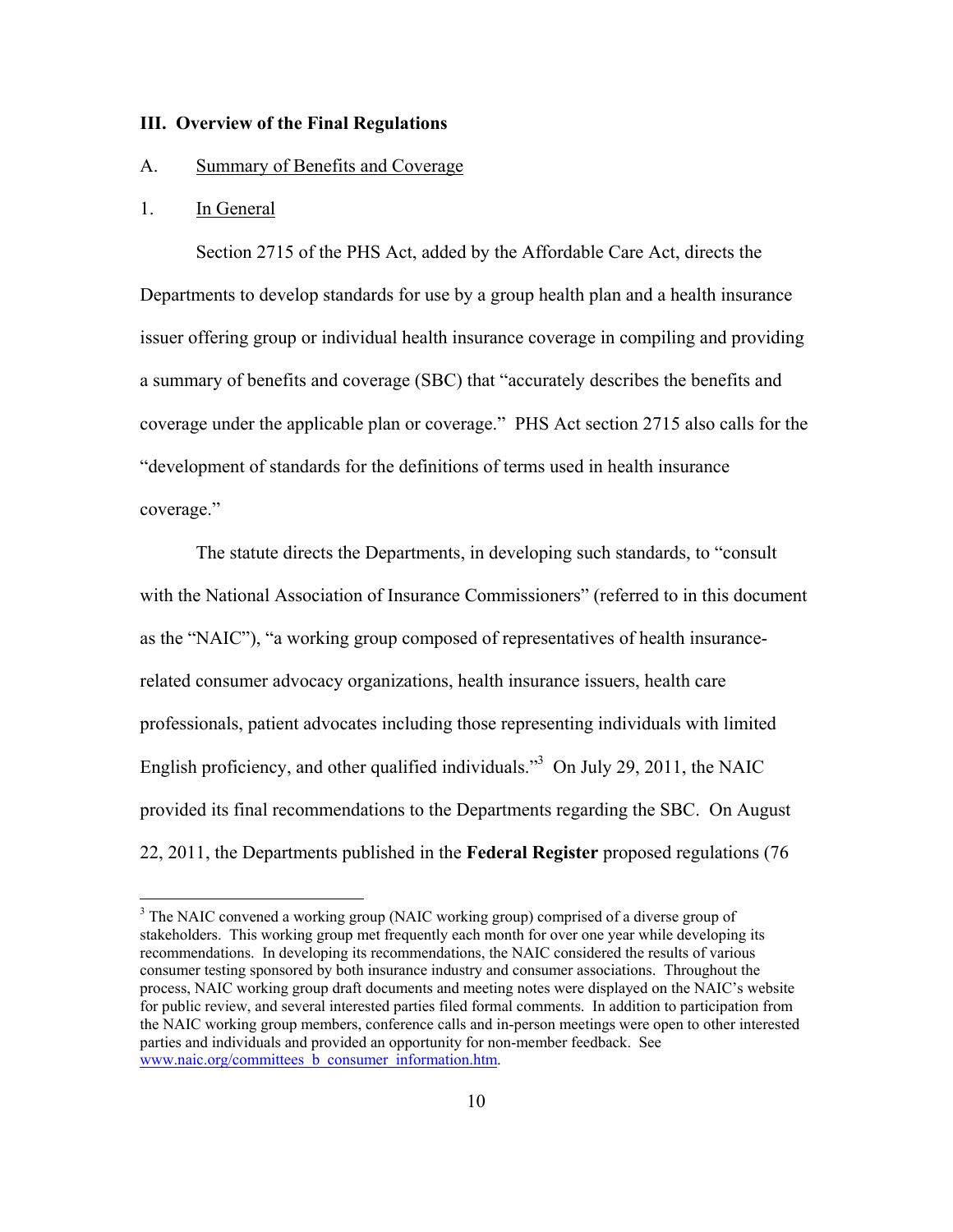FR 52442) and an accompanying document with templates, instructions, and related materials (76 FR 52475) for implementing the disclosure provisions under PHS Act section 2715. The proposed regulations and accompanying document adhered to the recommendations of the NAIC. After consideration of all the comments received on the proposed regulations and accompanying document, the Departments are publishing these final regulations. In conjunction with these final regulations, the Departments are also publishing a guidance document elsewhere in this issue of the **Federal Register** that contains further guidance for compliance, including information on how to obtain the SBC template (with instructions and sample language for completing the template) and the uniform glossary. All of these items are displayed at www.dol.gov/ebsa/healthreform and www.cciio.cms.gov.

### 2. Providing the SBC

Paragraph (a) of the final regulations implements the general disclosure requirement and sets forth the standards for who provides an SBC, to whom, and when. PHS Act section 2715 generally requires that an SBC be provided to applicants, enrollees, and policyholders or certificate holders. PHS Act section 2715(d)(3) places the responsibility to provide an SBC on "(A) a health insurance issuer (including a group health plan that is not a self-insured plan) offering health insurance coverage within the United States; or (B) in the case of a self-insured group health plan, the plan sponsor or designated administrator of the plan (as such terms are defined in section 3(16) of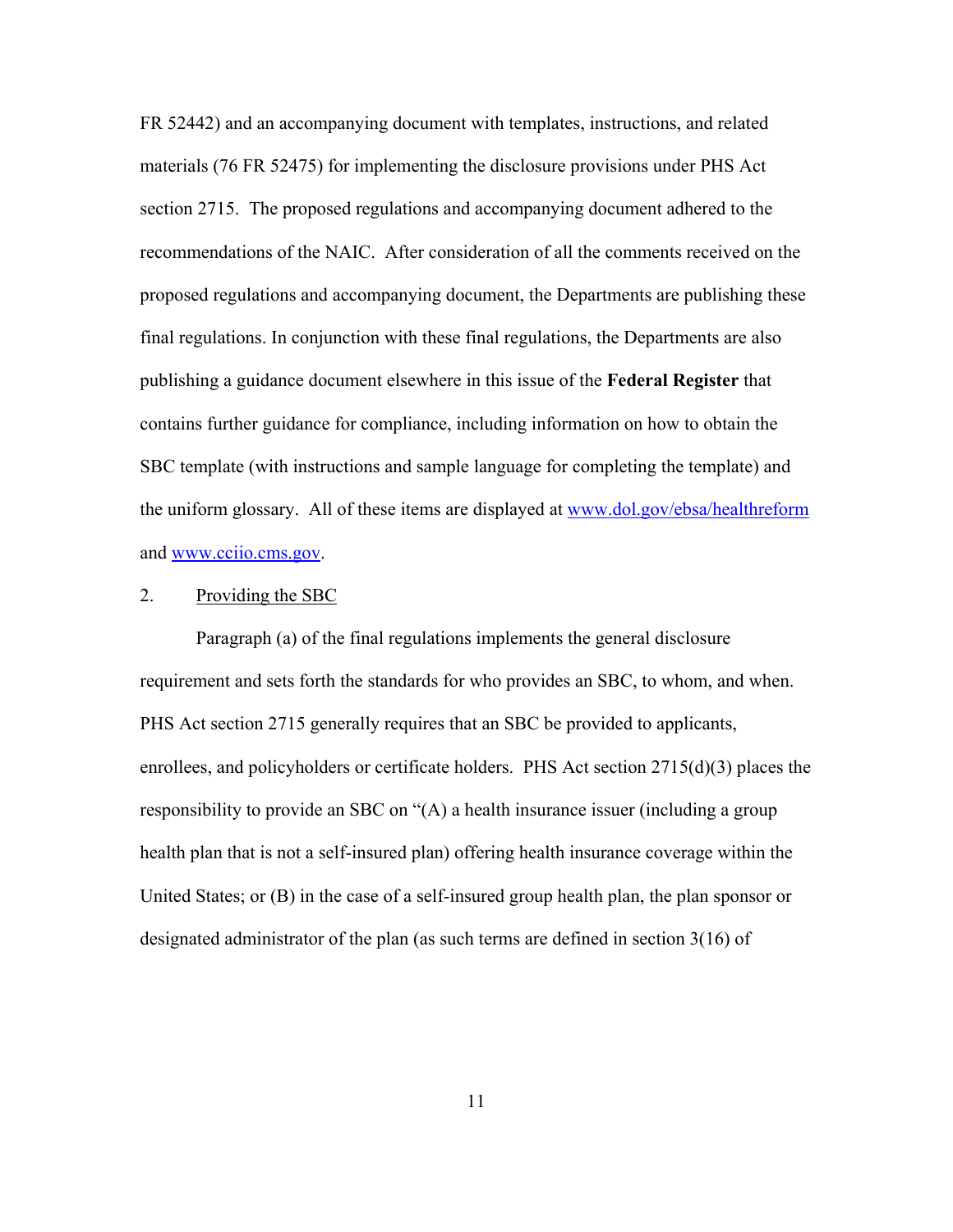ERISA).<sup>4</sup> Accordingly, the final regulations interpret PHS Act section 2715 to apply to both group health plans and health insurance issuers offering group or individual health insurance coverage. In addition, consistent with the statute, the final regulations hold the plan administrator of a group health plan responsible for providing an SBC. Under the final regulations, the SBC must be provided in writing and free of charge.

Several commenters argued that large group health plans or self-insured group health plans should be exempt from the requirement to provide the SBC. Many of these commenters noted that such plans already provide a wealth of useful information, including a summary plan description and open season materials that accurately describe the plan and any coverage options. However, the statute includes no such exemption for large or self-insured plans. Moreover, the Departments believe that the SBC's uniform format and appearance requirements will allow individuals to easily compare coverage options across different types of plans and insurance products, including those offered through Affordable Insurance Exchanges (Exchanges) beginning in 2014.

Several commenters asked whether the SBC is required to be provided with respect to all group health plans, including certain account-type arrangements such as health flexible spending arrangements (health  $FSAs$ )<sup>5</sup>, health reimbursement arrangements (HRAs)<sup>6</sup>, and health savings accounts (HSAs)<sup>7</sup>. An SBC need not be provided for plans, policies, or benefit packages that constitute excepted benefits. Thus,

 $4$  ERISA section 3(16) defines an administrator as: (i) the person specifically designated by the terms of the instrument under which the plan is operated; (ii) if an administrator is not so designated, the plan sponsor; or (iii) in the case of a plan for which an administrator is not designated and plan sponsor cannot be identified, such other person as the Secretary of Labor may by regulation prescribe.

 $5$  See Code section 106(c)(2).

<sup>6</sup> See IRS Notice 2002-45, 2002-2 C.B. 93.

<sup>&</sup>lt;sup>7</sup> See Code section 223.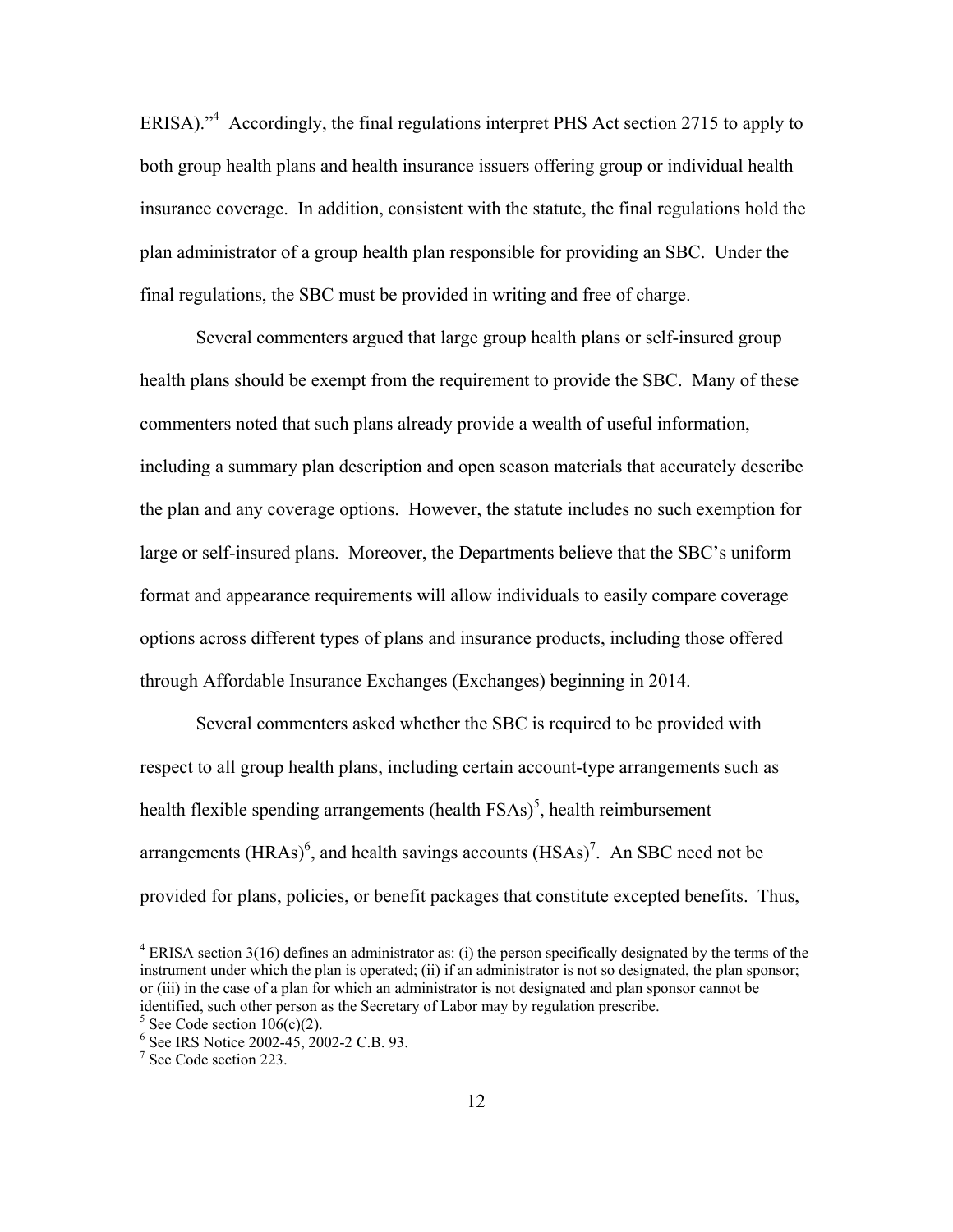for example, an SBC need not be provided for stand-alone dental or vision plans or health FSAs if they constitute excepted benefits under the Departments' regulations.<sup>8</sup> If benefits under a health FSA do not constitute excepted benefits, the health FSA is a group health plan generally subject to the SBC requirements. For a health FSA that does not meet the criteria for excepted benefits and that is integrated with other major medical coverage, the SBC is prepared for the other major medical coverage, and the effects of the health FSA can be denoted in the appropriate spaces on the SBC for deductibles, copayments, coinsurance, and benefits otherwise not covered by the major medical coverage. A standalone health FSA must satisfy the SBC requirements independently.

An HRA is a group health plan. Benefits under an HRA generally do not constitute excepted benefits, and thus HRAs are generally subject to the SBC requirements. A stand-alone HRA generally must satisfy the SBC requirements (though many of the limitations that apply under traditional fee-for-service or network plans do not apply under stand-alone HRAs). An HRA integrated with other major medical coverage need not separately satisfy the SBC requirements; the SBC is prepared for the other major medical coverage, and the effects of employer allocations to an account under the HRA can be denoted in the appropriate spaces on the SBC for deductibles, copayments, coinsurance, and benefits otherwise not covered by the other major medical coverage.

HSAs generally are not group health plans and thus generally are not subject to the SBC requirements. Nevertheless, an SBC prepared for a high deductible health plan

 8 See 26 CFR 54.9831-1(c), 29 CFR 2590.732(c), 45 CFR 146.145(c).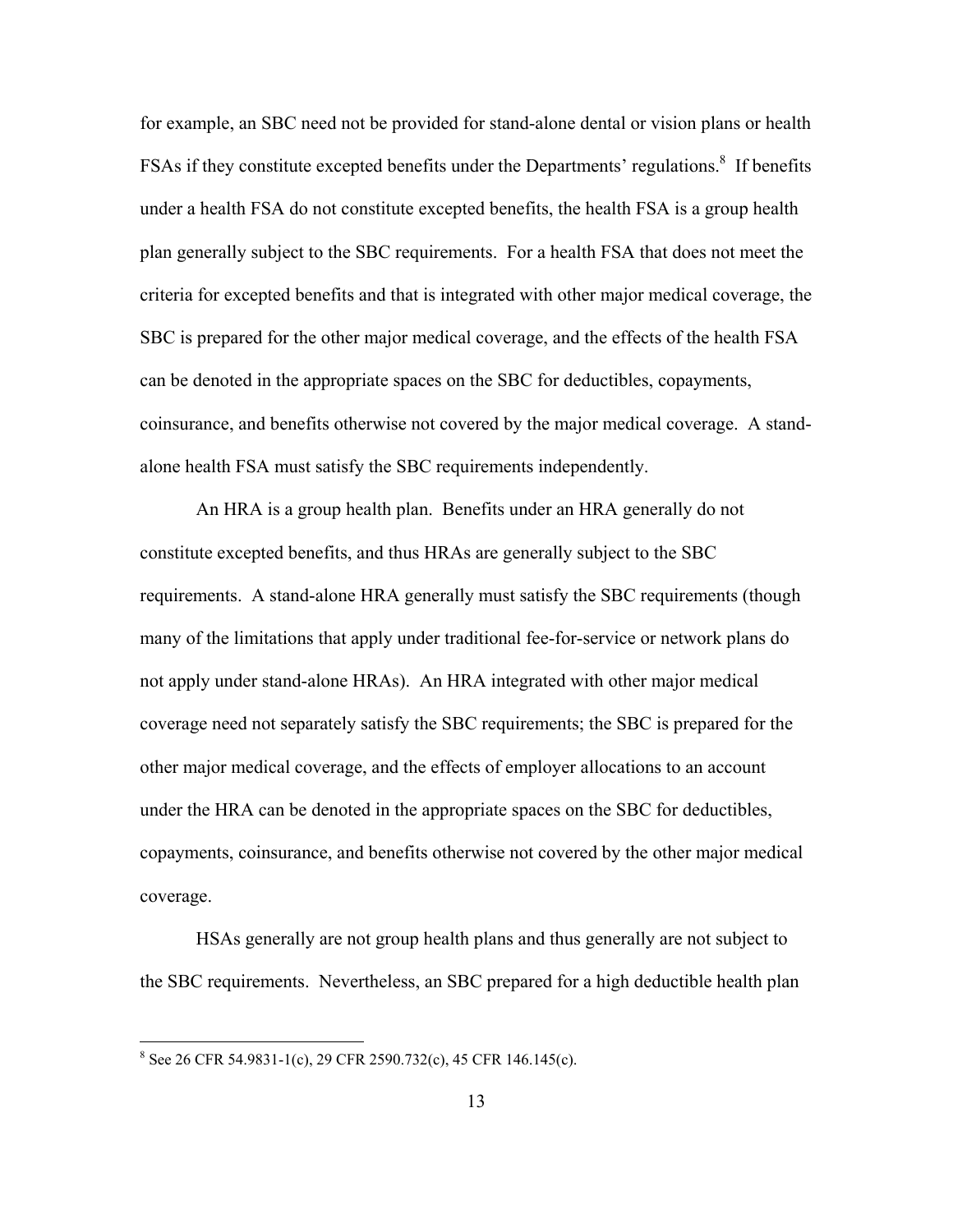associated with an HSA can mention the effects of employer contributions to HSAs in the appropriate spaces on the SBC for deductibles, copayments, coinsurance, and benefits otherwise not covered by the high deductible health plan.

There are three general scenarios under which an SBC will be provided: (1) by a group health insurance issuer to a group health plan; (2) by a group health insurance issuer and a group health plan to participants and beneficiaries; and (3) by a health insurance issuer to individuals and dependents in the individual market. In general, the proposed regulations directed that, in each of these scenarios, the SBC be provided when an employer or individual is comparing health coverage options, including prior to purchasing or enrolling in a particular plan or policy.

Some commenters asserted that certain timing requirements in the proposed regulations could be administratively difficult for plans and issuers to meet under certain conditions, such as when negotiations of policy terms are ongoing less than 30 days before renewal, making the proposed timeframe for providing the SBC difficult or impossible to achieve. In response to public comments, the final regulations streamline and harmonize the rules for providing the SBC, while ensuring that individuals and employers have timely and complete information under all three scenarios in which an SBC might be provided. Moreover, in certain circumstances, the final regulations provide plans and issuers with additional time to provide the SBC. For example, under the proposed regulations, an SBC would have been required to be provided as soon as practicable following an application for health coverage or a request for an SBC, but in no event later than seven days following the application or request. For all three scenarios under which an SBC might be provided, the final regulations substitute a seven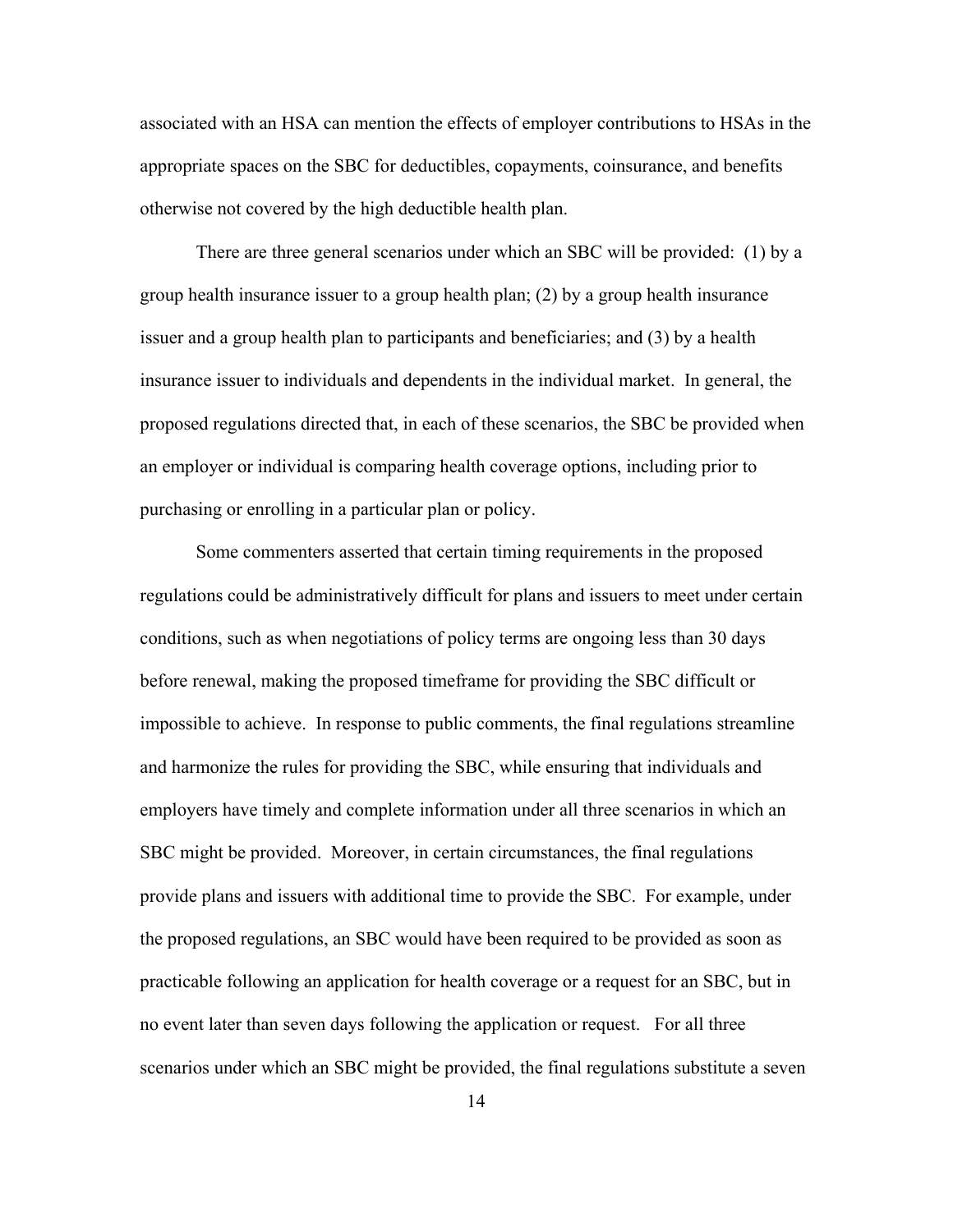business day period for the seven calendar day period in the proposed regulations in each place it appeared.

The Departments also received comments regarding issuance of an SBC at renewal or reissuance of coverage. The proposed regulations would have required that, if written application materials are required for renewal, the SBC must be provided no later than the date on which the materials are distributed. This requirement has been retained without change in the final regulations. In addition, upon an automatic renewal of coverage (that is, when written application materials are not required for renewal), the proposed regulations would have required a new SBC to be provided no later than 30 days prior to the first day of coverage under the new plan or policy year. The final regulations require that, in general, if renewal or reissuance of coverage is automatic, the SBC must be provided no later than 30 days prior to the first day of the new plan or policy year. However, with respect to insured coverage, in situations in which the SBC cannot be provided within this timeframe because, for instance, the issuer and the purchaser have not yet finalized the terms of coverage for the new policy year, the final regulations provide an exception. Under that circumstance, the SBC must be provided as soon as practicable, but in no event later than seven business days after the issuance of the policy, certificate, or contract of insurance (for simplicity, referred to collectively as a "policy" in the remainder of this preamble), or the receipt of written confirmation of intent to renew, whichever is earlier. The regulations provide this flexibility only when the terms of coverage are finalized in fewer than 30 days in advance of the new policy year; otherwise, the SBC must be provided upon automatic renewal no later than 30 days prior to the first day of coverage under the new plan or policy year.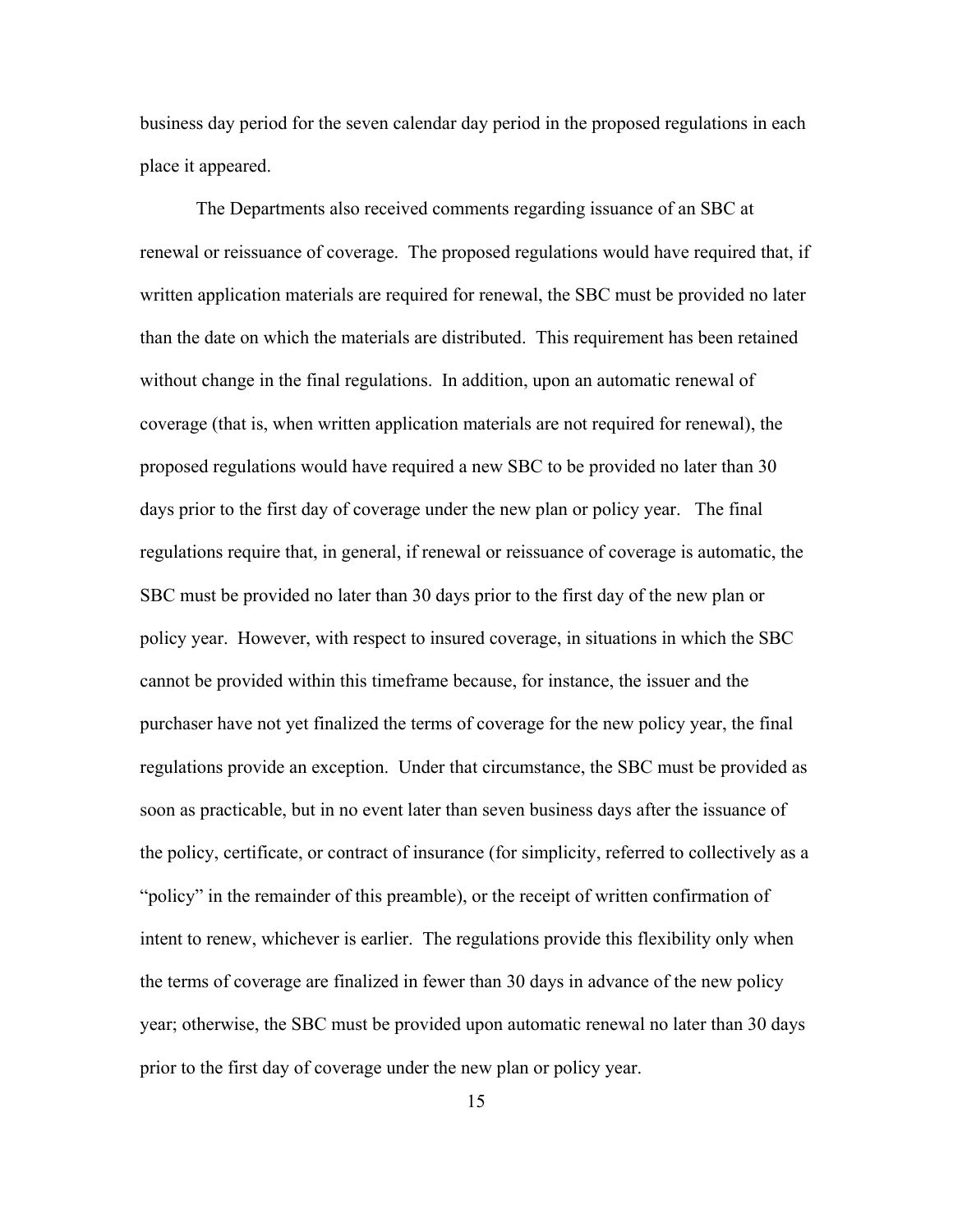### a. Provision of the SBC by an Issuer to a Plan

Paragraph  $(a)(1)(i)$  of the final regulations requires a health insurance issuer offering group health insurance coverage to provide an SBC to a group health plan (including, for this purpose, its sponsor) upon an application by the plan for health coverage. The SBC must be provided as soon as practicable following receipt of the application, but in no event later than seven business days following receipt of the application. If there is any change to the information required to be in the SBC before the first day of coverage, the issuer must update and provide a current SBC to the plan no later than the first day of coverage. If the information is unchanged, the SBC does not need to be provided again in connection with coverage for that plan year, except upon request. As noted later in this preamble, the final regulations, in contrast to the proposed regulations, do not include premium or cost of coverage information as a required element of the SBC. In many cases, the only change to the information the proposed regulations required to be in the SBC between application for coverage and the first day of coverage is the premium or cost of coverage information. Because these final regulations eliminate the requirement to include premium or cost of coverage information in the SBC, the Departments anticipate that the number of circumstances in which issuers will have to provide a second SBC will be significantly fewer under the final regulations than they would have been under the proposed regulations.

## b. Provision of the SBC by a Plan or Issuer to Participants and Beneficiaries

Under paragraph  $(a)(1)(ii)$  of the final regulations, a group health plan (including the plan administrator), and a health insurance issuer offering group health insurance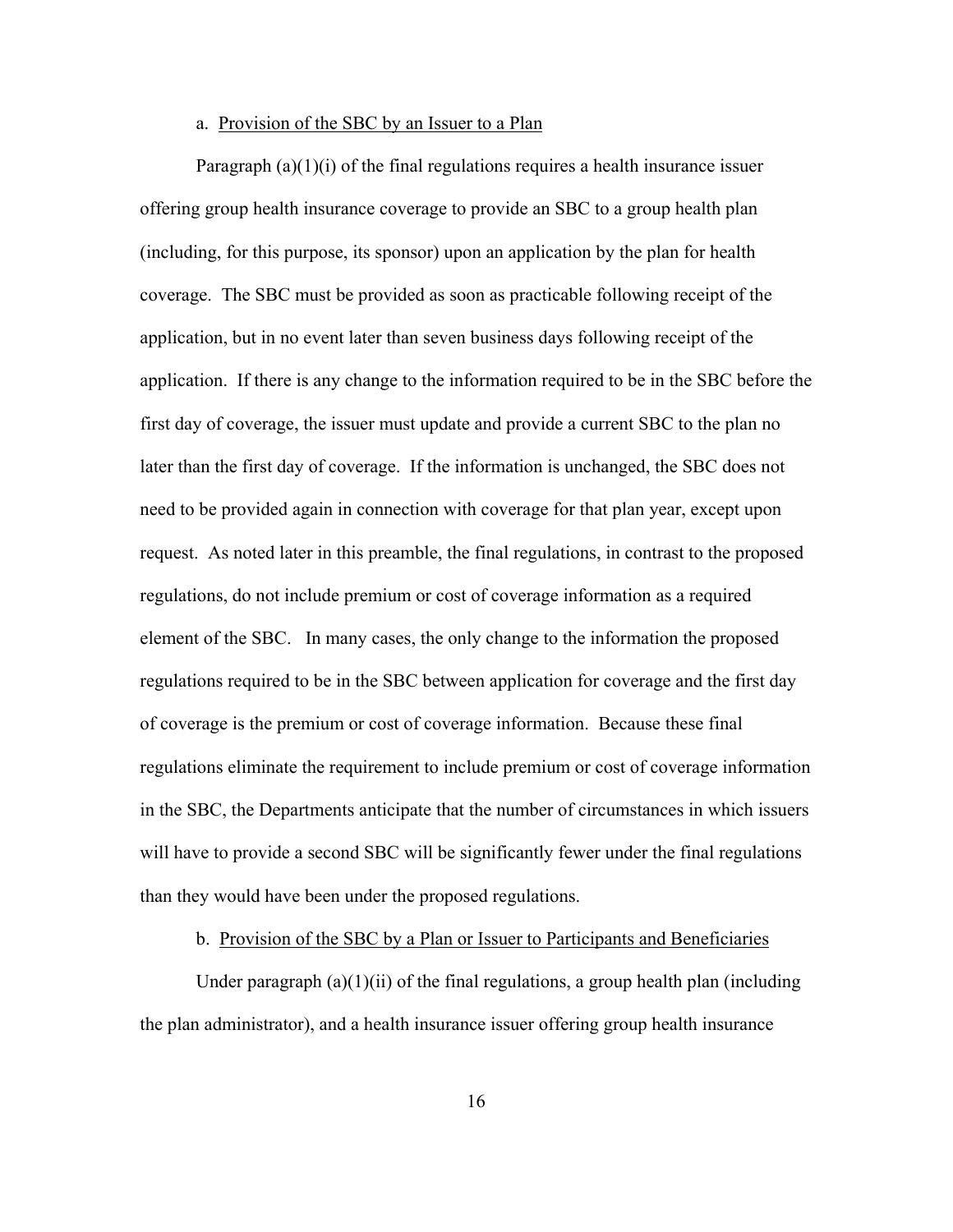coverage, must provide an SBC to a participant or beneficiary $\sigma$  with respect to each benefit package offered by the plan or issuer for which the participant or beneficiary is eligible.<sup>10</sup> Some commenters stated that SBCs should only be provided to participants, not beneficiaries, or that the SBC should only be provided to beneficiaries upon request. The statutory language, which refers to "applicants" and "enrollees," could be interpreted to support either interpretation. These final regulations retain the requirement that the SBC be provided to both participants and beneficiaries. However, as described below, the final regulations include an anti-duplication rule under which a single SBC may be provided to a family unless any beneficiaries are known to reside at a different address. Accordingly, separate SBCs need to be provided to beneficiaries only in limited circumstances.

The SBC must be provided as part of any written application materials that are distributed by the plan or issuer for enrollment. If the plan does not distribute written application materials for enrollment, the SBC must be distributed no later than the first date the participant is eligible to enroll in coverage for the participant or any beneficiaries. If there is any change to the information required to be in the SBC between

 $9$  ERISA section 3(7) defines a participant as: any employee or former employee of an employer, or any member or former member of an employee organization, who is or may become eligible to receive a benefit of any type from an employee benefit plan which covers employees of such employers or members of such organization, or whose beneficiaries may be eligible to receive any such benefit. ERISA section 3(8) defines a beneficiary as: a person designated by a participant, or by the terms of an employee benefit plan, who is or may become entitled to a benefit thereunder.

 $10$  With respect to insured group health plan coverage, PHS Act section 2715 generally places the obligation to provide an SBC on both a plan and issuer. As discussed below, under section III.A.2.d., "Special Rules to Prevent Unnecessary Duplication With Respect to Group Health Coverage", if either the issuer or the plan provides the SBC, both will have satisfied their obligations. As they do with other notices required of both plans and issuers under Part 7 of ERISA, Title XXVII of the PHS Act, and Chapter 100 of the Code, the Departments expect plans and issuers to make contractual arrangements for sending SBCs. Accordingly, the remainder of this preamble generally refers to requirements for plans or issuers.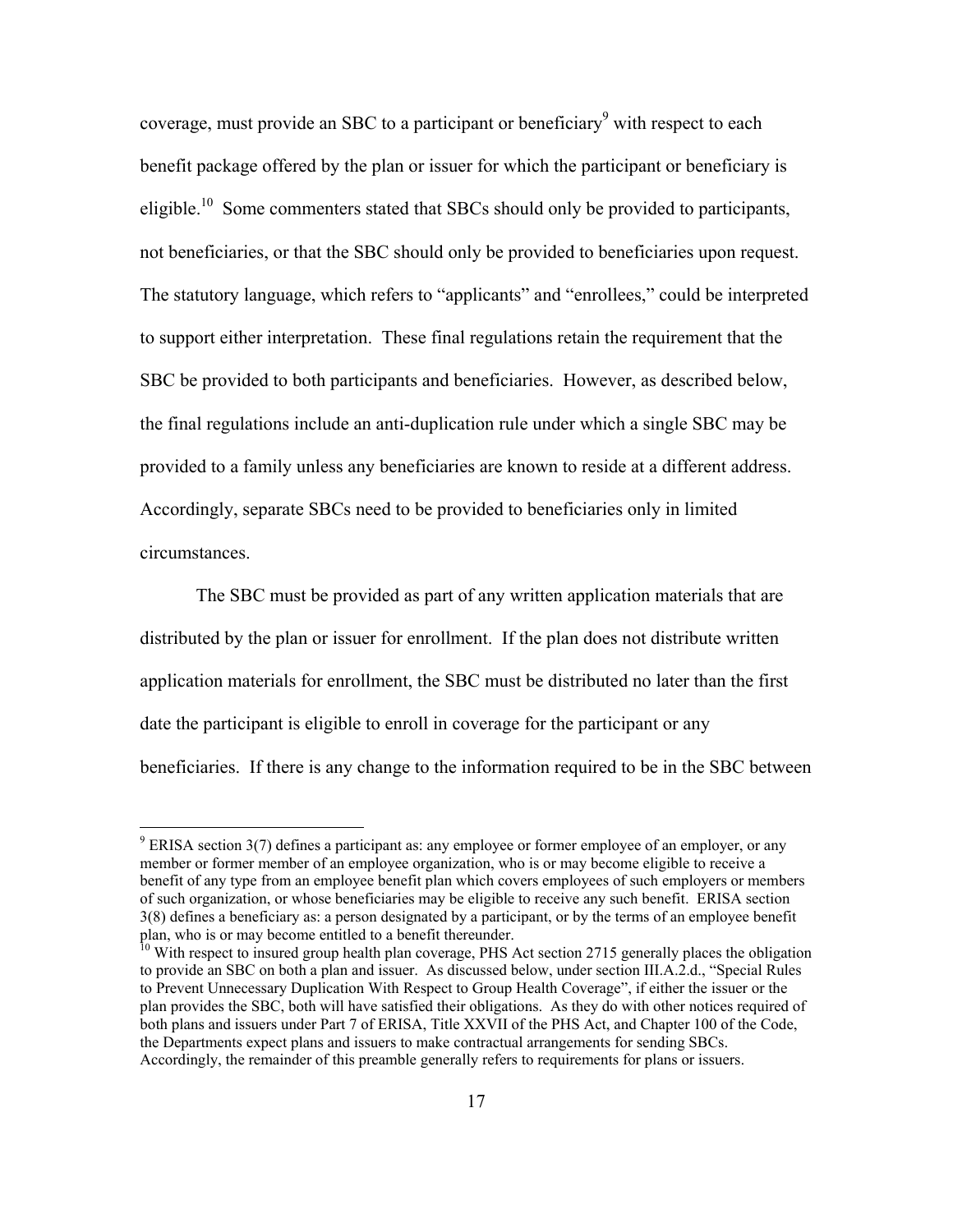the application for coverage and the first day of coverage, the plan or issuer must update and provide a current SBC to a participant or beneficiary no later than the first day of coverage.

 Under the final regulations, the plan or issuer must also provide the SBC to special enrollees.<sup>11</sup> The proposed regulations would have required that the SBC be provided within seven calendar days of a request for special enrollment. One commenter stated that special enrollees should not be distinguished from other enrollees with such expedited disclosure, particularly since they have already enrolled in coverage and are no longer comparing coverage options. The final rule provides that special enrollees must be provided the SBC no later than when a summary plan description is required to be provided under the timeframe set forth in ERISA section  $104(b)(1)(A)$  and its implementing regulations, which is 90 days from enrollment. The revised timing requirement related to providing an SBC in connection with special enrollment is expected to reduce administrative costs for providing SBCs to these individuals, who have already chosen the plan, policy, or benefit package in which to enroll. To the extent individuals who are eligible for special enrollment and are contemplating their coverage options would like to receive SBCs earlier, they may always request an SBC with respect to any particular plan, policy, or benefit package and the SBC is required to be provided as soon as practicable, but in no event later than seven business days following receipt of the request (as discussed more fully below).

# c. Provision of the SBC Upon Request in Group Health Coverage

<sup>&</sup>lt;sup>11</sup> Regulations regarding special enrollment are available at 26 CFR 54.9801-6, 29 CFR 2590.701-6, and 45 CFR 146.117.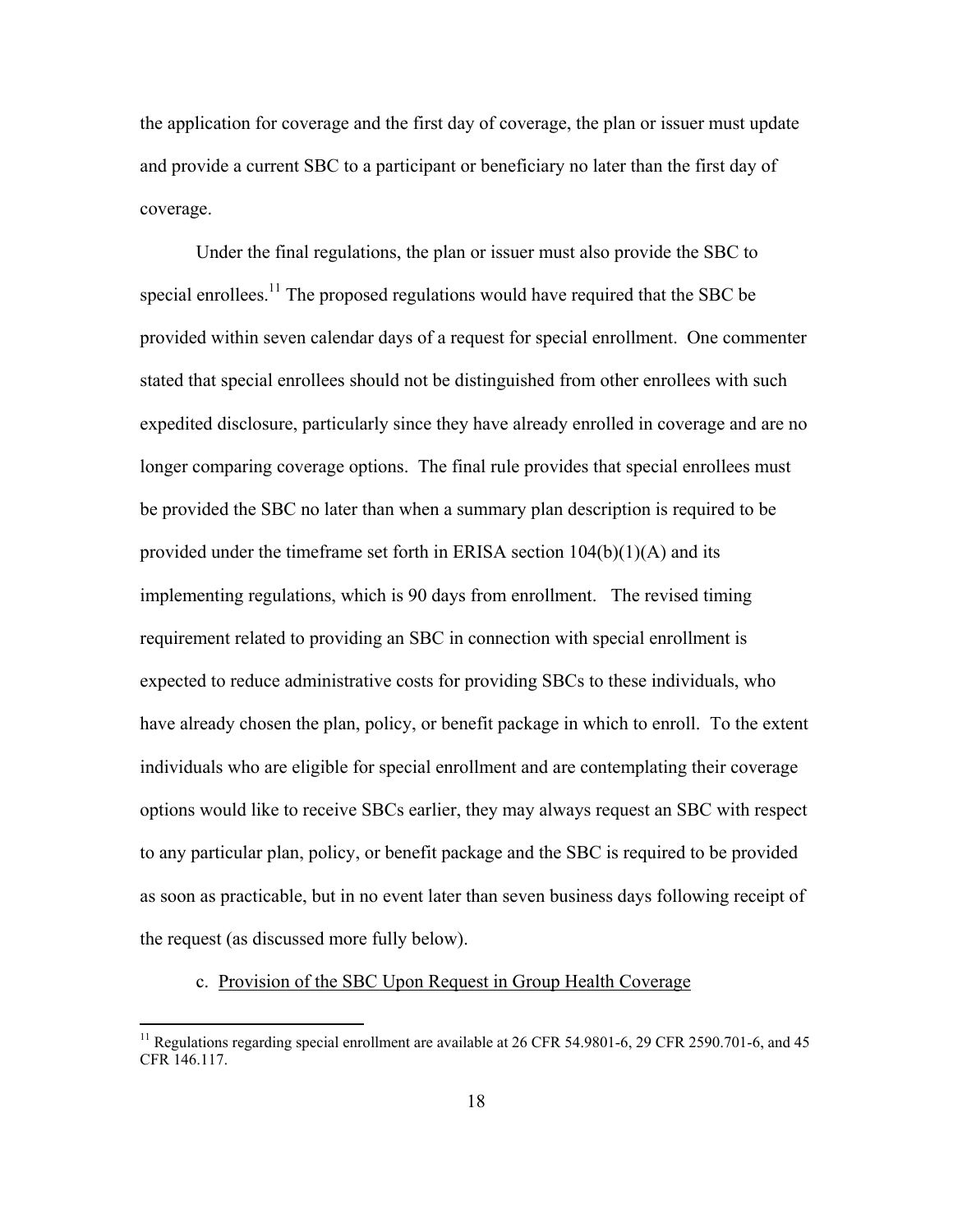As discussed earlier in this preamble, a health insurance issuer offering group health insurance coverage must provide the SBC to a group health plan (and a plan or issuer must provide the SBC to a participant or beneficiary) upon request for an SBC or summary information about the health coverage, as soon as practicable, but in no event later than seven business days following receipt of the request. The Departments received several comments addressing the requirement to provide the SBC upon request. Many comments were supportive of this approach, especially with regards to participants and beneficiaries needing information about their coverage in the middle of a plan year after life changes. Other comments suggested that providing SBCs to employers and individuals who are only "shopping" for coverage and not yet enrolled is unnecessary and will require multiple SBCs to be provided as employers and individuals go through underwriting.

The final regulations retain the requirement that the SBC be provided upon request to participants, beneficiaries and employers, including prior to submitting an application for coverage, because the SBC provides information that not only helps consumers understand their coverage, but also helps consumers compare coverage options prior to selecting coverage. The Departments believe it is essential for employers, participants, and beneficiaries to have this information to help make informed coverage decisions and believe that the modifications to the SBC template, including the removal of premium information, adequately addresses the concerns that health insurance issuers will have to provide multiple SBCs to employers and individuals prior to underwriting.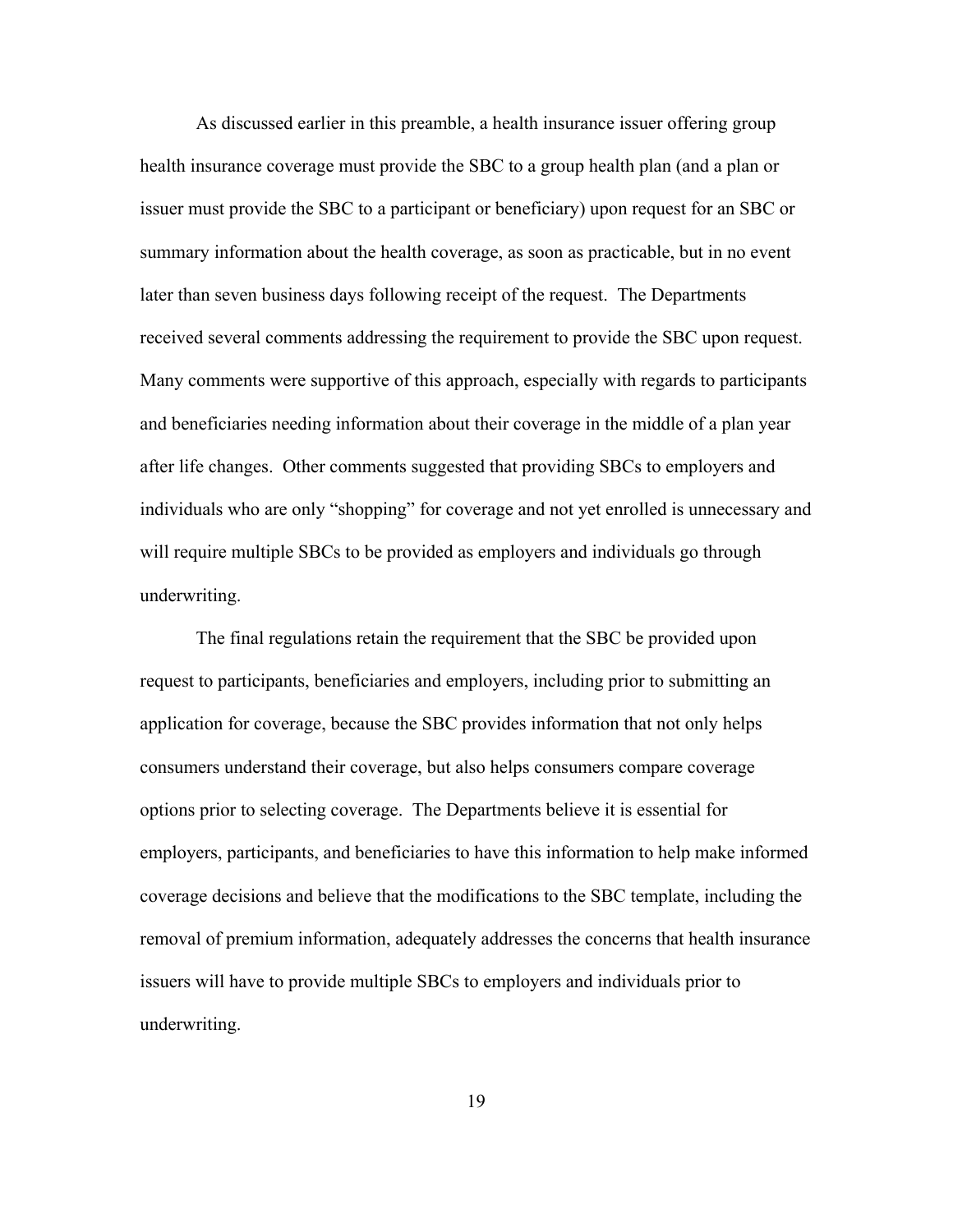Health insurance issuers offering individual market coverage must also provide the SBC to individuals upon request, to allow consumers reviewing coverage options the same ability to compare coverage options in the individual market, as well in the Exchanges and the group markets.

 d. Special Rules to Prevent Unnecessary Duplication With Respect to Group Health Coverage

 The proposed regulations provided three rules to streamline provision of the SBC and prevent unnecessary duplication with respect to group health plan coverage. Paragraph  $(a)(1)(iii)$  of the final regulations retains these special rules, with some modifications. The first states that the requirement to provide an SBC generally will be considered satisfied for all entities if it is provided by any entity, so long as all timing and content requirements are satisfied. The second states that a single SBC may be provided to a participant and any beneficiaries at the participant's last known address. However, if a beneficiary's last known address is different than the participant's last known address, a separate SBC is required to be provided to the beneficiary at the beneficiary's last known address. Finally, under the special rule providing that SBCs are not required to be provided automatically upon renewal for benefit packages in which the participant or beneficiary is not enrolled, a plan or issuer generally has up to seven business days (rather than seven calendar days, as specified in the proposed regulation) to respond to a request to provide the SBC with respect to another benefit package for which the participant or beneficiary is eligible.

 Many commenters pointed out the potential duplication and confusion that can result with carve-out arrangements, which is generally when a plan or issuer contracts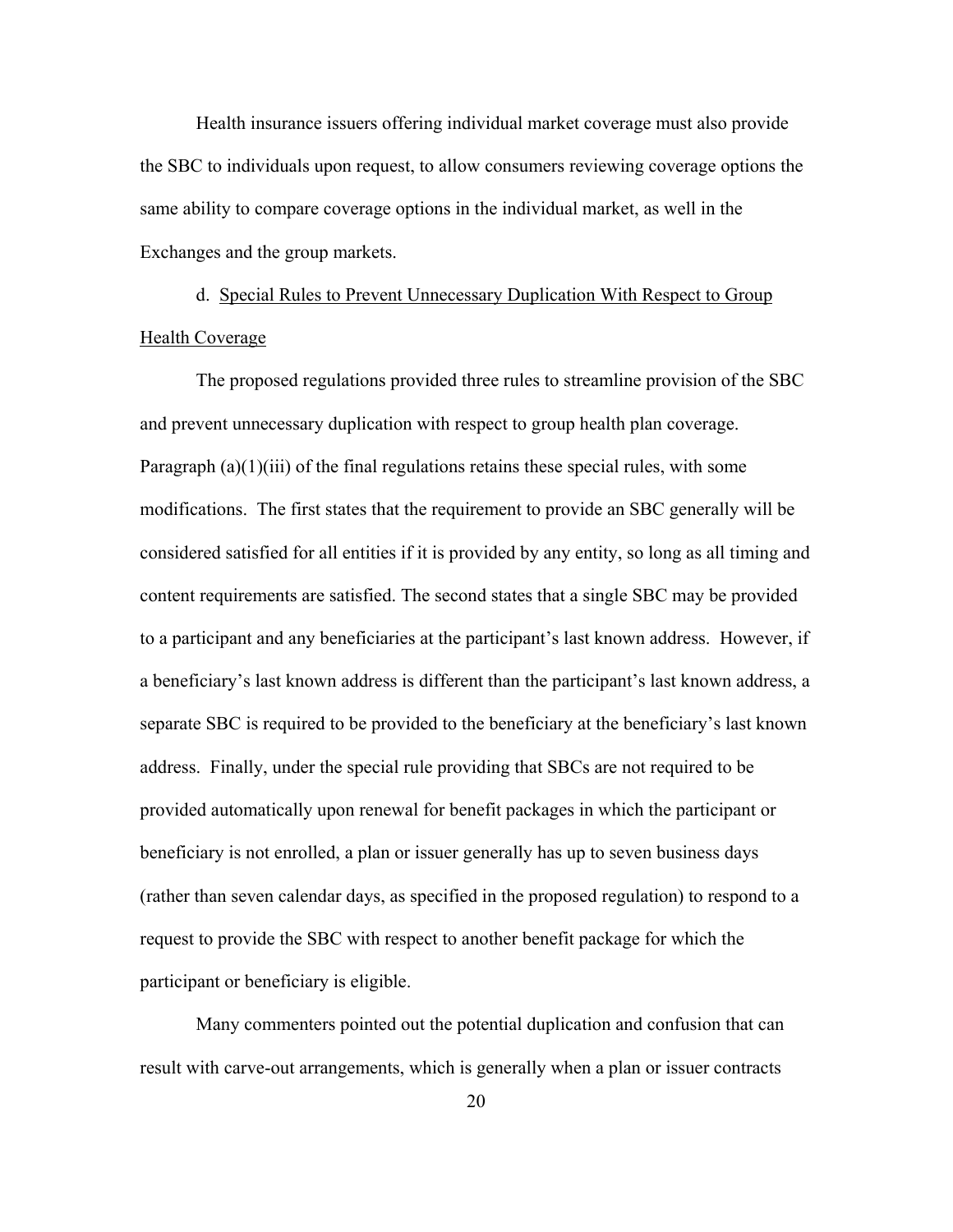with an administrative service provider (such as a pharmacy benefit manager or managed behavioral health organization) to manage prescribed functions such as managed care and utilization review. Plans and issuers should coordinate with their service providers, and with each other, to ensure that the SBCs they provide are accurate.

## e. Provision of the SBC by an Issuer Offering Individual Market Coverage

Under these final regulations, the Secretary of HHS sets forth standards applicable to individual health insurance coverage about who provides an SBC, to whom, and when. The provisions of the final regulations for individual market coverage parallel the group market requirements described above, with only those changes necessary to reflect the differences between the two markets, and the provisions of the final regulations are intended to more clearly reflect the similarity between the two sets of rules. For example, individuals and dependents in the individual market are comparable to group health plan participants and beneficiaries. Accordingly, an issuer offering individual health insurance coverage must provide an SBC to an individual or dependent upon receiving an application for any health insurance policy, as soon as practicable following receipt of the application, but in no event later than seven business days following receipt of the application. If there is any change in the information required to be in the SBC between the application for coverage and the first day of coverage, the issuer must update and provide a current SBC to an individual or dependent no later than the first day of coverage.12 Additionally, an issuer must provide the SBC to any individual or dependent

 $12$  As noted elsewhere in this preamble, the final regulations, in contrast to the proposed regulations, do not include premium information as a required element of the SBC. Because, in many cases, the only change to the information required to be in the SBC before the first day of coverage is the premium, the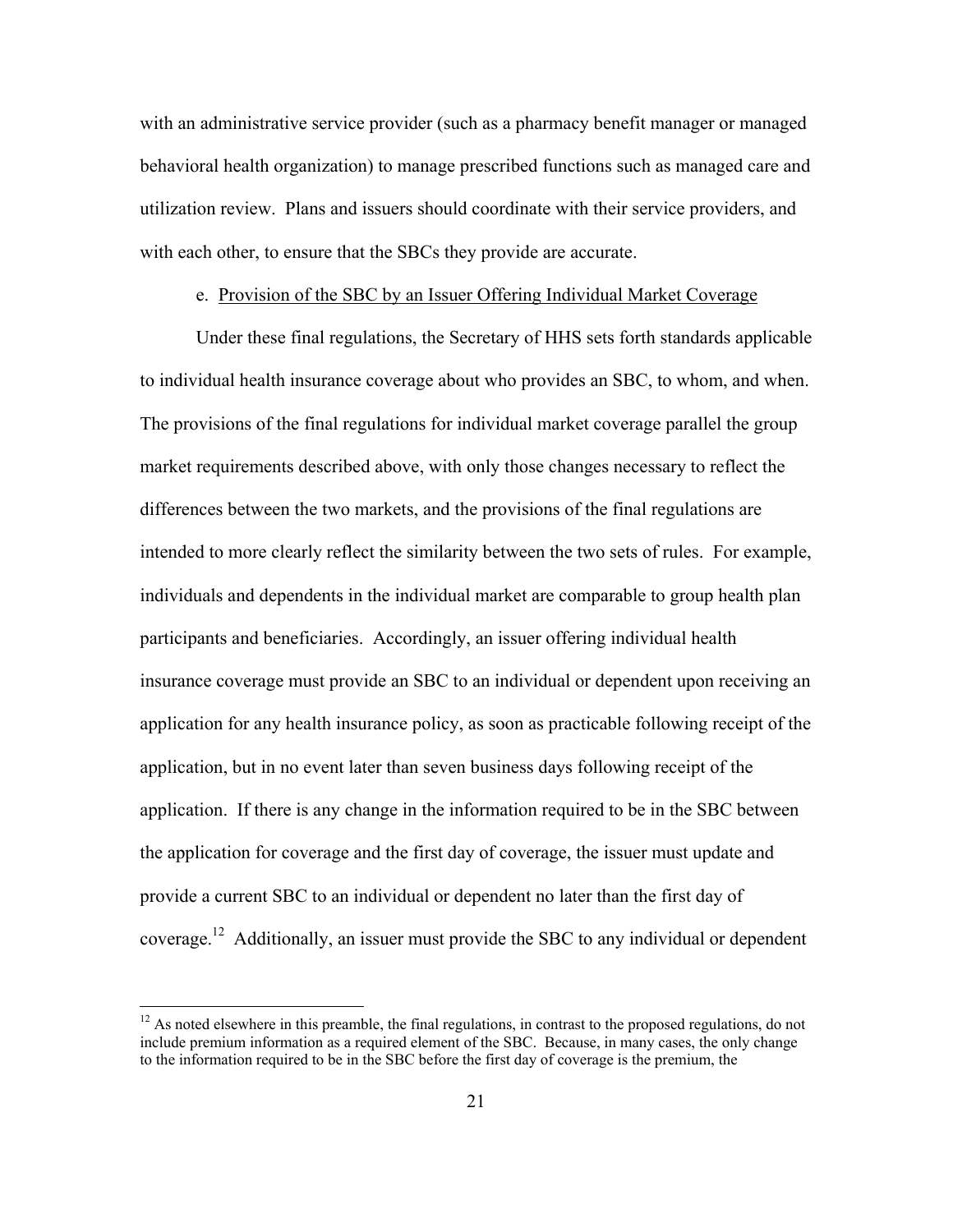upon request for an SBC or summary information about a health insurance product as soon as practicable, but in no event later than seven business days following the request. Similar to the group market, a request for an SBC or summary information includes a request made at any time, including prior to applying for coverage.

 The final regulations retain the individual market anti-duplication rule, similar to the group health coverage anti-duplication rule, for individual health insurance coverage that covers more than one individual (or an application for coverage that is being made for more than one individual). In that case, as under the proposed regulations, a single SBC may generally be provided to one address, unless any dependents are known to reside at a different address.

## 3. Content

PHS Act section 2715(b)(3) generally provides that the SBC must include:

- a. Uniform definitions of standard insurance terms and medical terms so that consumers may compare health coverage and understand the terms of (or exceptions to) their coverage;
- b. A description of the coverage, including cost sharing, for each category of benefits identified by the Departments;
- c. The exceptions, reductions, and limitations on coverage;
- d. The cost-sharing provisions of the coverage, including deductible, coinsurance, and copayment obligations;
- e. The renewability and continuation of coverage provisions;

Departments anticipate that the number of circumstances in which issuers will have to provide a second SBC before the first day of coverage will significantly decrease under the final regulation.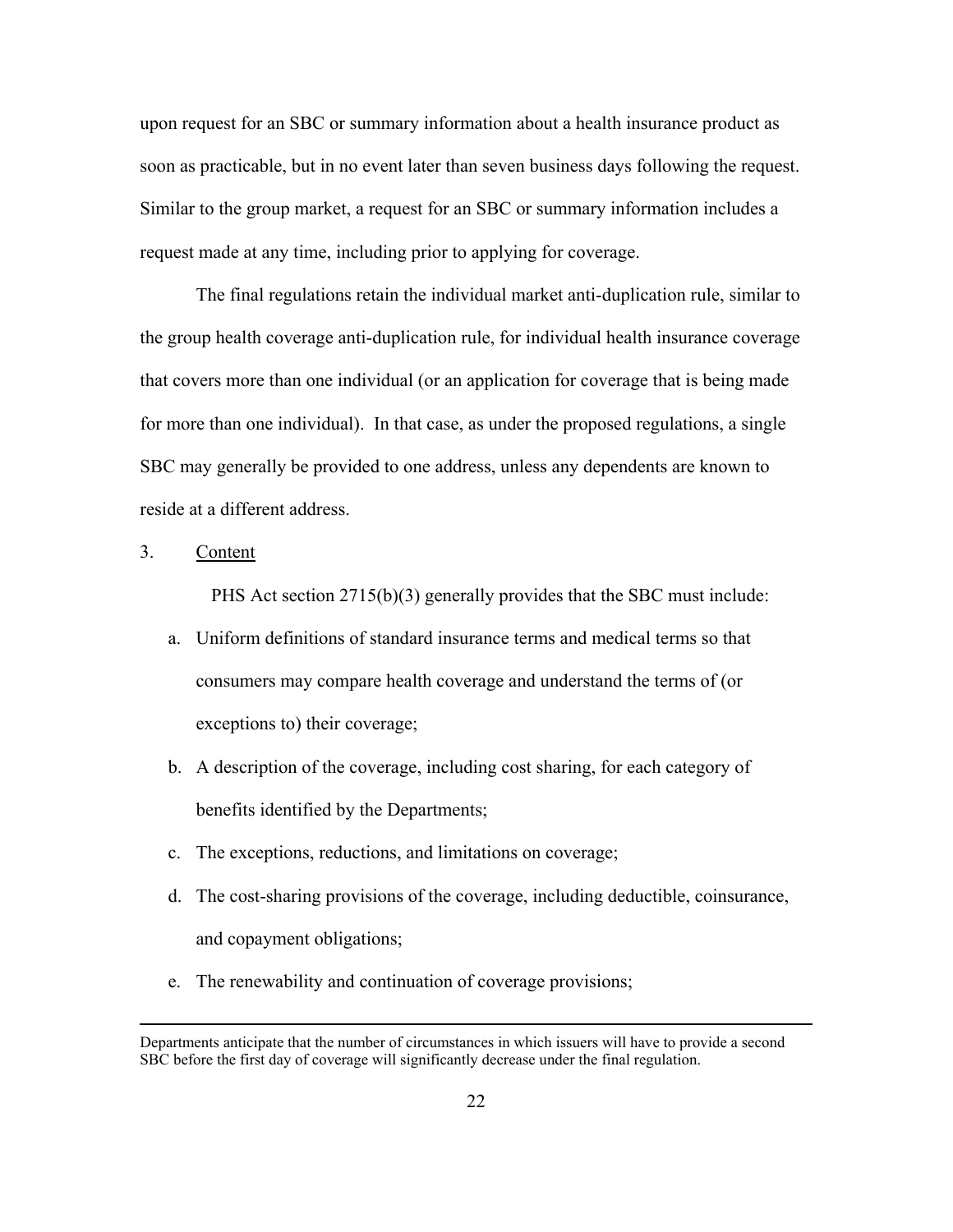- f. A coverage facts label that includes examples to illustrate common benefits scenarios (including pregnancy and serious or chronic medical conditions) and related cost sharing based on recognized clinical practice guidelines;
- g. A statement about whether the plan provides minimum essential coverage as defined under section 5000A(f) of the Code, and whether the plan's or coverage's share of the total allowed costs of benefits provided under the plan or coverage meets applicable requirements;
- h. A statement that the SBC is only a summary and that the plan document, policy, or certificate of insurance should be consulted to determine the governing contractual provisions of the coverage; and
- i. A contact number to call with questions and an Internet web address where a copy of the actual individual coverage policy or group certificate of coverage can be reviewed and obtained.

 The proposed regulations generally mirrored the content elements set forth in the statute, with four additional elements recommended by the NAIC: (1) for plans and issuers that maintain one or more networks of providers, an Internet address (or similar contact information) for obtaining a list of the network providers; (2) for plans and issuers that maintain a prescription drug formulary, an Internet address where an individual may find more information about the prescription drug coverage under the plan or coverage; (3) an Internet address where an individual may review and obtain the uniform glossary; and (4) premiums (or cost of coverage for self-insured group health plans). The proposed regulations solicited comments on these additional four content elements. In addition, the proposed regulations solicited comments on whether the SBC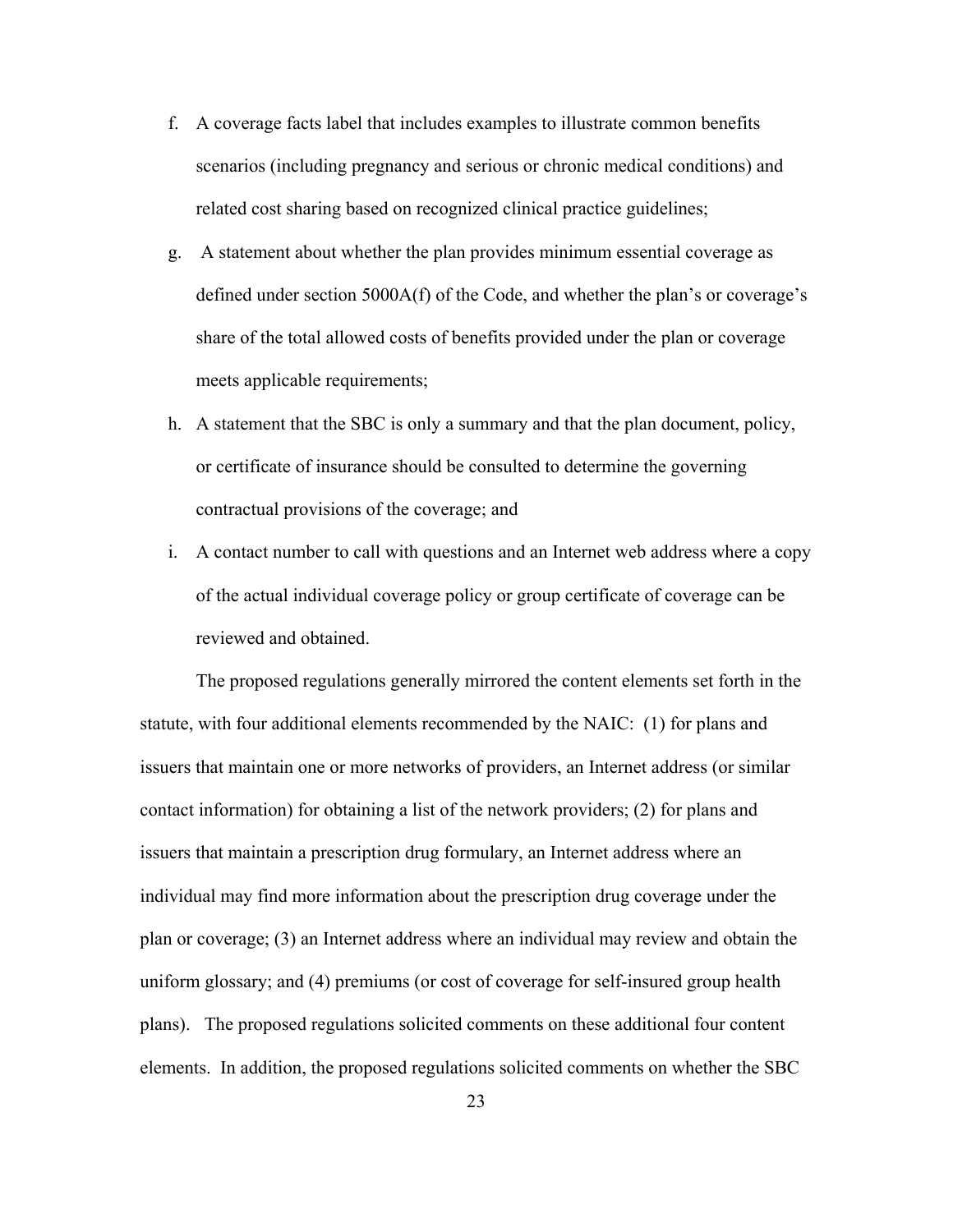should include a disclosure informing individuals of their right to receive a paper copy of the glossary upon request.

 These final regulations retain the first two proposed additional content elements without change, modify the third, and delete the fourth. The final regulations retain: (1) the inclusion of an Internet address (or other contact information) for obtaining a list of the network providers, and (2) the inclusion of an Internet address (or similar contact information) where an individual may find more information about the prescription drug coverage under the plan or coverage. The final regulations also retain the requirement of the inclusion of an Internet address where an individual may review and obtain the uniform glossary, with a modification. The Departments received several comments regarding the inclusion of information concerning the uniform glossary including a suggestion that individuals be informed of their right to request a paper copy of the uniform glossary. Commenters noted that the omission of such a disclosure would deny important information to some individuals who are most in need of this information. After review and consideration of the comments, the final regulations require information for obtaining copies of the uniform glossary, which includes an Internet address where an individual may review the uniform glossary, a contact phone number to obtain a paper copy of the uniform glossary, and a disclosure that paper copies of the uniform glossary are available. It is important to note that the definitions in the glossary are solely for the purpose of these regulations; they do not, for example, apply to Medicare coverage policy nor the Secretary of Health and Human Services' definition of essential health benefits.

 The final regulations do not require the SBC to include premium or cost of coverage information. The Departments received numerous comments on this issue.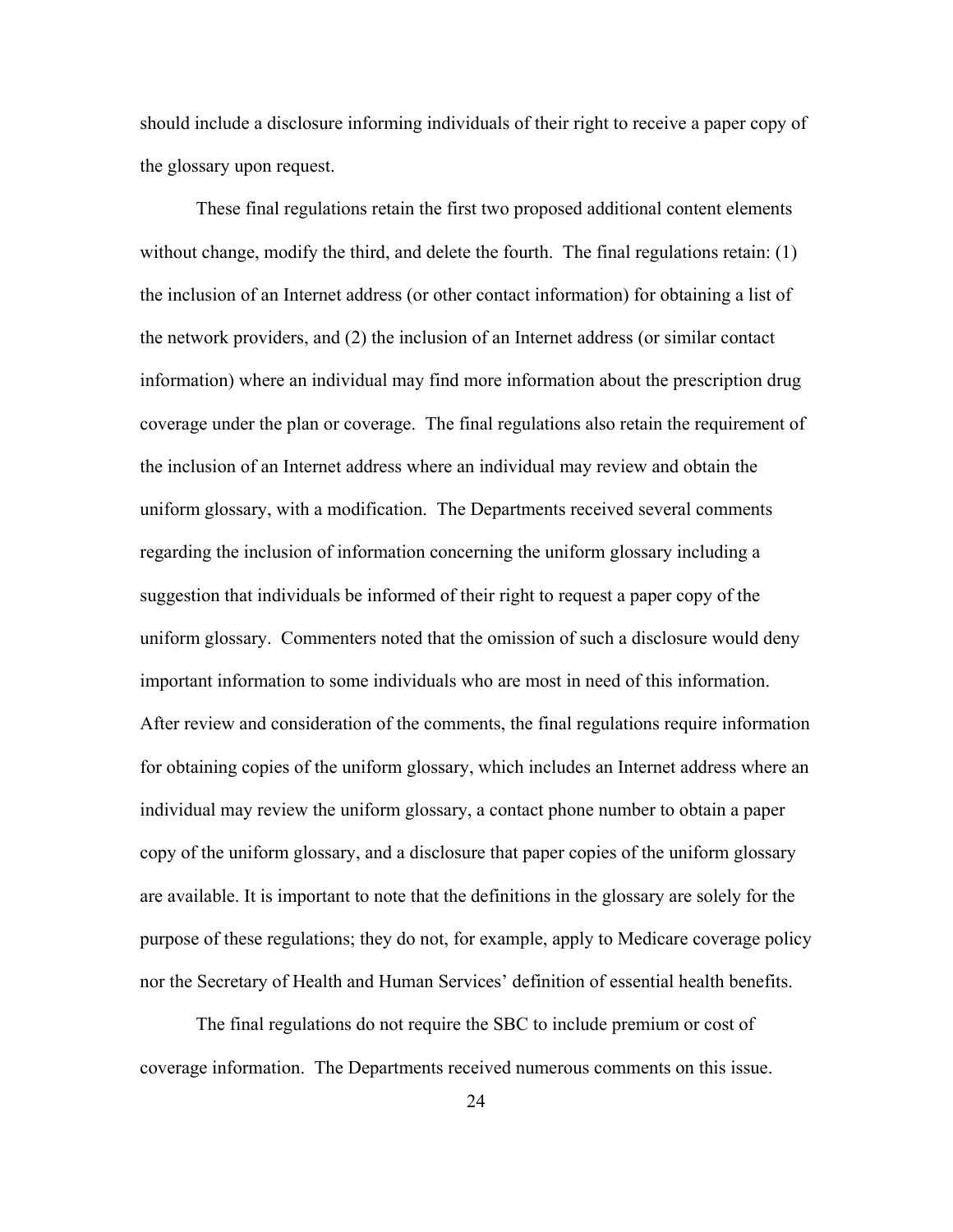Comments supporting the inclusion of premium information stated that this information was essential for consumers to make meaningful coverage comparisons, and it was necessary for consumers to make coverage comparisons and understand their total financial exposure, as well as useful to encourage competition in the markets on both price and value. One comment stated that employees also need this information to know if the coverage offered by an employer meets the Affordable Care Act's affordability test, $^{13}$  which determines the eligibility of employees for premium tax credits with respect to qualified health plans purchased on an Exchange.<sup>14</sup> Comments opposing this additional content requirement stated that this requirement would be administratively burdensome in the group market, where health insurance issuers do not have information on employer contributions, and would not be able to provide accurate cost of coverage information to employees. In addition, some comments noted that it would not be possible to provide an accurate premium estimate prior to medical underwriting. Some comments recommended that premium information be provided in a separate document, for example, a premium table.

 After considering all of the comments, the final regulations do not require the SBC to include premium or cost of coverage information. The Departments understand that it is administratively and logistically complex to convey this information to individuals in an SBC in divergent circumstances in both the individual and group markets, including, for example, when premiums differ based on family size and when, in

<sup>&</sup>lt;sup>13</sup> See Code section  $36B(c)(2)(C)(i)(II)$ , as added by section 1401 of the Affordable Care Act.

<sup>&</sup>lt;sup>14</sup> Providing information in the SBC for individuals relating to Exchanges and the premium tax credit is addressed in the document containing further compliance guidance that is published elsewhere in this issue of the **Federal Register**.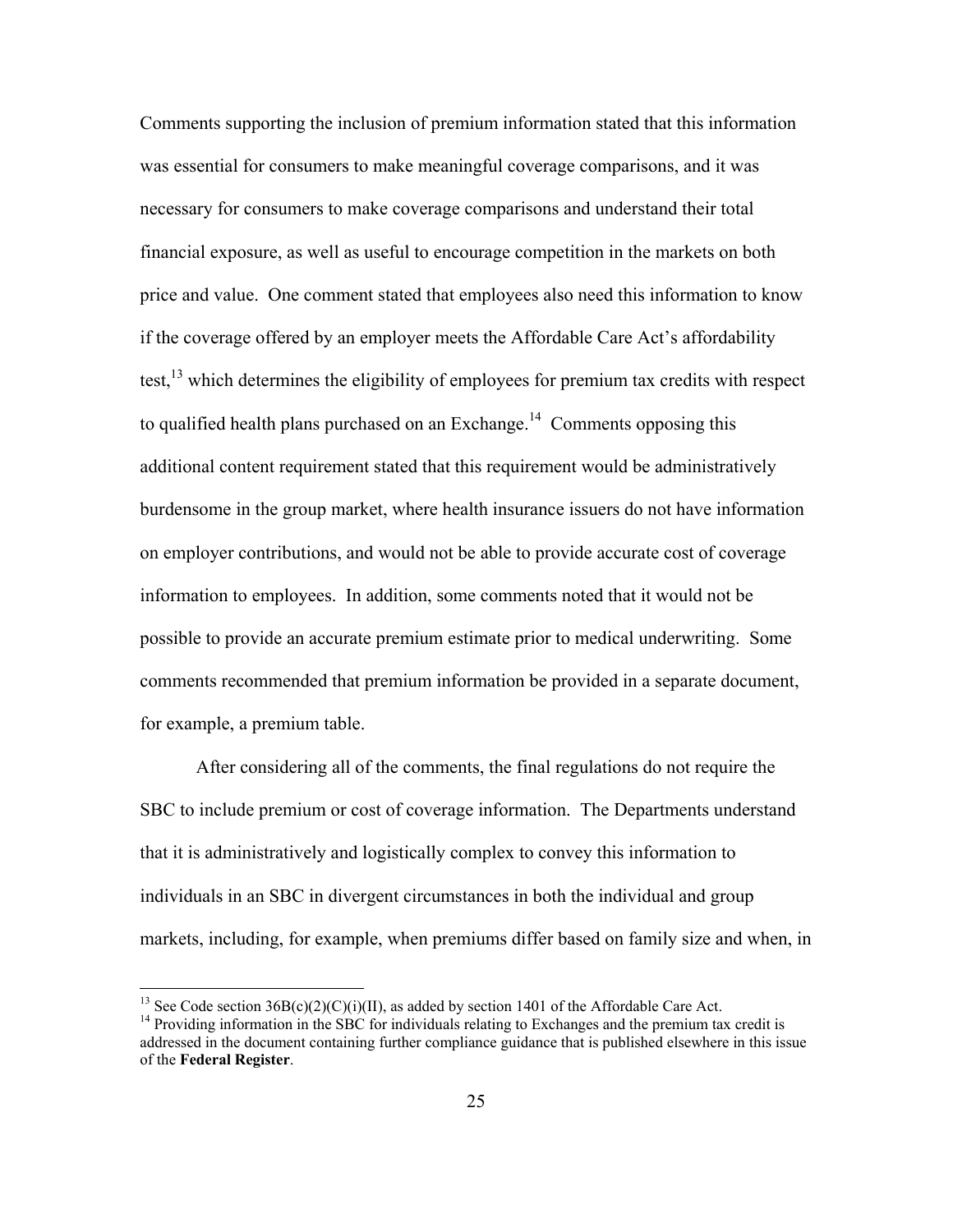the group market, employer contributions impact cost of coverage. The Departments recognize that the inclusion of premium information in the SBC could result in numerous SBCs being required to be provided to individuals. However, if premium information is not required, only a single SBC might be necessary. The Departments believe that premium information can be more efficiently and effectively provided by means other than the SBC. For example, in the individual market, the Departments note that some of this information may be available through the Federal health care reform Web portal, HealthCare.gov,  $^{15}$  to individuals shopping for coverage. Furthermore, the Departments anticipate that premium information for qualified health plans will be made widely available through Exchanges for coverage effective beginning in 2014.

With respect to the uniform definitions required by the statute, the Departments proposed to follow the NAIC's recommended two-part approach, requiring provision of – (1) a uniform glossary, which includes definitions of health coverage terminology, to be provided in connection with the SBC, and (2) a "Why this Matters" column for the SBC template (with instructions for plans and issuers to use in completing the SBC template).<sup>16</sup> The Departments retain this approach in the final regulations. The guidance document published elsewhere in today's **Federal Register** addresses comments received on the SBC and related materials (including the uniform glossary) and details the changes from the initial proposal.

<sup>&</sup>lt;sup>15</sup> Established pursuant to 45 CFR 159.120 (75 FR 24470).

<sup>&</sup>lt;sup>16</sup> National Association of Insurance Commissioners, Consumer Information Working Group, December 17, 2010, Final Package of Attachments. Available at

http://www.naic.org/documents/committees b\_consumer\_information\_ppaca\_final\_materials.pdf.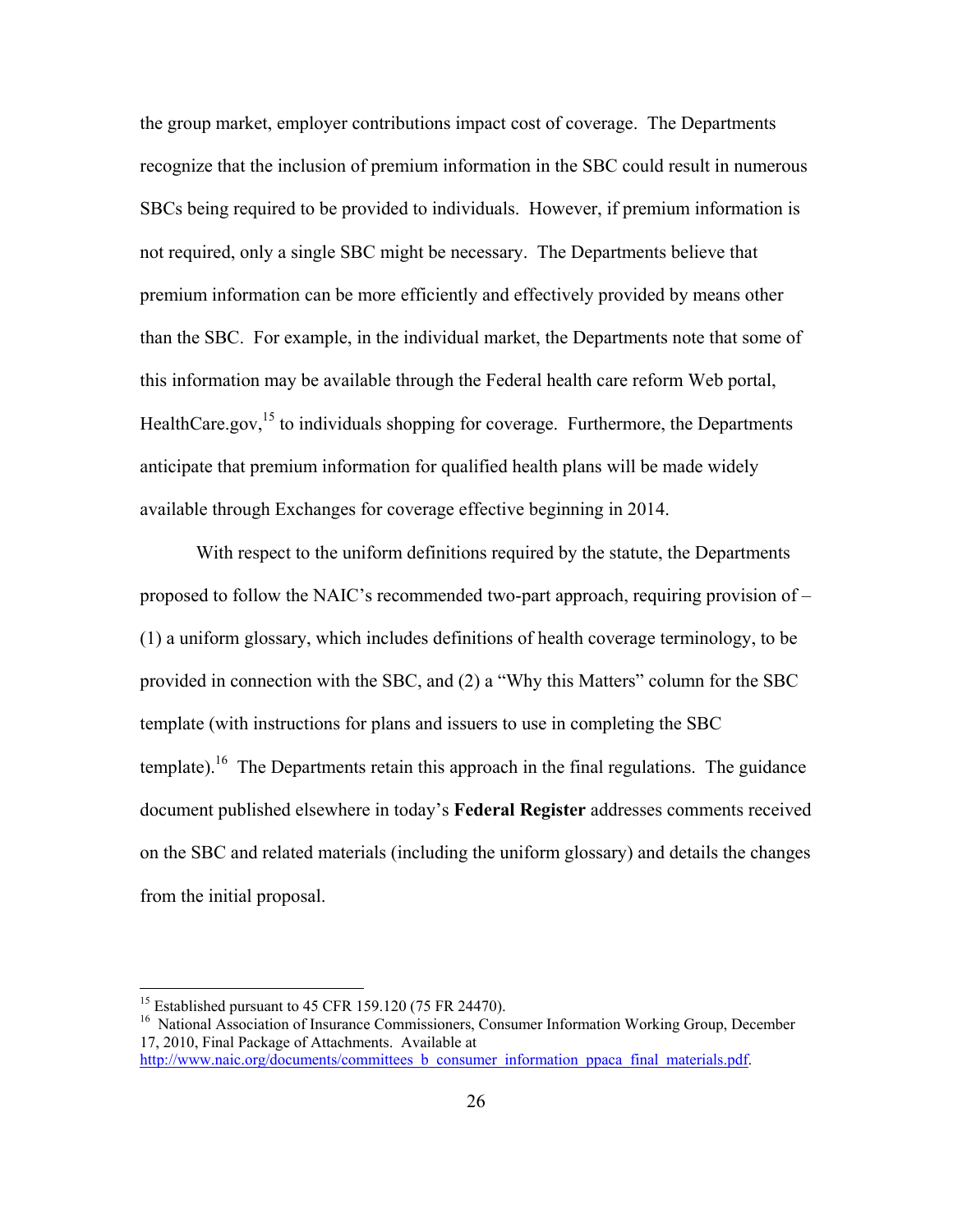The statute also directs that the SBC include a statement about whether a plan or coverage provides minimum essential coverage, as defined under section 5000A(f) of the Code, (minimum essential coverage statement) and whether the plan's or coverage's share of the total allowed costs of benefits provided under the plan or coverage meets applicable minimum value requirements (minimum value statement).<sup>17</sup> However, this content is not relevant until other elements of the Affordable Care Act are implemented. Therefore, the final regulations require the minimum essential coverage and minimum value statements to be included in SBCs with respect to coverage beginning on or after January 1, 2014.<sup>18</sup> Future guidance will address the minimum essential coverage and minimum value statements.

 The statute also requires that an SBC contain a "coverage facts label." For ease of reference, the proposed regulations used the term "coverage examples" in place of the statutory term. The Departments received many comments regarding the coverage examples. Some comments supported the general approach in the proposed regulations and indicated that coverage examples would be a valuable comparison tool for consumers. Other comments expressed concerns that the coverage examples would cause confusion for consumers, as the examples do not represent the actual treatment plan for

<sup>&</sup>lt;sup>17</sup> PHS Act section  $2715(b)(3)(G)$  provides that this statement must indicate whether the plan or coverage (1) provides minimum essential coverage (as defined under section 5000A(f) of the Code) and (2) ensures that the plan's or coverage's share of the total allowed costs of benefits provided under the plan or coverage is not less than 60 percent of such costs. The minimum essential coverage and minimum value

requirements are part of a larger set of health coverage reforms that take effect on January 1, 2014.<br><sup>18</sup> In the Notice providing compliance guidance published separately in today's Federal Register, the Departments state that the SBC template (with instructions, samples, and a guide for coverage example calculations to be used in completing the SBC template) does not provide language to comply with these requirements because the Notice authorizes these documents only with respect to the first year of applicability. Information on the minimum essential coverage statement and the minimum value statement will be provided in future guidance.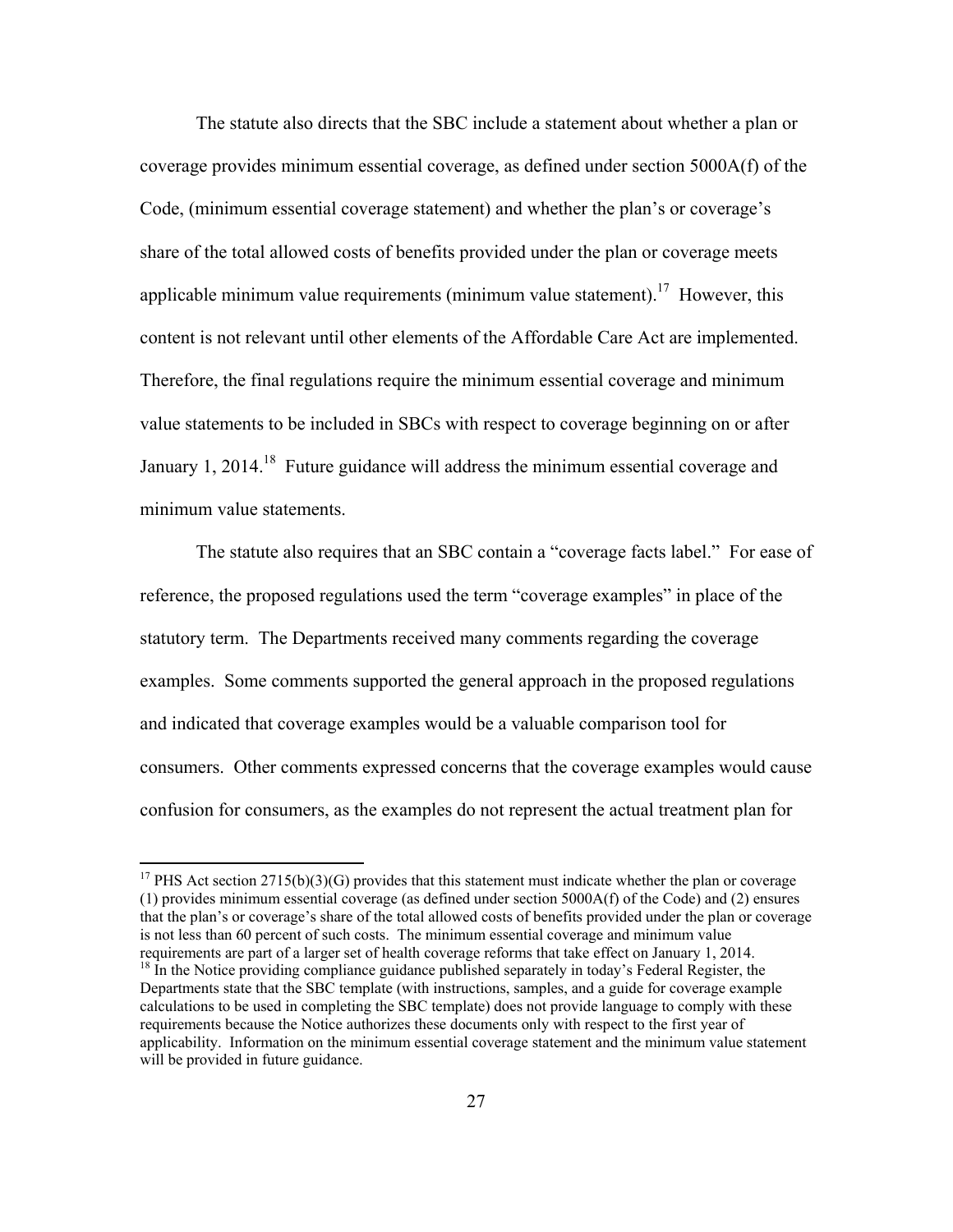any particular individual, or might not represent the actual costs that an individual might incur for a similar cost of treatment. Some such comments urged the Departments to take a different approach to the coverage examples, such as providing an actual cost calculator. The Departments also received comments on the number of coverage examples that should be required, as well as which benefit scenarios should be included in the final regulations. Comments varied with regards to the number of recommended coverage examples, ranging from one to more than six.

 These final regulations retain the general approach to the coverage examples that was proposed.<sup>19</sup> Consumer testing performed on behalf of the NAIC<sup>20</sup> demonstrated that the coverage examples facilitated individuals' understanding of the benefits and limitations of a plan or policy and helped them make more informed choices about their options. Such testing also showed that individuals were able to comprehend that the examples were only illustrative. Additionally, while some plans provide very useful coverage calculators to their enrollees to help them make health care decisions, they are not uniform across all plans and most are not available to individuals prior to enrollment, making it difficult for individuals and employers to make coverage comparisons.

 $<sup>19</sup>$  The Departments are making one technical change in these final regulations. The proposed regulations</sup> stated that the underlying benefits scenario for a coverage example must be based on recognized clinical practice guidelines "available through" the National Guideline Clearinghouse (NGC), Agency for Healthcare Research and Quality. The Departments believe that the proposed regulations would have inadvertently excluded recognized clinical practice guidelines available through other sources, such as the National Comprehensive Cancer Network. Accordingly, these final regulations provide that a benefits scenario must be based on recognized clinical guidelines "as defined by" the NGC. Currently, the NGC uses a definition set forth by the Institute of Medicine. The current definition of clinical practice guidelines adopted by NGC is available at http://www.guideline.gov/about/inclusion-criteria.aspx.<br><sup>20</sup> A summary of the focus group testing done by America's Health Insurance Plans is available at:

http://www.naic.org/documents/committees b\_consumer\_information\_101012\_ahip\_focus\_group\_summar y.pdf, a summary of the focus group testing done by Consumers Union on the coverage examples is available at: http://prescriptionforchange.org/wordpress/wpcontent/uploads/2011/08/A\_New\_Way\_of\_Comparing\_Health\_Insurance.pdf.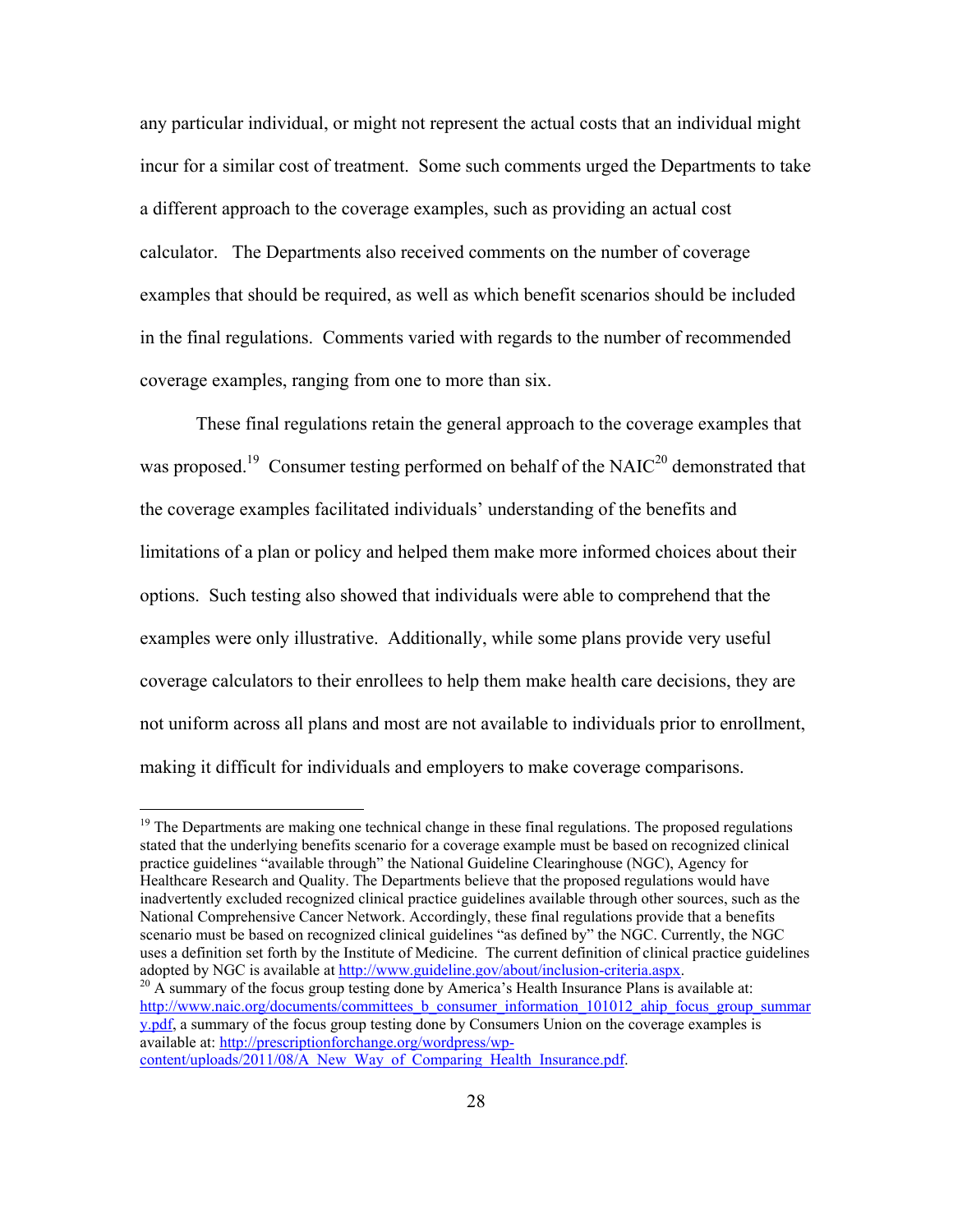Nonetheless, as discussed in the guidance document issued elsewhere in this issue of the **Federal Register**, the Departments are taking a phased approach to implementing the coverage examples and intend to consider additional feedback from consumer testing in the future.

 To the extent a plan's terms that are required to be in the SBC template cannot reasonably be described in a manner consistent with the template and instructions, the plan or issuer must accurately describe the relevant plan terms while using its best efforts to do so in a manner that is still consistent with the instructions and template format as reasonably possible. Such situations may occur, for example, if a plan provides a different structure for provider network tiers or drug tiers than is contemplated by the template and these instructions, if a plan provides different benefits based on facility type (such as hospital inpatient versus non-hospital inpatient), in a case where the effects of a health FSA or an HRA are being described, or if a plan provides different cost sharing based on participation in a wellness program.

 Finally, the Departments solicited comments on whether any special rules are necessary to accommodate expatriate plans and received comments related to adjustments needed for expatriate plan coverage. Some commenters noted that PHS Act section 2715(d)(3) refers to a health insurance issuer "offering health insurance coverage within the United States."21 Other commenters suggested that coverage information that is particularly important to expatriates (such as medical evacuation, repatriation benefits, and country-appropriate care) be exempt from the requirements under PHS Act section

<sup>&</sup>lt;sup>21</sup> The Departments note that, in the context of group health plan coverage, section  $4(b)(4)$  of ERISA provides that a plan maintained outside the United States primarily for the benefit of persons substantially all of whom are nonresident aliens is exempt from ERISA title I, including ERISA section 715.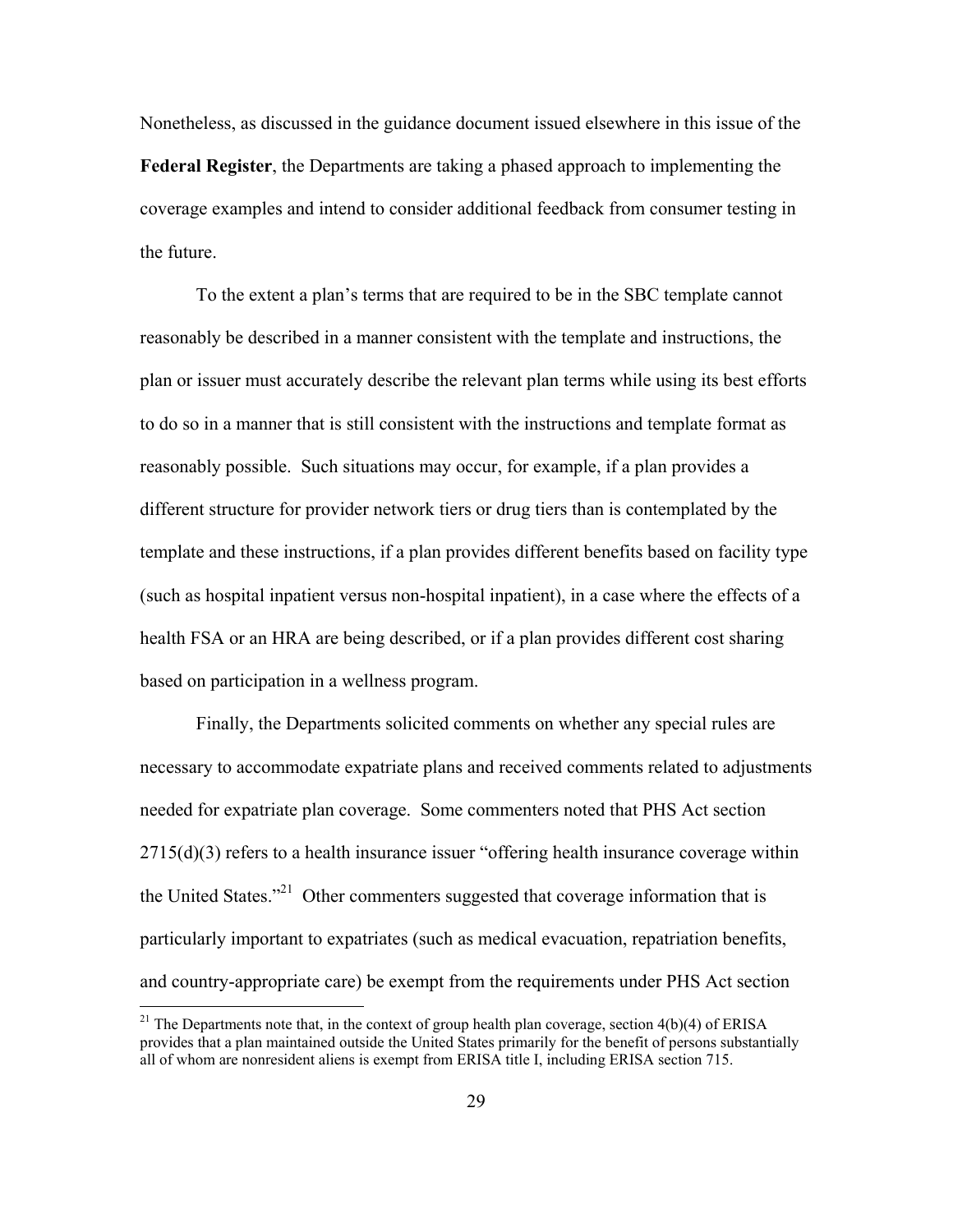2715. These final regulations include a special provision that provides that, in lieu of summarizing coverage for items and services provided outside the United States, a plan or issuer may provide an Internet address (or similar contact information) for obtaining information about benefits and coverage provided outside the United States. Also, to the extent the plan or policy provides coverage available within the United States, the plan or issuer is still required to provide an SBC in accordance with PHS Act section 2715 that accurately summarizes benefits and coverage available within the United States.

#### 4. Appearance

1

 PHS Act section 2715 sets forth standards related to the appearance of the SBC. Specifically, the statute provides that the SBC is to be presented in a uniform format utilizing terminology understandable by the average plan enrollee, that does not exceed four pages in length, and does not include print smaller than 12-point font. The final regulations retain the interpretation from the proposed regulations that the four-page limitation is four double-sided pages. $^{22}$ 

The proposed regulations requested comments regarding the requirement to provide the SBC as a stand-alone document. Specifically, comments were requested about whether the SBC should be allowed to be included in a summary plan description (SPD) if it is intact and prominently displayed and the timing requirements for delivery of the SBC are met. The Departments received many comments in response to this request.

 $^{22}$  PHS Act section 2715(b)(1) does not prescribe whether the four pages are four single-sided pages or four double-sided pages. The SBC template transmitted by NAIC exceeded four single-sided pages. After considering the extent of statutorily-required content in PHS Act section 2715(b)(3), as well as the appearance and language requirements of PHS Act sections 2715(b)(1) and (2), the Departments are interpreting four pages to be four double-sided pages, in order to ensure that this information is presented in an understandable and meaningful way.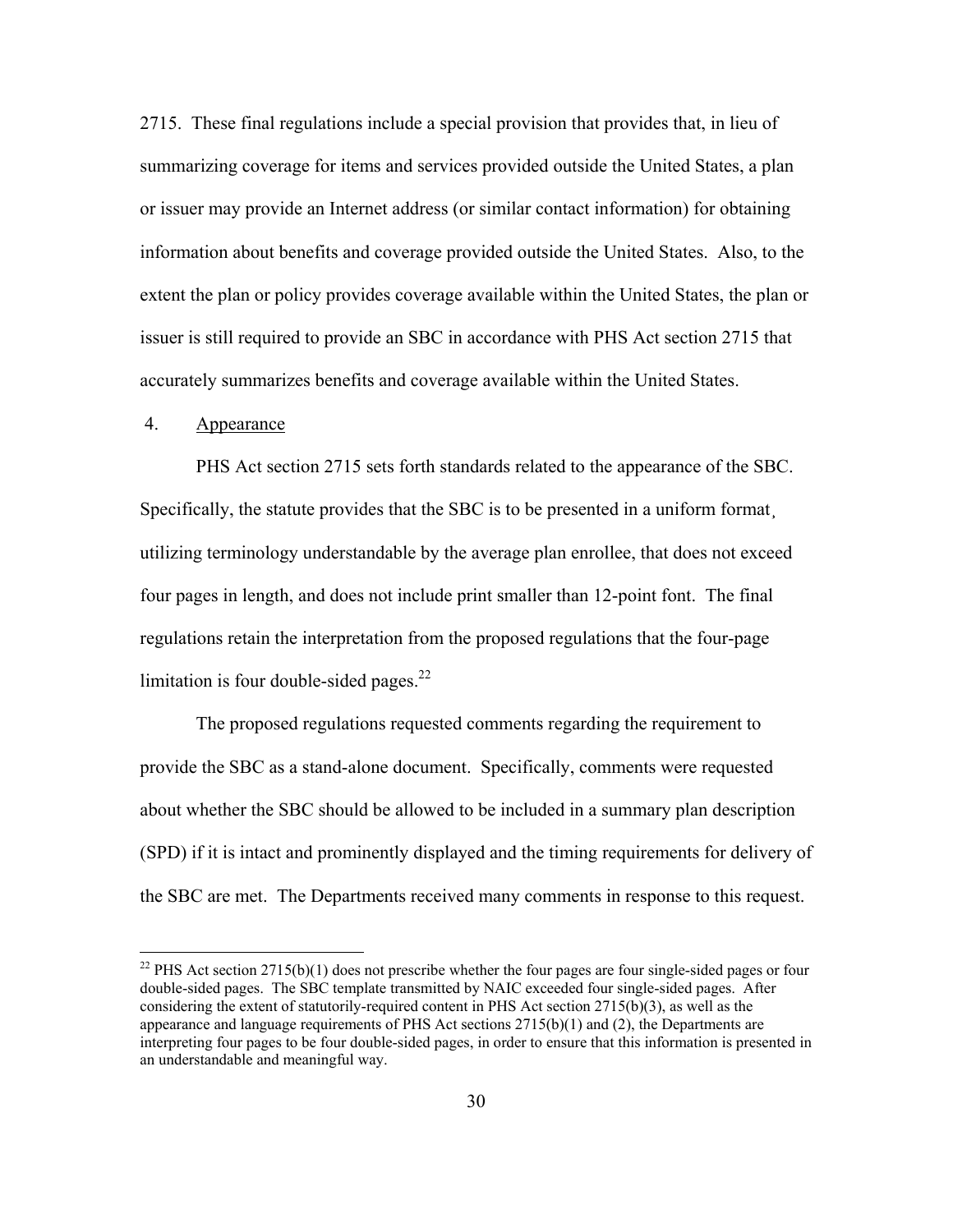Some comments opposed allowing the SBC to be included alongside or within an SPD, noting that SPDs tend to be lengthy documents and allowing this would be contrary to the purpose of requiring a short summary document. However, many comments supported this approach, indicating that permitting this option would reduce burdens and costs associated with printing and disseminating the SBC documents.

Paragraph (a)(3) of these final regulations requires plans and issuers to provide the SBC in the form specified by the Secretaries in guidance and completed in accordance with the instructions for completing the SBC that are specified by the Secretaries in guidance. A guidance document published elsewhere in this issue of the **Federal Register** provides such guidance. The Notice specifies that SBCs provided in connection with group health plan coverage may be provided either as a stand-alone document or in combination with other summary materials (for example, an SPD), if the SBC information is intact and prominently displayed at the beginning of the materials (such as immediately after the Table of Contents in an SPD) and in accordance with the timing requirements for providing an SBC. For health insurance coverage offered in the individual market, the SBC must be provided as a stand-alone document, but HHS notes that it can be included in the same mailing as other plan materials. This guidance regarding appearance may be modified for years after the first year of applicability.

5. Form

## a. Group health plan coverage

To facilitate faster and less burdensome disclosure of the SBC, and to be consistent with PHS Act section 2715(d)(2), which permits disclosure in either paper or electronic form, the proposed regulations set forth rules to permit greater use of electronic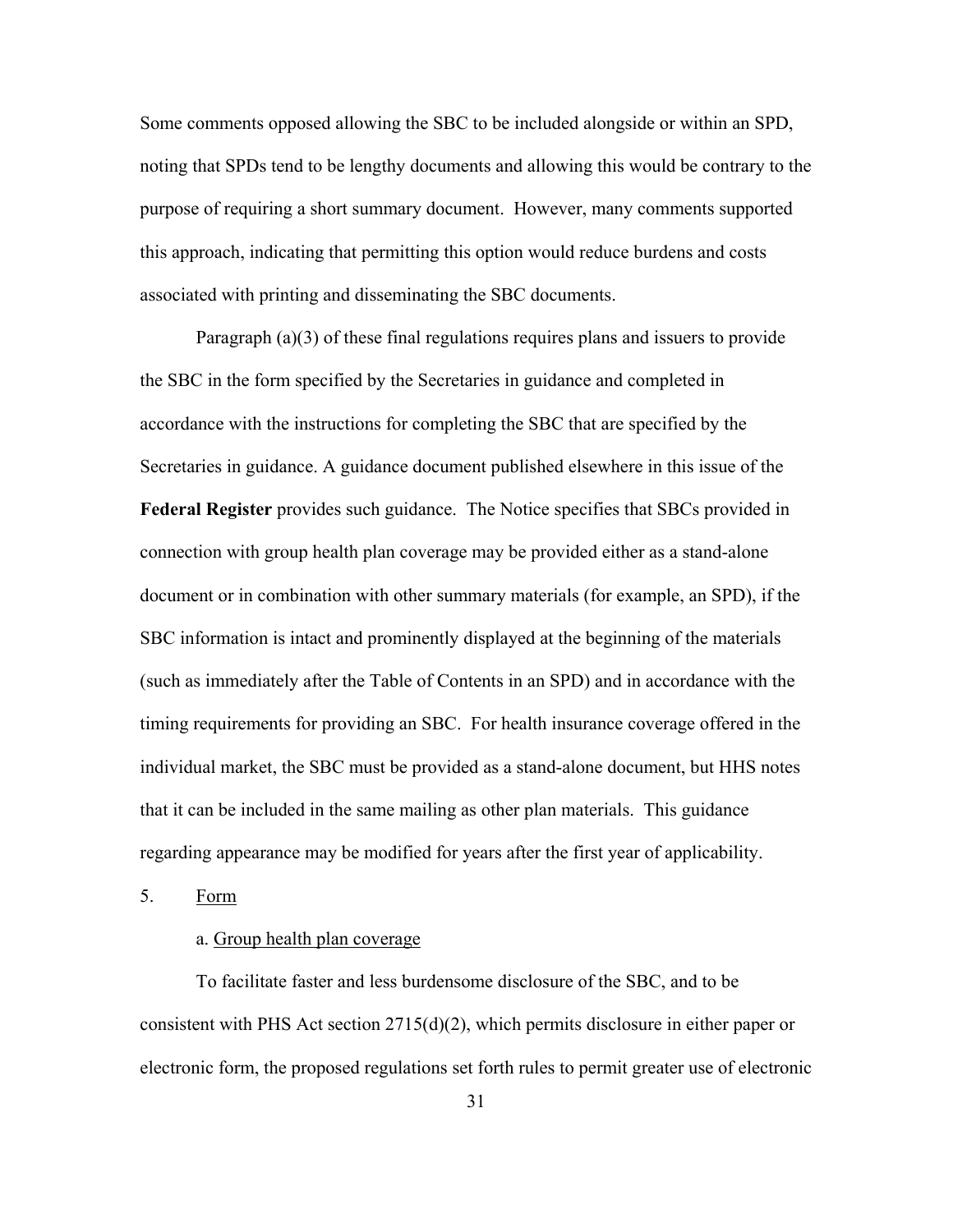transmittal of the SBC. Those proposed regulations generally permitted issuers to provide the SBC to plans electronically (such as an e-mail or Internet posting) if certain conditions were met, and required plans and issuers providing the SBC to participants and beneficiaries to comply with the Department of Labor's electronic disclosure safe harbor requirements at 29 CFR 2520.104b-1(c). In all circumstances, the proposed regulations permitted plans and issuers to provide SBCs in paper form.

Comments generally supported permitting provision of the SBC electronically; however, some comments also asked for more flexibility with regard to electronic provision to participants and beneficiaries. These comments generally requested the rule for provision to participants and beneficiaries mirror the rule for provision to plans, and suggested this change would reduce costs and burdens associated with delivery. Other comments raised concerns about decreased consumer protection if the rules for providing an electronic SBC are too flexible. Some commenters also asked to extend to the group market the option available to individual market issuers to provide information to HealthCare.gov to be in compliance with the requirement to provide the SBC upon request for information about coverage prior to submitting an application.

After taking into account all of the comments, these final regulations generally retain the approach from the proposed regulations with respect to an SBC provided electronically by an issuer to a plan. For SBCs provided electronically by a plan or issuer to participants and beneficiaries, these final regulations make a distinction between a participant or beneficiary who is already covered under the group health plan, and a participant or beneficiary who is eligible for coverage but not enrolled in a group health plan. This distinction should provide new flexibility in some circumstances, while also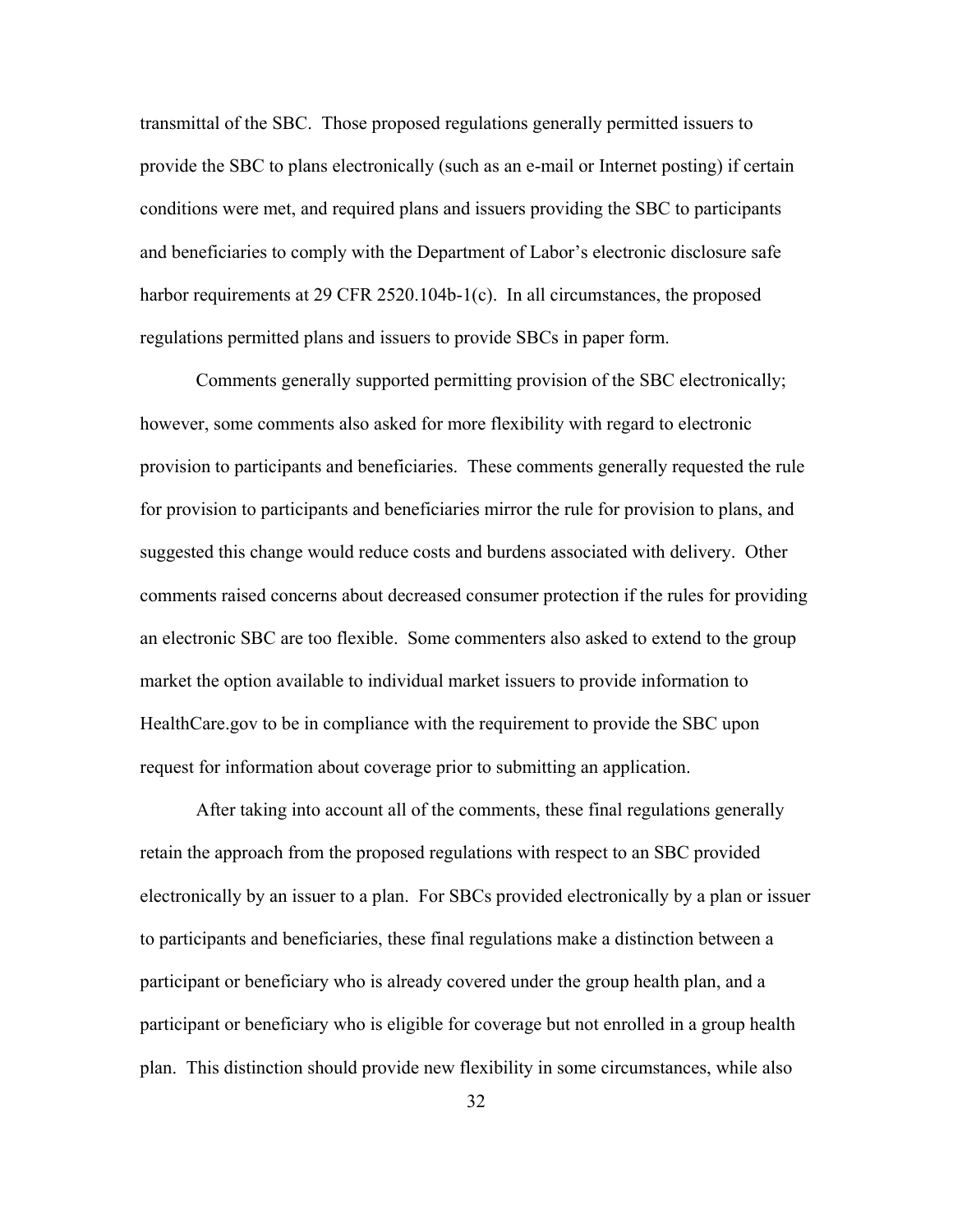ensuring adequate consumer protections where necessary. For participants and beneficiaries who are already covered under the group health plan, these final regulations permit provision of the SBC electronically if the requirements of the Department of Labor's regulations at 29 CFR 2520.104b-1 are met. (Paragraph (c) of those regulations includes an electronic disclosure safe harbor.<sup>23</sup>) For participants and beneficiaries who are eligible for but not enrolled in coverage, these final regulations permit the SBC to be provided electronically if the format is readily accessible and a paper copy is provided free of charge upon request. Additionally, if the electronic form is an Internet posting, the plan or issuer must timely advise the individual in paper form (such as a postcard) or email that the documents are available on the Internet, provide the Internet address, and notify the individual that the documents are available in paper form upon request. The Departments note that the rules for participants and beneficiaries who are eligible for but not enrolled in coverage are substantially similar to the requirements for an issuer providing an electronic SBC to a plan. Finally, as in the proposed regulations, plans, and participants and beneficiaries (both covered, and eligible but not enrolled) have the right to receive an SBC in paper format, free of charge, upon request.

#### b. Individual health insurance coverage

 $\overline{a}$ 

The Departments received several comments on the proposed regulations, which generally required paper delivery of the SBC and set forth certain circumstances in which

 $^{23}$  On April 7, 2011, the Department of Labor published a Request for Information regarding electronic disclosure at 76 FR 19285. In it, the Department of Labor stated that it is reviewing the use of electronic media by employee benefit plans to furnish information to participants and beneficiaries covered by employee benefit plans subject to ERISA. Because these regulations adopt the ERISA electronic disclosure rules by cross-reference, any changes that may be made to 29 CFR 2520.104b-1 in the future would also apply to the SBC.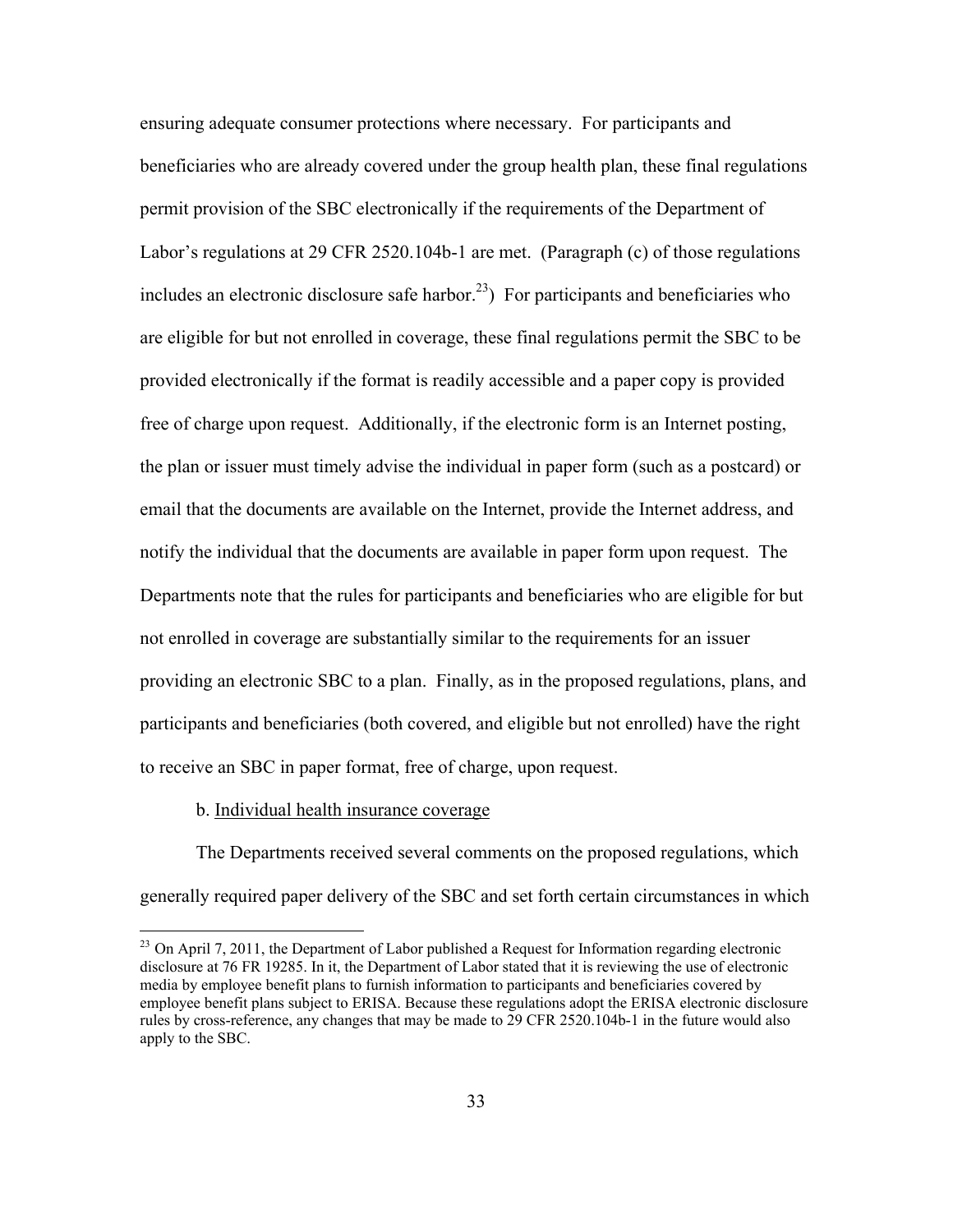electronic disclosure is permissible. Some comments recommended the SBC for individual market coverage be provided in paper form by default, unless the individual explicitly elects electronic delivery. These comments cautioned against assuming individuals have regular access to a computer or a requisite level of computer literacy simply because an individual submits a request online. Instead, they argued individuals should be able to specify the form in which they prefer to receive the SBC.

Other comments recommended greater flexibility for electronic delivery to reduce the costs of compliance, including eliminating the requirement to acknowledge receipt of an SBC provided through electronic delivery methods. These comments urged the Departments to adopt broader standards that reflect the current state of technology. Specifically, they recommended extending the electronic delivery rules that apply to disclosure from the issuer to the plan in paragraph  $(a)(4)(i)$  of the final regulations, to disclosure in the individual market. Some comments also suggested that plans provide in their enrollment materials a notice of the individual's right to receive a paper copy of the SBC upon request, and a telephone number or other contact information for making such request.

The Departments determined it is appropriate to amend the individual market standards in the proposed regulations related to the form and manner of delivery. Rather than specifying the circumstances making paper or electronic appropriate, these final regulations establish the general standard that an issuer offering individual health insurance coverage must provide the SBC in a manner that can reasonably be expected to provide actual notice regardless of the format. These final regulations provide several examples of methods of delivery that may satisfy this requirement. For instance, an issuer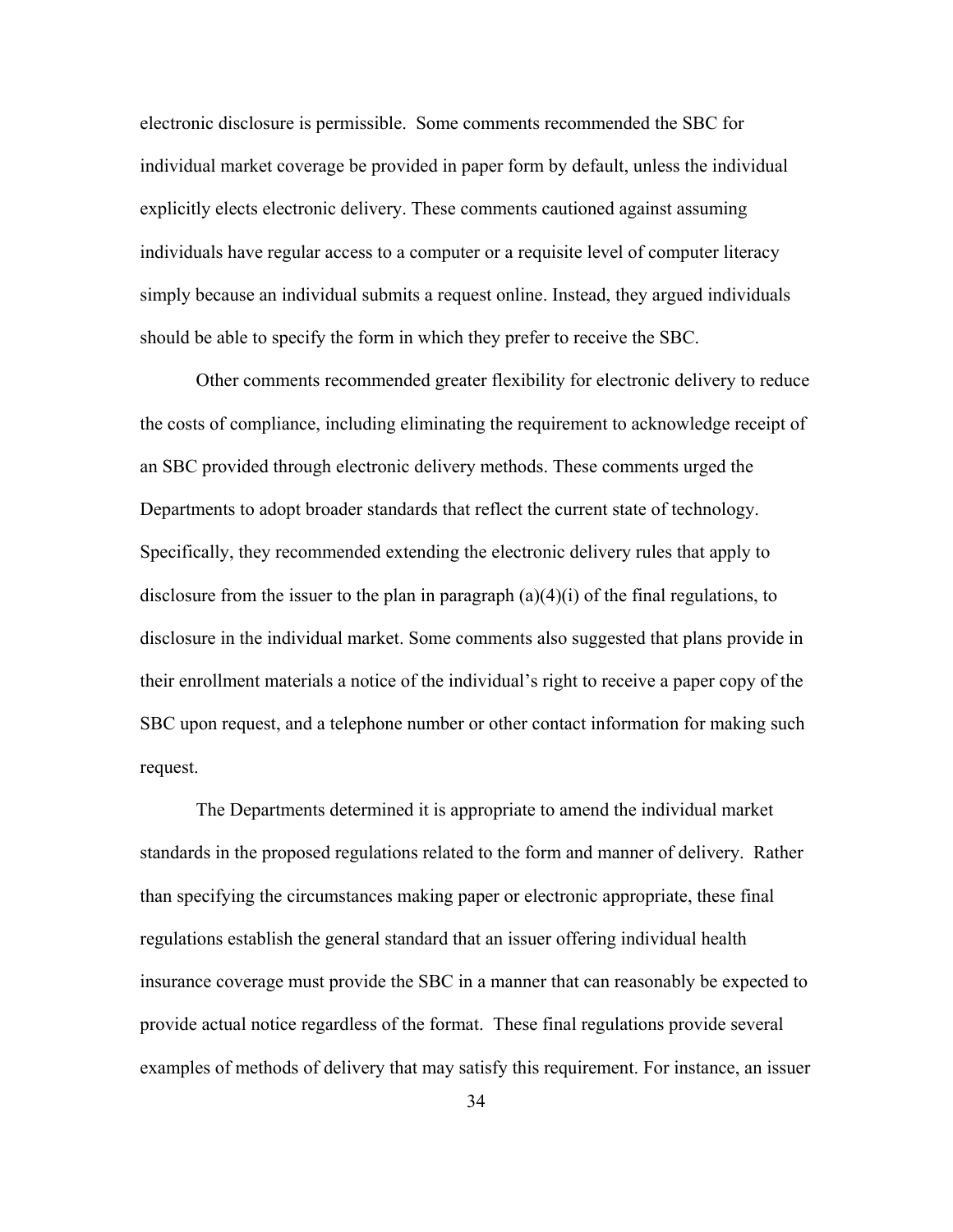may reasonably expect an individual or dependent to receive actual notice if the issuer provides the SBC by e-mail to an individual who has agreed to receive the SBC (or other electronic disclosures) by e-mail from the issuer and who has provided an e-mail address for that purpose. Or, if the SBC is posted on the Internet, an individual may reasonably be expected to receive actual notice if the issuer timely advises the individual in paper form (such as a postcard) that the documents are available on the Internet and includes the applicable Internet address.

These final regulations substantially retain the safeguards for electronic disclosure in the proposed regulations. Under these final regulations, an issuer providing the SBC electronically must ensure that the format is readily accessible; the SBC is placed in a location that is prominent and readily accessible; the SBC is provided in an electronic form that is consistent with the appearance, content, and language requirements of these final regulations; and that the issuer notifies the individual or dependent that the SBC is available from the issuer in paper form without charge upon request. These final regulations remove the "acknowledge receipt" requirement. However, the regulations also require that the SBC be provided in an electronic form which can be electronically retained and printed. These final regulations provide standards for the form and manner of providing the SBC that balance the objective of protecting consumers by providing accessible information with the goal of simplifying information collection burdens on issuers.

Finally, the final regulations clarify the provision that would deem health insurance issuers in the individual market to be in compliance with the requirement to provide the SBC to an individual requesting information about coverage prior to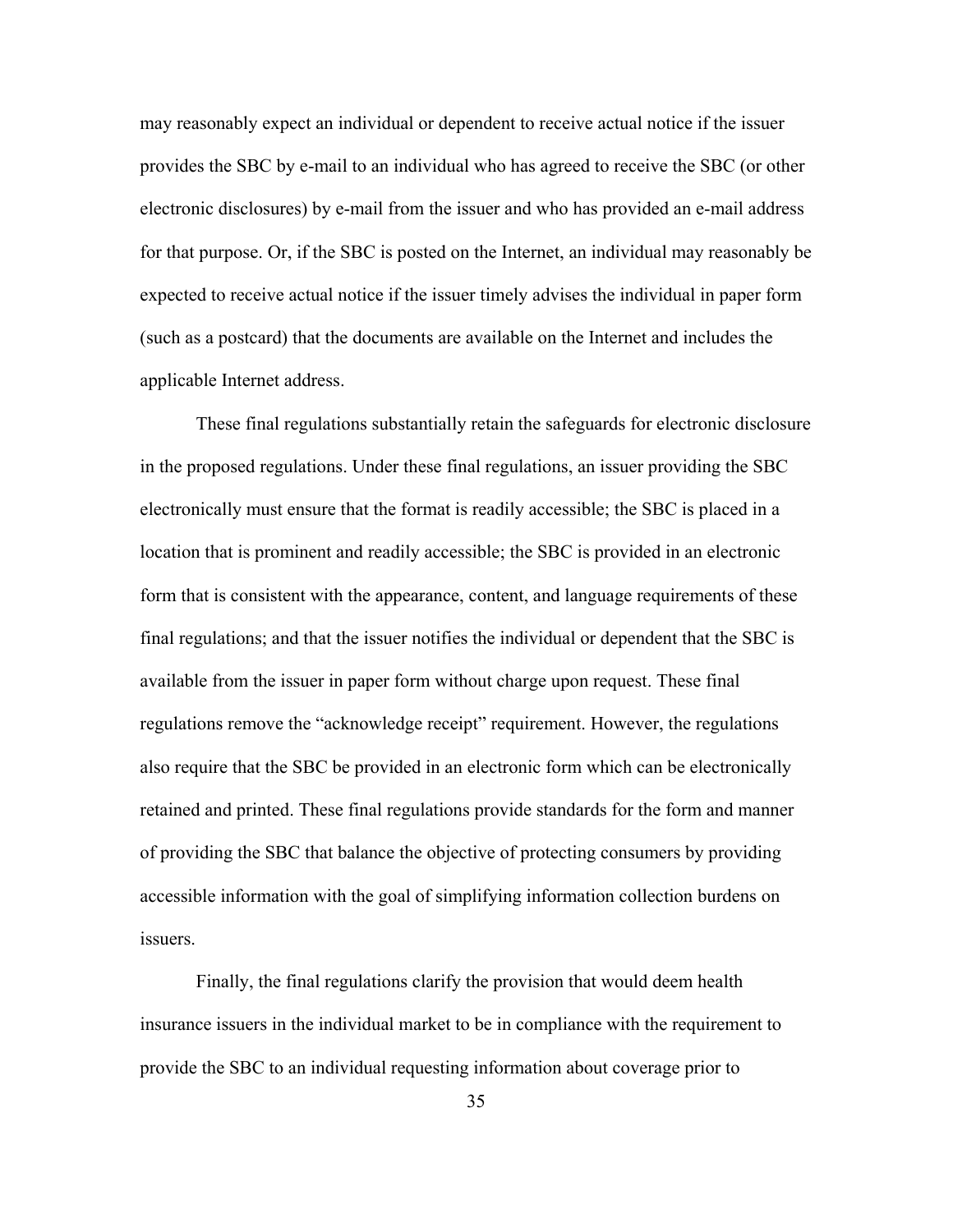submitting an application if the issuer provides the information to HealthCare.gov. The final regulations clarify that a health insurance issuer offering individual health insurance coverage must provide all of the content required under paragraph (a)(2), as specified in guidance by the Secretary, to HealthCare.gov to be deemed compliant with the requirement to provide an SBC to an individual requesting summary information prior to submitting an application for coverage. The final regulations further clarify that any SBC furnished pursuant to a request for an SBC, at the time of application or subsequently, would be required to be provided in a form and manner consistent with the rules described above. The Departments determined that this provision is consistent with the standards for electronic disclosure and reduces the burden of providing an SBC to individuals shopping for individual health insurance coverage.

The Departments received comments in support of this approach which stated HealthCare.gov provides useful summary information about health insurance products that are available to both individuals and small employers shopping for coverage and recommended the final regulations similarly extend the "deemed compliance" provision to the small group market. At this time, the Departments are reviewing comments requesting that the regulations extend the deemed compliance provision to the small group market and may issue future guidance on this issue.

## 6. Language

PHS Act section 2715(b)(2) provides that standards shall ensure that the SBC "is presented in a culturally and linguistically appropriate manner." The final regulations retain the approach of the proposed regulations and provide that, to satisfy the requirement to provide the SBC in a culturally and linguistically appropriate manner, a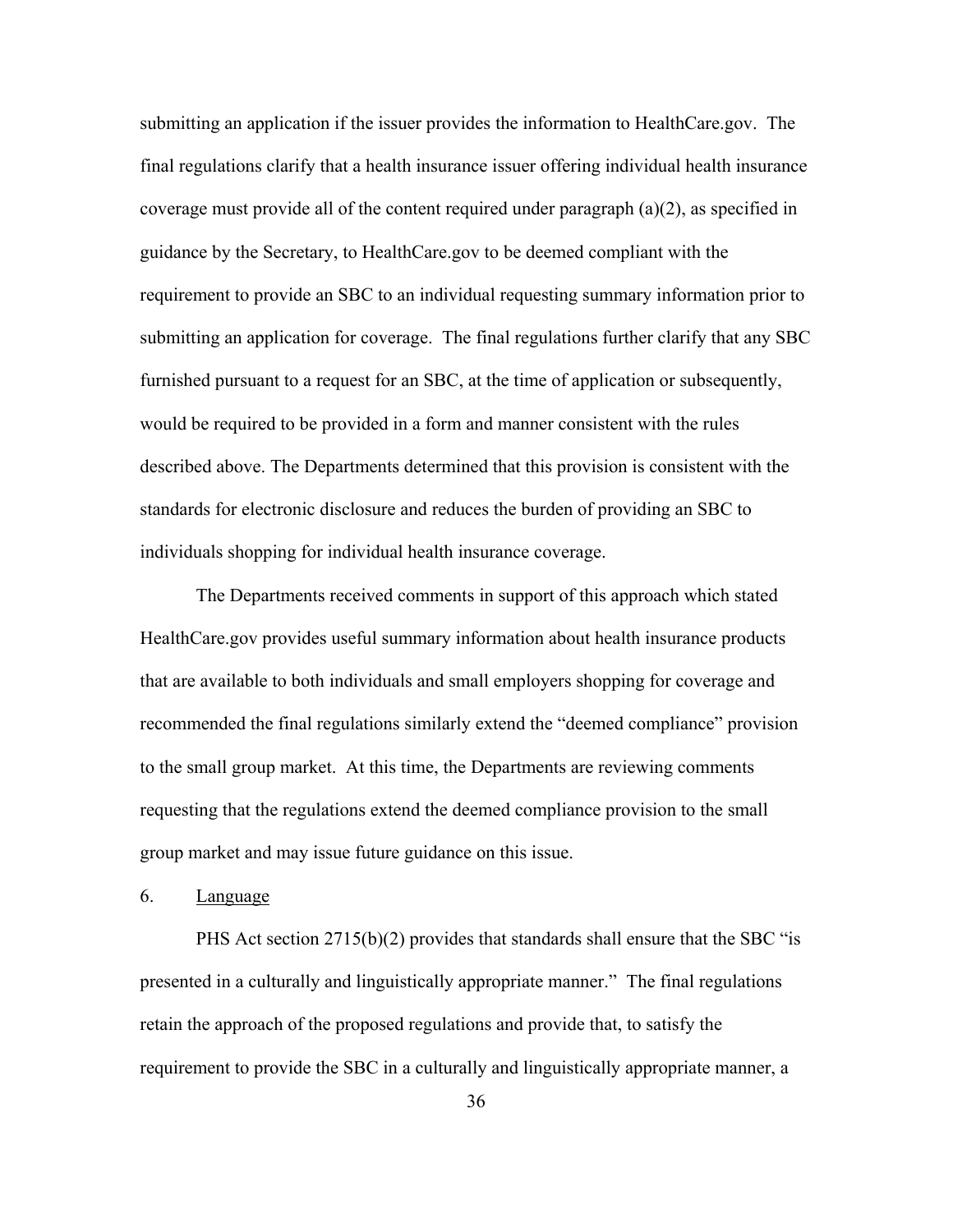plan or issuer follows the rules for providing notices with respect to claims and appeals in a culturally and linguistically appropriate manner under PHS Act section 2719, and paragraph (e) of its implementing regulations.<sup>24</sup> Note, nothing in these final regulations should be construed as limiting an individual's rights under Federal or State civil rights statutes, such as Title VI of the Civil Rights Act of 1964 (Title VI) which prohibits recipients of Federal financial assistance, including issuers participating in Medicare Advantage, from discriminating on the basis of race, color, or national origins. To ensure non-discrimination on the basis of national origin, recipients are required to take reasonable steps to ensure meaningful access to their programs and activities by limited English proficient persons. For more information, see, "Guidance to Federal Financial Assistance Recipients Regarding Title VI Prohibition Against National Origin Discrimination Affecting Limited English Proficient Persons," available at http://www.hhs.gov/ocr/civilrights/resources/specialtopics/lep/policyguidancedocument.h tml. While the Departments received several comments regarding the thresholds set forth in the claims and appeals regulations, the Departments are not making any changes to those standards through these final regulations. Any changes suggested will be considered as part of future rulemakings related to the regulations under PHS Act section 2719, so that the two rules remain consistent.

## B. Notice of Modification

 $\overline{a}$ 

PHS Act section 2715(d)(4) directs that a group health plan or health insurance issuer offering group or individual health insurance coverage must provide notice of any

 $^{24}$  See 75 FR 43330 (July 23, 2010), as amended by 76 FR 37208 (June 24, 2011).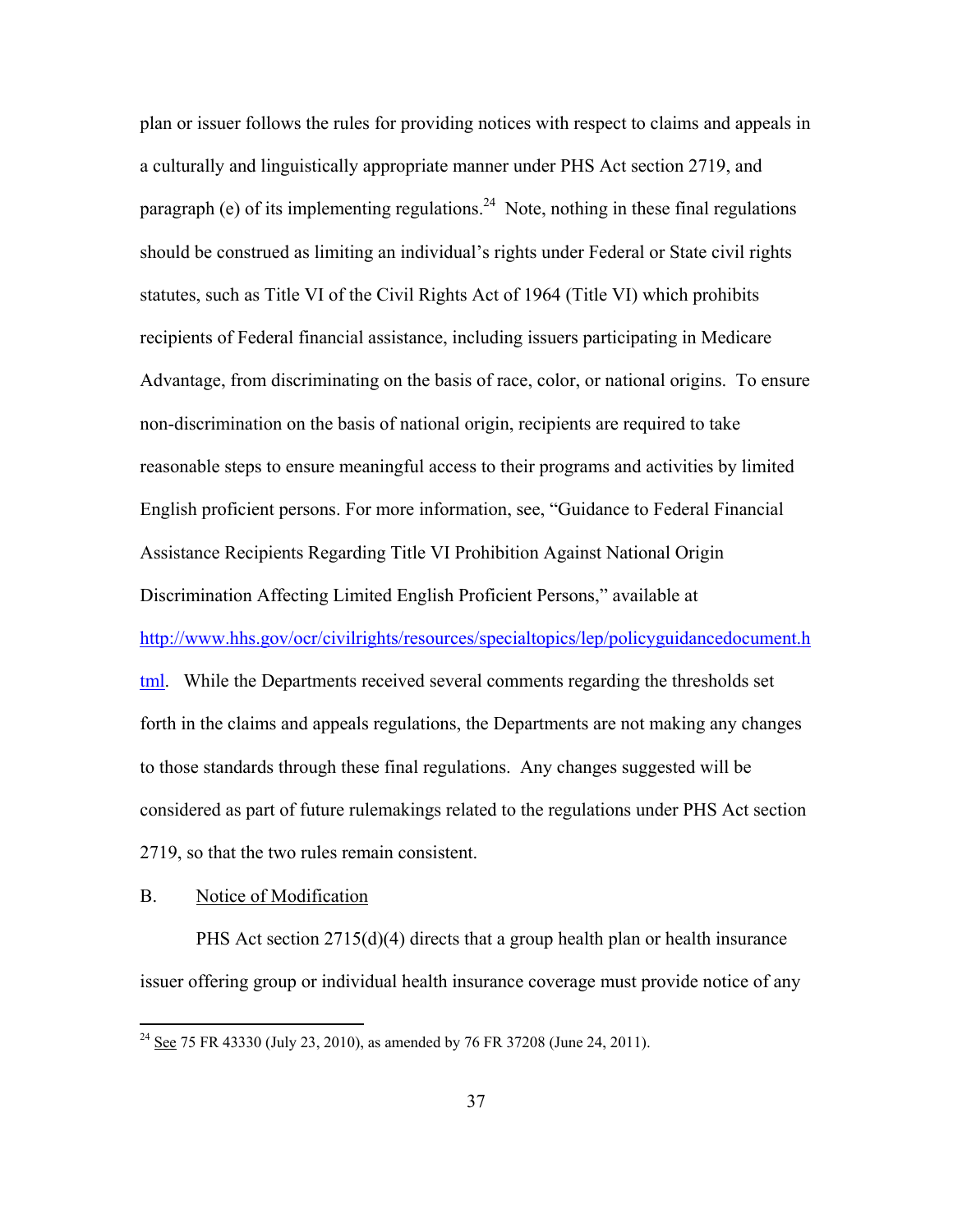material modification if it makes a material modification (as defined under ERISA section 102) in any of the terms of the plan or coverage involved that is not reflected in the most recently provided SBC. The comments generally supported the standards regarding the notice of modification in the proposed regulations, which are adopted as final regulations without change.

However, some comments requested clarification concerning the requirement to provide a notice of modification. For example, several comments requested clarification on what changes in the terms of coverage would rise to the level of a material modification. For purposes of PHS Act section 2715, the proposed and final regulations interpret the statutory reference to the SBC to mean that only a material modification in the terms of the plan or coverage that would affect the content of the SBC; that is not reflected in the most recently provided SBC; and that occurs other than in connection with a renewal or reissuance of coverage would trigger the notice. In these circumstances, the notice would be required to be provided to enrollees (or, in the individual market, covered individuals) no later than 60 days prior to the date on which such change will become effective. A material modification, within the meaning of section 102 of ERISA, includes any modification to the coverage offered under a plan or policy that, independently, or in conjunction with other contemporaneous modifications or changes, would be considered by an average plan participant (or in the case of individual market coverage, an average individual covered under a policy) to be an important change in covered benefits or other terms of coverage under the plan or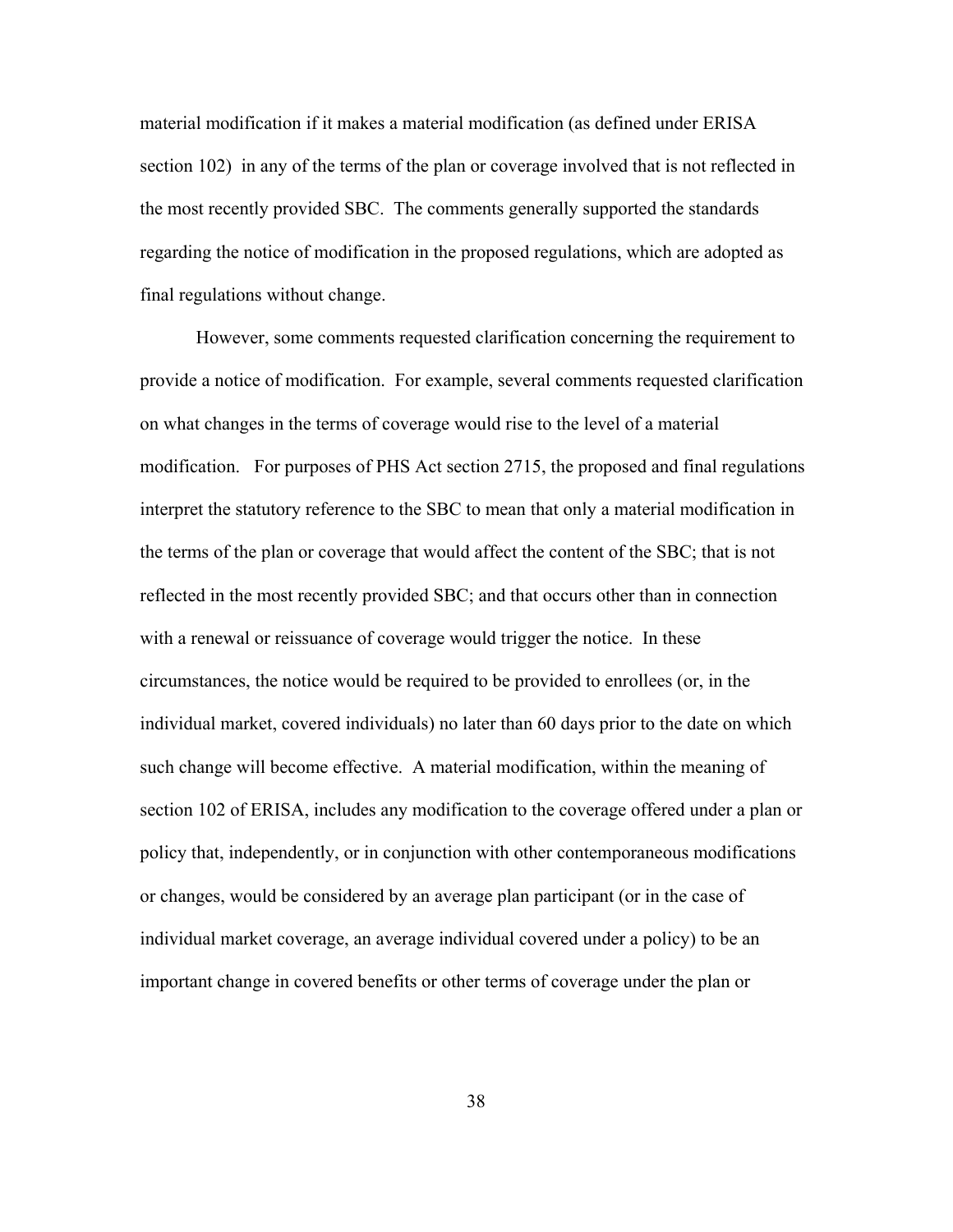policy.25 A material modification could be an enhancement of covered benefits or services or other more generous plan or policy terms. It includes, for example, coverage of previously excluded benefits or reduced cost-sharing. A material modification could also be a material reduction in covered services or benefits, as defined in 29 CFR 2520.104b-3(d)(3) of the Department of Labor' regulations, or more stringent requirements for receipt of benefits. As a result, it also includes changes or modifications that reduce or eliminate benefits, increase cost-sharing, or impose a new referral requirement.<sup>26</sup> (However, changes to the information in the SBC resulting from changes in the regulatory requirements for an SBC are not changes to the plan or policy requiring the mid-year provision of a notice of modification, unless specified in such new requirements.)

The Departments also received comments seeking clarification on when a notice of modification must be provided. Several comments suggested that this notice must also be provided for modifications effective for new plan or policy years. The final regulations require that this notice be provided only for changes other than in connection with a renewal or reissuance of coverage. At renewal, plans and issuers must provide an updated SBC in accordance with the requirements otherwise applicable to SBCs. PHS Act section 2715 and paragraph (b) of the final regulations specify the timing for providing a notice of modification in situations other than in connection with a renewal or reissuance of coverage. To the extent a plan or policy implements a mid-year change that

<sup>&</sup>lt;sup>25</sup> See DOL Information Letter, Washington Star/Washington-Baltimore Newspaper Guild to Munford Page Hall, II, Baker & McKenzie (February 8, 1985).

<sup>&</sup>lt;sup>26</sup> See, e.g., Ward v. Maloney, 386 F.Supp.2d 607, 612 (M.D.N.C. 2005), which discusses judicial interpretations of when an amendment is and is not a material modification.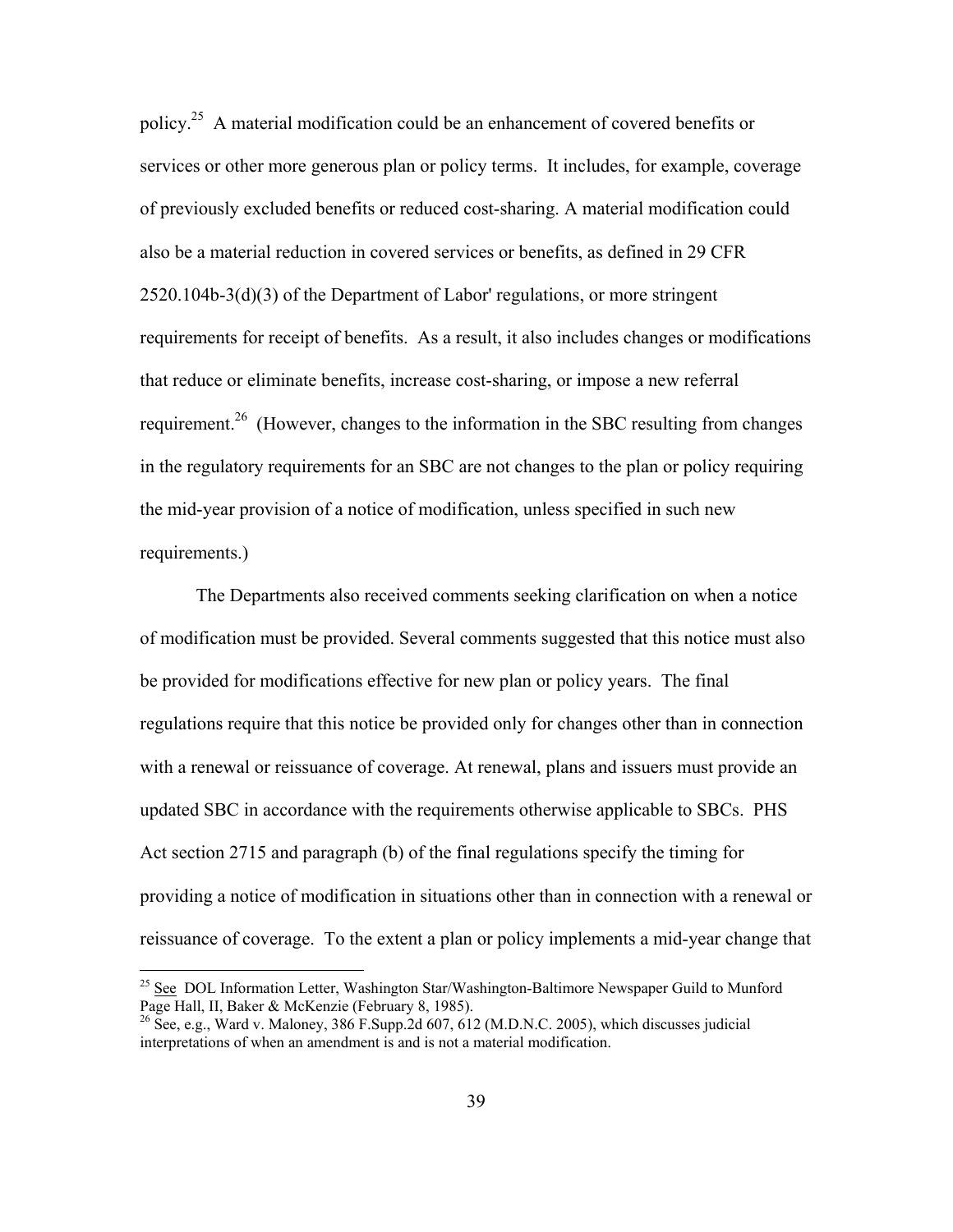is a material modification, that affects the content of the SBC, and that occurs other than in connection with a renewal or reissuance of coverage, the final regulations require a notice of modification to be provided 60 days in advance of the effective date of the change. Comments generally supported the flexibility provided in the proposed regulations, which permitted plans and issuers to either provide an updated SBC reflecting the modifications or provide a separate notice describing the material modifications. Plans and issuers continue to have this flexibility under these final regulations.

For ERISA-covered group health plans subject to PHS Act section 2715, this notice is required in advance of the timing requirements under the Department of Labor's regulations at 29 CFR 2520.104b-3 for providing a summary of material modification (SMM) (generally not later than 210 days after the close of the plan year in which the modification or change was adopted, or, in the case of a material reduction in covered services or benefits, not later than 60 days after the date of adoption of the modification or change). In situations where a complete notice is provided in a timely manner under PHS Act section 2715(d)(4), an ERISA-covered plan will also satisfy the requirement to provide an SMM under Part 1 of ERISA.

#### C. Uniform Glossary

Section  $2715(g)(2)$  of the PHS Act directs the Departments to develop standards for definitions for at least the following insurance-related terms: co-insurance, copayment, deductible, excluded services, grievance and appeals, non-preferred provider, out-of-network co-payments, out-of-pocket limit, preferred provider, premium, and UCR (usual, customary and reasonable) fees. Section  $2715(g)(3)$  of the PHS Act directs the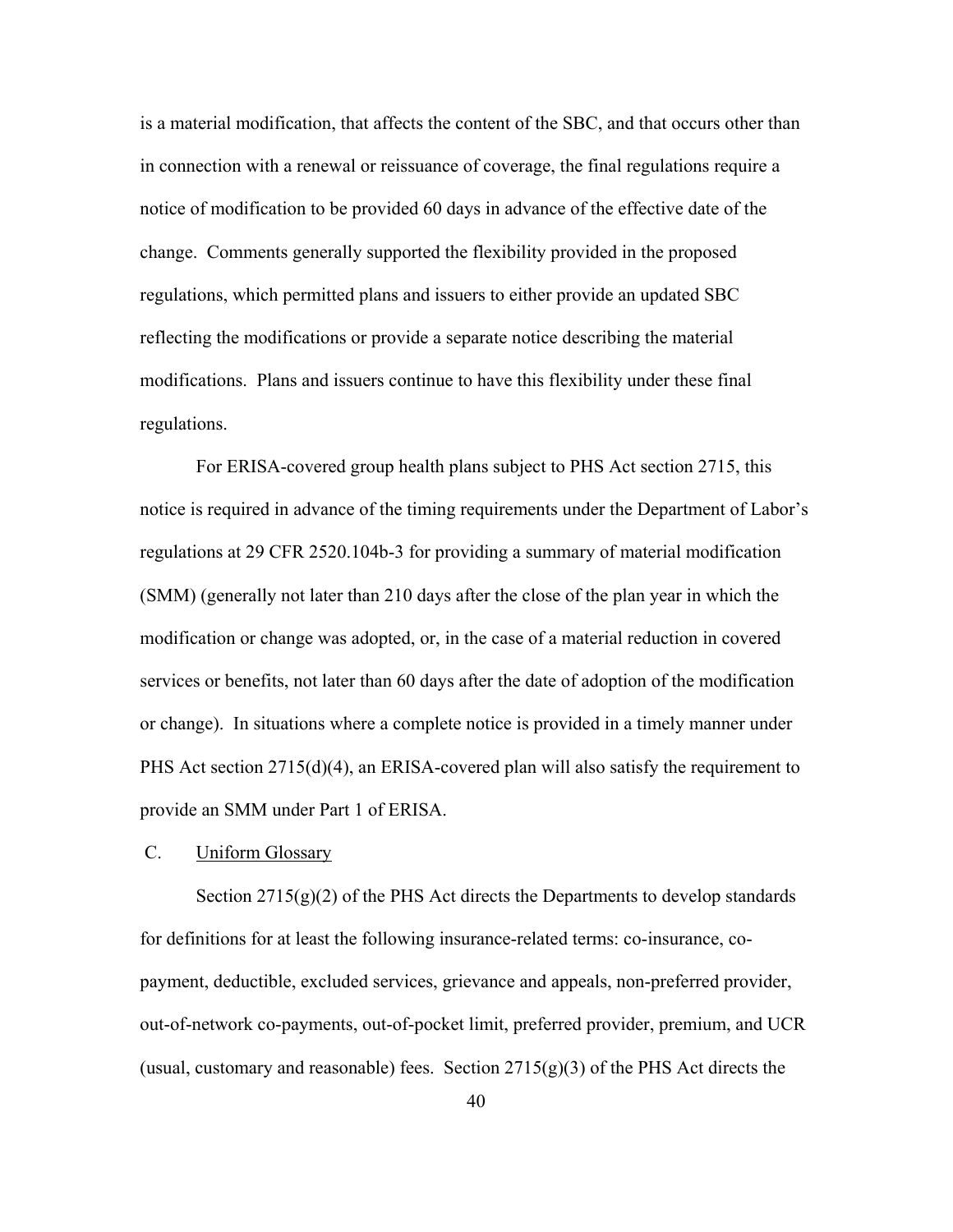Departments to develop standards for definitions for at least the following medical terms: durable medical equipment, emergency medical transportation, emergency room care, home health care, hospice services, hospital outpatient care, hospitalization, physician services, prescription drug coverage, rehabilitation services, and skilled nursing care. Additionally, the statute directs the Departments to develop standards for such other terms as will help consumers understand and compare the terms of coverage and the extent of medical benefits (including any exceptions and limitations).

 The final regulations adopt the approach of the proposed regulations with respect to the uniform glossary. This includes the adoption of the NAIC recommendation to include the following additional terms in the uniform glossary: allowed amount, balance billing, complications of pregnancy, emergency medical condition, emergency services, habilitation services, health insurance, in-network co-insurance, in-network co-payment, medically necessary, network, out-of-network co-insurance, plan, preauthorization, prescription drugs, primary care physician, primary care provider, provider, reconstructive surgery, specialist, and urgent care.

 The Departments received a number of comments on the proposed uniform glossary. Several comments recommended that the final glossary include additional terms. In general, these comments recommended additional terms to provide consumers with additional information to help them better understand their coverage and the content of the SBC. These comments suggested the glossary include additional terms that may appear in the SBC and that may cause confusion, including specialty drugs, mental health services and behavioral health, cosmetic surgery, and preventive care. In addition, some commenters recommended including definitions for complex or potentially confusing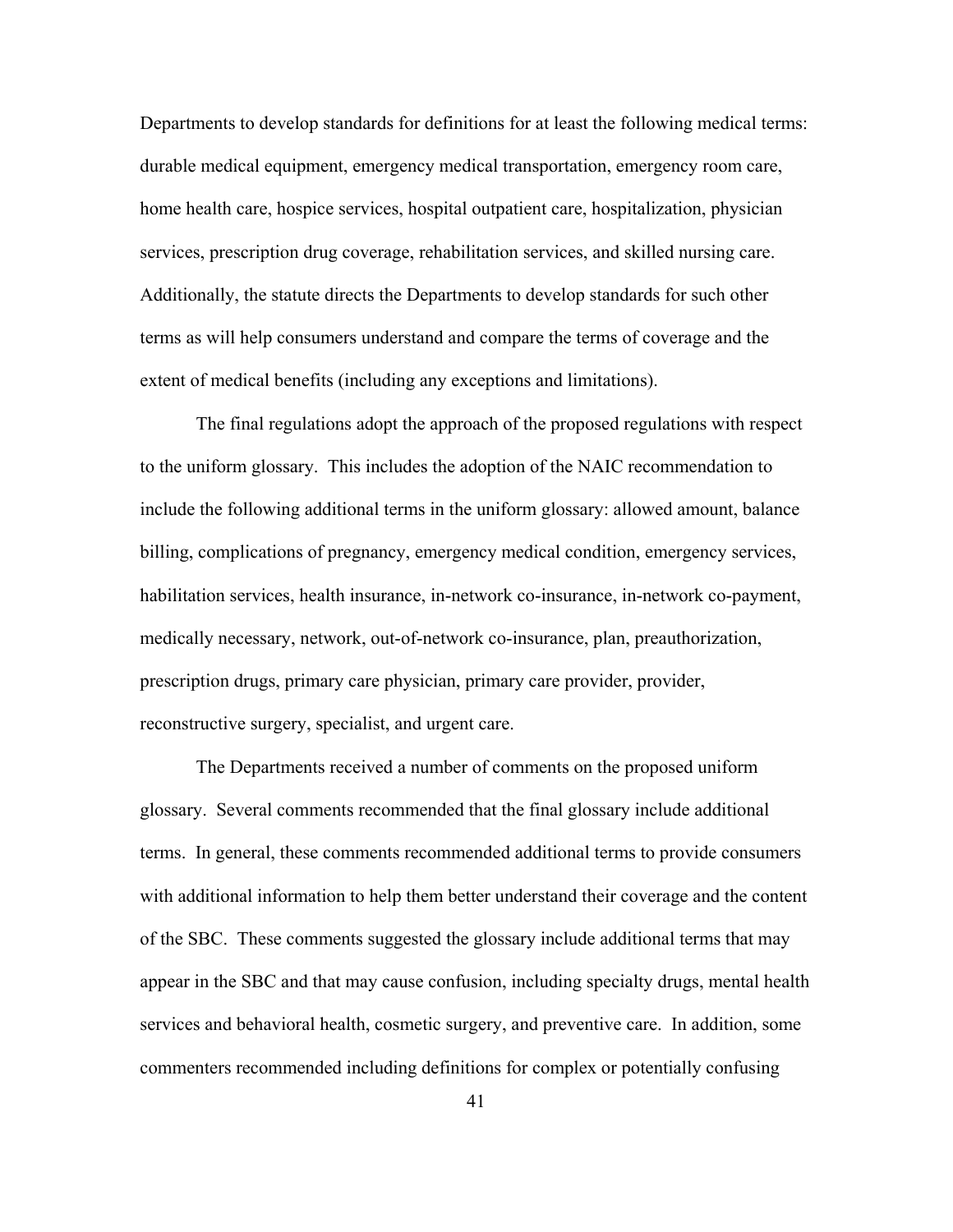insurance terms, including explanations of plan types (such as health maintenance organizations or ERISA plans) and terms such as actuarial value and cost-sharing. Other commenters warned against making the uniform glossary too long.

 Some commenters recommended modifications to certain definitions in the uniform glossary. For example, several comments recommended modification to the term "medical necessity." In developing the final uniform glossary, the Departments were very cognizant of the consumer testing performed by the NAIC with respect to the uniform glossary included in the proposed regulations and the need to convey in concise, easy-to-understand language basic medical and coverage terms.<sup>27</sup> Accordingly, very minor changes were made in the final uniform glossary, and it continues to include a disclaimer that the terms and definitions of terms in particular plans or policies may differ from those contained in the glossary, together with information on how to get a copy of the actual policy or plan document.

 Some commenters requested flexibility to use their own, plan-specific or policyspecific terms in the glossary. PHS Act section 2715(g) is titled "Development of Standard Definitions." The NAIC developed the uniform glossary to provide generalized, plain-English definitions for common coverage and medical terms. The document was intended to help consumers understand the basics of insurance. At the same time, the document specifically cautions that it is intended to be a general educational tool and that individual plan terms may differ (and refers consumers to the

 $^{27}$  A summary of the focus group testing done by America's Health Insurance Plans is available at: http://www.naic.org/documents/committees\_b\_consumer\_information\_101012\_ahip\_focus\_group\_summar y.pdf, a summary of the focus group testing done by Consumers Union on the SBC template and the uniform glossary is available at: http://www.commonwealthfund.org/Publications/Issue-Briefs/2011/Feb/Making-Health-Insurance-Cost-Sharing-Clear.aspx.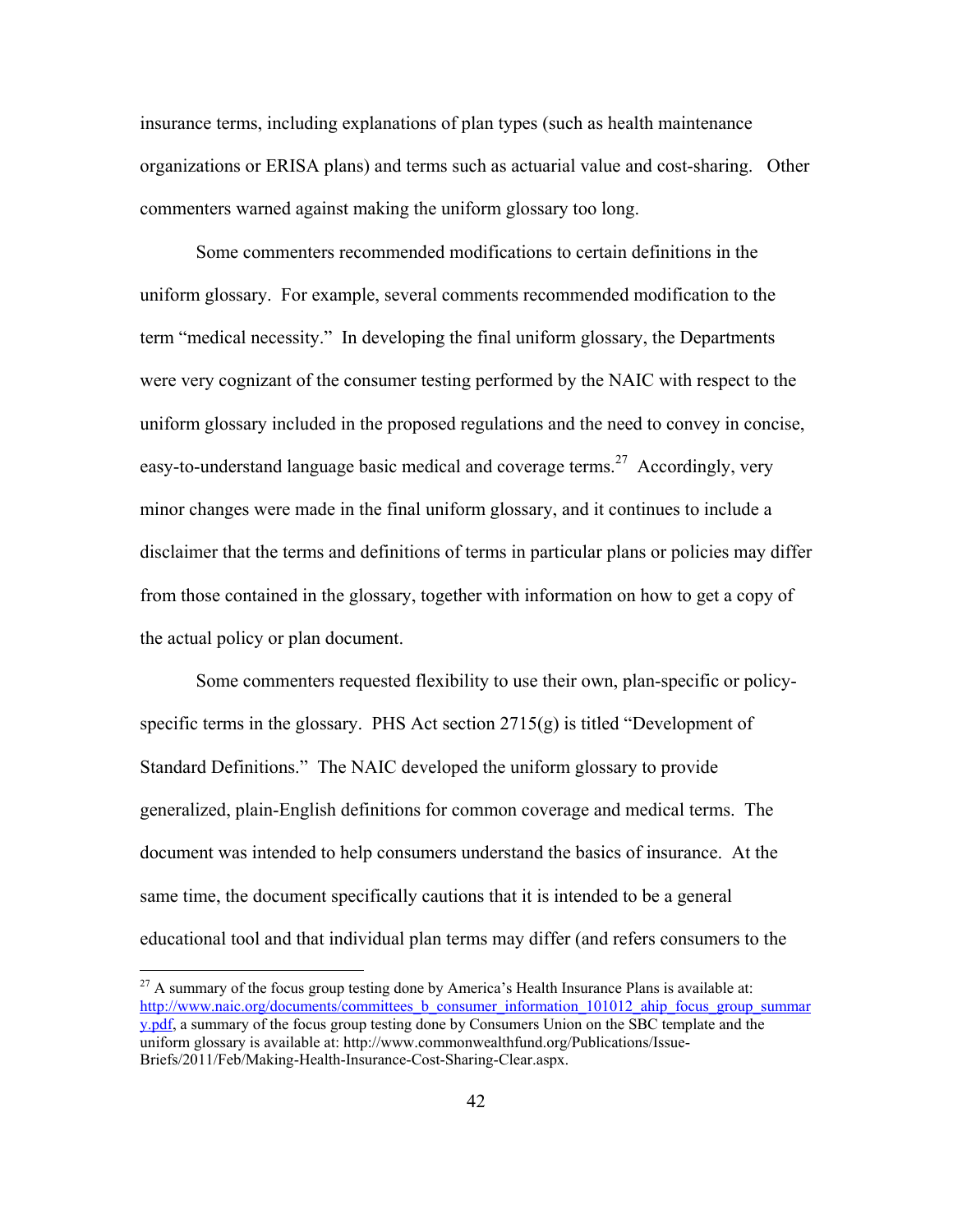SBC for information on how to get an accurate description of their actual plan or policy terms). A guidance document published elsewhere in this issue of the **Federal Register** announces the availability of the final uniform glossary. The SBC may be used by plans and issuers to convey more accurate descriptions, where appropriate.

 Like the proposed regulations, the final regulations direct a plan or issuer to make the uniform glossary available upon request within seven business days. A plan or issuer satisfies this requirement by complying with the content requirement described in paragraph  $(a)(2)(i)(L)$  of the final regulations, which requires that the SBC include an Internet address where an individual may review and obtain the uniform glossary, a contact phone number to obtain a paper copy of the uniform glossary, and a disclosure that paper copies are available upon request. The Internet address may be a place where the document can be found on the plan's or issuer's website, or the website of either the Department of Labor or HHS. However, a plan or issuer must make a paper copy of the glossary available within seven business days upon request. Group health plans and health insurance issuers must provide the uniform glossary in the appearance specified by the Departments, so that the glossary is presented in a uniform format and uses terminology understandable by the average plan enrollee or individual covered under an individual policy.

## D. Preemption

Section 2715 of the PHS Act is incorporated into ERISA section 715, and Code section 9815, and is subject to the preemption provisions of ERISA section 731 and PHS Act section 2724 (implemented in 29 CFR 2590.731(a) and 45 CFR 146.143(a)). Under these provisions, the requirements of part 7 of ERISA and part A of title XXVII of the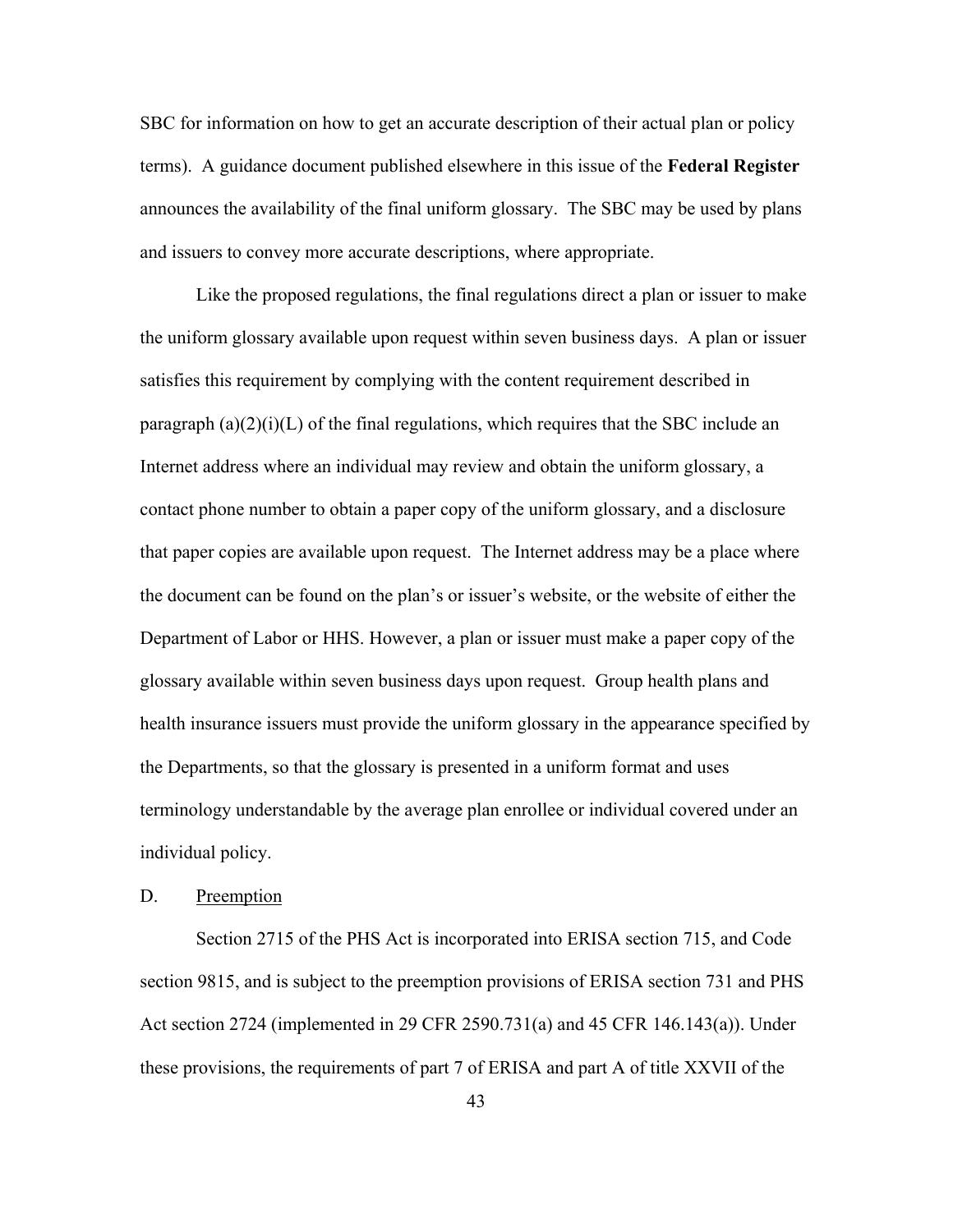PHS Act, as amended by the Affordable Care Act, are not to be "construed to supersede any provision of State law which establishes, implements, or continues in effect any standard or requirement solely relating to health insurance issuers in connection with group or individual health insurance coverage except to the extent that such standard or requirement prevents the application of a requirement" of part A of title XXVII of the PHS Act. Accordingly, State laws that impose requirements on health insurance issuers that are stricter than those imposed by the Affordable Care Act will not be superseded by the Affordable Care Act. Moreover, PHS Act section 2715(e) provides that the standards developed under PHS Act section 2715(a), "shall preempt any related State standards that require [an SBC] that provides less information to consumers than that required to be provided under this section, as determined by the [Departments]."

Reading these two preemption provisions together, the final regulations do not prevent States from imposing separate, additional disclosure requirements on health insurance issuers.

The Departments received several comments seeking clarification on the preemption of State disclosure standards. These comments indicate that many States have existing disclosure requirements that may be duplicative and noted consumers could be confused by multiple disclosures. These final regulations retain the preemption standard as stated in the proposed regulations. However, the Departments take note of the concerns about the potential for consumer confusion, and encourage States to take steps to harmonize existing State requirements with these Federal consumer disclosure requirements. The Departments will work with States to clarify the requirements, potential differences, and options.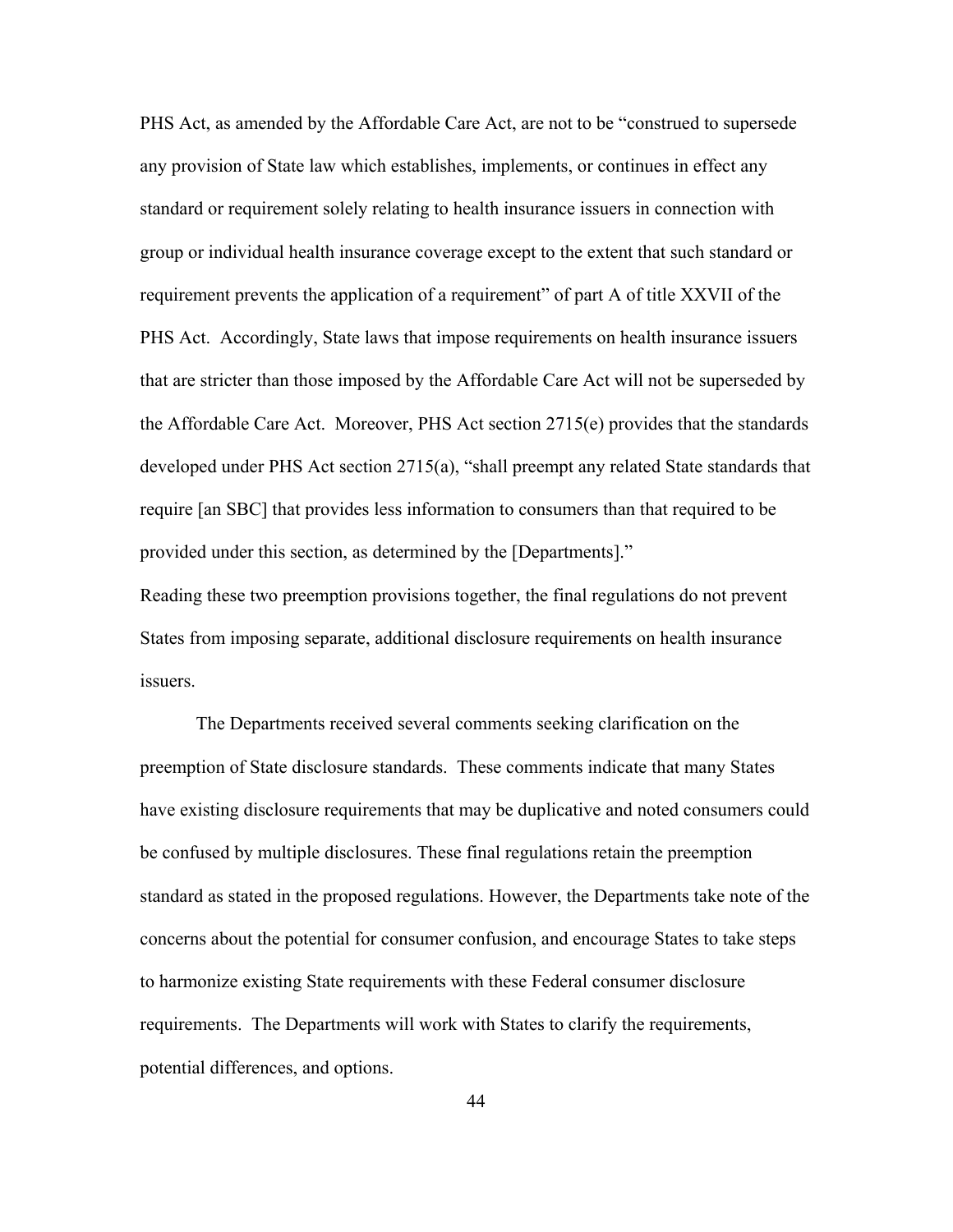In addition, some comments requested clarification that States may not require the modification of the SBC or uniform glossary in their own disclosure standards. Comments stated that any State modifications to these documents would defeat the purpose of having an SBC template and uniform glossary, and one comment requested that any State law modifications to these documents be preempted, and that any additional content required by State law be limited to an addendum to the SBC. If States require health insurance issuers to provide information not contained in the SBC or uniform glossary, then they may require issuers to provide that information only if it is provided in a document that is separate from the SBC. This separate document can, however, be provided at the same time as the SBC.

#### E. Failure to Provide

PHS Act section 2715(f), incorporated into ERISA section 715 and Code section 9815, provides that a group health plan (including its administrator), and a health insurance issuer offering group or individual health insurance coverage, that "willfully fails to provide the information required under this section shall be subject to a fine of not more than \$1,000 for each such failure." In addition, under PHS Act section 2715(f), a separate fine may be imposed for each individual or entity for whom there is a failure to provide an SBC. Due to the different enforcement jurisdictions of the Departments, as well as their different underlying enforcement structures, the mechanisms for imposing the new penalty vary slightly, as discussed below.

# 1. Department of HHS

Enforcement of Part A of Title XXVII of the PHS Act, including section 2715, is generally governed by PHS Act section 2723 and corresponding regulations at 45 CFR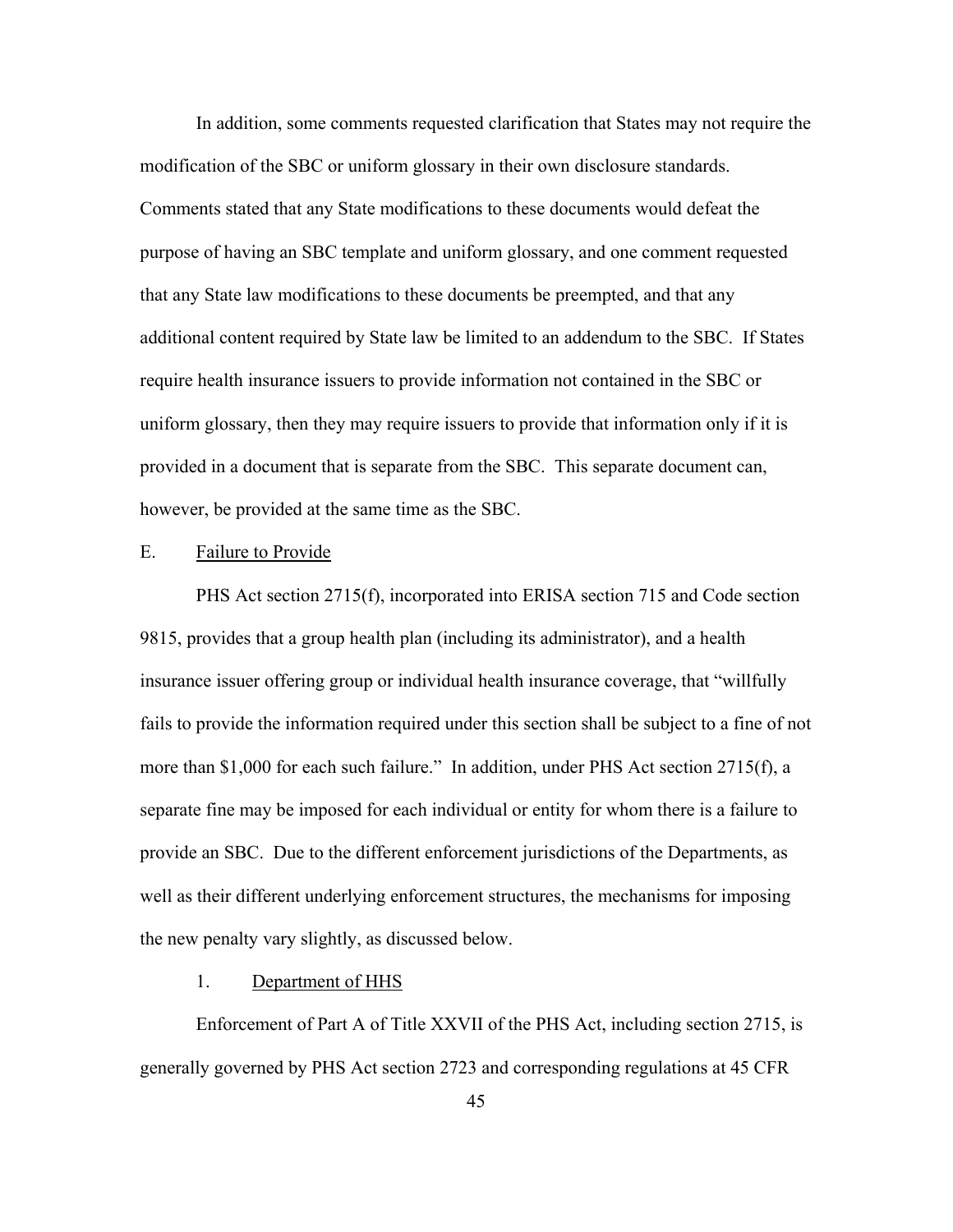150.101 et seq. Under those provisions, a State has the discretion to enforce the provisions against health insurance issuers in the first instance, and the Secretary of HHS only enforces a provision after the Secretary determines that a State has failed to substantially enforce the provision. If a State enforces a provision such as PHS Act section 2715, it uses its own enforcement mechanisms. If the Secretary enforces, the statute provides for penalties of up to \$100 per day for each affected individual.

PHS Act section 2715(f) provides that an entity that willfully fails to provide the information required under PHS Act section 2715 shall be subject to a fine of not more than \$1,000 for each such failure. Such failure constitutes a separate offense with respect to each enrollee. This penalty can only be imposed by the Secretary.

Paragraph (e) of the final regulations clarifies that States have primary enforcement authority over health insurance issuers for any violations, whether willful or not, using their own remedies and that PHS Act section 2715 does not limit the Secretary's authority to impose penalties for willful violations regardless of State enforcement. However, the Secretary intends to use enforcement discretion if the Secretary determines that the State is adequately addressing willful violations.

The Secretary of HHS has direct enforcement authority for violations by non-Federal governmental plans, and will use the appropriate penalty for violations of section 2715, depending on whether the violation is willful. Paragraph (e) of the HHS final regulations cross references the enforcement regulations at 45 CFR 150.101 et seq., and states that they relate to any failure, regardless of intent, by a health insurance issuer or non-Federal governmental plan, to comply with any requirement of PHS Act section 2715.

46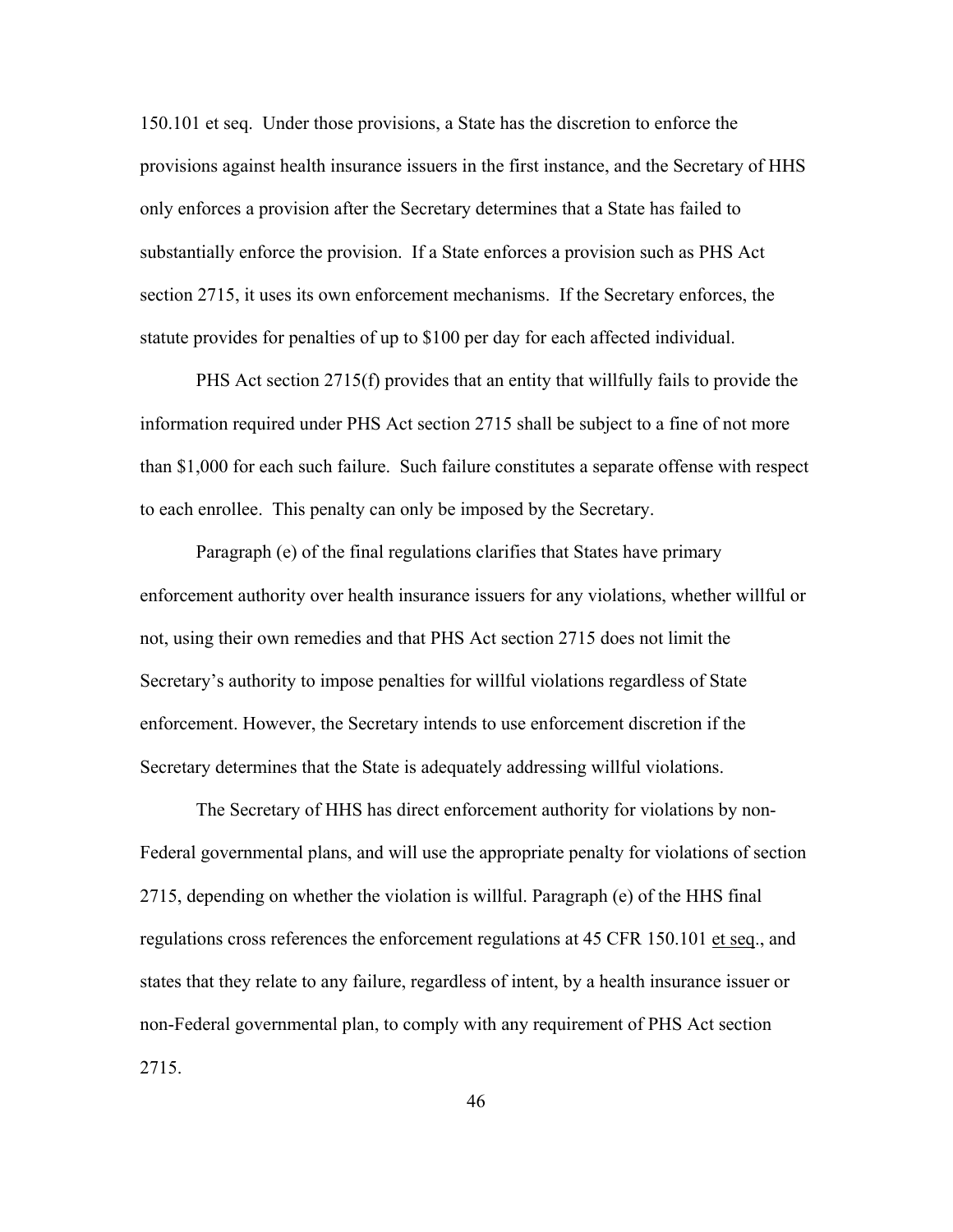# 2. Departments of Labor and the Treasury

 The Department of Labor enforces the requirements of part 7 of ERISA with respect to ERISA-covered group health plans (generally, plans other than church plans or plans maintained by a governmental entity) and the Department of the Treasury enforces the requirements of chapter 100 of the Code with respect to group health plans maintained by an entity that is not a governmental entity. On April 21, 1999, pursuant to section 104 of the Health Insurance Portability and Accountability Act of 1996 (HIPAA), Pub. L. 104-191, the Secretaries entered into a memorandum of understanding<sup>28</sup> that, among other things, established a mechanism for coordinating enforcement and avoiding duplication of effort for shared jurisdiction. The memorandum of understanding applies, as appropriate, to health legislation enacted after April 21, 1999 over which at least two of the Departments share jurisdiction, including PHS Act section 2715 as incorporated into ERISA and the Code. Therefore, in enforcing PHS Act section 2715, the Departments of Labor and the Treasury will coordinate to avoid duplication in the case of group health plans that are not church plans and that are not maintained by a governmental entity.

#### a. Department of Labor

The Department of Labor will issue separate regulations in the future describing the procedures for assessment of the civil fine provided under PHS Act section 2715(f) as incorporated by section 715 of ERISA. In accordance with ERISA section 502(b)(3), 29

 $28$  See 64 FR 70164 (December 15, 1999).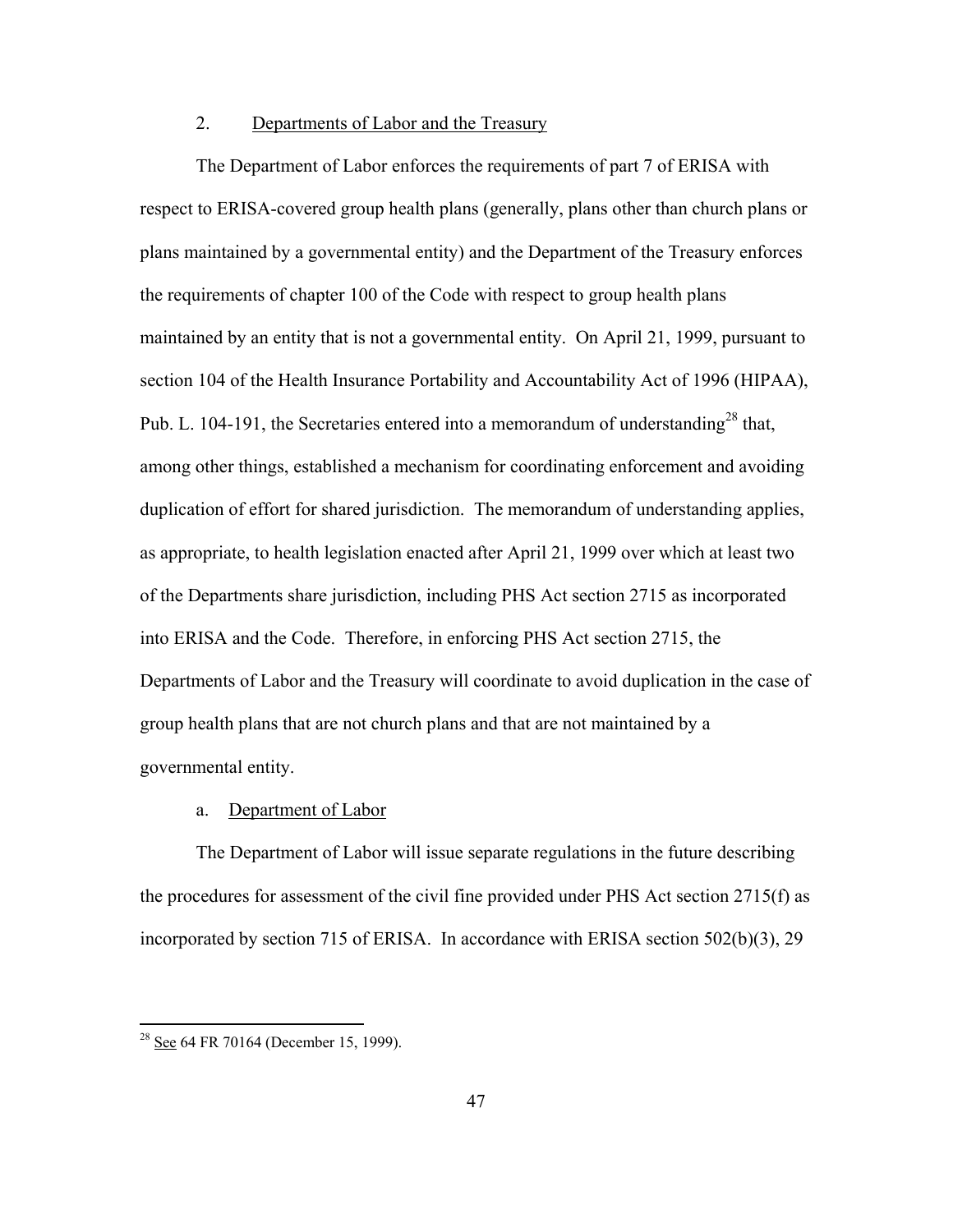U.S.C. 1132(b)(3), the Secretary of Labor is not authorized to assess this fine against a health insurance issuer.

b. Department of the Treasury

If a group health plan (other than a plan maintained by a governmental entity) fails to comply with the requirements of chapter 100 of the Code, an excise tax is imposed under section 4980D of the Code. The excise tax is generally \$100 per day per individual for each day that the plan fails to comply with chapter 100 with respect to that individual. Numerous rules under section 4980D reduce the amount of the excise tax for failures due to reasonable cause and not to willful neglect. Special rules apply for church plans. Taxpayers subject to the excise tax under section 4980D are required to report the failures under chapter 100 and the amount of the excise tax on IRS Form 8928. See 26 CFR 54.4980D-1, 54.6011–2, and 54.6151–1.

 Section 2715(f) of the PHS Act subjects a plan sponsor or designated administrator to a fine of not more than \$1,000 for each failure to provide an SBC. Unless and until future guidance provides otherwise, group health plans subject to chapter 100 of the Code should continue to report the excise tax of section 4980D on IRS Form 8928 with respect to failures to comply with PHS Act section 2715. The Secretaries of Labor and the Treasury will coordinate to determine appropriate cases in which the fine of PHS Act section 2715(f) should be imposed on group health plans that are in the jurisdiction of both Departments.

# F. Applicability

 PHS Act section 2715 provides that the requirement for group health plans and health insurance issuers to provide an SBC applies not later than 24 months after the date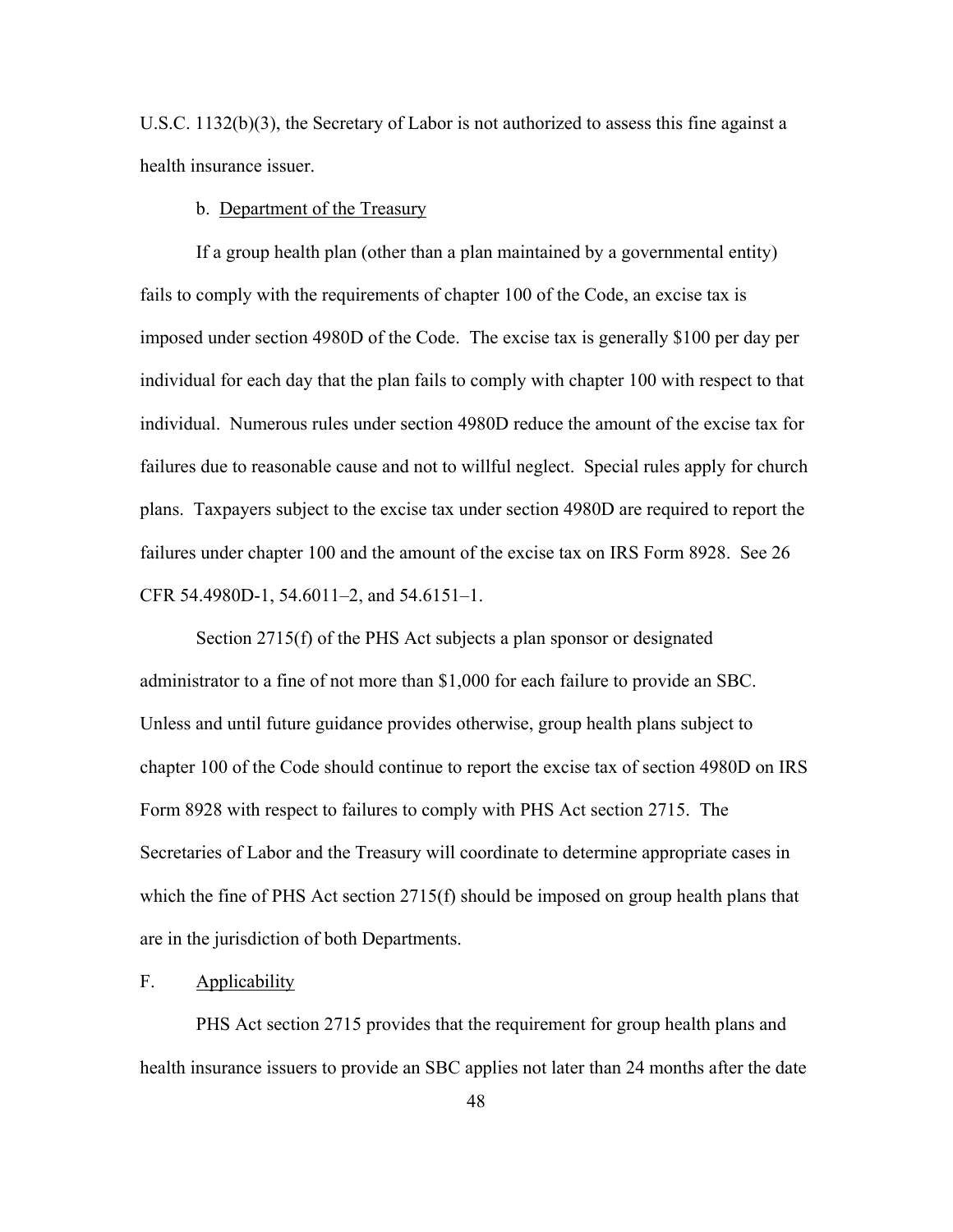of enactment of the Affordable Care Act (which is March 23, 2012). PHS Act section 2715 also provides that group health plans and health insurance issuers shall provide the SBC pursuant to standards developed by the Departments. The proposed regulations proposed an applicability date beginning March 23, 2012. At the same time, the Departments invited comments generally, as well as on a range of discrete issues, including the timing of the application of the SBC requirement. On November 17, 2011, the Departments issued guidance<sup>29</sup> providing that, until final regulations are issued and applicable, plans and issuers are not required to comply with PHS Act section 2715.

 The Departments received numerous comments on the applicability date of the regulations. Several comments stated plans and issuers would need time to make changes to their systems and workflow processes and could not come into compliance by March 23, 2012 without incurring significant cost and administrative challenges. Some comments recommend delaying applicability for 12 months, noting that PHS Act section 2715 contemplates that plans and issuers would have 12 months from the date the Secretary develops standards to begin providing the SBC, while others recommended delaying applicability for 18 to 24 months to allow sufficient time for group health plans to revise and coordinate service vendor agreements. Other comments stated the requirements should apply beginning with a plan's open enrollment period to avoid disruption during the plan year. Still others recommended phasing in the requirements by market segment, starting with the individual market initially and broadening over time to

 $29$  See FAQs About Affordable Care Act Implementation Part VII and Mental Health Parity Implementation, available at www.dol.gov/ebsa/faqs/faq-aca7.html and cciio.cms.gov/resources/factsheets/aca\_implementation\_faqs7.html.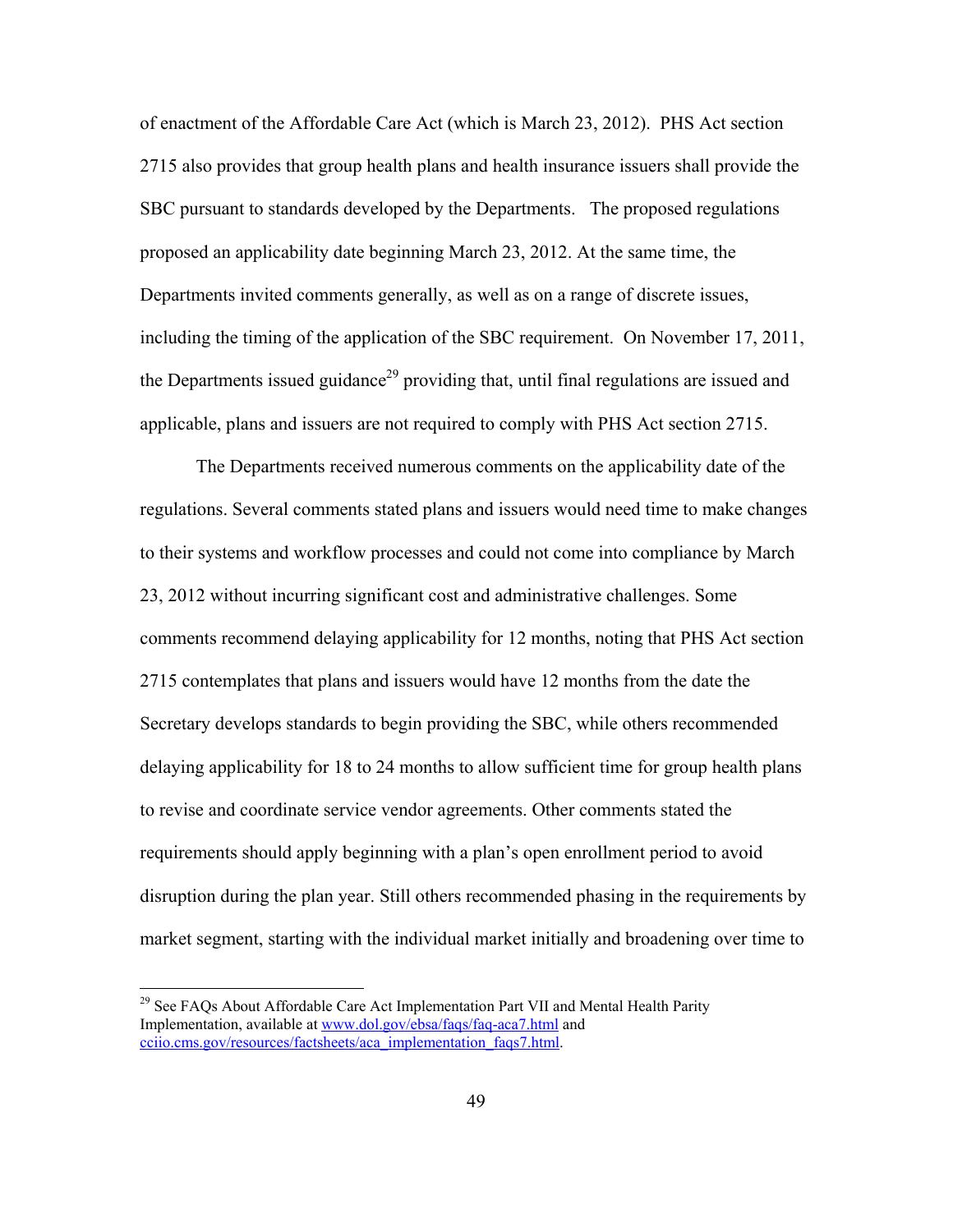include the group market. These commenters emphasized the complexity in the group market of coordinating between the plan and the issuer (and perhaps across multiple issuers and/or service providers) and the greater need for standardized information in the individual market (where there are no other Federal requirements to provide summary information). Finally, some comments expressed support for the proposed March 23, 2012 applicability date, arguing individuals and employers should receive the consumer protections of PHS Act section 2715 no later than the date intended by statute.

Following review of the comments submitted on this issue and further consideration of the administrative and systems changes required to implement these requirements, the Departments have determined it would not be feasible to require plans and issuers to comply with the standards in the final regulations beginning March 23, 2012 and have delayed the applicability date for six months from that which was proposed to provide sufficient time for plans and issuers to come into compliance with these provisions. The Departments agree that implementing these provisions to coincide with employers' typical open enrollment processes in the group market will reduce confusion for current enrollees who typically make enrollment decisions during annual open enrollment periods and will avoid unnecessary cost to group health plan sponsors of producing these materials off-cycle. The final regulations provide that the requirements to provide an SBC, notice of modification, and uniform glossary under PHS Act section 2715 and these final regulations apply for disclosures with respect to participants and beneficiaries who enroll or re-enroll in group health coverage through an open enrollment period (including re-enrollees and late enrollees), beginning on the first day of the first open enrollment period that begins on or after September 23, 2012. For administrative

50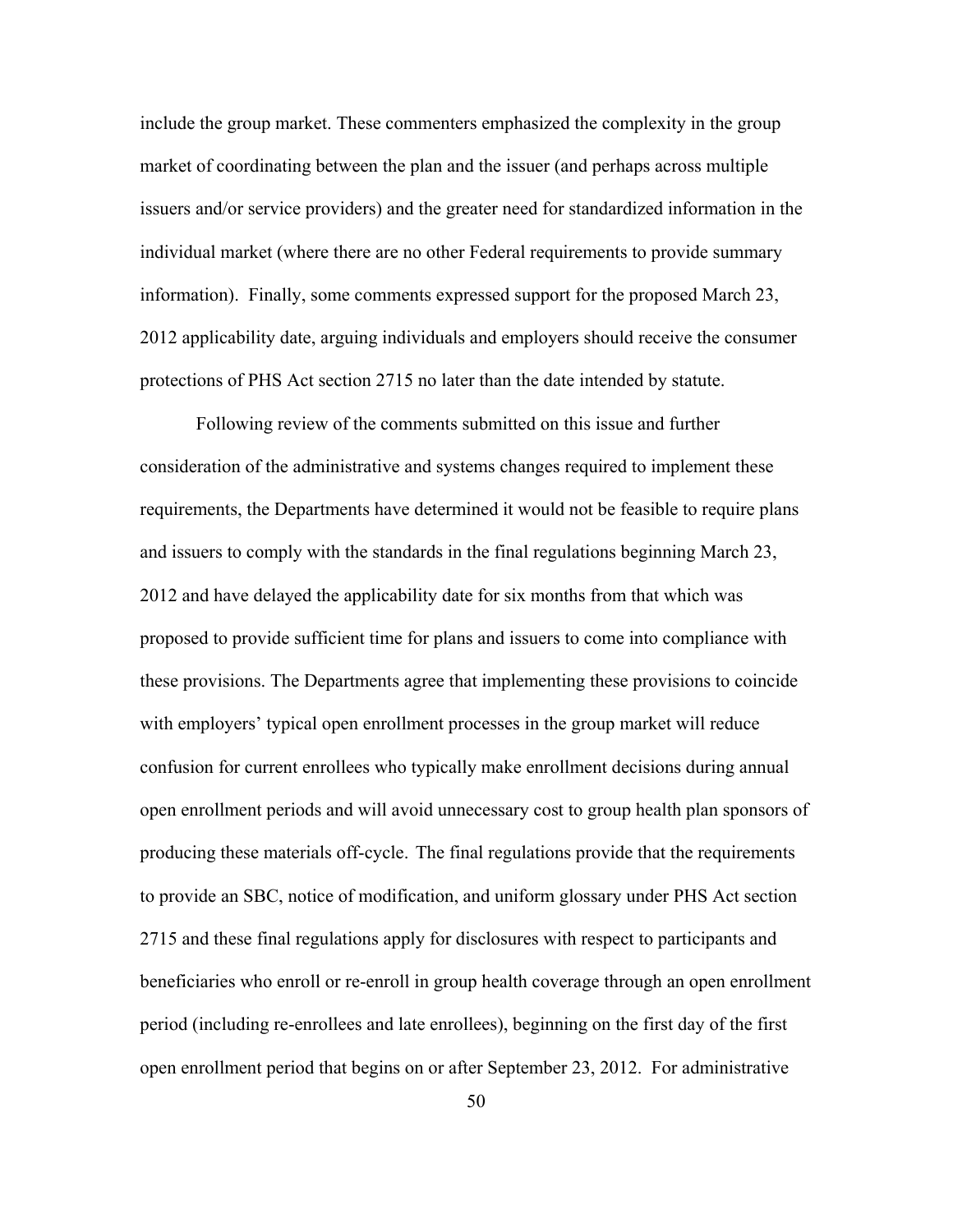simplicity, with respect to disclosures to participants and beneficiaries who enroll in group health plan coverage other than through an open enrollment period (including individuals who are newly eligible for coverage and special enrollees), PHS Act section 2715 and these final regulations apply on the first day of the first plan year that begins on or after September 23, 2012. For disclosures to plans, and to individuals and dependents in the individual market, these requirements are applicable to health insurance issuers beginning September 23, 2012.

#### **IV. Economic Impact and Paperwork Burden**

# A. Executive Orders 12866 and 13563—Department of Labor and Department of Health and Human Services

Executive Orders 12866 and 13563 direct agencies to assess all costs and benefits of available regulatory alternatives and, if regulation is necessary, to select regulatory approaches that maximize net benefits (including potential economic, environmental, public health and safety effects; distributive impacts; and equity). Executive Order 13563 emphasizes the importance of quantifying both costs and benefits, of reducing costs, of harmonizing rules, and of promoting flexibility. This rule has been designated a "significant regulatory action" under section 3(f) of Executive Order 12866. Accordingly, the rule has been reviewed by the Office of Management and Budget.

A regulatory impact analysis (RIA) must be prepared for major rules with economically significant effects (\$100 million or more in any 1 year). As discussed below, the Departments have concluded that these final regulations would not have economic impacts of \$100 million or more in any one year or otherwise meet the definition of an "economically significant rule" under Executive Order 12866.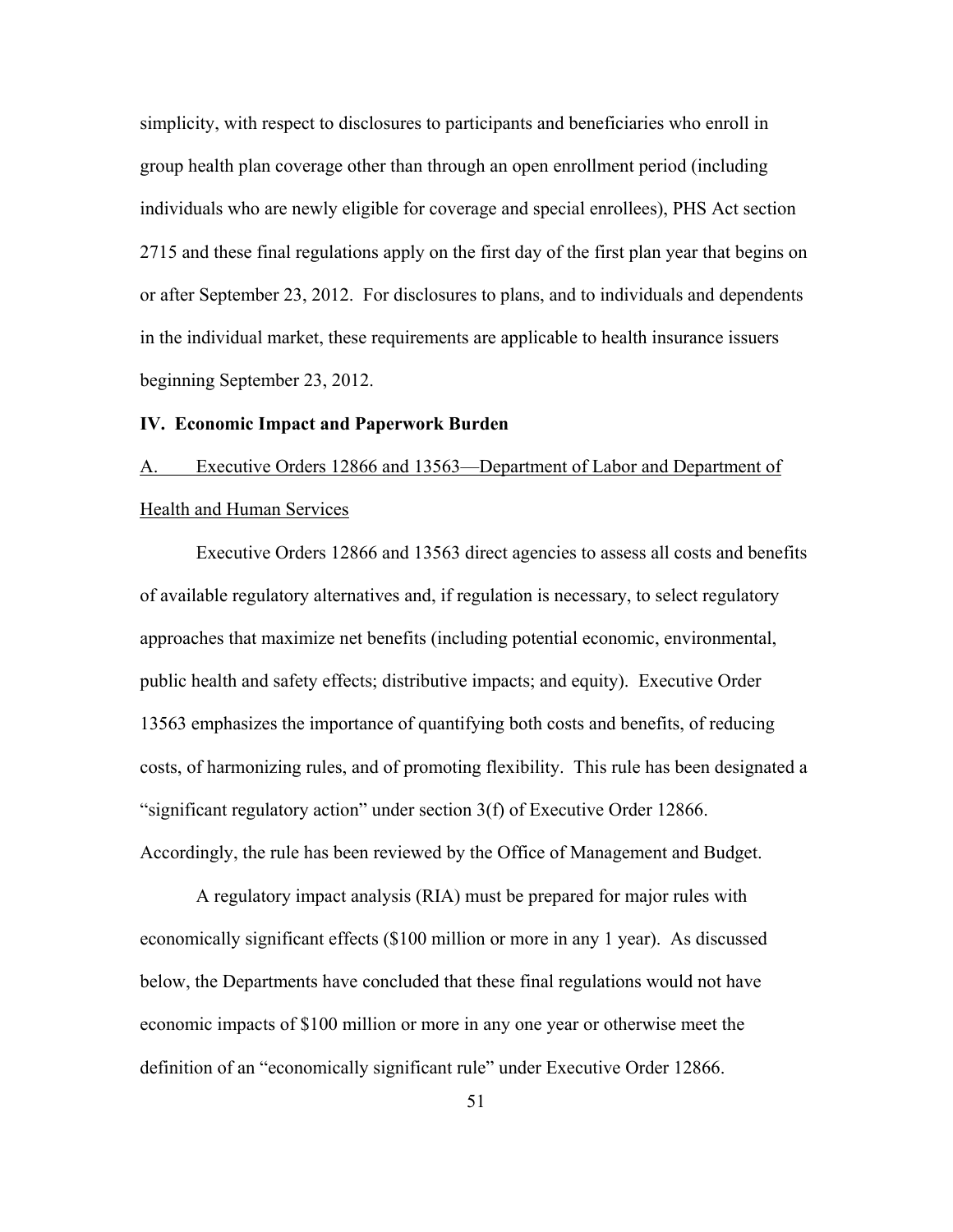Nonetheless, consistent with Executive Orders 12866 and 13563, the Departments have provided an assessment of the potential benefits and the costs associated with this final regulation.

The Departments have updated the cost estimates from what was presented in the proposed regulations. Since publication of the proposed regulations, the Departments have continued to refine assumptions and estimates to take into account policy decisions made in the final regulations and to incorporate better data. The estimates presented in this rule are a result of those efforts and represent the Departments' best estimate. Discussion of the public comments and the updates to the Departments' estimates are included in the relevant sections of the impact analysis. While the Departments believe the estimates in these final regulations represent the Departments' best estimate, the Departments emphasize there is considerable uncertainty, as is common with regulations implementing new policies, and the discussion throughout the impact analysis reflects this.

#### 1. Current Regulatory Framework

Health plan sponsors and issuers do not currently uniformly disclose information to consumers about benefits and coverage in a simple and consistent way. ERISAcovered group health plans are required to describe important plan information concerning eligibility, benefits, and participant rights and responsibilities in a summary plan description (SPD). But as these documents have increased in size and complexity – for example, due to the insertion of more legalistic language that is designed to mitigate the employer's risk of litigation – they have become more difficult for participants and

52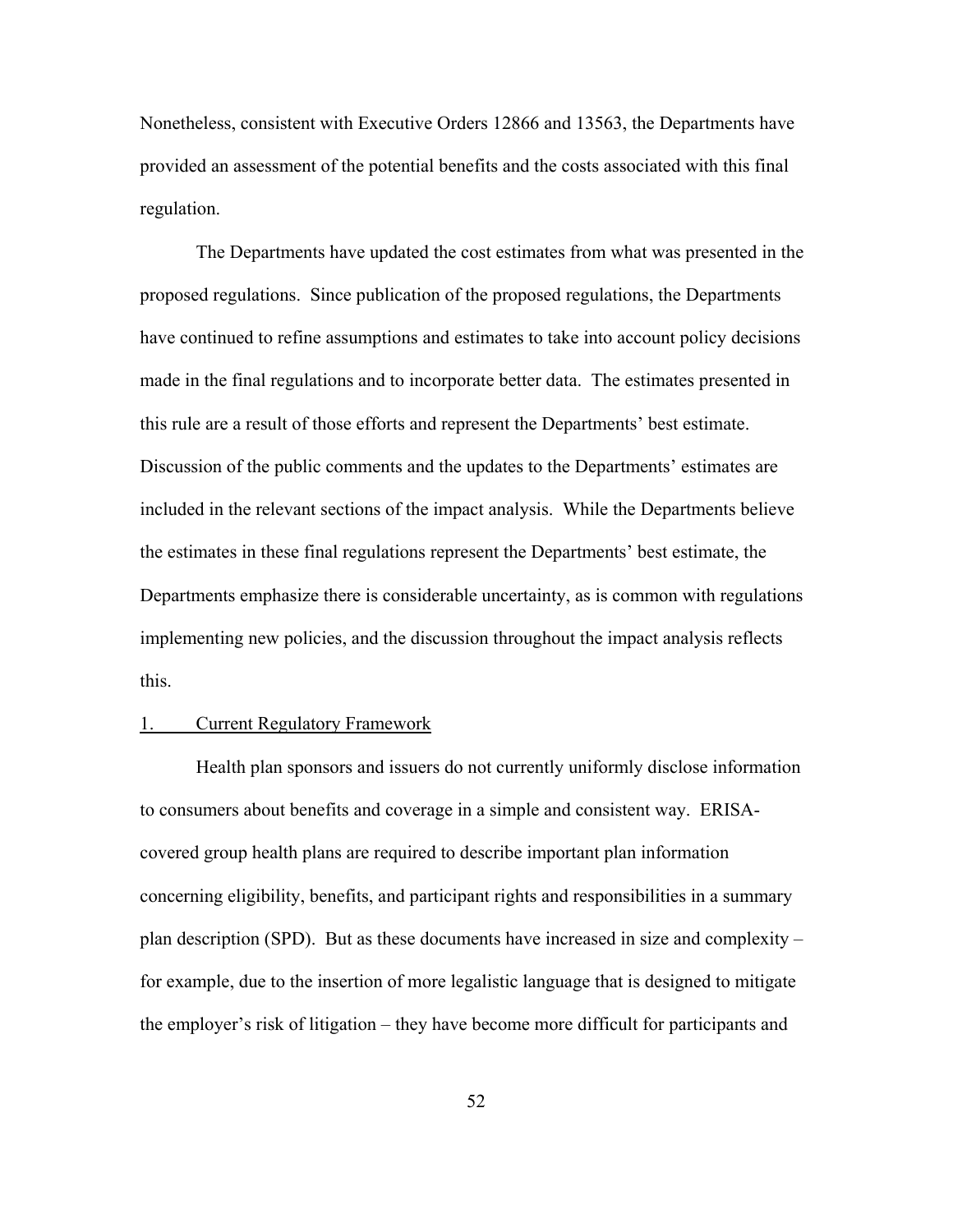beneficiaries to understand.<sup>30</sup> Indeed, a recent analysis of SPDs from 40 employer health plans from across the United States (varying based on geography, firm size, and industry sector) found that, on average, SPDs are generally written at a first year college reading level (with readability ranging from a 9th grade reading level to nearly a college graduate reading level).<sup>31</sup> Moreover, the formats of existing SPDs are not standardized. For example, while these documents could be dozens of pages long, there is no requirement that they include an executive summary. Additionally, group health plans not covered by ERISA, such as plans sponsored by State and local governments, are not required to comply with such disclosure requirements.

In the individual market, health insurance issuers are subject to various, diverse State disclosure laws. For example, States like Massachusetts, $32$  New York,  $33$  Rhode Island, $34$  Utah<sup>35</sup> and Vermont<sup>36</sup> have established minimum standards for disclosure of health insurance information. However, even within such States, consumer disclosures vary widely with respect to their required content. Additionally, some State disclosure laws are limited to current enrollees, so that individuals shopping for coverage do not

<sup>&</sup>lt;sup>30</sup> ERISA Advisory Council. Report of the Working Group on health and Welfare Benefit Plans' Communication. November 2005. Available at:

http://www.dol.gov/ebsa/publications/AC\_1105c\_report.html.

<sup>&</sup>lt;sup>31</sup> "How Readable Are Summary Plan Descriptions For Health Care Plans?" Employee Benefit Research Institute (EBRI) Notes. October 2006, Vol. 27, No. 10. Available at: http://www.ebri.org/pdf/notespdf/EBRI\_Notes\_10-20061.pdf.

 $32$  M.G.L.A. 176Q § 5 (2010).

 $33$  NY Ins. Law § 3217-a (2010).

<sup>&</sup>lt;sup>34</sup> Office of the Health Insurance Commissioner Regulation 5: Standards for Readability of Health Insurance Forms, State of Rhode Island and Providence Plantations, August 21, 2010.

<sup>35</sup> Utah Code § 31A-22-613.5 (2010).

<sup>&</sup>lt;sup>36</sup> Division of Health Care Administration, Rule 10.000: Quality Assurance Standards and Consumer Protections for Managed care Plans, State of Vermont, September 20, 1997.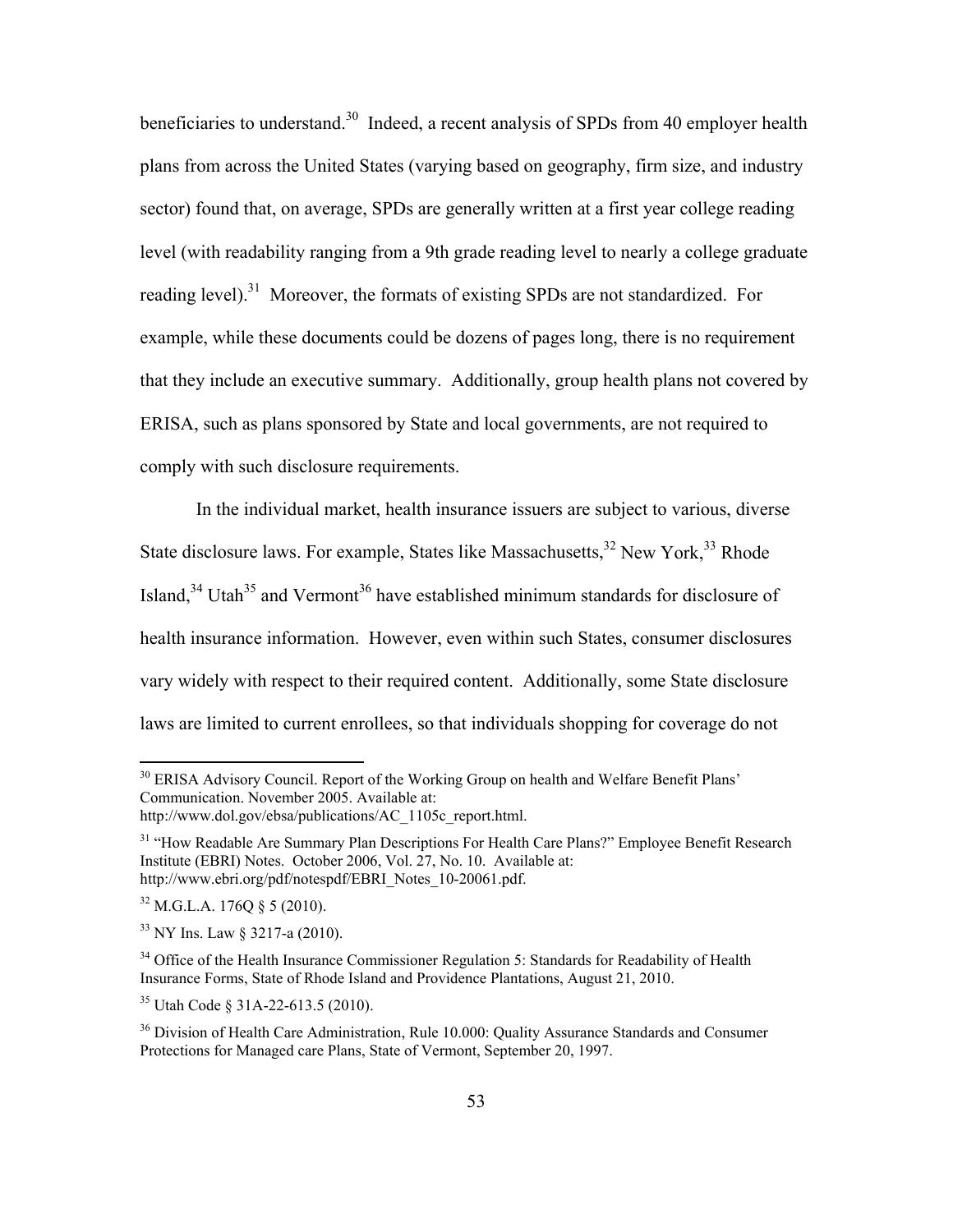receive information about health insurance coverage options. Other State disclosure requirements only extend to managed care organizations, and not to other segments of the market<sup>37</sup>

#### 2. Need for Regulatory Action

 $\overline{a}$ 

Congress added new PHS Act section 2715 through the Affordable Care Act to ensure that plans and issuers provide benefits and coverage information in a more uniform format that helps consumers to better understand their coverage and better compare coverage options. These final regulations are necessary to provide standards for a summary of benefits and coverage (SBC) and a uniform glossary of terms used in health coverage. This approach is consistent with Executive Order 13563, which directs agencies to "identify and consider regulatory approaches that reduce burdens and maintain flexibility and freedom of choice for the public. These approaches include… disclosure requirements as well as provision of information to the public in a form that is clear and intelligible."

The current patchwork of consumer disclosure requirements makes the process of shopping for coverage an inefficient, difficult, and time-consuming task. Consumers incur significant search costs while trying to locate reliable cost, coverage and benefit

<sup>&</sup>lt;sup>37</sup> For example, New York requires Health Maintenance Organizations to provide to prospective members, as well as policyholders, information on cost-sharing, including out-of-network costs, limitations and exclusions on benefits, prior authorization requirements, and other disclosures such as appeal rights. NY Ins. Law section 3217-a (2010). Utah requires each insurer issuing a health benefit plan to provide all enrollees, prior to enrollment in the health benefit plan, written disclosure of restrictions or limitations on prescription drugs and biologics, coverage limits under the plan, and any limitation or exclusion of coverage. Utah Code section 31A-22-613.5 (2010). Rhode Island requires all health insurance forms to meet minimum readability standards. Office of the Health Insurance Commissioner Regulation 5: Standards for Readability of Health Insurance Forms, State of Rhode Island and Providence Plantations, August 21, 2010.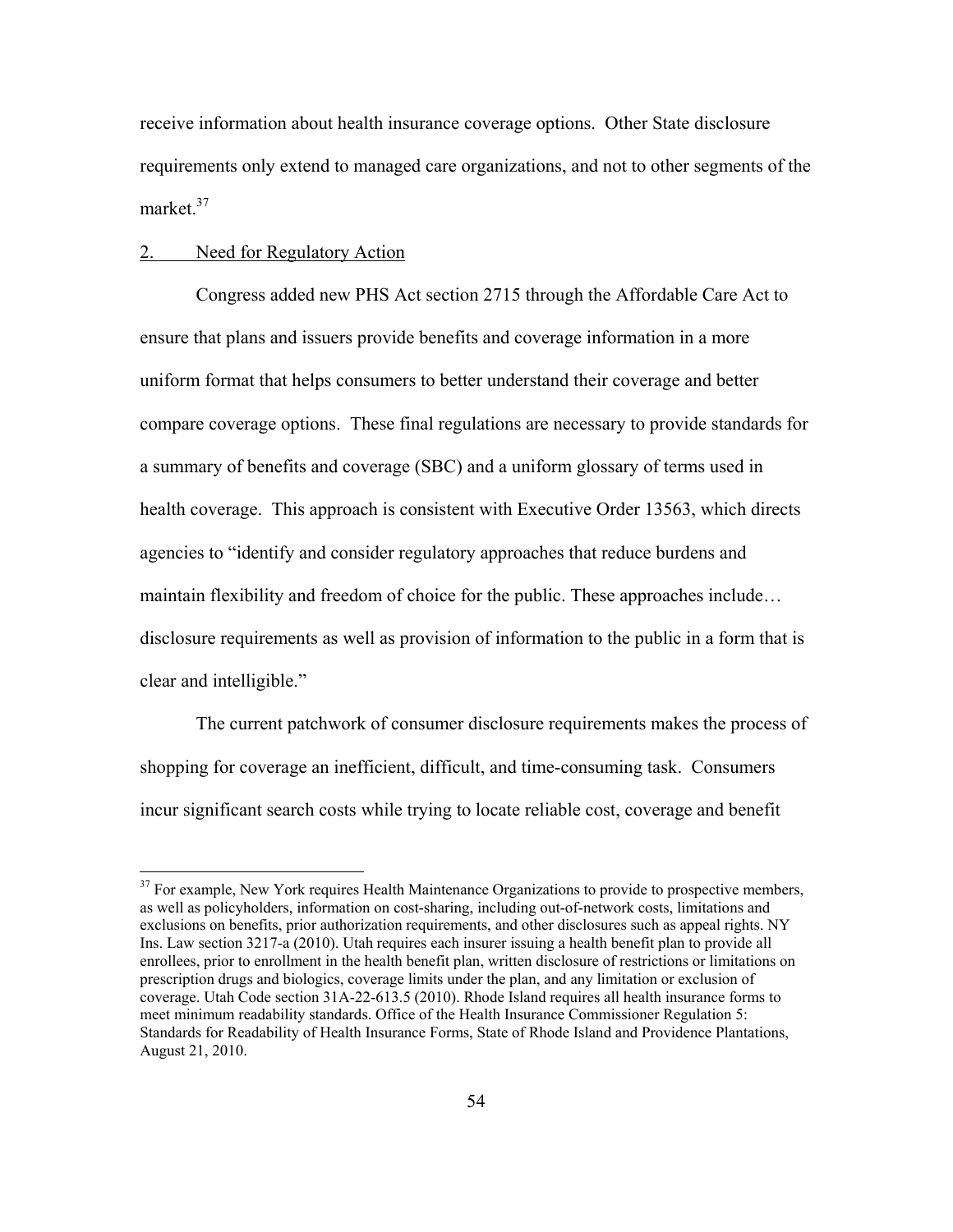data.  $38$  Such search costs arise, in part, due to a lack of uniform information across the various coverage options, particularly in the individual and small group markets, but also in large employer plans. Although not directly comparable, in Medigap, a market with standardized benefits, the average per-beneficiary search cost was estimated at \$72 —far higher than in other insurance markets, such as auto insurance.<sup>39</sup>

In addition to individual consumers, employers, especially small business employers, also face a daunting search process when they shop for health coverage. A 2011 study of the commercial health insurance market found that many employers, especially small businesses, lack the necessary knowledge, sophistication, and information to efficiently choose appropriate health plans to purchase on behalf of their employees. This lack of knowledge, sophistication, and information requires health insurers to spend more money on marketing to target small business employers. Health insurers then pass the extra marketing costs on to employers in the form of higher premiums. The study determined that in 1997, this inefficiency cost consumers in the fully insured market \$34.4 billion. Employers' lack of knowledge, sophistication, and information also produces incentives for health insurers to charge different prices for identical products to different customers, depending upon the customer's negotiating skills. This price variability causes 64 percent more turnover in plan membership, than

<sup>38</sup> M. Susan Marquis *et al*., "Consumer Decision Making in the Individual Health Insurance Market," 25 Health Affairs w.226, w.231-w.232 (May 2006). Available at: http://content.healthaffairs.org/content/25/3/w226.full.pdf+html.

<sup>&</sup>lt;sup>39</sup> Nicole Maestas *et al.*, "Price Variation in Markets with Homogenous Goods: The Case of Medigap," National Bureau of Economic Research (January 2009).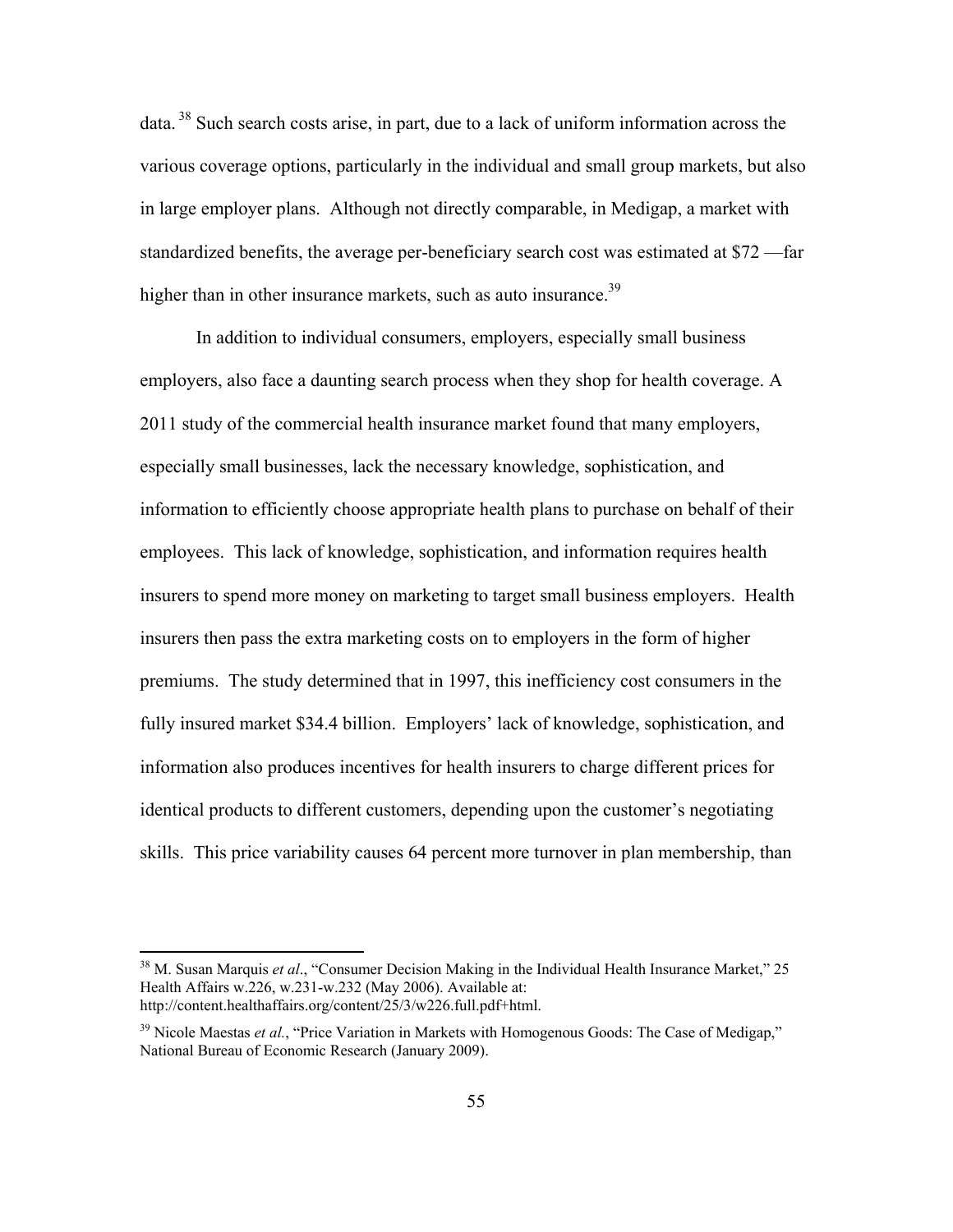would otherwise occur. High levels of turnover discourage health insurers from promoting healthy lifestyles and investing in the future health of their policyholders.<sup>40</sup>

Given this difficulty in obtaining comparable information across and within health insurance markets, consumers may not always make informed purchase decisions that best meet the health and financial needs of themselves, their families, or their employees. Similarly, workers may overestimate or underestimate the value of employer-sponsored health benefits, and thus their total compensation; and health insurance issuers and employers may face less pressure to compete on price, benefits, and quality, leading to inefficiency in the health insurance and labor markets.

Furthermore, research suggests that many consumers do not understand how health coverage works. Oftentimes, contracts and benefit descriptions are written in technical language that requires a sophisticated level of literacy that many people do not have.<sup>41</sup> One study found that consumers have particular difficulty understanding cost sharing and tend to underestimate their coverage for mental health, substance abuse and prescription drug benefits, while overestimating their coverage for long-term care.<sup>42</sup>

#### 3. Summary of Impacts

 $\overline{a}$ 

Table 1 below depicts an accounting statement summarizing the Departments' assessment of potential benefits, costs, and transfers associated with this regulatory

<sup>&</sup>lt;sup>40</sup> Cebul, Randall D., James B. Rebitzer, Lowell J. Taylor, and Mark E. Votruba. 2011. "Unhealthy Insurance Markets: Search Frictions and the Cost and Quality of Health Insurance." *American* 

<sup>&</sup>lt;sup>41</sup> For example, as discussed earlier, the average Summary Plan Description is written at a first-year college reading level. See Employee Benefit Research Institute, October 2006.

 $^{42}$  D.W. Garnick, A.M. Hendricks, K.E. Thorpe, J.P. Newhouse, K. Donelan and R.J. Blendon. "How well do Americans understand their health coverage?" Health Affairs, 12(3). 1993:204-12. Available at: http://content.healthaffairs.org/content/12/3/204.full.pdf.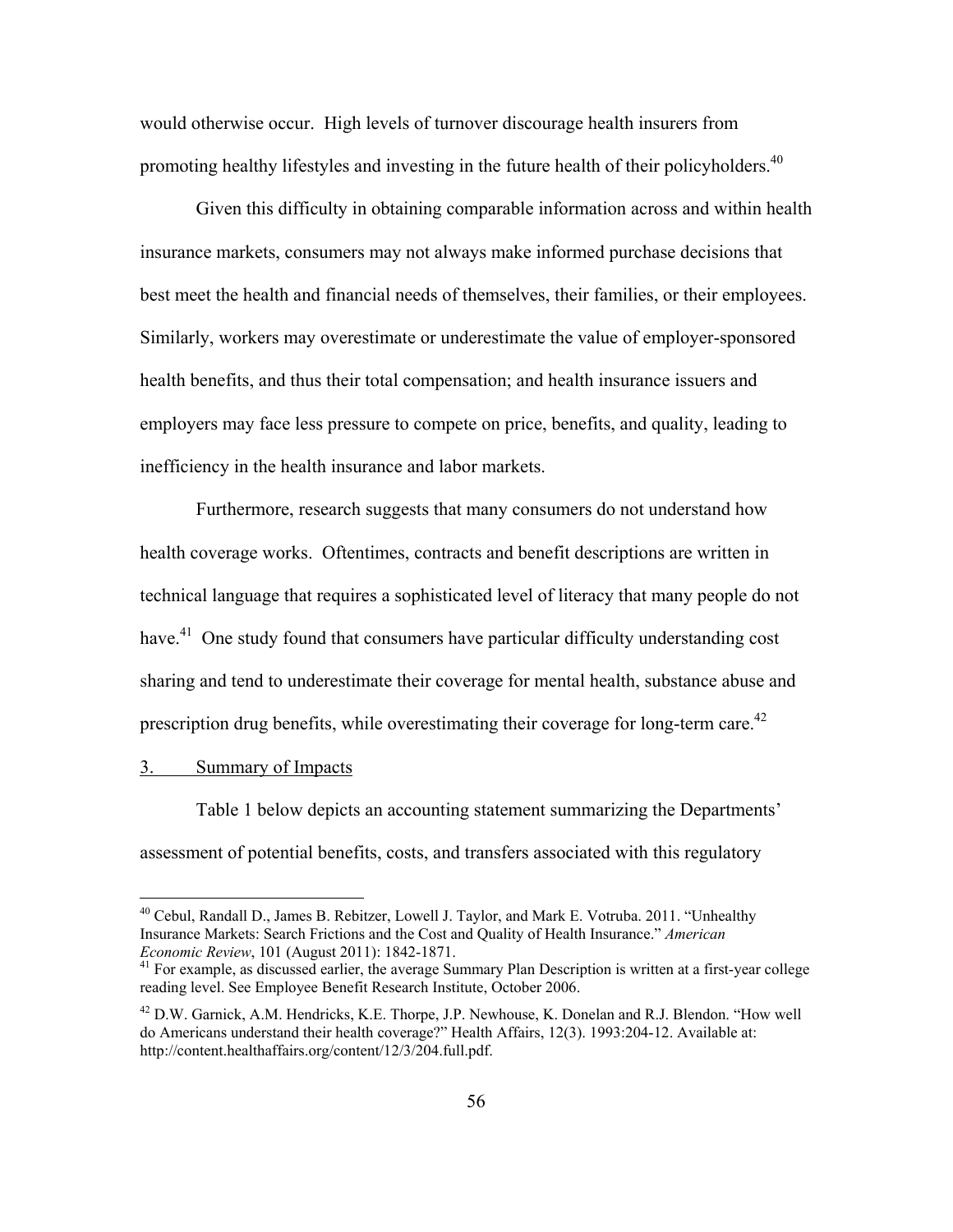action. The Departments have limited the period covered by the RIA to 2012–2013. Estimates are not provided for subsequent years, because there will be significant changes in the marketplace in 2014, including those related to the offering of new individual and small group plans through the Affordable Insurance Exchanges, and new market reforms outside of the new Exchanges, and the wide-ranging scope of these changes makes it difficult to project results for 2014 and beyond.

The direct benefits of these final regulations come from improved information, which will enable consumers, both individuals and employers, to better understand the coverage they have and allow consumers choosing coverage to more easily compare coverage options. As a result, consumers may make better coverage decisions, which more closely match their preferences with respect to benefit design, level of financial protection, and cost. The Departments believe that such improvements will result in a more efficient, competitive market. These final regulations would also benefit consumers by reducing the time they spend searching for and compiling health plan and coverage information.

Under the final regulations, group health plans and health insurance issuers would incur costs to compile and provide the summary of benefits and coverage disclosures and a uniform glossary of health coverage and medical terms. The Departments estimate that the annualized cost may be around \$73 million, although there is considerable uncertainty arising from general data limitations and the degree to which economies of scale exist for disclosing this information. The Departments' annualized cost estimates for the final regulation are higher than the estimated annualized cost of \$50 million, which was set forth in the proposed regulations, because, among other things, the Departments now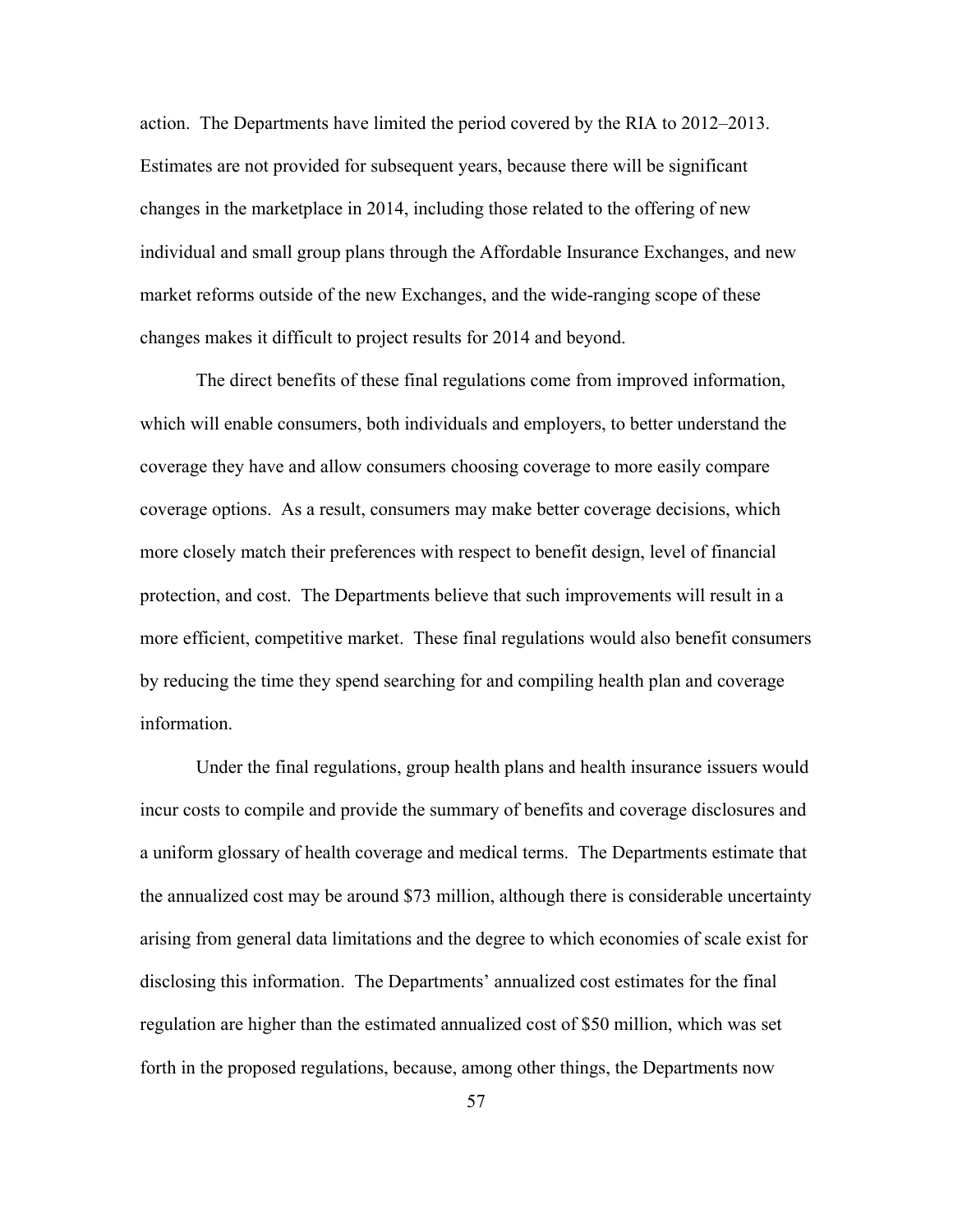have narrowed the cost estimate period from 2011-2013 to 2012-2013. This change reflects the fact that the Departments issued guidance on November 17, 2011 providing that, until final regulations are issued and applicable, plans and issuers are not required to comply with PHS Act section 2715, and the fact that these final regulations are being published in 2012. 43 Nonetheless, these final regulations lower overall administrative costs compared to the proposed regulations because of several policy changes, notably the omission of premium or cost of coverage information from SBCs, the provision of only two coverage examples, and provisions allowing greater flexibility for electronic disclosures prior to enrollment in coverage.

 The Departments anticipate that the provisions of these final regulations will help consumers, including employers, make better health coverage choices and more easily understand their coverage. In accordance with Executive Orders 12866 and 13563, the Departments believe that the benefits of this regulatory action justify the costs.

| Benefits:                                                                                   |          |        |          |                |  |  |  |
|---------------------------------------------------------------------------------------------|----------|--------|----------|----------------|--|--|--|
| Qualitative:                                                                                |          |        |          |                |  |  |  |
| Improved information will enable consumers, including applicants, enrollees,                |          |        |          |                |  |  |  |
| and policyholders, to more easily and efficiently understand and compare coverage, and as a |          |        |          |                |  |  |  |
| result, make better choices.                                                                |          |        |          |                |  |  |  |
| Costs:                                                                                      | Estimate | Year   | Discount | Period Covered |  |  |  |
|                                                                                             |          | Dollar | Rate     |                |  |  |  |
|                                                                                             |          |        | Percent  |                |  |  |  |
| Annualized<br>Monetized (\$<br>millions/year)                                               | \$73     | 2012   |          | 2012-2013      |  |  |  |
|                                                                                             | \$73     | 2012   | 3        | 2012-2013      |  |  |  |

Table 1. Accounting Table

<sup>&</sup>lt;sup>43</sup> See FAQs About Affordable Care Act Implementation Part VII and Mental Health Parity Implementation, available at www.dol.gov/ebsa/faqs/faq-aca7.html and cciio.cms.gov/resources/factsheets/aca\_implementation\_faqs7.html.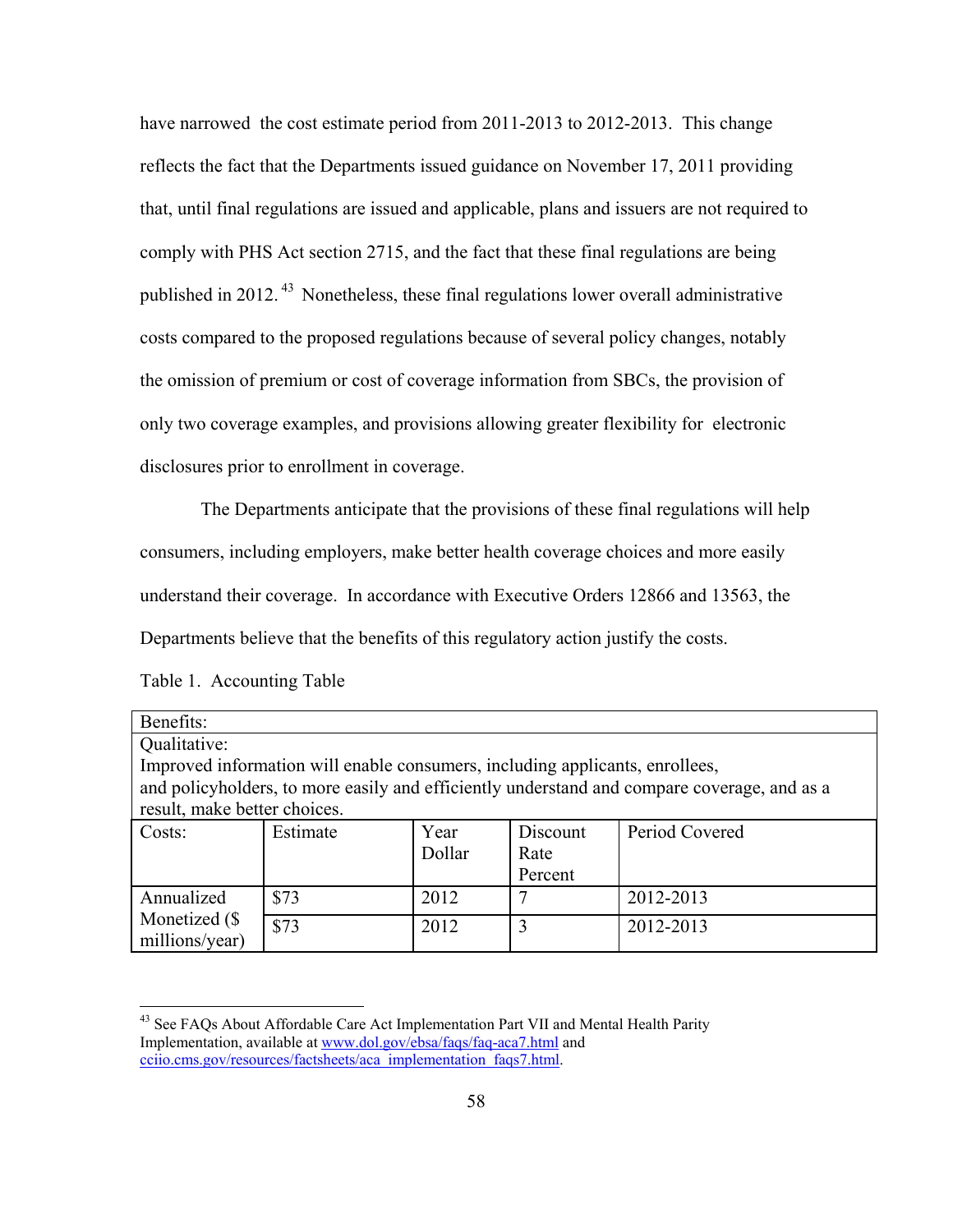#### 4. Benefits

In developing these final regulations, the Departments carefully considered their potential effects, including costs, benefits, and transfers. Because of data limitations, the Departments did not attempt to quantify expected benefits of these final regulations. Nonetheless, the Departments were able to identify several benefits, which are discussed below.

These final regulations could generate significant economic and social welfare benefits to consumers. Under these final regulations, health insurance issuers and group health plans would provide clear and consistent information to consumers. Uniform disclosure is anticipated to benefit individuals shopping for, or enrolled in, group and individual health insurance coverage and group health plans. The direct benefits of these final regulations come from improved information, which will enable consumers to better understand the coverage they have and allow consumers choosing coverage to more easily compare options. As a result, consumers will make better coverage decisions, which more closely match their preferences with respect to benefit design, level of financial protection, and cost. The Departments believe that such improvements will result in a more efficient, competitive market.

These final regulations would also benefit consumers by reducing the time they spend searching for and compiling health plan and coverage information. As stated above, consumers in the individual market, as well as consumers in some large employersponsored plans, have a number of coverage options and must make a choice using disclosures and tools that vary widely in content and format. A growing body of decision-making research suggests that the abundance and complexity of information can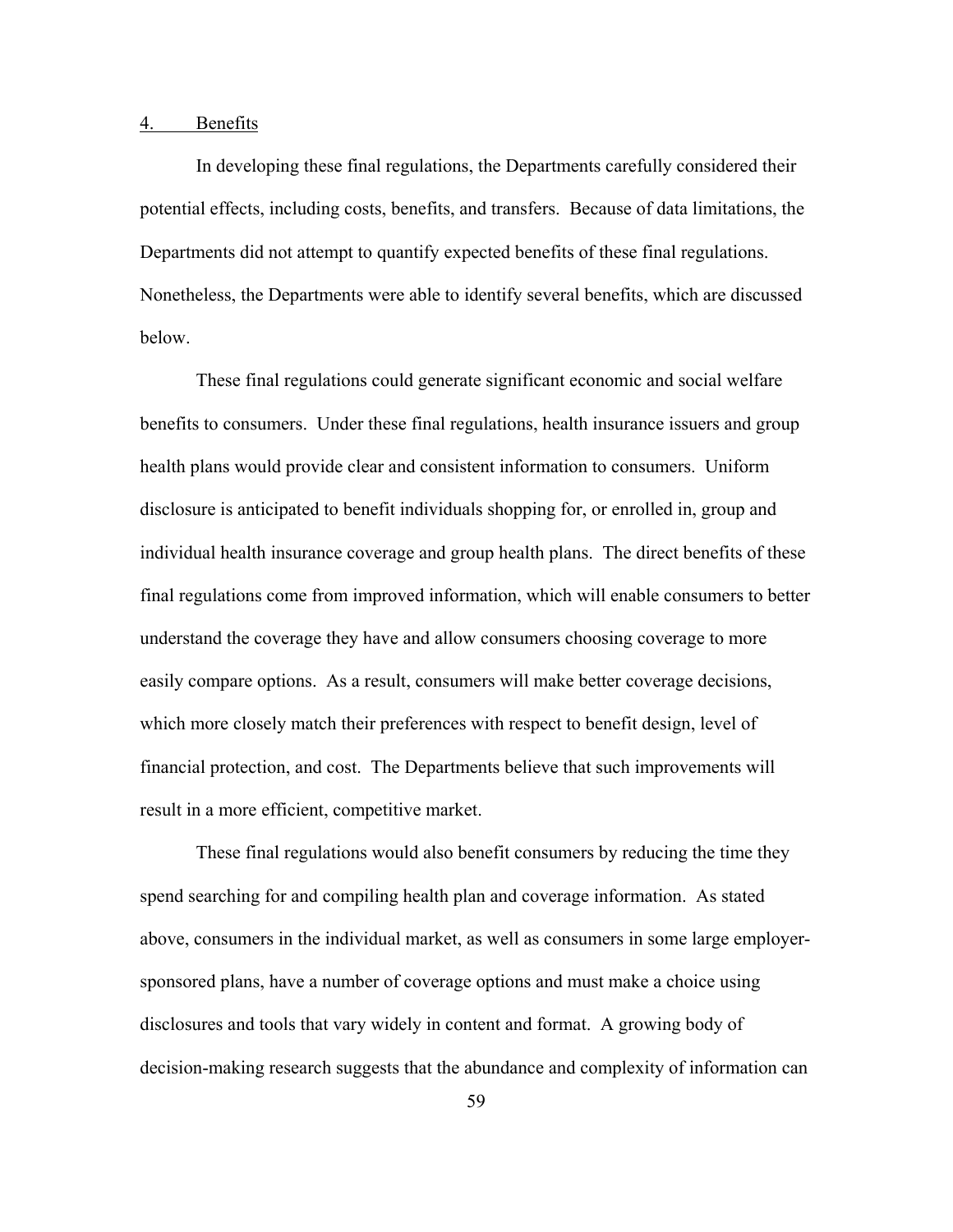overwhelm consumers and create a significant non-price barrier to coverage.<sup>44</sup> For example, a RAND study of California's individual market found that reducing barriers to information about health insurance products would lead to increases in purchase rates comparable to modest price subsidies.<sup>45</sup> By ensuring consumers have access to readily available, concise, and understandable information about their coverage options, these final regulations could reduce consumers' cost of obtaining information and may increase health insurance purchase rates and satisfaction with the plan purchased.

Furthermore, greater transparency in pricing and benefits information will allow consumers to make more informed purchasing decisions, resulting in cost-savings for some value-conscious consumers who today pay higher premiums because of imperfect information about benefits.<sup>46</sup> In particular, the use of coverage examples called for by these final regulations would better enable consumers to understand how key coverage provisions operate in the context of recognizable health care situations and more meaningfully compare the level of financial protection offered by a plan or coverage, resulting in potential cost-savings.<sup>47, 48</sup> The Departments therefore expect that uniform

1

<sup>&</sup>lt;sup>44</sup> Judith H. Hibbard and Ellen Peters, "Supporting Informed Consumer Health Care Decisions: Data Presentation Approaches that Facilitate the Use of Information in Choice," 24 *Annu. Rev. Public Health*  413, 416 (2003).

<sup>&</sup>lt;sup>45</sup> M. Susan Marquis et al., "Consumer Decision Making in the Individual Health Insurance Market," 25 Health Affairs w.226, w.231-w.232 (May 2006). Available at: http://content.healthaffairs.org/content/25/3/w226.full.pdf+html.

 $46$  A study of California's individual market found that 25 percent of consumers chose products with premiums that were more than 30 percent higher than the median price for an actuarially equivalent product for a similar person. Melinda Beeuwkes Buntin *et al.*,"Trends and Variability In Individual Insurance Products," Health Affairs w3.449, w3.457 (2003), available at http://content.healthaffairs.org/content/early/2003/09/24/hlthaff.w3.449.citation.

<sup>47</sup> Shoshanna Sofaer *et al.*, "Helping Medicare Beneficiaries Choose Health Insurance: The Illness Episode Approach, 30 The Gerontologist 308-315 (1990).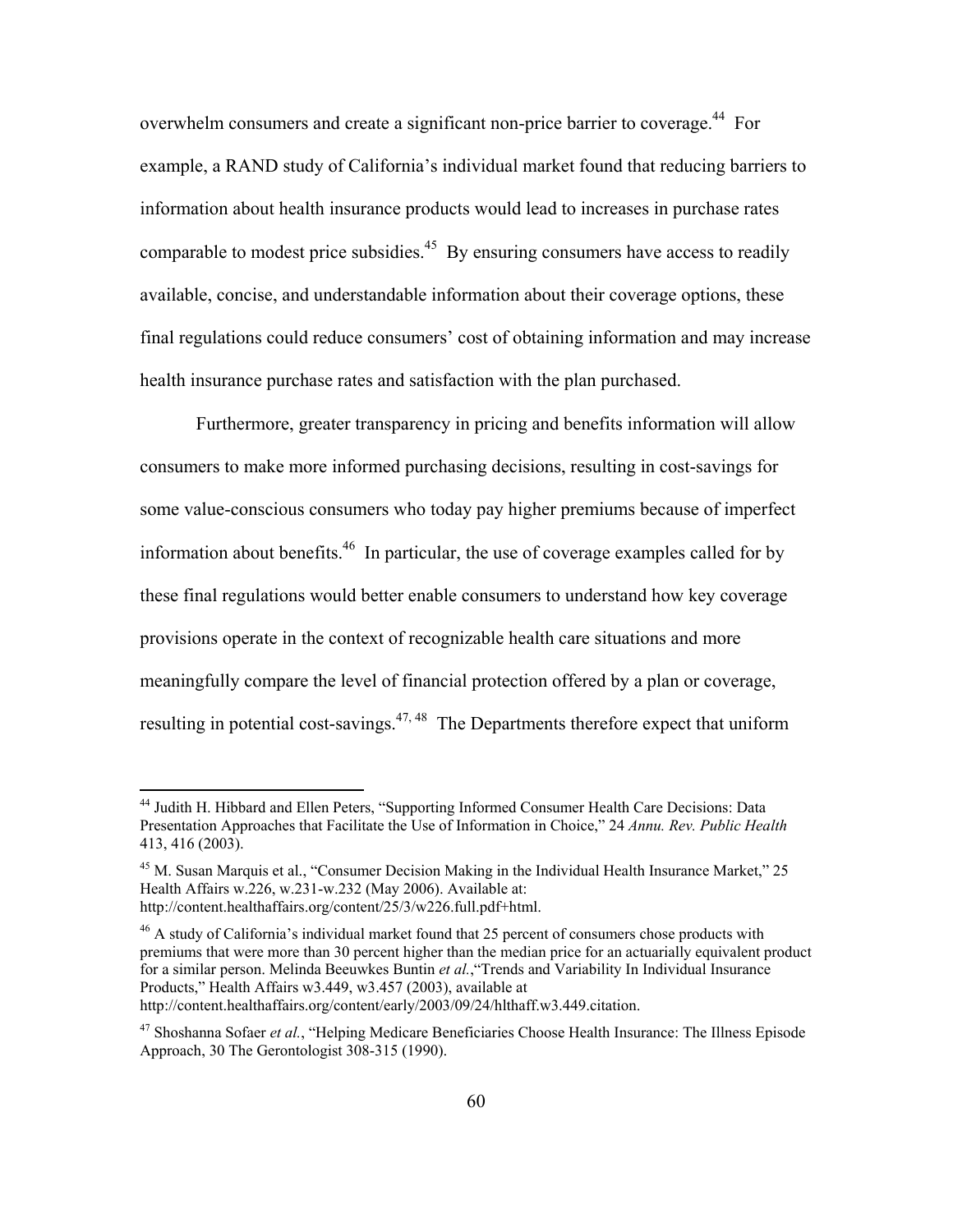disclosures under these final regulations will enable consumers to derive more value from their health coverage and enhance the ability of plan sponsors, particularly small businesses, to purchase products that are appropriate to both their needs and the health and financial needs of their employees.

Finally, these final regulations are expected to facilitate consumers' ability to understand their coverage. As stated above, research suggests that consumers do not understand how coverage works or the terminology used in health insurance policies. Consequently, consumers may face unexpected medical expenses if they become seriously ill. They may also become confused by a coverage or payment decision made by their plan or issuer, leading to inefficiency in the operation of employee benefit plans and health insurance coverage. By making it easier for consumers to understand the key features of their coverage, these final regulations would enhance consumers' ability to use their coverage. Additionally, the uniform format will make it easier for consumers who change jobs or insurance coverage to see how their new plan or coverage benefits are similar to and different from their previous coverage.

#### 5. Costs

Section 2715 of the PHS Act and these final regulations direct group health plans and health insurance issuers to compile and provide an SBC and a uniform glossary of health coverage and medical terms. The Departments have attempted to quantify onetime start-up costs as well as maintenance costs associated with these requirements. However, there is considerable uncertainty arising from general data limitations and the

 <sup>48</sup> Michael Schoenbaum *et al.*, "Health Plan Choice and Information about Out-of-Pocket Costs: An Experimental Analysis," 38 *Inquiry* 35-48 (Spring 2001).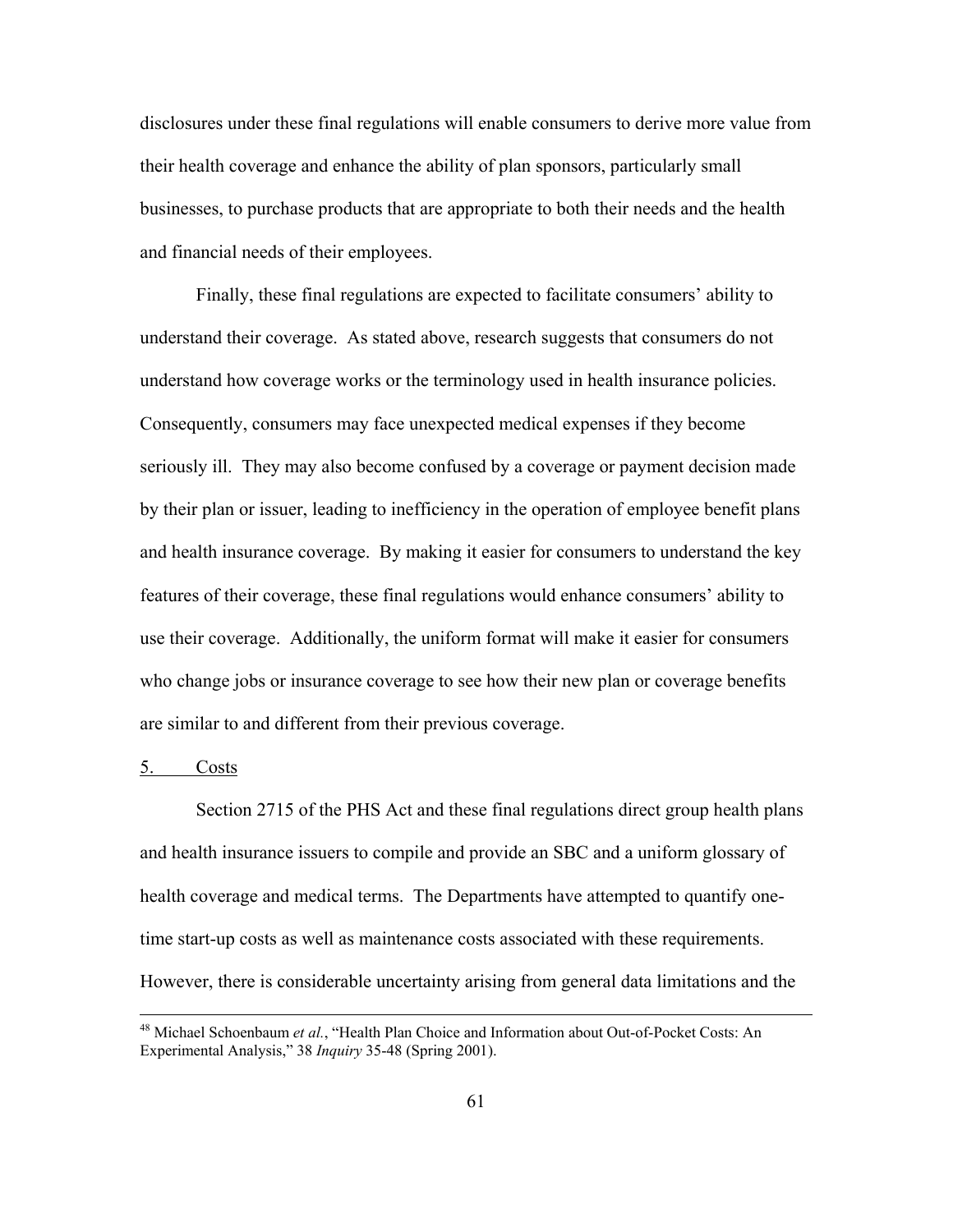degree to which economies of scale can be realized to reduce costs for issuers and third party administrators (TPAs).

In the proposed regulations, the Departments estimated total administrative costs to be \$25 million in 2011, \$73 million in 2012, and \$58 million in 2013. The Departments now estimate that issuers and TPAs will incur approximately \$90 million in one-time costs and maintenance costs in 2012, and \$55 in maintenance costs in 2013. These costs and the methodology used to estimate them are discussed below, and presented in Tables 2-6 below.

#### **General Assumptions**

In order to assess the potential administrative costs relating to these final regulations, the Departments consulted with several industry experts, including individuals at large health insurance issuers and representing a TPA association, individuals who formerly worked at health insurance companies, and insurance market researchers, to gain insight into the tasks and level of resources required. The discussions focused on estimating the costs that would be start-up versus maintenance, and determining which functions or departments of an insurance company or TPA would be involved in implementing the provision. In addition, we reviewed the analyses of other Affordable Care Act regulations that impose new requirements on health insurance issuers and TPAs, to determine appropriate work levels and categories for this regulation. Particularly, we analyzed the Medical Loss Ratio (MLR) interim final rule (75 FR 74918). Based on these discussions, the Departments estimate that there will be two categories of principal costs associated with the standards in these final regulations: onetime start-up costs and ongoing maintenance costs. The one-time start-up costs include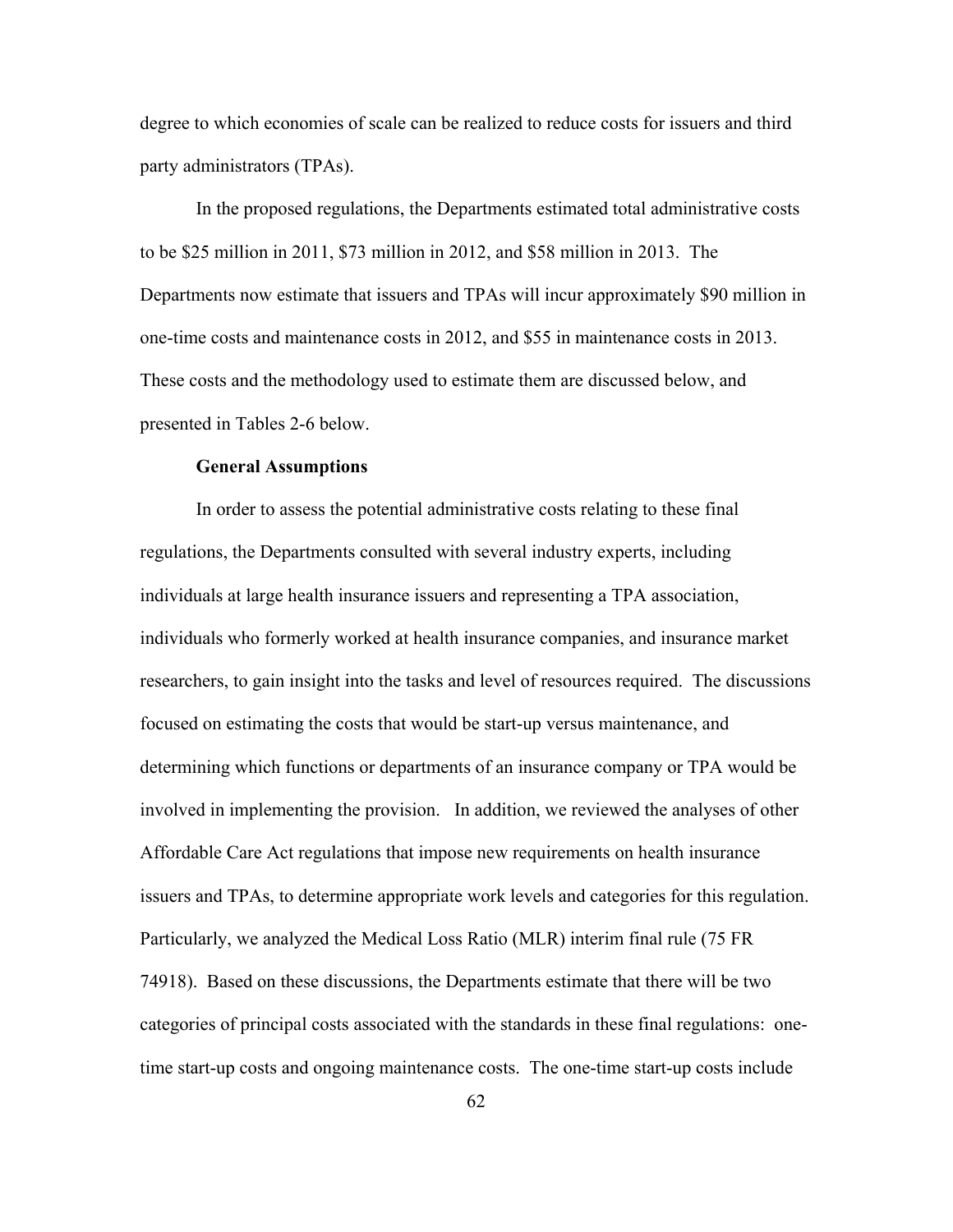costs to develop teams to review the new standards and costs to implement workflow and process changes, particularly the development of information technology (IT) systems interfaces that would generate SBC disclosures through data housed in a number of different systems. The maintenance costs include costs to maintain and update IT systems in compliance with the final standards; to produce, review, distribute, and update the SBC disclosures; to produce and distribute notices of modifications; and to provide the glossary in paper form upon request.

With respect to the individual market, issuers are responsible for generating, reviewing, updating, and distributing SBCs. With respect to employer-sponsored coverage, the Departments assume that fully-insured plans will rely on health insurance issuers, and self-insured plans will rely on TPAs, to perform these functions. Some commenters stated that some employers internally prepare plan materials and do not rely on TPAs. While the Departments acknowledge that some plans may internally prepare the SBC disclosures, the Departments do not have sufficient data to develop separate estimates for such plans. Therefore, the Departments continue to make this simplifying assumption because most plans appear to rely on issuers and TPAs for the purpose of administrative duties such as enrollment and claims processing.<sup>49</sup> Thus, the Departments have used health insurance issuers and TPAs as the units of analysis for the purposes of estimating administrative costs in this regulatory impact analysis.

As discussed in the MLR interim final rule, the Departments estimate there are about 440 firms offering comprehensive coverage in the individual, small, or large group

 $49$  See, for example, the Department of Labor's March 2011 report to Congress on self-insured health plans, available at http://www.dol.gov/ebsa/pdf/ACAReportToCongress032811.pdf.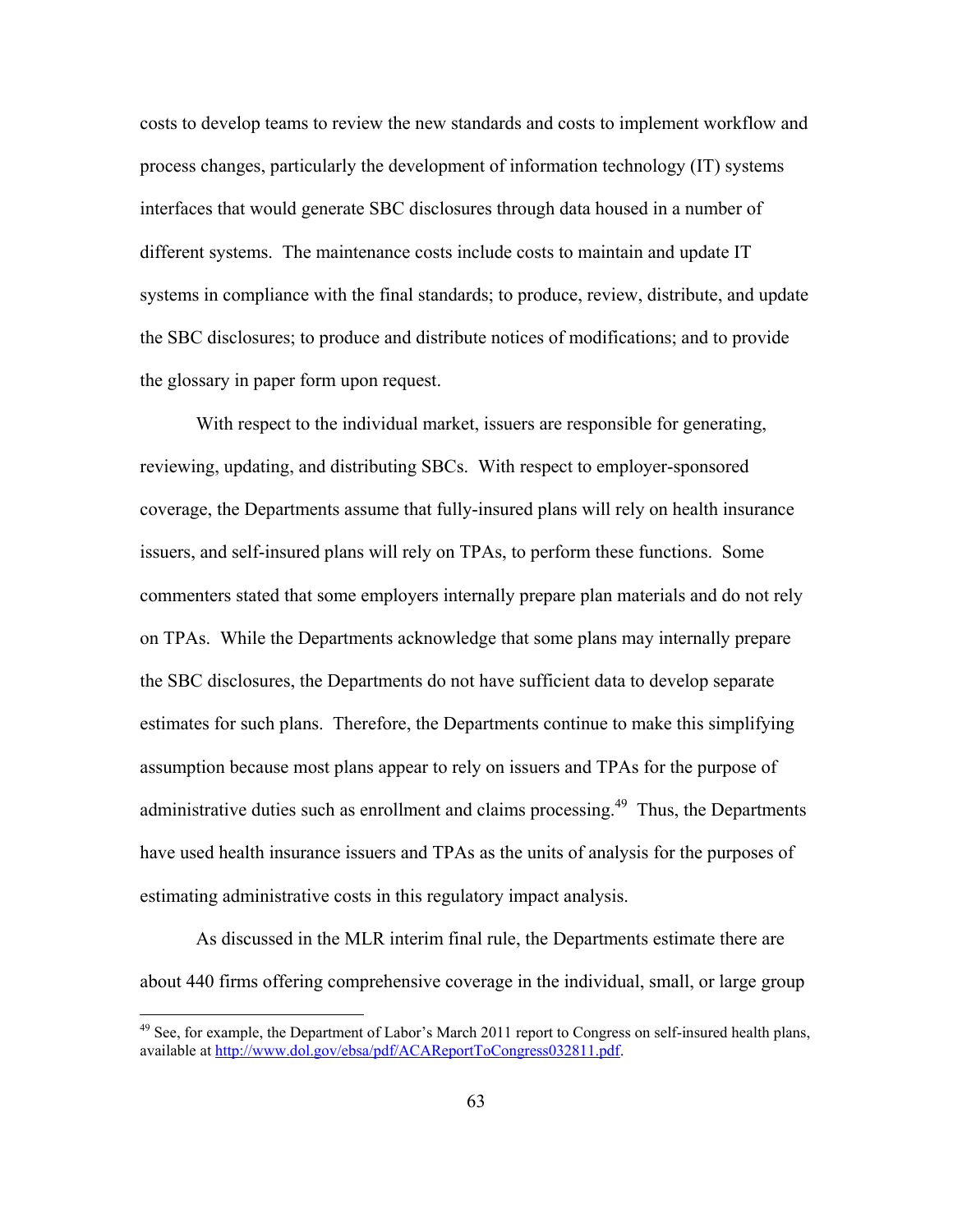markets, and 75 million covered lives therein.<sup>50</sup> The number of covered lives includes individuals in the individual market as well as those in insured group health plans.

With respect to the self-insured market, the Departments estimate there are 77 million individuals in self-insured ERISA-covered plans and approximately 14 million individuals in self-insured non-Federal governmental plans.<sup>51</sup> The Departments note that, according to 2007 Economic Census data, there are 2,243 TPAs providing administrative services for health and/or welfare funds. However, there is some uncertainty as to whether all of those TPAs serve self-insured plans; many issuers, for example, have subsidiary lines of business through administrative services only (ASO) contracts through which they perform third-party administrative functions for self-insured plans.<sup>52</sup> Based on conversations with a national TPA association, the Departments assume that about one-third of the total number of TPAs, or about 748 TPAs, are relevant for purposes of this analysis. However, given the considerable overlap between issuers and TPAs, the Departments recognize there may be fewer affected TPAs, so these estimates should be considered an upper bound of burden estimates.

Because the SBC disclosures are closely related to disclosures that issuers and TPAs provide today as a part of their normal operations (for example, covered benefits

 $50$  The NAIC data actually indicate 442 issuers and 74,830,101 covered lives. But the Departments have limited these values to only two significant figures given general data uncertainty. For example, the NAIC data do not include issuers regulated by California's Department of Managed Health Care (DMHC) as well as small, single-State issuers that are not required by State regulators to submit NAIC annual financial statements.

<sup>&</sup>lt;sup>51</sup> U.S. Department of Labor, EBSA calculations using the March 2009 Current Population Survey Annual Social and Economic Supplement and the 2009 Medical Expenditure Panel Survey; see also interim final rule for internal claims and appeals and external review processes (75 FR 43330, 43345).

 $52$  See, for example, the Department of Labor's March 2011 report to Congress on self-insured health plans, available at http://www.dol.gov/ebsa/pdf/ACAReportToCongress032811.pdf.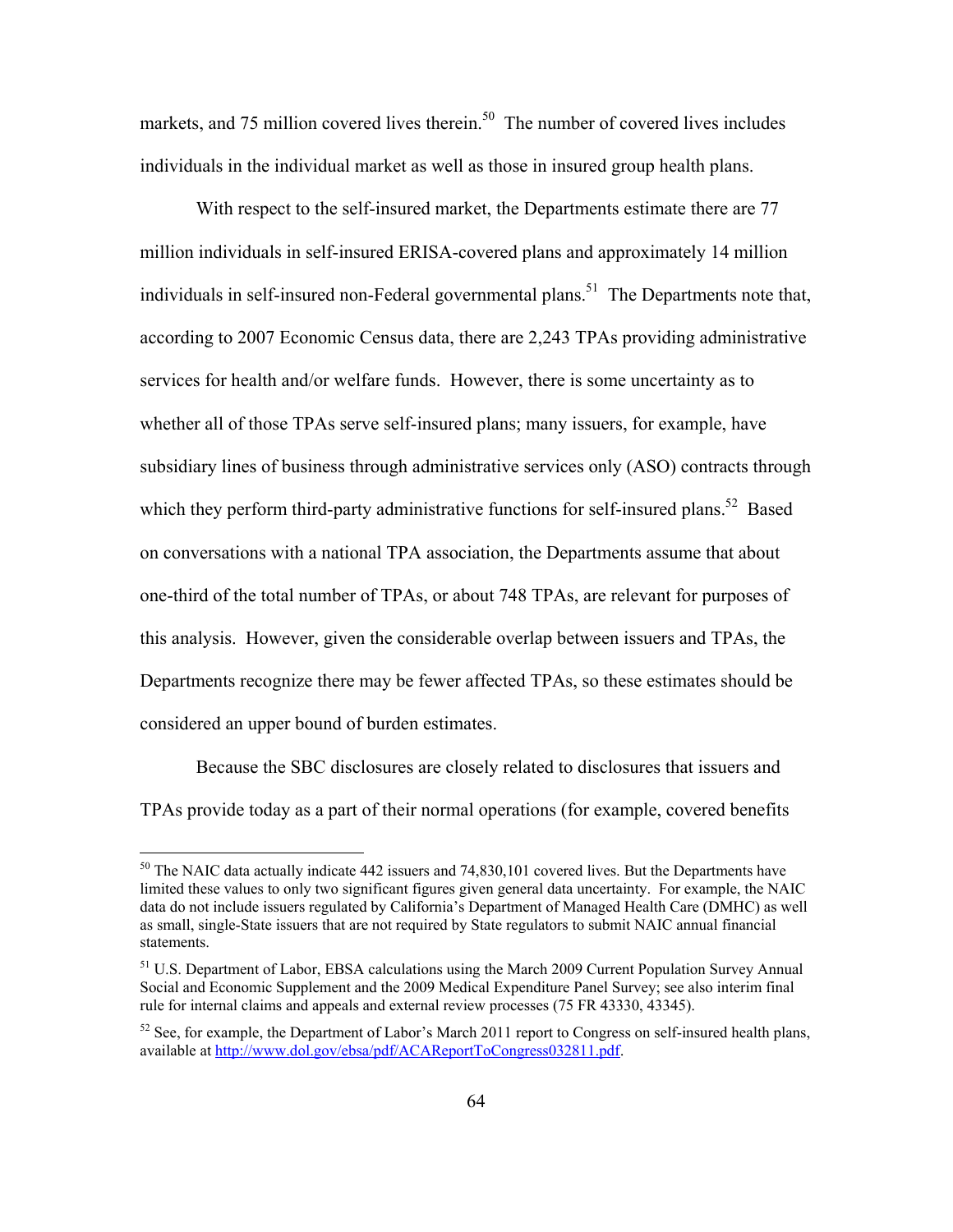and cost sharing), the Departments estimate that the incremental costs of compiling and providing such readily available information in the final, standardized format is estimated to be modest.<sup>53</sup> The regulated community has taken exception to this assumption, and it has stated in written comments, and discussions with the Departments, that information will need to be pulled from multiple sources. However, an opposite conclusion appears to have been reached by a November 2011 survey related to the regulated community's preparedness for SBCs. Particularly, the survey noted that existing communications practices and technology would allow affected entities to be in compliance even by the statutory compliance date of March 23, 2012.<sup>54</sup> The results of this survey are also consistent with comments indicating that timely compliance is feasible.

The per-issuer or per-TPA cost will largely be determined by size (based on annual premium revenues) and current practices—most importantly, whether the issuer or TPA maintains a robust information technology infrastructure, including a plan benefits design database. Moreover, with regard to issuers, administrative costs may be related to the number of markets in which a company operates (that is, individual, small group, or

 $53$  For example, issuers in the individual and small group markets already report some of the SBC information to HHS for display in the plan finder on the HealthCare.gov website. Issuers have been reporting data to HHS since May 2010 and have refreshed that data on a quarterly basis. These reporting entities have demonstrated that they have the capacity to report information on plan benefit design. See http://finder.healthcare.gov/. Further, ERISA-covered plans already report some of the SBC information in summary plan descriptions (SPDs).

 $54$  See December 13, 2011 news release for HighRoads Pulse Study, available at

http://newsroom.highroads.com/hr-compliance-connection/highroads-study-shows-employers-will-noteliminate-benefits-coverage-due-to-health-care-reform. Among other things, the study's author noted, "SBCs have not caused a great concern among organizations…This is partly a reflection of current communications practices—many employers are already providing a level of communication close to that required by the SBC regulations—and partly a reflection of HR departments embracing technology. By using automation to leverage existing data, they are better able to respond to required changes. That will enable timely compliance once the new deadline is determined."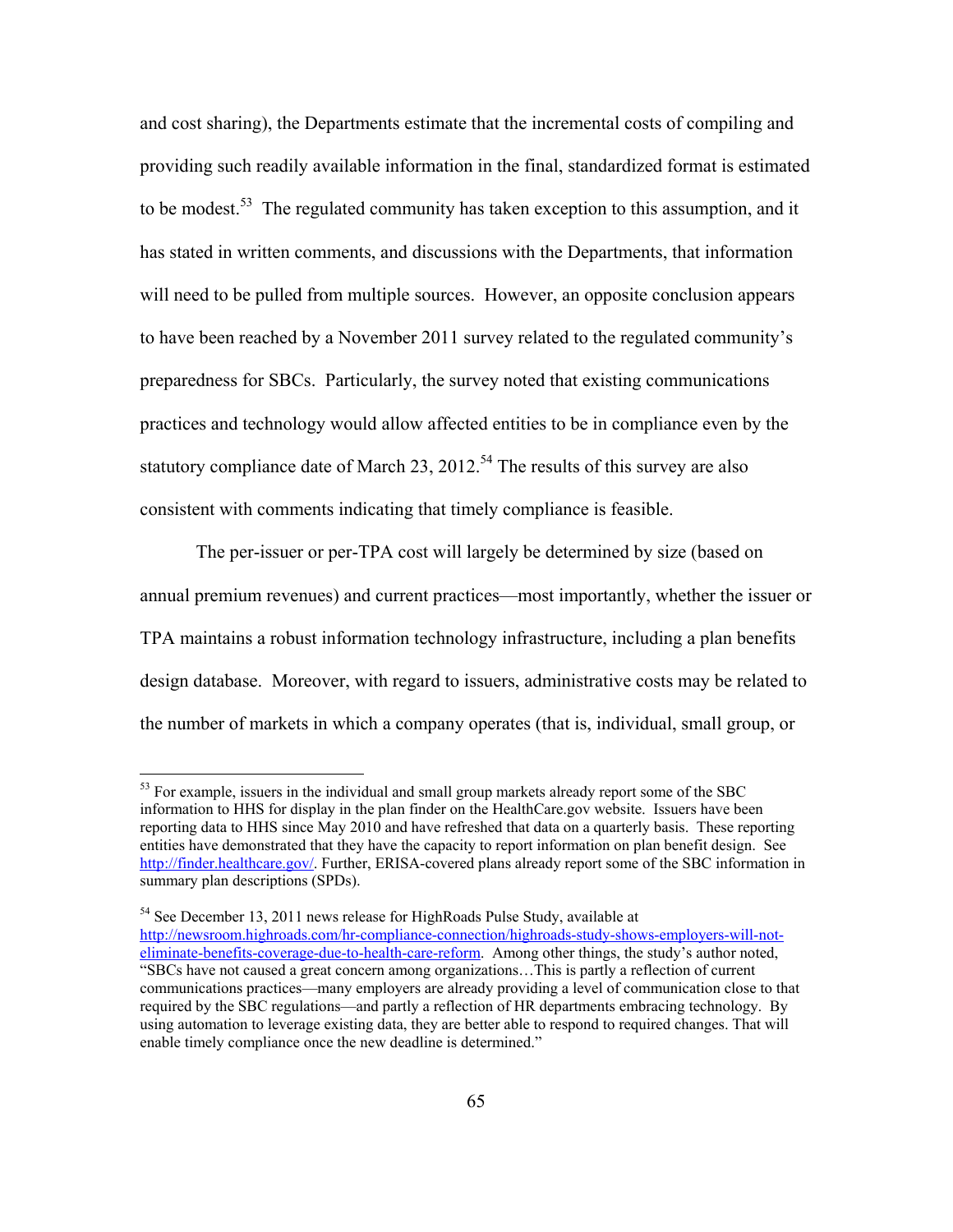large group market); the number of policies it offers; and the number of States and licensed entities through which it offers coverage.

To account for variations among issuers, the Departments classify them by size as small, medium, and large issuers based on 2009 premium revenue for individual, small group, and large group comprehensive coverage.<sup>55</sup> Consistent with the assumptions that were used in the MLR interim final rule, small issuers are defined as those earning up to \$50 million in annual premium revenue; medium issuers as those earning between \$50 million and \$1 billion in annual premium revenue; and large issuers as those earning more than \$1 billion in annual premium revenue. Based on these assumptions, the Departments estimate there are 140 small, 230 medium, and 70 large issuers.

To account for variations among TPAs, the Departments applied the proportions of small, medium, and large issuers to the estimated 750 TPAs. The Departments acknowledge that issuers and TPAs are different and may not have the same size variation. Nonetheless, given general data limitations, the Departments have adopted this methodology, and, on its basis, estimate that there are 240 small, 390 medium, and 120 large TPAs. Table 2 below summarizes the estimated number of issuers and TPAs.

**Table 2.** Issuer and TPA size classification

|             | Small | Medium | Large |
|-------------|-------|--------|-------|
| Issuers     | 140.  | 230    |       |
| <b>TPAs</b> | 240   | 390    | 20    |

<sup>&</sup>lt;sup>55</sup> The premium revenue data come from the 2009 NAIC financial statements, also known as "Blanks," where insurers report information about their various lines of business.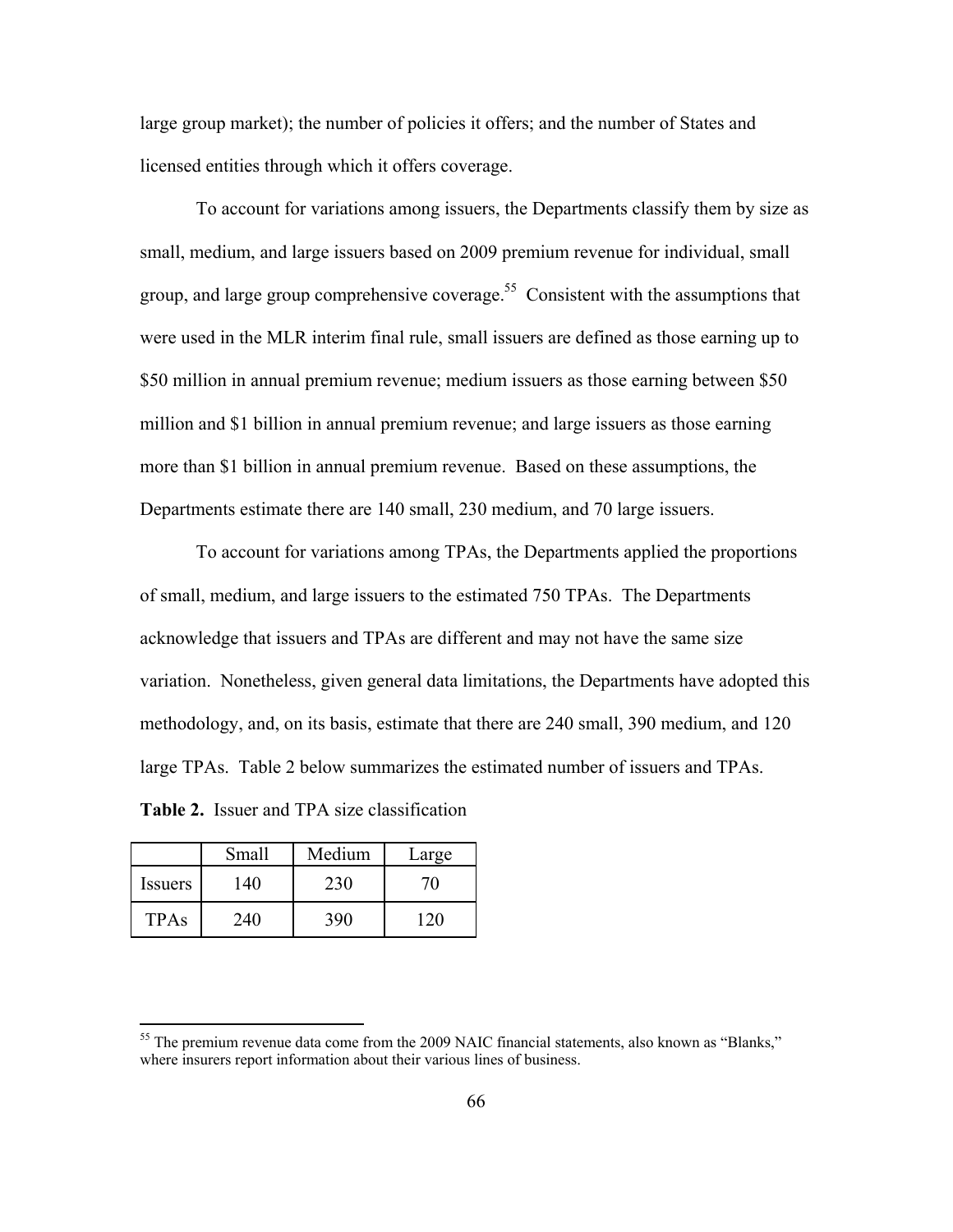## **Staffing Assumptions**

 $\overline{a}$ 

Table 5 below summarizes the Departments' staffing assumptions, including the estimated number of hours for each task for a small, medium, or large issuer/TPA as well as the percentage of time that different professionals devote to each task. The following assumptions are based on the best information available to the Departments at this time. Particularly, the following series of assumptions are based on conversations with industry experts, the Departments' understanding of the regulated community, and previous analysis in the MLR interim final rule.

## *IT Systems and Workflow Process Changes*

In the proposed regulations, the Departments estimated that it would take a large issuer/TPA about 960 hours to implement IT systems and workflow process changes, based on discussions with a large issuer. These final regulations incorporate policy changes designed to reduce administrative burden. The Departments estimate that the administrative burden to implement IT systems and workflow process changes would be reduced, at least, by about 10 percent.<sup>56</sup> Accordingly, the Departments are reducing the 960 hours time burden downward, by 10 percent, to 864 hours. The Departments continue to assume that IT systems and workflow process changes would be implemented only by IT professionals. Furthermore, the Departments continue to assume that a medium issuer/TPA would need about 75 percent of a large issuer's/TPA's time, and a small issuer would need about 50 percent of a large issuer's/TPA's time, to implement IT

<sup>&</sup>lt;sup>56</sup> A 10 percent is a conservative estimate of the reduction in administrative burden. A national association of insurance companies informed the Departments that premium information alone may account for 10 percent of compliance costs. Given that the omission of premium information from SBCs is one of several policy changes in these final regulations, we conclude that there could be, at a minimum, a 10 percent reduction in administrative burden.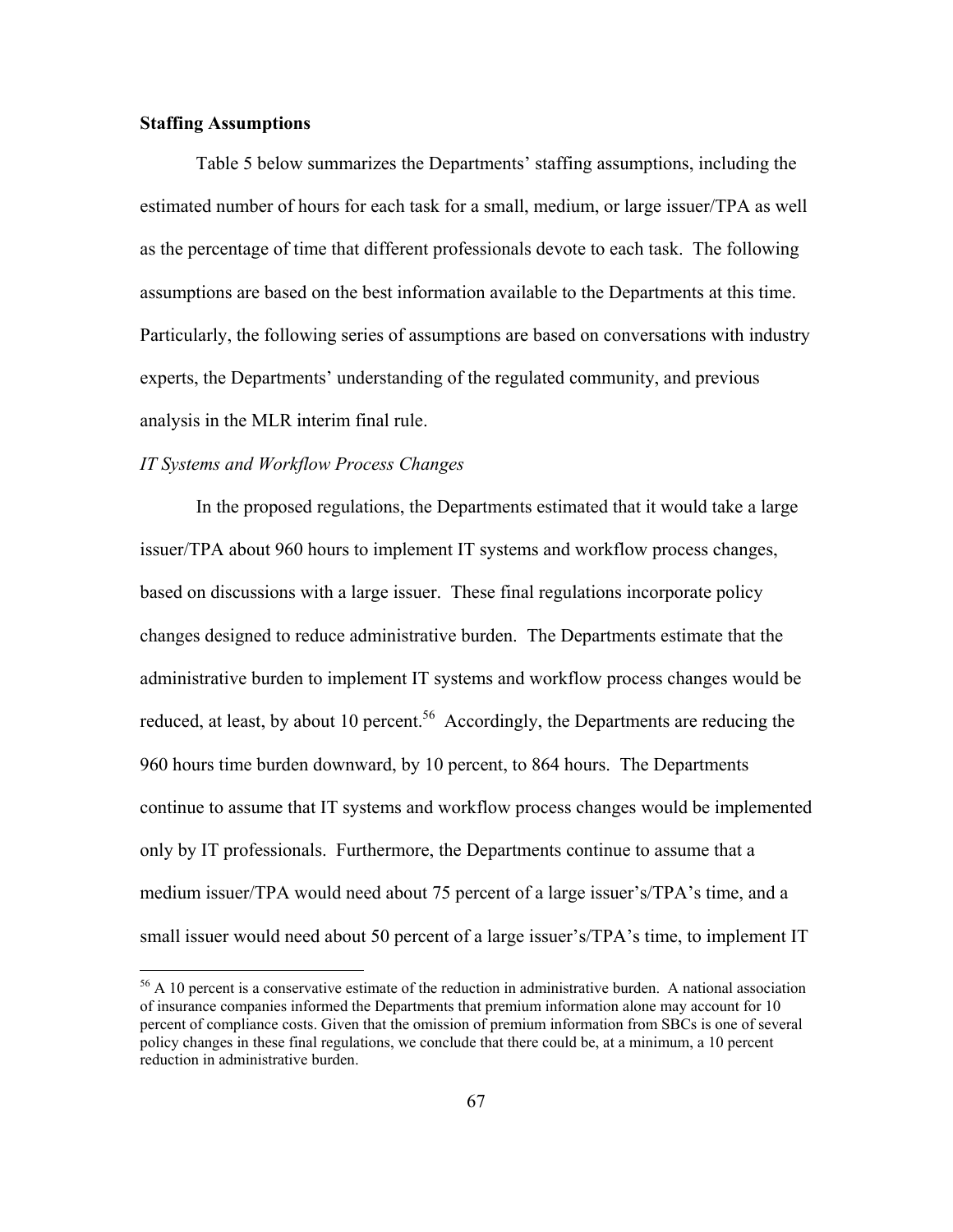systems and workflow process changes. These estimates are based on the assumption that medium and smaller issuers and TPA's have fewer products/clients that need to come into compliance.

In the proposed regulations, the Departments estimated that it would take a large issuer/TPA about 160 hours to develop teams to analyze the new standards in relation to their current workflow processes. These final regulations incorporate policy changes designed to reduce administrative burden. The Departments estimate that the administrative burden to develop teams would be reduced by about 10 percent. Accordingly, the Departments are revising the 160 hours time burden downward, by 10 percent, to 144 hours. The Departments continue to assume teams would be comprised of IT professionals (45 percent), benefits/sales professionals (50 percent), and attorneys (5 percent), based on technical analysis presented in the MLR interim final rule. The Departments also continue to scale down the burden for medium and small issuers/TPAs by assuming the same relative proportion as above (that is, 75 percent and 50 percent, respectively).

In the proposed regulations, the Departments assumed that, in 2013, each issuer/TPA would incur a separate maintenance cost to maintain IT systems and address changes in regulatory provisions. The Departments assumed the maintenance cost would equal 15% of the total one-time burden noted above (for example, the Departments assumed it will take a large issuer 15% of 1008 hours, or 151 hours). The Departments further assumed that the teams to implement the maintenance tasks would be comprised of IT professionals (55%), benefits/sales professionals (40%), and attorneys (5%). The Departments maintain these assumptions in these final regulations.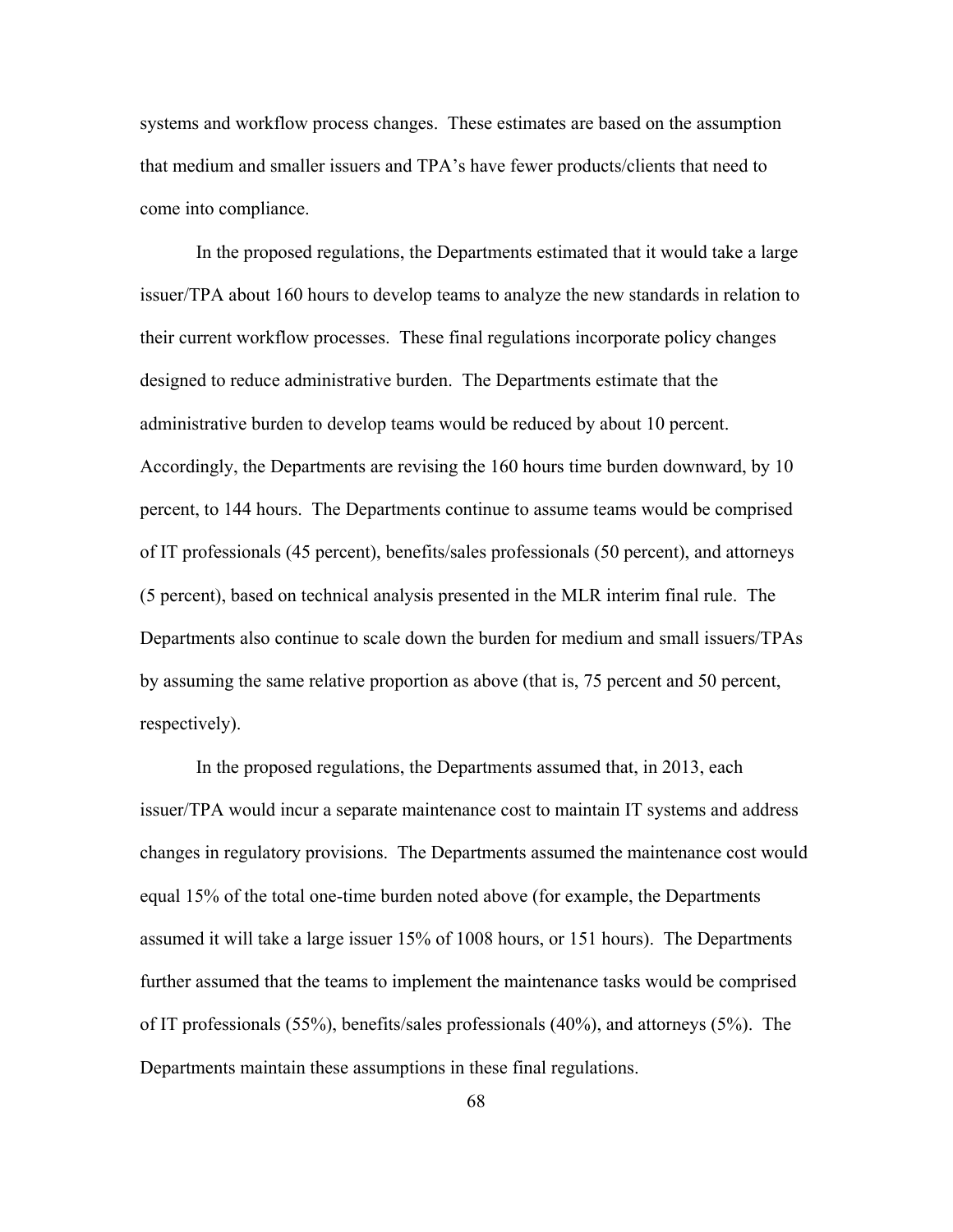The Departments continue to assume that the one-time and maintenance costs to implement IT systems changes and address regulatory requirements would be split between the costs to produce SBCs and the costs to produce the coverage examples  $(CEs)$ .

#### *Production and Review of SBCs and CEs*

In the proposed regulations, the Departments estimated that each issuer/TPA would need 3 hours to produce, and 1 hour to review, SBCs (not including CEs) for all products. Some commenters thought this time burden was an underestimate. However, these commenters did not provide data that could allow the Departments to adjust their estimates. Accordingly, in these final regulations, the Departments are retaining their original estimates. The Departments also continue to assume that the 3 hours needed to produce SBCs would be equally divided between IT professionals and benefits/sales professionals. The Departments also continue to assume that the 1 hour needed to review SBCs would be equally divided between financial managers for benefits/sales professionals and attorneys, based on previous analyses related to the MLR regulation.

In the proposed regulations, the Departments estimated it would take each issuer/TPA about 90 hours to produce, and about 30 hours to review, CEs related to three benefits scenarios for all applicable products, based on the MLR regulation. However, under the guidance document published elsewhere in this issue of the **Federal Register**, issuers and TPAs will need to produce a CE related to only two benefits scenarios in 2012 and 2013. Accordingly, in these final regulations, the Departments are adjusting the time burden downward by one-third. The Departments now estimate that each issuer/TPA would need about 60 hours to produce, and about 20 hours to review, two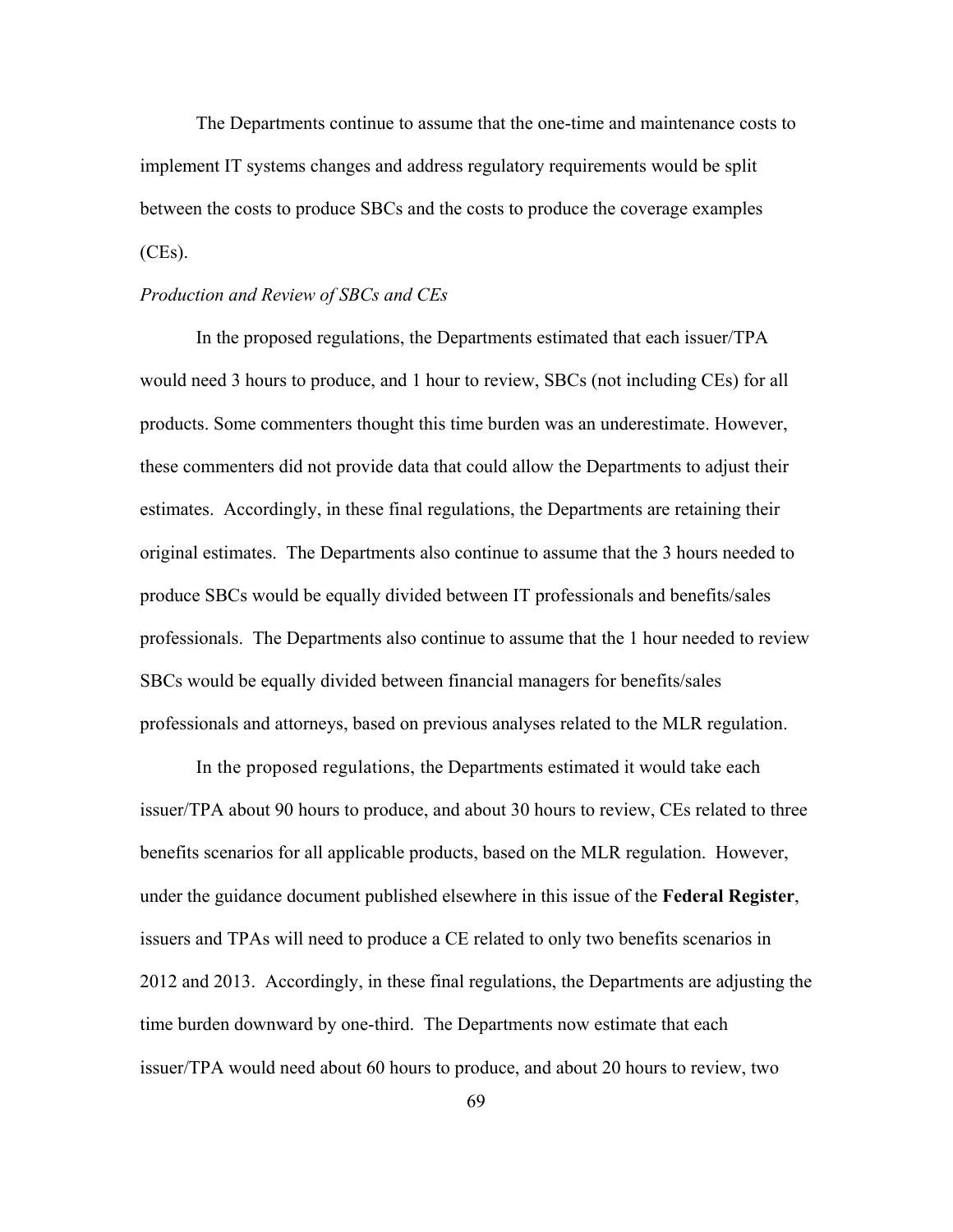CEs for all products. The Departments continue to assume that the 60 hours to produce the two CEs would be equally divided between IT professionals and benefits/sales professionals. The Departments also continue to assume that the 20 hours to review the two CEs would be equally divided between financial managers and attorneys.

For each individual who receives the SBC in paper form, the Departments estimate that printing and distributing the paper disclosures would take clerical staff about 1 minute (0.02 hours) in the group markets and about 2 minutes (0.03 hours) in the individual market. The Departments assume that the individual market has lower economies of scale and, thus, increased distribution costs.

## **Labor Cost Assumptions**

Table 7 below presents the Departments' hourly labor cost assumptions (stated in 2012 dollars) for each staff category based on Bureau of Labor Statistics (BLS) data. The Departments use mean hourly wage estimates from the BLS May 2010 National Occupational Employment and Wage Estimates (accessed at http://www.bls.gov/oes/current/oes\_nat.htm#00-0000) for computer systems analysts (Occupation Code 15-1121), insurance underwriters (Occupation Code 13-2053), financial managers (Occupation Code 23-1011), executive secretaries and administrative assistants (Occupation Code 43-6011), and attorneys (Occupation Code 23-1011) as the basis for estimating labor costs for 2012 through 2013 and adjust the hourly wage rate to include a 33 percent fringe benefit estimate for private sector employees.  $57$ 

#### **Distribution Assumptions**

 $57$  See the Technical Appendix to the MLR interim final rule, available at http://cciio.cms.gov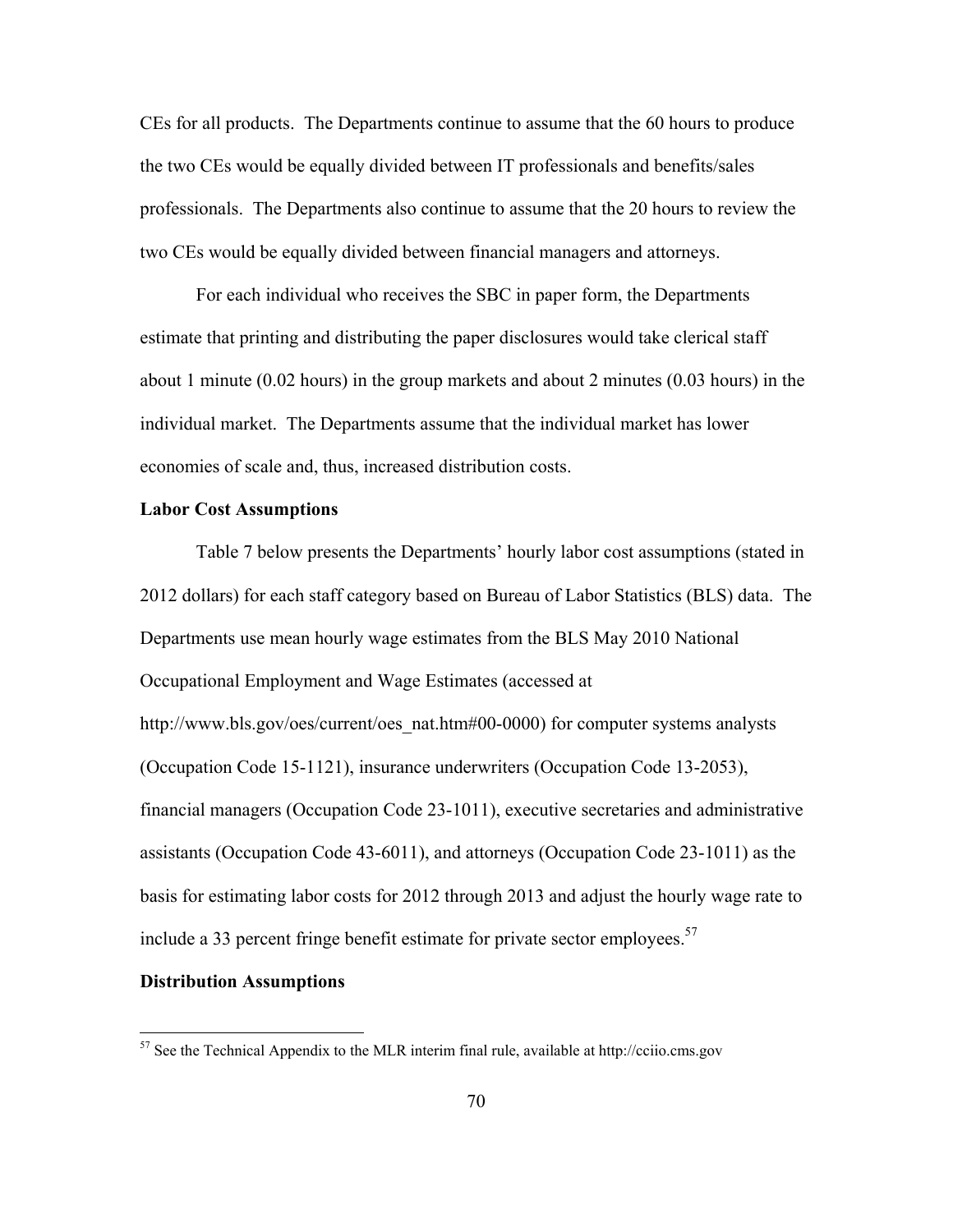The Departments make the following assumptions regarding the distribution of the SBC disclosures (including CEs).<sup>58</sup> These assumptions are based on the best information available to the Departments at this time. Particularly, the following series of assumptions are based on conversations with industry experts, the Departments' understanding of the regulated community, and previous analysis in the MLR interim final rule. The distribution assumptions are as follows:

- The SBCs would be limited to one per household for family members located at the same residence. According to one large issuer, there are 2.2 covered lives per family.
- The number of individuals who would receive an SBC before enrolling in the plan or coverage equals 20 percent of the number of enrollees at any point during the course of a year.<sup>59</sup>
- In 2012 and 2013, respectively, about 2.5 percent and 5 percent of covered individuals who receive a paper SBC would receive a paper glossary from issuers and TPAs. The Departments assume that the burden and cost of providing paper glossaries would be proportional to the burden and cost of providing papers SBCs, excluding coverage examples. The Departments also assume that individuals who do not request a paper copy of the glossary will access it electronically using the Internet address provided in the SBC. These assumptions,

<sup>&</sup>lt;sup>58</sup> Although CEs are an integral component of SBCs, the costs associated with CEs are different from the rest of the SBC, and, thus, are separately calculated within this analysis.

<sup>&</sup>lt;sup>59</sup> Based on this assumption, the Departments make the following estimate. Prior to enrollment in a given year, 180,000 individuals would receive SBCs from small issuers or TPAs; 3,700,000 individuals would receive SBCs from medium issuers or TPAs; 11,000,000 individuals would receive SBCs from large issuers or TPAs.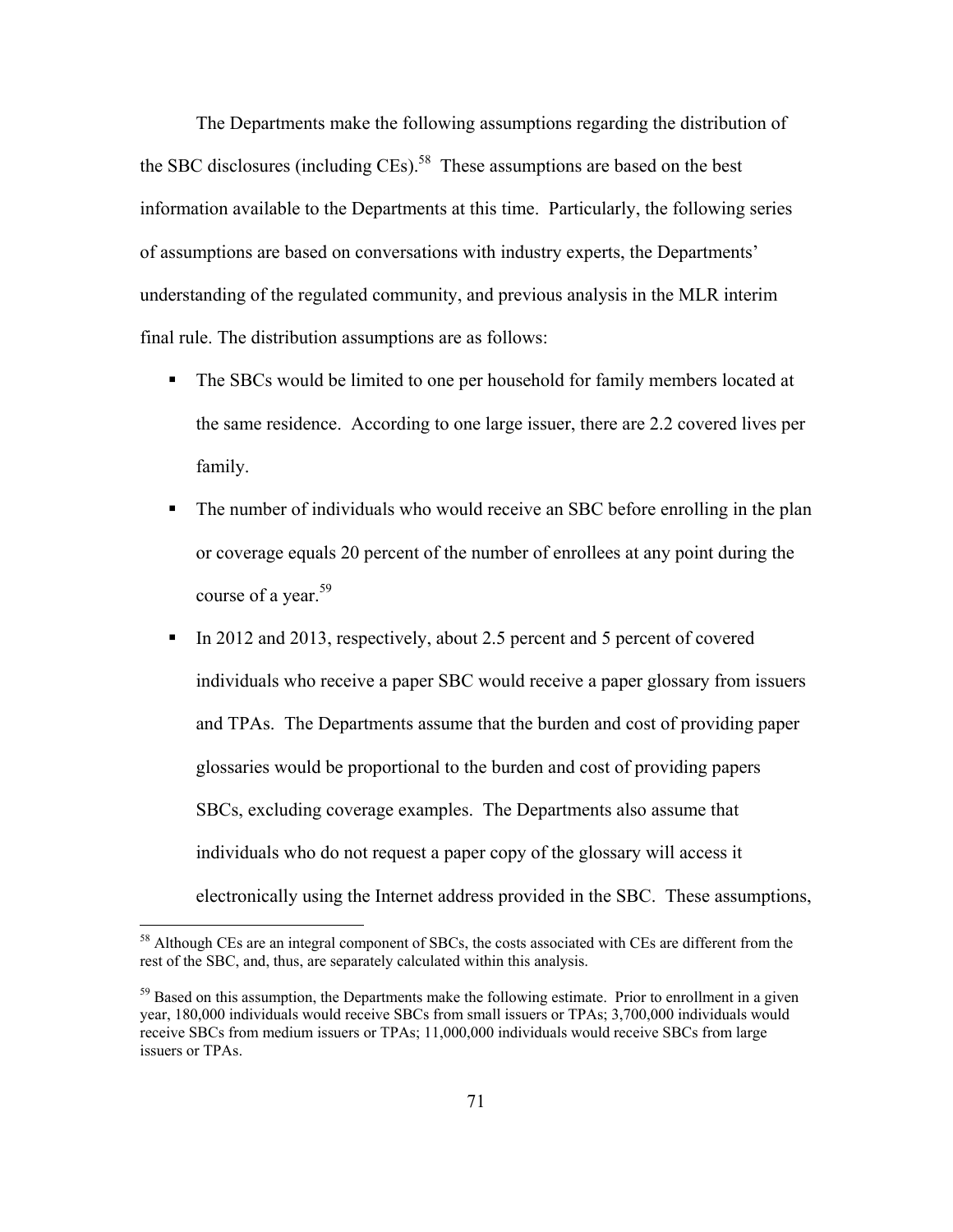presented here in these final regulations, have not changed from the proposed regulations.

- In 2013, about 2 percent of covered individuals would receive a notice of modifications.60 Further, the burden and cost of providing such notices would be proportional to the combined burden and cost of providing the SBCs, including CEs. In 2012, the first year of implementation, the number of notices of modifications would be negligible.
- In the proposed regulations, the Departments estimated that electronic distribution would account for 38 percent of all disclosures in the group market and 70 percent of all disclosures in the individual market. The estimate for the group market was based on the methodology used to analyze the cost burden for the Department of Labor's claims procedure regulation (OMB Control Number 1210–0053).<sup>61</sup>
- In these final regulations, the Departments are revising upward their estimate of electronic distribution in the group market to 50 percent for pre-enrollment disclosures. This upward revision is justified, because, for participants and beneficiaries who are eligible but not enrolled for coverage, these final regulations

1

<sup>&</sup>lt;sup>60</sup> ERISA section 104(b) requires ERISA-covered plans to furnish participants and beneficiaries with a Summary of Material Modifications (SMM) no later than 210 days after the end of the plan year in which the material change was adopted or in the case of a material reduction in covered services or benefits, no later than 60 days after adoption of the modification or change. As part of its analysis for the Department of Labor's SPD/SMM regulations (29 CFR 2520.104b-3), the Department estimated that about 20 percent of health plans would need to distribute SMM in a given year due to plan amendments. However, almost all of these modifications occur between plan years -- not during a plan year; therefore, the modifications would be required to be disclosed in a SBC that is distributed upon renewal of coverage. The Departments, thus, expect that only two percent of plans will need to issue a notice of modification in the middle of a plan year, because mid-year changes that would result in an update to the SBC are very rare, based on the Department of Labor's experience with ERISA plans. For purposes of simplification, the Departments extend this assumption to the individual market as well.

<sup>&</sup>lt;sup>61</sup> See the ERISA e-disclosure rule at 29 CFR 2520.104b-1.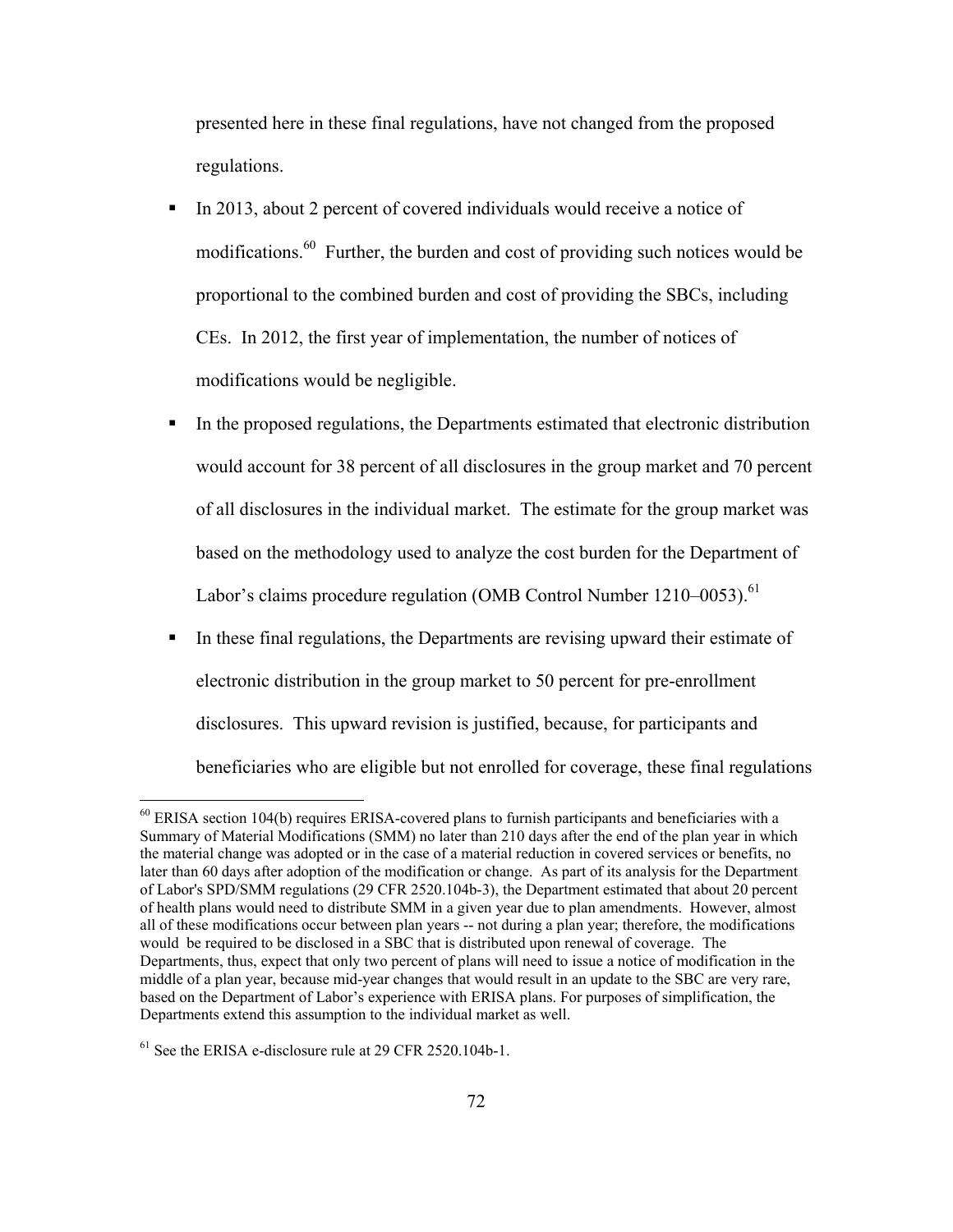permit the SBC to be provided electronically if the format is readily accessible and a paper copy is provided free of charge upon request.

- The estimate for the group market remains the same for post-enrollment disclosures. The estimate for the individual market also remains the same, and is based on statistics set forth by the National Telecommunications and Information Administration, which indicate that 30 percent of Americans do not use the Internet.<sup>62</sup>
- SBC disclosures would be distributed with usual marketing and enrollment materials, thus, costs to mail the documents will be negligible. However, paper glossaries and notices of modifications would require mailing and supply costs as follows: \$0.45 postage cost per mailing and \$0.05 supply cost per mailing. The postage costs have increased by \$0.01 from the \$0.44, as set forth in the proposed regulations, to reflect new first-class postage rates effective January 22, 2012.
- **Printing costs \$0.03 per side of a page. The Departments estimate that it would** cost \$0.18 to print a complete SBC (which is six sides of a page based on the length of the NAIC sample completed SBC) and \$0.12 to print the uniform glossary (which is four sides of a page, based on the length of the NAIC recommended uniform glossary). This cost burden is in addition to the time it would take clerical staff to print and distribute the SBC or glossary.

#### **Cost Estimate**

 $\overline{a}$ 

<sup>62</sup> U.S. Department of Commerce, National Telecommunications and Information Administration, *Digital Nation* (February 2010), available at http://www.ntia.doc.gov/reports/2010/NTIA\_internet\_use\_report\_Feb2010.pdf.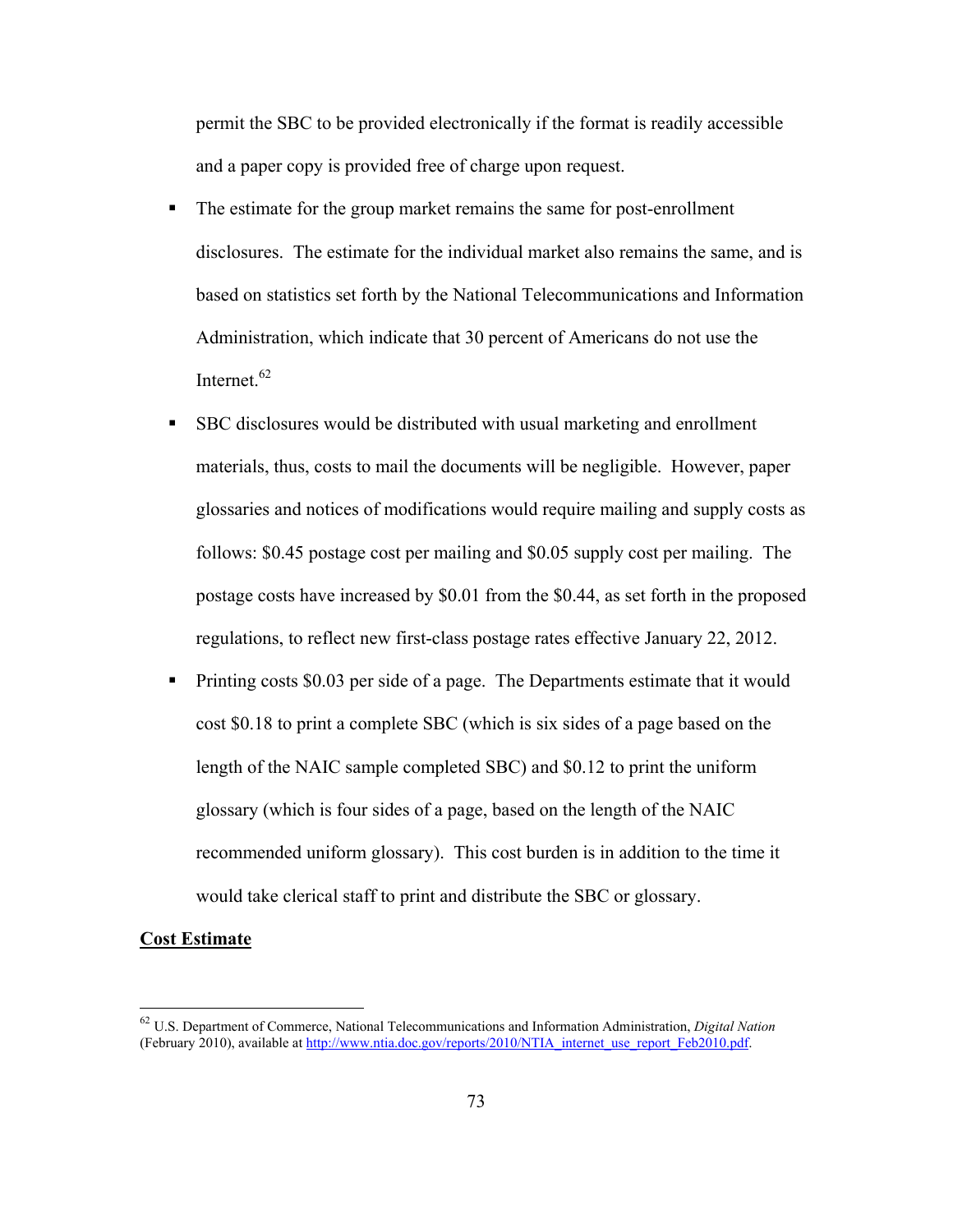The Tables below present costs and burden hours for issuers and TPAs associated with the final disclosure requirements of PHS Act section 2715. Tables 3-4 contain cost estimates for 2012 and 2013, derived from the labor hours presented in Table 5 and the hourly rate estimates presented in Table 6, as well as estimates of non-labor costs. Labor hour estimates were developed for each one-time and maintenance task associated with analyzing requirements, developing IT systems, and producing SBCs (that include CEs).

|                                                     | Number of<br><b>Affected</b><br><b>Entities</b> | <b>Hour Burden</b> | Equivalent<br>Cost | Cost<br><b>Burden</b><br>(non-labor) | Number of<br><b>Disclosures</b> |
|-----------------------------------------------------|-------------------------------------------------|--------------------|--------------------|--------------------------------------|---------------------------------|
| <b>SBC</b> Requirements<br>- Issuers                | 440                                             | 570,000            | \$21,000,000       | \$2,700,000                          | 570,000                         |
| <b>SBC</b> Requirements<br>$-TPAs$                  | 750                                             | 760,000            | \$30,000,000       | \$3,600,000                          | 760,000                         |
| Coverage Example<br>Requirements-<br><b>Issuers</b> | 440                                             | 193,000            | \$10,500,000       | \$1,400,000                          | 193,000                         |
| Coverage Example<br>Requirements-<br><b>TPAs</b>    | 750                                             | 330,000            | \$17,900,000       | \$1,800,000                          | 330,000                         |
| <b>Glossary Requests</b><br>– Issuers               | 440                                             | 10,000             | \$310,000          | \$350,000                            | 10,000                          |
| <b>Glossary Requests</b><br>$-TPAs$                 | 750                                             | 12,000             | \$380,000          | \$460,000                            | 12,000                          |
| <b>Subtotal</b>                                     |                                                 | 1,900,000          | \$80,000,000       | \$10,000,000                         | 1,900,000                       |
| <b>Total 2012 Costs</b>                             |                                                 |                    | \$90,000,000       |                                      |                                 |

**TABLE 3. 2012 Hour Burden, Equivalent Cost, and Cost Burden - 2012 Dollars** 

**TABLE 4. 2013 Hour Burden, Equivalent Cost, and Cost Burden - 2012 Dollars** 

|                                        | Number of<br><b>Affected</b><br><b>Entities</b> | Hour<br><b>Burden</b> | Cost         | <b>Equivalent Cost Burden Number of</b><br>(non-labor) Disclosures |                        |
|----------------------------------------|-------------------------------------------------|-----------------------|--------------|--------------------------------------------------------------------|------------------------|
| SBC Requirements $-$<br><i>Issuers</i> | 440                                             | 430,000               | \$14,000,000 | \$2,700,000                                                        | 41,000,000             |
| SBC Requirements $-$                   | 750                                             | 540,000               | \$18,000,000 |                                                                    | \$3,600,000 49,000,000 |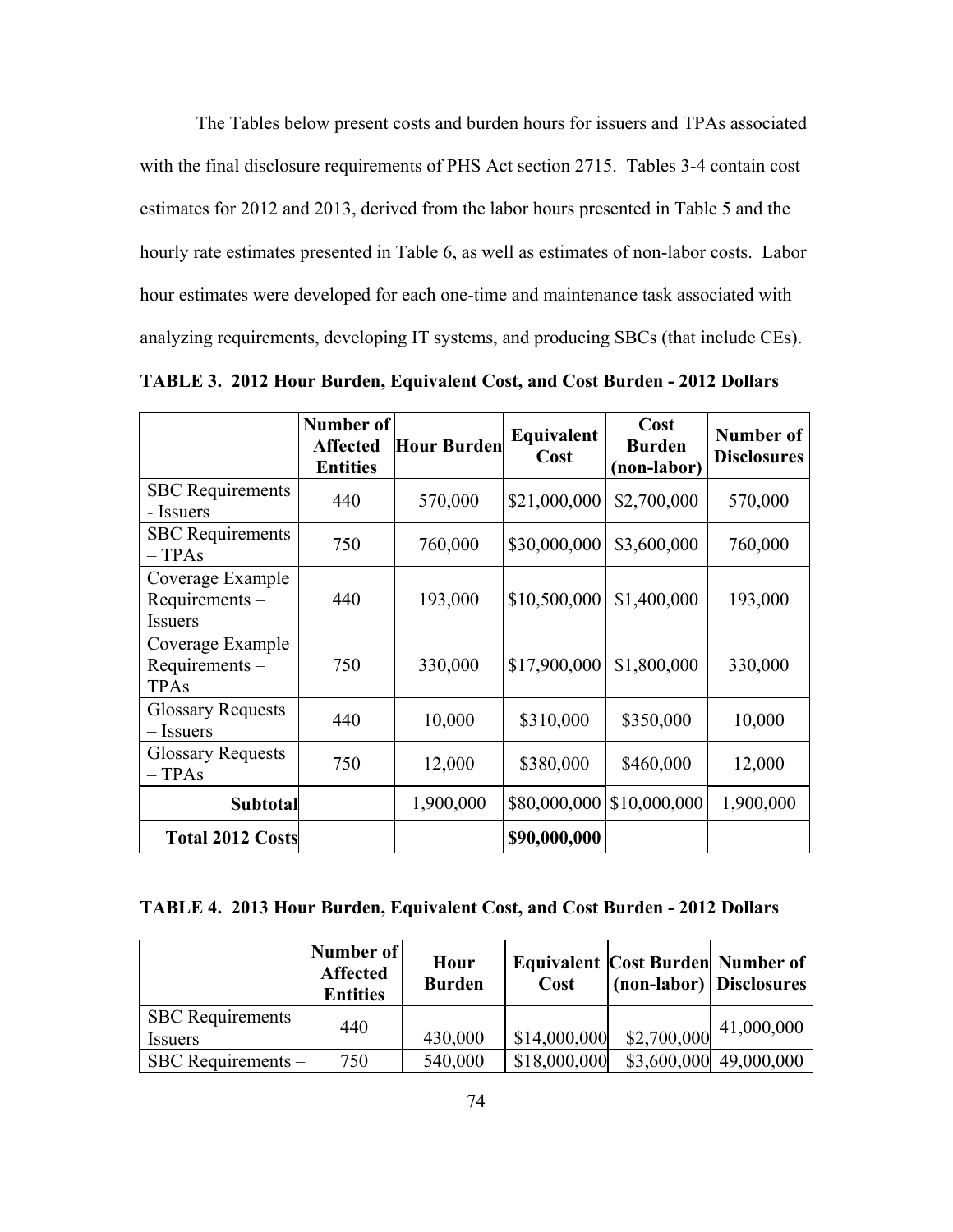| <b>TPAs</b>             |     |           |              |              |            |
|-------------------------|-----|-----------|--------------|--------------|------------|
| Coverage Example        |     |           |              |              |            |
| Requirements-           | 440 |           |              |              | 41,000,000 |
| Issuers                 |     | 59,000    | \$3,300,000  | \$1,400,000  |            |
| Coverage Example        |     |           |              |              |            |
| Requirements-           | 750 |           |              |              | 49,000,000 |
| <b>TPAs</b>             |     | 100,000   | \$5,600,000  | \$1,800,000  |            |
| Notice of Material      |     |           |              |              |            |
| Modifications-          | 440 |           |              |              | 820,000    |
| <i>Issuers</i>          |     | 8,900     | \$290,000    | \$310,000    |            |
| Notice of Material      |     |           |              |              |            |
| Modifications-          | 750 |           |              |              | 990,000    |
| <b>TPAs</b>             |     | 11,000    | \$380,000    | \$400,000    |            |
| Glossary Requests –     | 440 |           |              |              |            |
| <b>Issuers</b>          |     | 20,000    | \$630,000    | \$710,000    | 1,100,000  |
| Glossary Requests -     |     |           |              |              |            |
| <b>TPAs</b>             | 750 | 25,000    | \$760,000    | \$920,000    | 1,500,000  |
| <b>Subtotal</b>         |     | 1,200,000 | \$43,000,000 | \$12,000,000 | 94,000,000 |
| <b>Total 2013 Costs</b> |     |           | \$55,000,000 |              |            |

**TABLE 5.** Estimated Staffing Hours for Small, Medium, and Large Issuers and TPAs

|                                | Percent of<br><b>Hours</b> by<br>Task |                      | <b>Hours</b>          |                      |
|--------------------------------|---------------------------------------|----------------------|-----------------------|----------------------|
| <b>STAFFING HOUR</b>           |                                       | <b>Small Issuer/</b> | <b>Medium Issuer/</b> | <b>Large Issuer/</b> |
| <b>ASSUMPTIONS</b>             |                                       | <b>TPA</b>           | <b>TPA</b>            | <b>TPA</b>           |
| <b>IT</b> Development and      |                                       |                      |                       |                      |
| <b>Workflow Process Change</b> |                                       |                      |                       |                      |
| <b>One-Time</b>                |                                       |                      |                       |                      |
| <b>Develop Teams /</b>         |                                       |                      |                       |                      |
| <b>Analyze Requirements</b>    |                                       | 72                   | 108                   | 144                  |
| (IT, underwriting /            |                                       |                      |                       |                      |
| sales)                         |                                       |                      |                       |                      |
| <b>IT</b> Professionals        | 45%                                   | 32                   | 49                    | 65                   |
| Benefits / Sales               |                                       |                      |                       |                      |
| Professionals                  | 50%                                   | 36                   | 54                    | 72                   |
| Attorneys                      | $5\%$                                 | $\overline{4}$       | 5                     | $\overline{7}$       |
| <b>Implementing Systems</b>    |                                       |                      |                       |                      |
| <b>Changes</b> (IT and         |                                       | 432                  | 648                   | 864                  |
| workflow)                      |                                       |                      |                       |                      |
| <b>IT Professionals</b>        | 100%                                  | 432                  | 648                   | 864                  |
| Maintenance                    |                                       |                      |                       |                      |
| <b>Updating to Address</b>     |                                       |                      |                       |                      |
| <b>Changes</b> in              |                                       | 76                   | 113                   | 151                  |
| <b>Requirements</b>            |                                       |                      |                       |                      |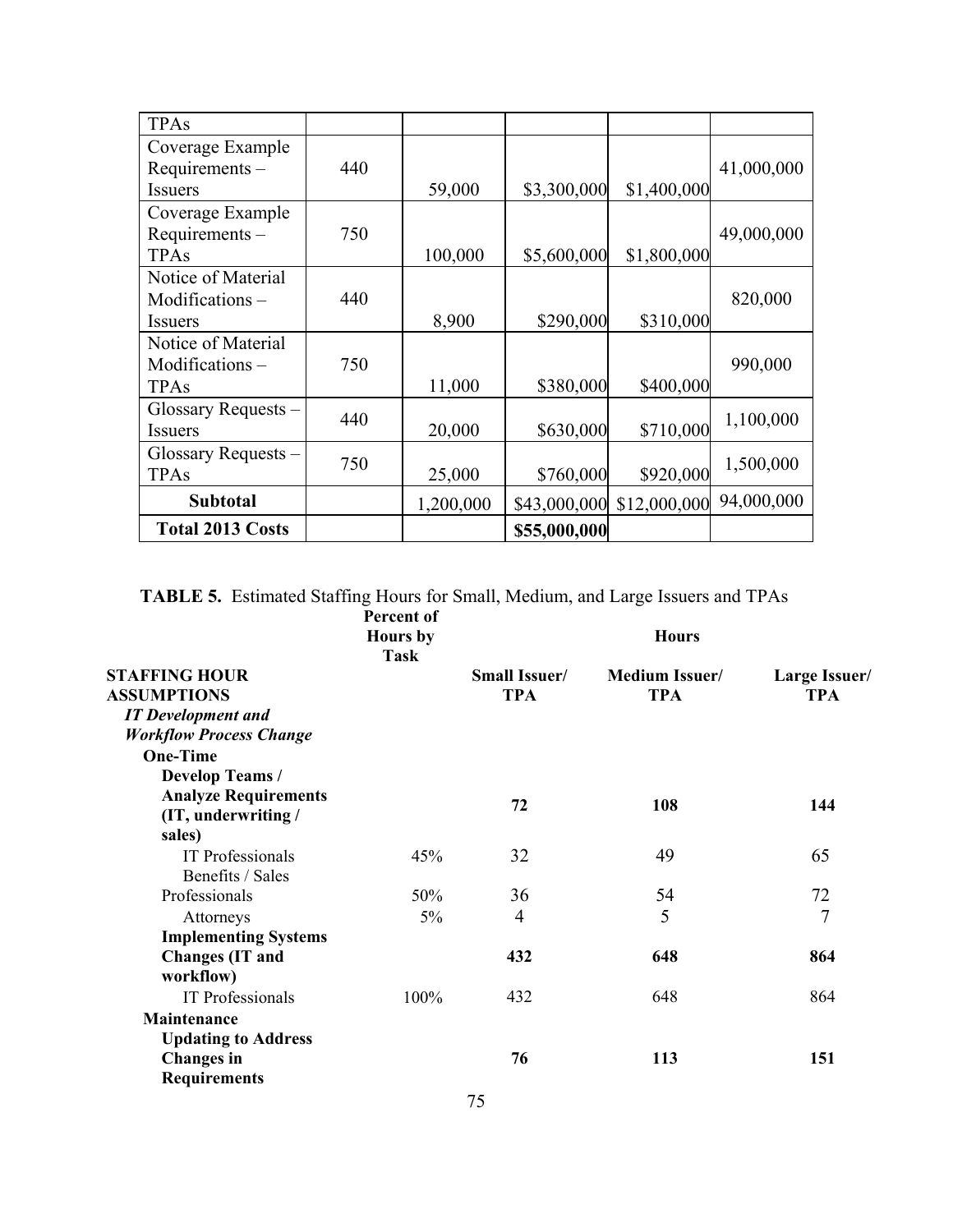|                                            | Percent of<br><b>Hours</b> by<br><b>Task</b> |                             | <b>Hours</b>                        |                                    |
|--------------------------------------------|----------------------------------------------|-----------------------------|-------------------------------------|------------------------------------|
| <b>STAFFING HOUR</b><br><b>ASSUMPTIONS</b> |                                              | Small Issuer/<br><b>TPA</b> | <b>Medium Issuer/</b><br><b>TPA</b> | <b>Large Issuer/</b><br><b>TPA</b> |
| <b>IT Professionals</b>                    | 55%                                          | 42                          | 62                                  | 83                                 |
| Benefits / Sales                           |                                              | 30                          | 45                                  | 60                                 |
| Professionals                              | 40%                                          |                             |                                     |                                    |
| Attorneys                                  | 5%                                           | $\overline{4}$              | 6                                   | 8                                  |
| <b>SBC</b> Requirement                     |                                              |                             |                                     |                                    |
| (maintenance)                              |                                              |                             |                                     |                                    |
| <b>Producing SBCs</b>                      |                                              | $\mathbf{3}$                | $\mathbf{3}$                        | $\mathbf{3}$                       |
| <b>IT Professionals</b>                    | 50%                                          | 1.5                         | 1.5                                 | 1.5                                |
| Benefits / Sales                           |                                              | 1.5                         | 1.5                                 | 1.5                                |
| Professionals                              | 50%                                          |                             |                                     |                                    |
| <b>Internal Review of</b>                  |                                              | $\mathbf{1}$                | $\mathbf{1}$                        | $\mathbf{1}$                       |
| <b>SBCs</b>                                |                                              |                             |                                     |                                    |
| Financial Managers-                        |                                              |                             |                                     |                                    |
| Benefits / Sales                           |                                              | 0.5                         | 0.5                                 | 0.5                                |
| Professionals                              | 50%                                          |                             |                                     |                                    |
| Attorneys                                  | 50%                                          | 0.5                         | 0.5                                 | 0.5                                |
| Producing and                              |                                              |                             |                                     |                                    |
| <b>Distributing Paper</b>                  |                                              |                             |                                     |                                    |
| <b>Version of SBCs (Group</b>              |                                              |                             |                                     |                                    |
| <b>Markets</b> )                           |                                              |                             |                                     |                                    |
| <b>Clerical Staff</b>                      | 100%                                         | 0.02                        | 0.02                                | 0.02                               |
| <b>Producing and</b>                       |                                              |                             |                                     |                                    |
| <b>Distributing Paper</b>                  |                                              |                             |                                     |                                    |
| <b>Version of SBCs</b>                     |                                              |                             |                                     |                                    |
| (Individual Market)                        |                                              |                             |                                     |                                    |
| <b>Clerical Staff</b>                      | 100%                                         | 0.03                        | 0.03                                | 0.03                               |
| <b>CE</b> Requirement                      |                                              |                             |                                     |                                    |
| (maintenance)                              |                                              |                             |                                     |                                    |
| <b>Producing CEs</b>                       |                                              | 60                          | 60                                  | 60                                 |
| IT Professionals                           | 50%                                          | 30                          | 30                                  | 30                                 |
| Benefits / Sales                           |                                              | 30                          | 30                                  | 30                                 |
| Professionals                              | 50%                                          |                             |                                     |                                    |
| <b>Internal Review of CEs</b>              |                                              | 20                          | 20                                  | 20                                 |
| Financial Managers-                        |                                              |                             |                                     |                                    |
| Benefits / Sales                           | 50%                                          | 10                          | 10                                  | 10                                 |
| Professionals                              |                                              |                             |                                     |                                    |
| Attorneys                                  | 50%                                          | 10                          | 10                                  | 10                                 |

## **TABLE 6. Estimated Loaded Hourly Wages for Staff Categorie**s

|  | <b>Staff Category</b> | <b>Code</b><br>BLS C | oaded |
|--|-----------------------|----------------------|-------|
|--|-----------------------|----------------------|-------|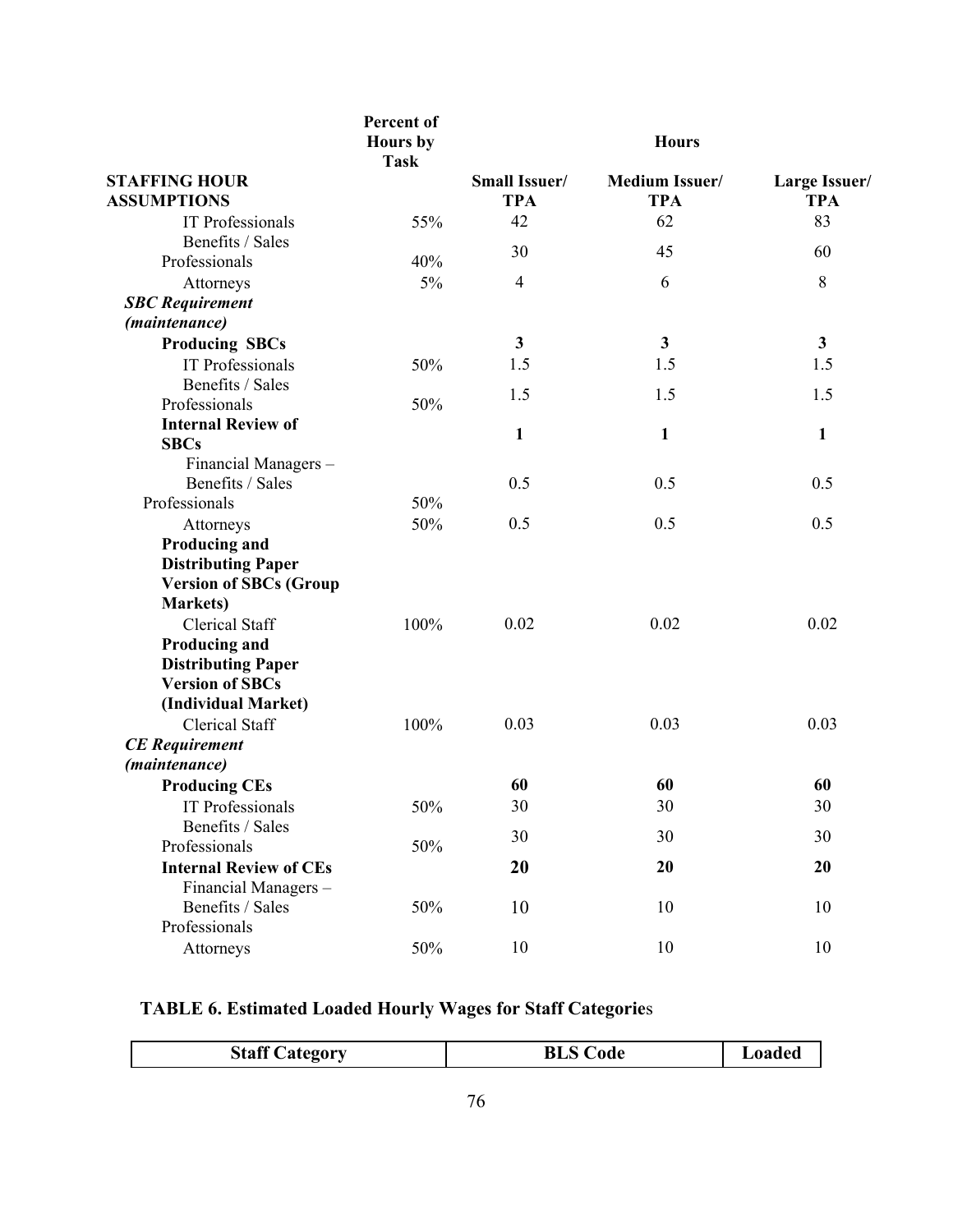|                                               |                                                                                                   | <b>Hourly</b><br>Wage<br>(2012)<br>Dollars) |
|-----------------------------------------------|---------------------------------------------------------------------------------------------------|---------------------------------------------|
| <b>IT Professionals</b>                       | <b>Computer Systems Analysts</b><br>(Occupation Code 15-1121)                                     | \$54.52                                     |
| Financial Professionals - Benefits /<br>Sales | Insurance Underwriters<br>(Occupation Code 13-2053)                                               | \$43.76                                     |
| <b>Financial Manager</b>                      | <b>Financial Managers (Occupation</b><br>Code 11-3031)                                            | \$78.50                                     |
| Attorneys                                     | Lawyers (Occupation Code 23-<br>1011)                                                             | \$86.86                                     |
| <b>Clerical Staff</b>                         | <b>Executive Secretaries and</b><br><b>Administrative Assistants</b><br>(Occupation Code 43-6011) | \$30.78                                     |

**TABLE 6. Estimated Loaded Hourly Wages for Staff Categorie**s

The Departments received many comments stating that the preliminary cost analysis underestimated the one-time start-up costs as well as maintenance costs. For example, one commenter did a survey of its members (hereinafter "regulated community survey"), wherein 36 member companies responded to questions regarding implementation and maintenance costs. The commenter extrapolated the survey results to all enrollees with coverage in the United States. Accordingly, the commenter projected that one-time implementation costs would be \$188 million and maintenance costs would be \$194 million per year. The commenter stated that a significant cost driver was the March 23, 2012 deadline to switch from current benefit descriptions to the new uniform SBCs. Accordingly, the commenter estimated that there could be a savings of 23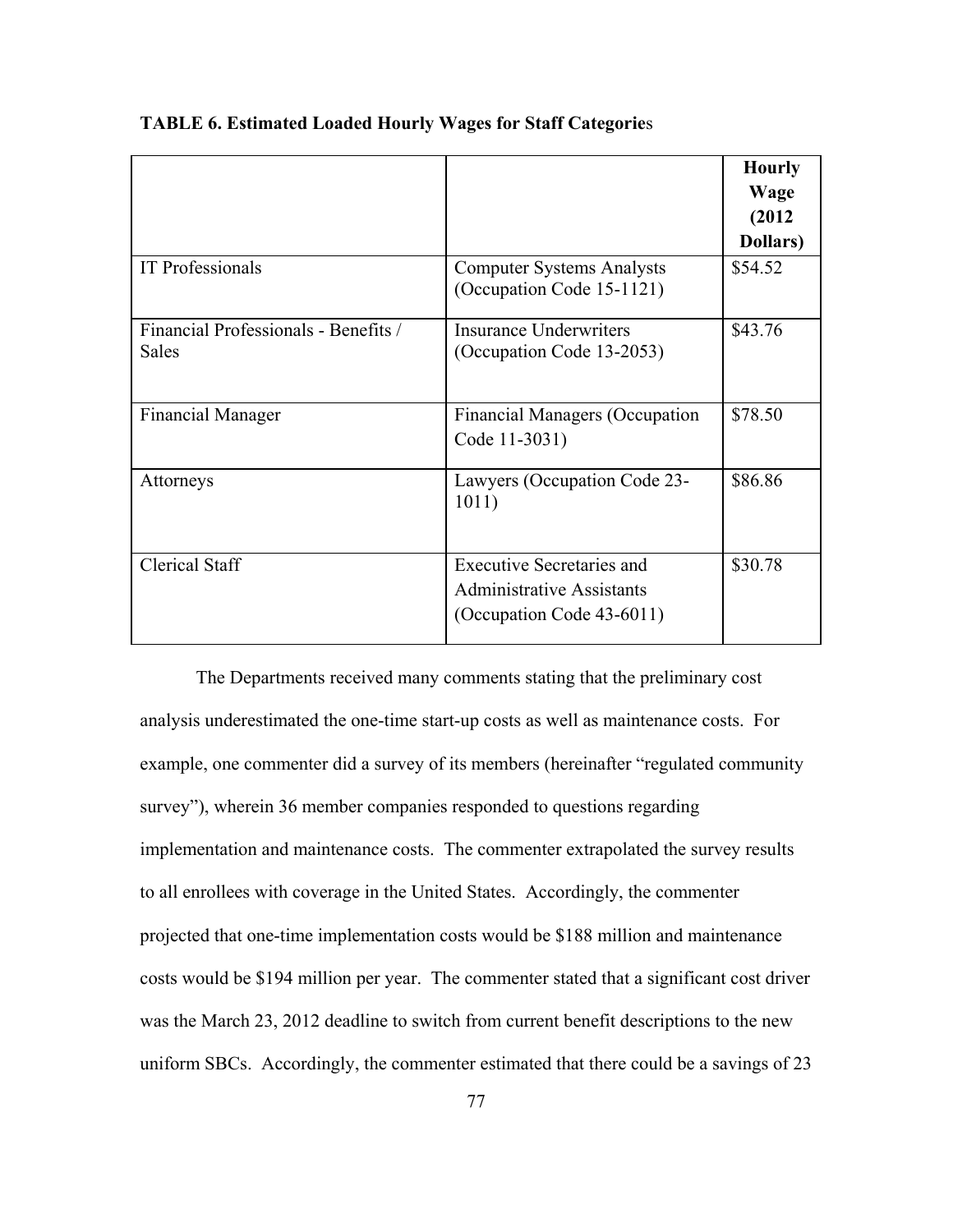percent with an 18-month extension of the implementation timeline. The commenter also stated that additional factors affecting costs were, among other things, the proposed regulations' requirement to provide premium information; the number and complexity of coverage examples; the renewal process and timeframe to provide SBCs; the number of variations of SBCs to be delivered to each applicant or enrollee; paper delivery of SBCs to most group enrollees; and insufficient flexibility in the SBC template. As discussed elsewhere in this preamble, the Departments have taken steps to ease administrative burden related to most of these factors, and therefore believe that these estimates do not reflect the policies in the final rule.

Because the regulated community survey, as well other commenters' cost estimates, did not provide specific, detailed cost information, it is difficult for the Department to acquire more than a general understanding of the differences between the Departments' cost estimates and the commenters' cost estimates. Accordingly, the Departments continue to believe that there is considerable uncertainty arising from general data limitations and the degree to which economies of scale are achievable.

Even if the Departments were to utilize the regulated community survey, or other commenters' cost estimates, it would be necessary for the Departments to discount those projected costs to account for policy changes in these final regulations. Particularly, these final regulations now omit premium or cost of coverage information from SBCs, provide for only two coverage examples, and allow greater flexibility for electronic disclosures prior to enrollment in coverage.

6. Regulatory Alternatives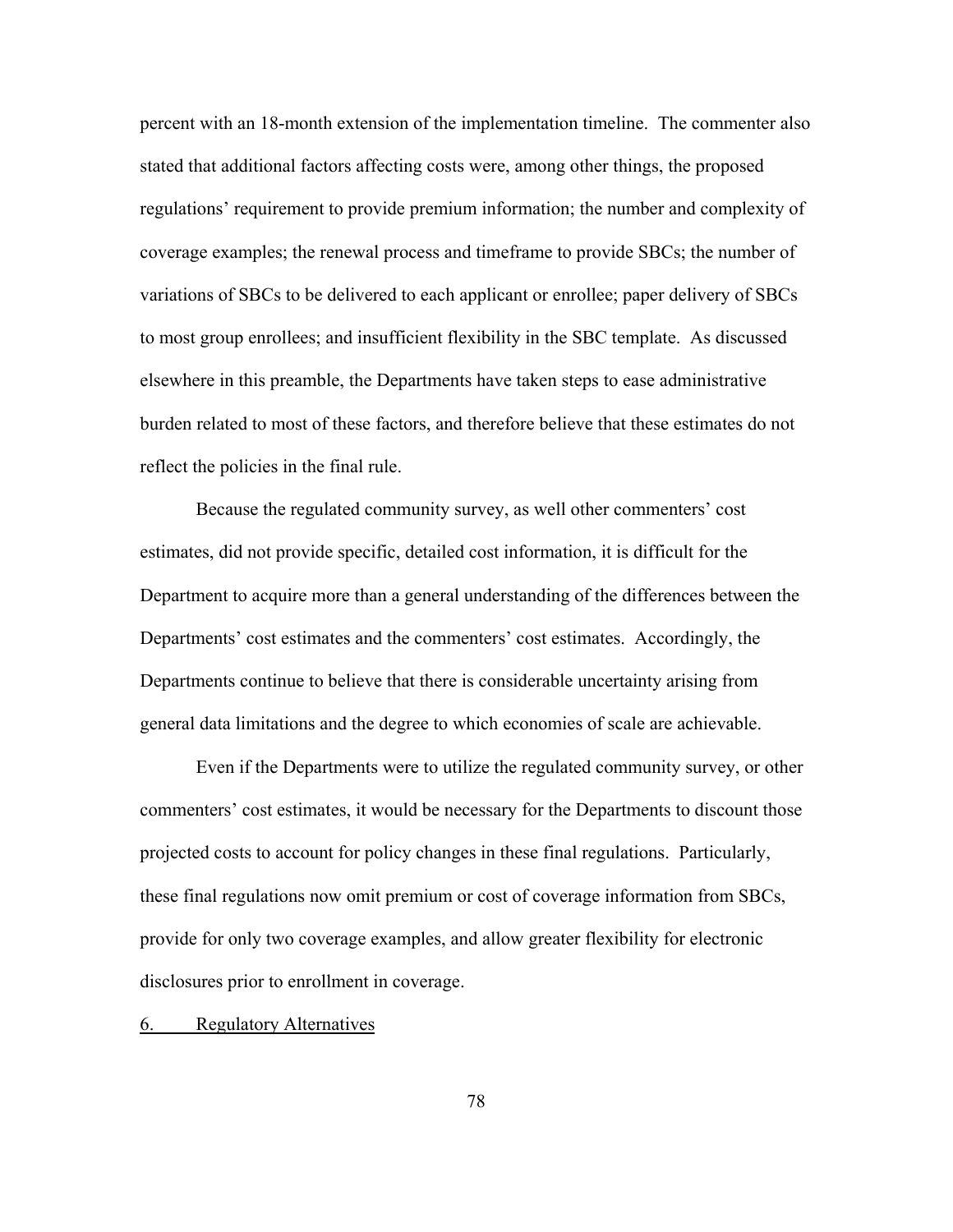Several provisions in these final regulations involved policy choices. A first policy choice involved the applicability date of these final regulations. The Departments received many comments indicating that the proposed March 23, 2012 applicability date was not practical for compliance. Accordingly, in these final regulations, the Departments are delaying the applicability of these provisions by six months to provide plans and issuers additional time to comply. As discussed elsewhere in this preamble, for disclosures to plans, and to individuals and dependents in the individual market, these final regulations apply to health insurance issuers beginning September 23, 2012. Similarly, for the group market, for disclosures with respect to participants and beneficiaries who enroll or re-enroll through an open enrollment period (including reenrollees and late enrollees), these final regulations apply beginning on the first day of the first open enrollment period that begins on or after September 23, 2012. For disclosures with respect to participants and beneficiaries who enroll other than through an open enrollment period (including individuals who are newly eligible for coverage and special enrollees), these final regulations apply on the first day of the first plan year that begins on or after September 23, 2012. This approach to implementation should lessen administrative burden on the regulated community.

A second policy choice involved whether to include premium or cost of coverage information in the SBC. The Departments received many comments that expressed concerns about the complexity of conveying such information in both the individual and group markets. As noted above in the preamble to these final regulations, the Departments believe that premium information can be more efficiently and effectively provided in documentation other than the SBC. Therefore, the Departments are not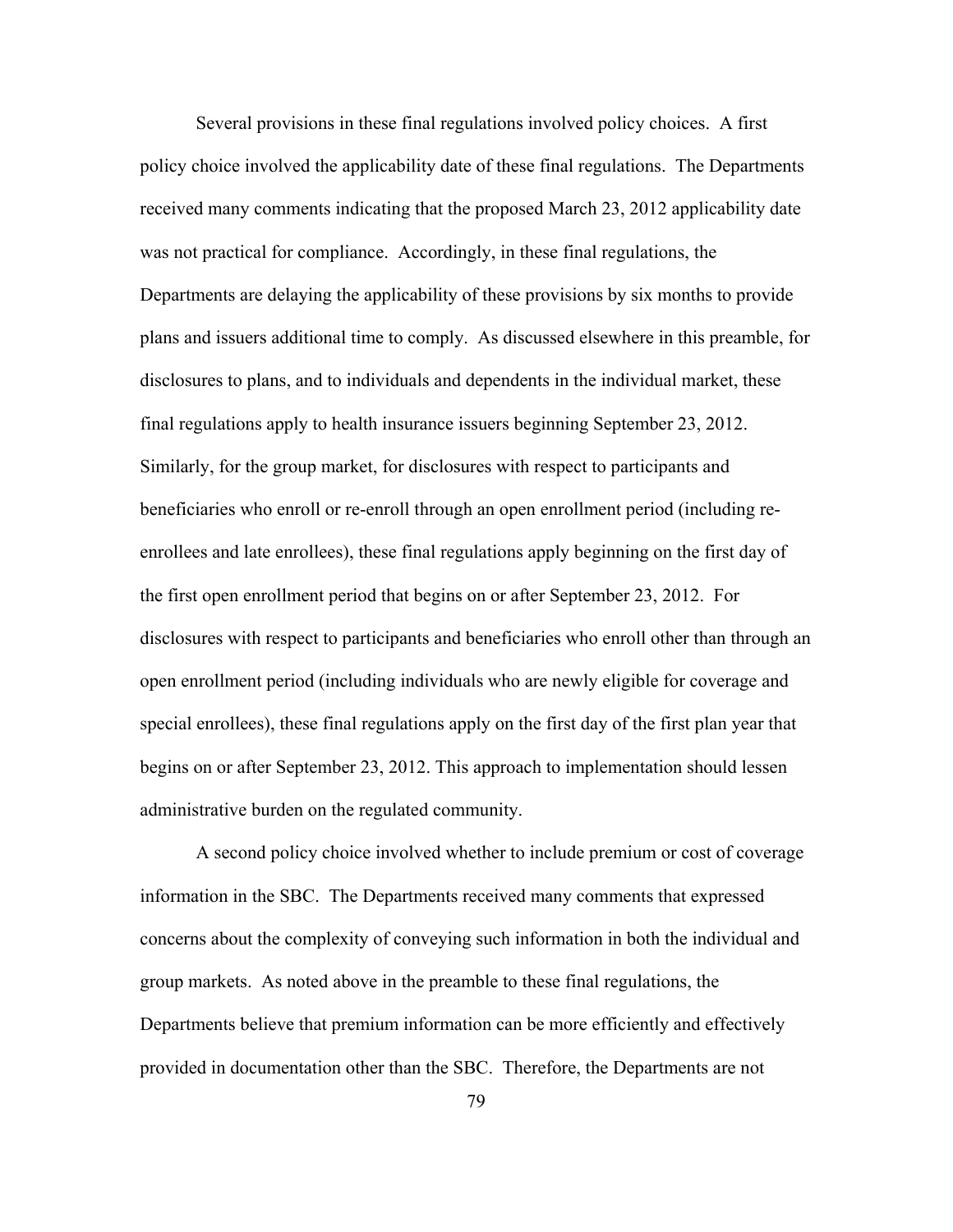requiring plans and issuers to include premium or cost of coverage information in the SBC. Accordingly, this policy choice should also lessen administrative burden on the regulated community.

A third policy choice involved the number of coverage examples that plans issuers must provide in the SBC. The Departments received a number of comments about the potential cost and burden associated with providing coverage examples. To address these concerns, the guidance document published elsewhere in this issue of the **Federal Register** clarifies that for the first year of applicability, the SBC will include only two coverage examples – having a baby (normal delivery) and routine maintenance of well-controlled type 2 diabetes. Additional coverage examples will be added in later years. This policy choice should also lessen administrative burden on the regulated community.

A fourth policy choice involved determining how to minimize the burden of providing the SBC to individuals shopping for health insurance coverage. The Departments recognize it may be difficult for issuers to provide accurate information about the terms of coverage prior to underwriting. Accordingly, these final regulations provide that if individual health insurance issuers provide the information required by these final regulations and as specified in guidance published by the Secretary to the HHS Secretary's Web portal (HealthCare.gov), as established by 45 CFR 159.120, then they will be deemed to have satisfied the requirement to provide an SBC to individuals who request summary information about coverage prior to submitting an application. The Departments determined this approach promotes regulatory efficiency, minimizing the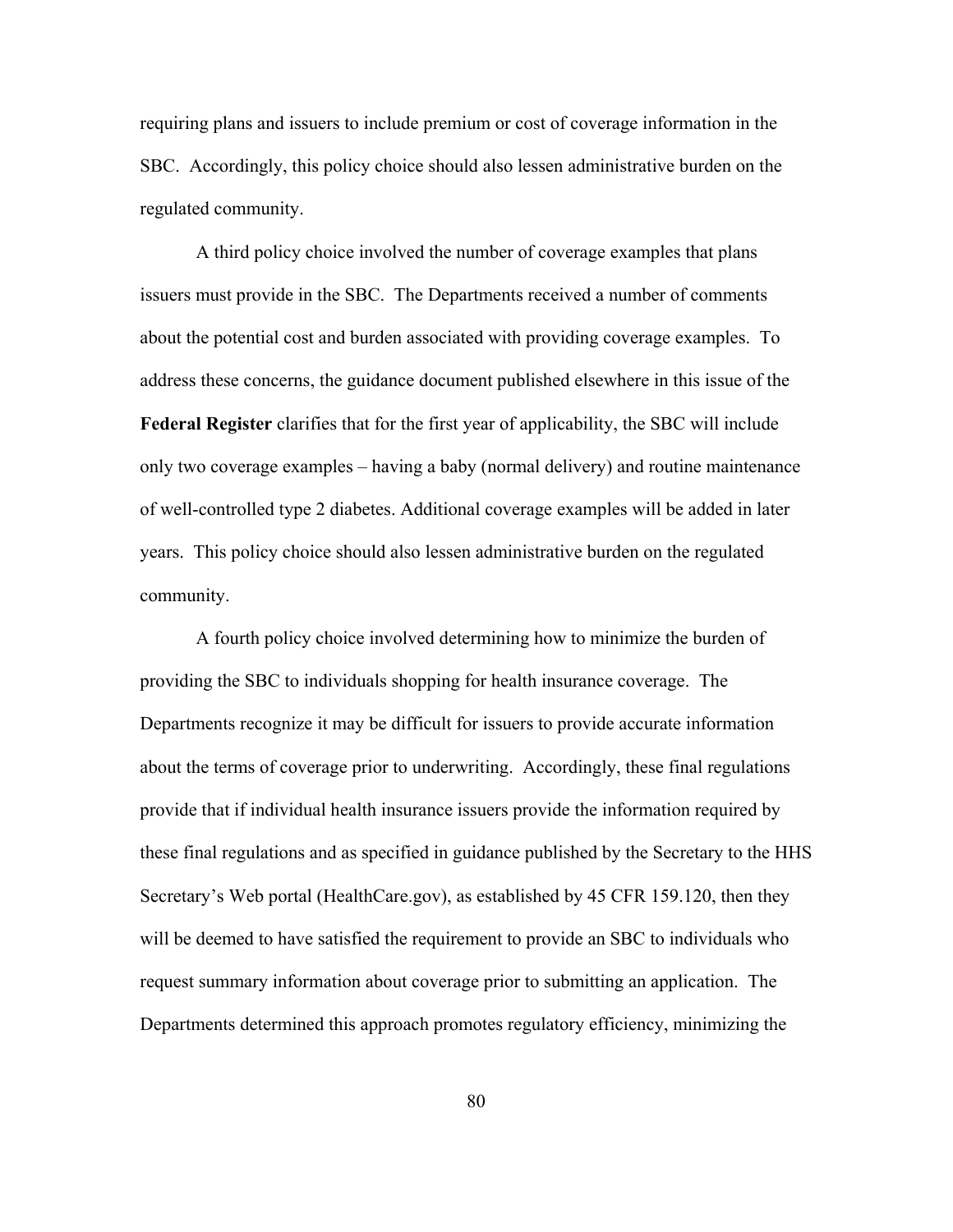administrative burden on health insurance issuers without significantly lessening the protections under PHS Act section 2715.

A fifth policy choice related to electronic distribution of SBCs. The Departments received comments about the electronic transmission of SBCs to participants and beneficiaries in the group market. Specifically, some comments requested that plans and issuers be permitted to provide SBCs to participants and beneficiaries in a manner other than those set forth by the Department of Labor's electronic disclosure safe harbor requirements at 29 CFR 2520.104b-1(c). These final regulations retain the proposed requirements, but make a distinction between a participant or beneficiary who is already covered under the group health plan, and a participant or beneficiary who is eligible for coverage but not enrolled in a group health plan. This distinction should provide new flexibility in some circumstances, while also ensuring adequate consumer protections where necessary, and will help reduce the burden of providing the SBC to participants and beneficiaries prior to enrollment.

A sixth policy choice related to whether, in the case of covered individuals residing at the same address, one SBC would satisfy the disclosure requirement with respect to all such individuals, or whether multiple SBCs would be required to be provided. Under these final regulations, a single SBC may be provided to a family unless any individuals are known to reside at a different address. Separate SBCs will therefore need to be provided only in limited circumstances.

A seventh policy choice related to how many SBCs a participant or beneficiary would automatically receive from a group health plan at renewal. The final regulations would further limit burden by requiring a plan or issuer to provide, at renewal, a new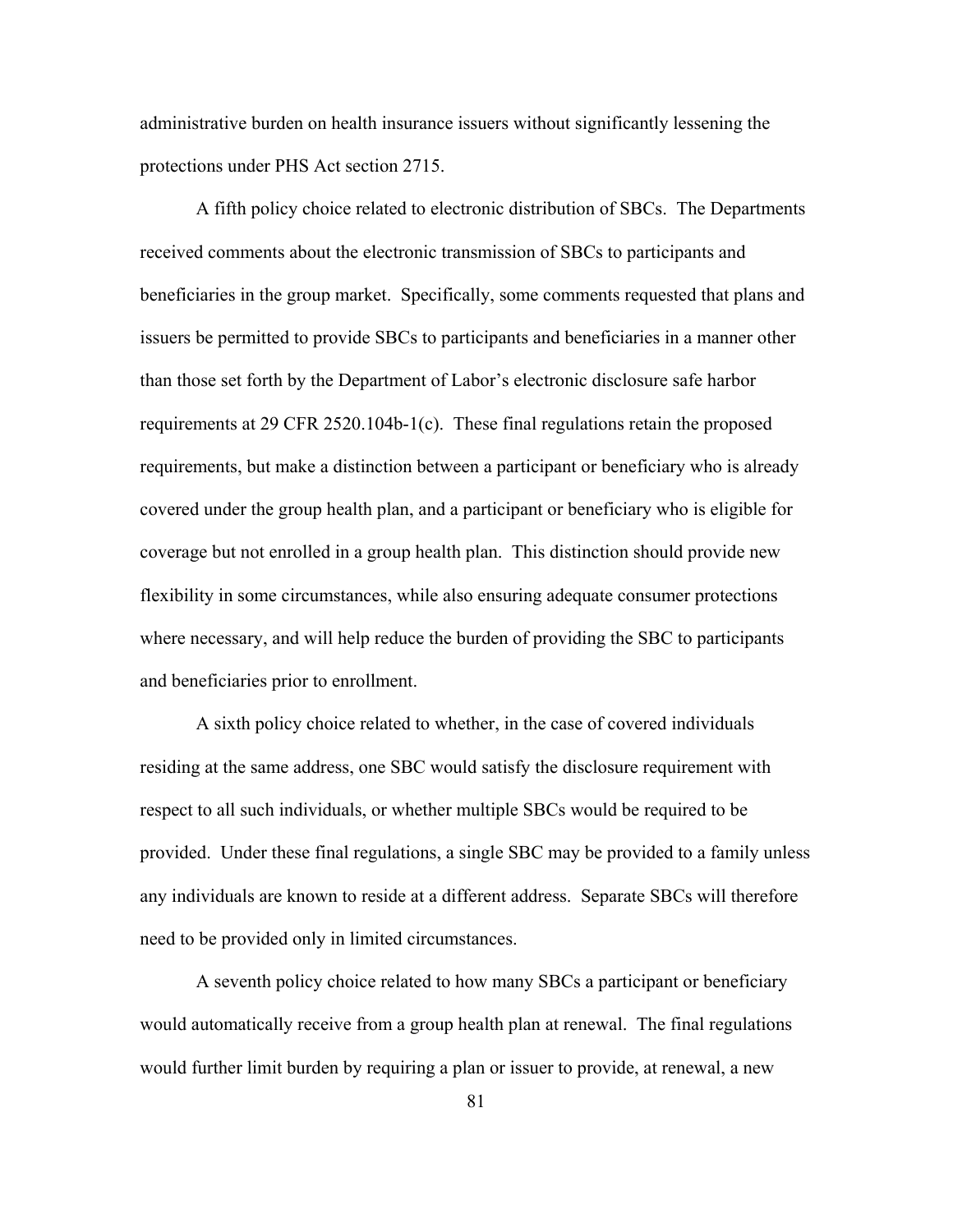SBC for only the benefit package in which a participant or beneficiary is enrolled. That is, if the plan offers multiple benefits packages, an SBC is not required for each benefit package offered under the group health plan, which the Departments believe would otherwise create an undue burden during open season. Participants and beneficiaries would be able to receive upon request an SBC for any benefits package for which they are eligible. The Departments believe this balanced approach addresses the needs of plans, issuers, and consumers, at renewal.

An eighth policy choice related to the interpretation of the PHS Act section 2715(d)(4), which requires notice of any material modification in any of the terms of the plan or coverage that is not reflected in the most recently provided SBC. The Departments note that a material modification, within the meaning of section 102 of ERISA and its implementing regulations at 29 CFR 2520.104b-3, is broadly defined to include any modification to the coverage offered under the plan or policy, that independently, or in conjunction with other contemporaneous modifications or changes, would be considered by the average plan participant to be an important change in covered benefits or other terms of coverage under the plan or policy. The final regulations interpret this provision as requiring notice only for a material modification that would affect the content of the SBC; that is not reflected in the most recently provided SBC; and that occurs other than in connection with renewal or reissuance of coverage (that is, a mid-plan or –policy year change). This approach is consistent with the language of PHS Act section 2715(d)(4) and is more narrowly focused on what we interpret to be the purpose of that provision.

82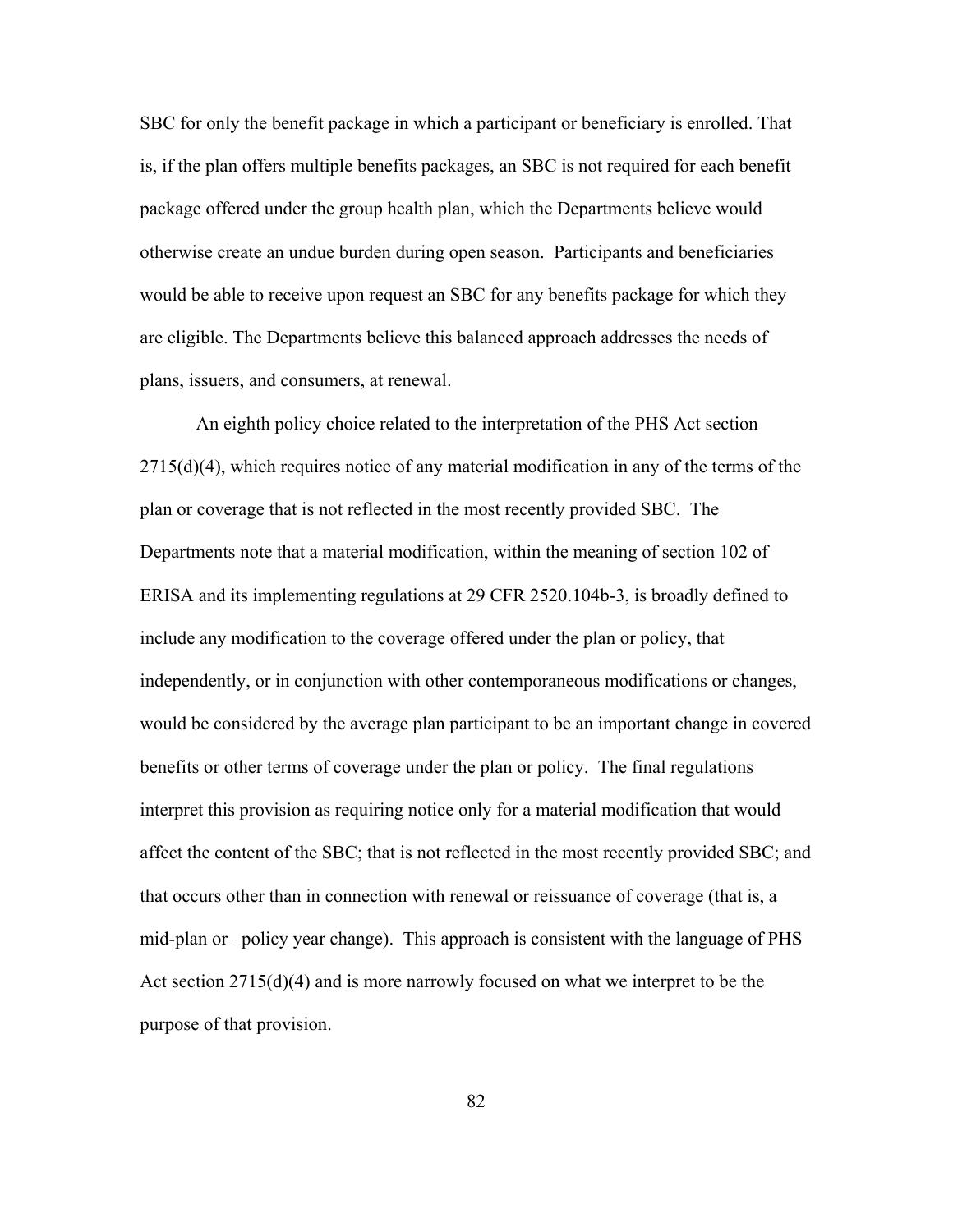## B. Regulatory Flexibility Act—Department of Labor and Department of Health and Human Services

The Regulatory Flexibility Act (RFA) requires agencies that issue a regulation to analyze options for regulatory relief of small businesses if a final rule has a significant impact on a substantial number of small entities. The RFA generally defines a ''small entity'' as (1) a proprietary firm meeting the size standards of the Small Business Administration (SBA), (2) a nonprofit organization that is not dominant in its field, or (3) a small government jurisdiction with a population of less than 50,000. (States and individuals are not included in the definition of ''small entity.'') The Departments use as their measure of significant economic impact on a substantial number of small entities a change in revenues of more than 3 to 5 percent.

As discussed in the Web Portal interim final rule (75 FR 24481), HHS examined the health insurance industry in depth in the Regulatory Impact Analysis that HHS prepared for the final rule on establishment of the Medicare Advantage program (69 FR 46866, August 3, 2004). In that analysis, HHS determined that there were few if any insurance firms underwriting comprehensive health insurance policies (in contrast, for example, to travel insurance policies or dental discount policies) that fell below the size thresholds for ''small'' business established by the SBA. Currently, the SBA size threshold is \$7 million in annual receipts for both health insurers (North American Industry Classification System, or NAICS, Code 524114) and TPAs (NAICS Code 524292).

Additionally, as discussed in the Medical Loss Ratio interim final rule (75 FR 74918), HHS used a data set created from 2009 National Association of Insurance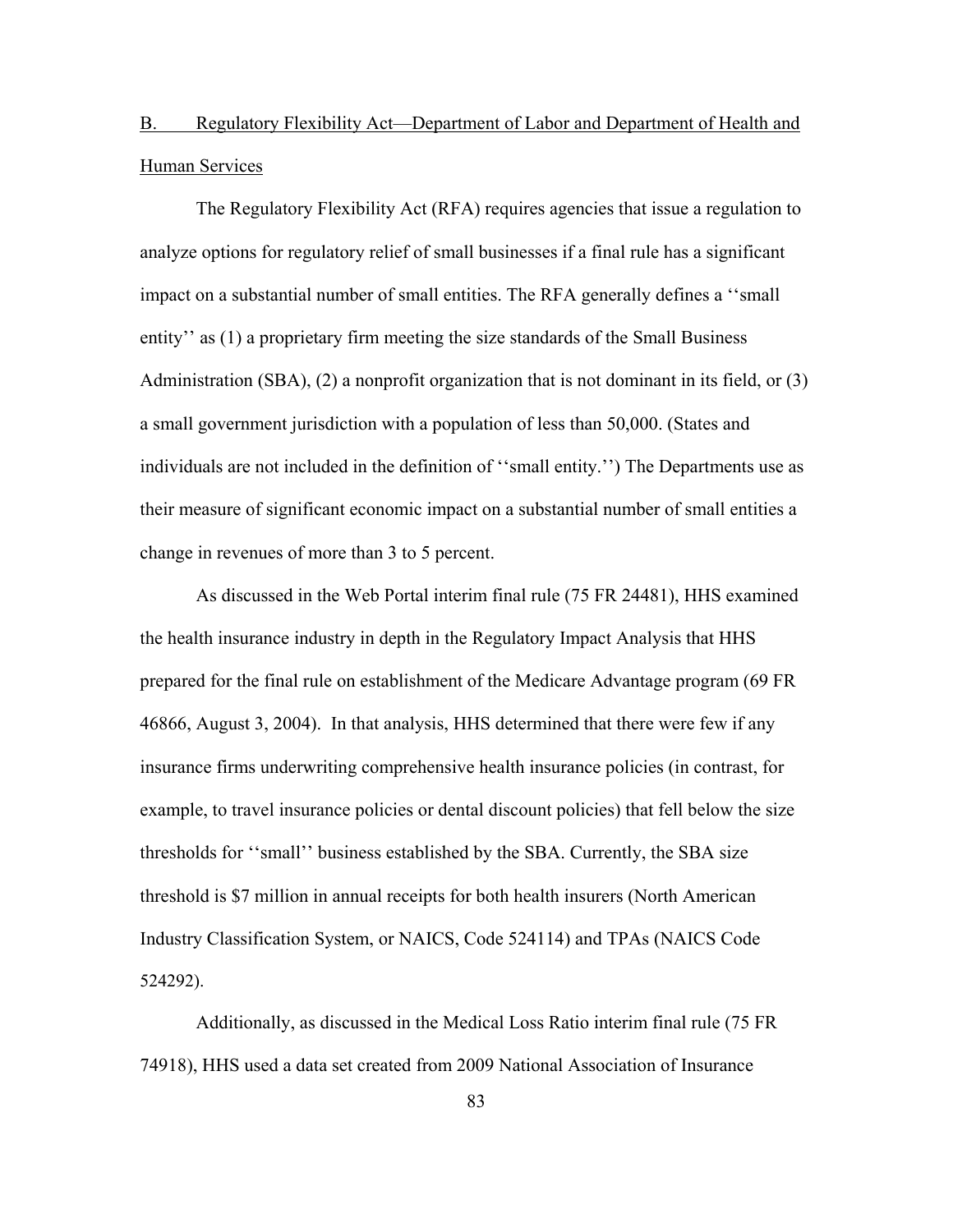Commissioners (NAIC) Health and Life Blank annual financial statement data to develop an updated estimate of the number of small entities that offer comprehensive major medical coverage in the individual and group markets. For purposes of that analysis, HHS used total Accident and Health (A&H) earned premiums as a proxy for annual receipts. HHS estimated that there were 28 small entities with less than \$7 million in A&H earned premiums offering individual or group comprehensive major medical coverage; however, this estimate may overstate the actual number of small health insurance issuers offering such coverage, since it does not include receipts from these companies' other lines of business. These 28 small entities represent about 6.4 percent of the approximately 440 health insurers that are accounted for in this RIA. Based on this calculation, the Departments assume that there are an equal percentage of TPAs that are small entities. That is, 48 small entities represent about 6.4 percent of the approximately 750 TPAs that are accounted for in this RIA.

The Departments estimate that issuers and TPAs earning less than \$50 million in annual premium revenue, including the 76 small entities mentioned above, would incur costs of approximately \$33,000 and \$10,000 per issuer/TPA in 2012 and 2013, respectively. Numbers of this magnitude do not approach the amounts necessary to be considered a "significant economic impact" on firms with revenues in the order of millions of dollars. Additionally, as discussed earlier, the Departments believe that these estimates overstate the number of small entities that will be affected by the requirements in this final regulation, as well as the relative impact of these requirements on these entities, because the Departments have based their analysis on the affected entities' total A&H earned premiums (rather than their total annual receipts). Accordingly, the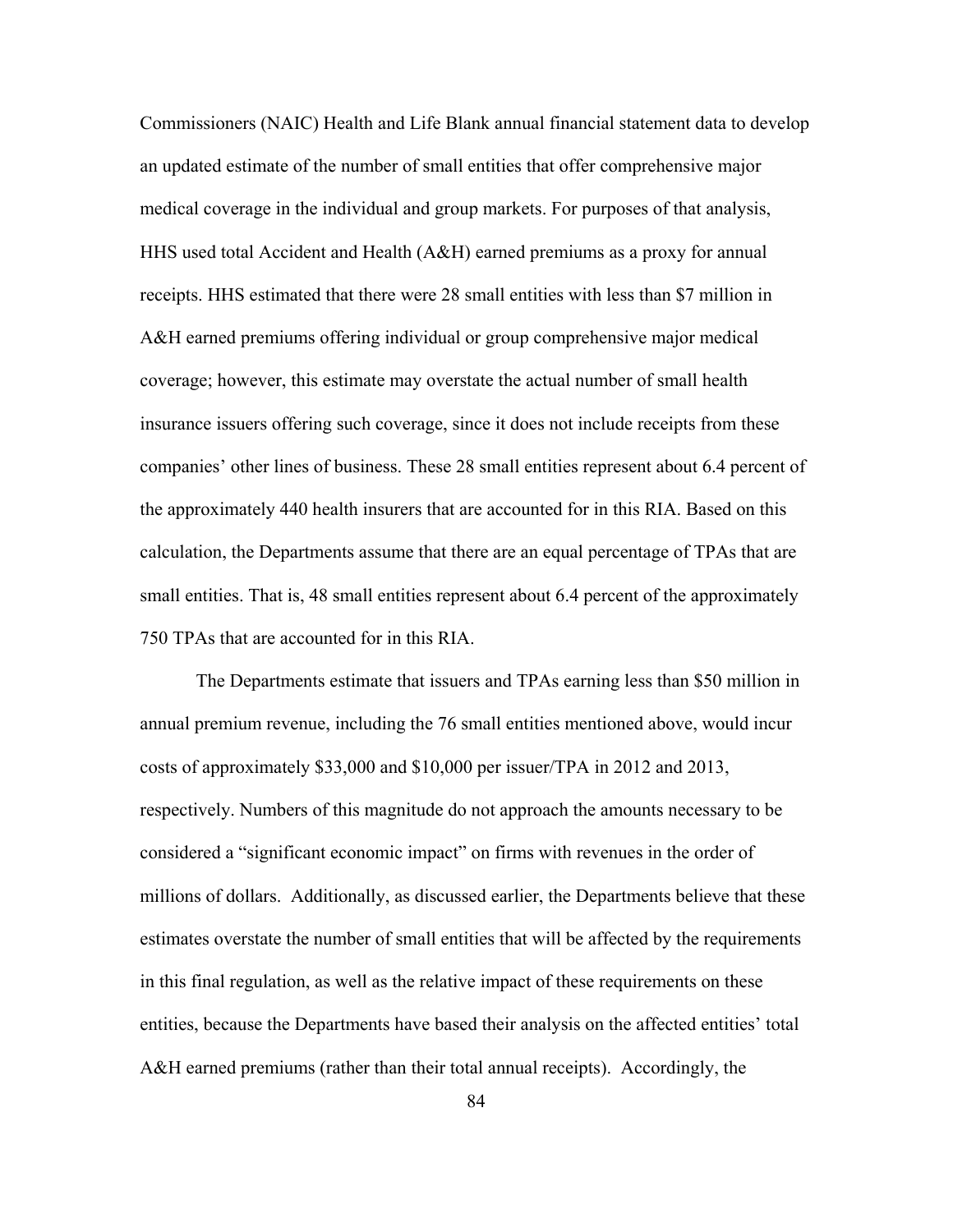Departments have determined and certify that these final regulations will not have a significant economic impact on a substantial number of small entities, and that a regulatory flexibility analysis is not required.

### C. Special Analyses—Department of the Treasury

For purposes of the Department of the Treasury it has been determined that this Treasury decision is not a significant regulatory action as defined in Executive Order 12866. Therefore, a regulatory assessment is not required. It has also been determined that section 553(b) of the Administrative Procedure Act (5 U.S.C. chapter 5) does not apply to these final regulations. It is hereby certified that the collections of information contained in this Treasury decision will not have a significant impact on a substantial number of small entities. Accordingly, a regulatory flexibility analysis under the Regulatory Flexibility Act (5 U.S.C. chapter 6) is not required. Section 54.9815-2715 of the final regulations requires both group health insurance issuers and group health plans to distribute an SBC and notice of any material modifications to the plan that affect the information required in the SBC. Under these final regulations, if a health insurance issuer satisfies the obligations to distribute an SBC and a notice of modifications, those obligations are satisfied not just for the issuer but also for the group health plan. For group health plans maintained by small entities, it is anticipated that the health insurance issuer will satisfy these obligations for both the plan and the issuer in almost all cases. For this reason, these information collection requirements will not impose a significant impact on a substantial number of small entities. Pursuant to section 7805(f) of the Code, the notice of proposed rulemaking preceding these regulations was submitted to the Chief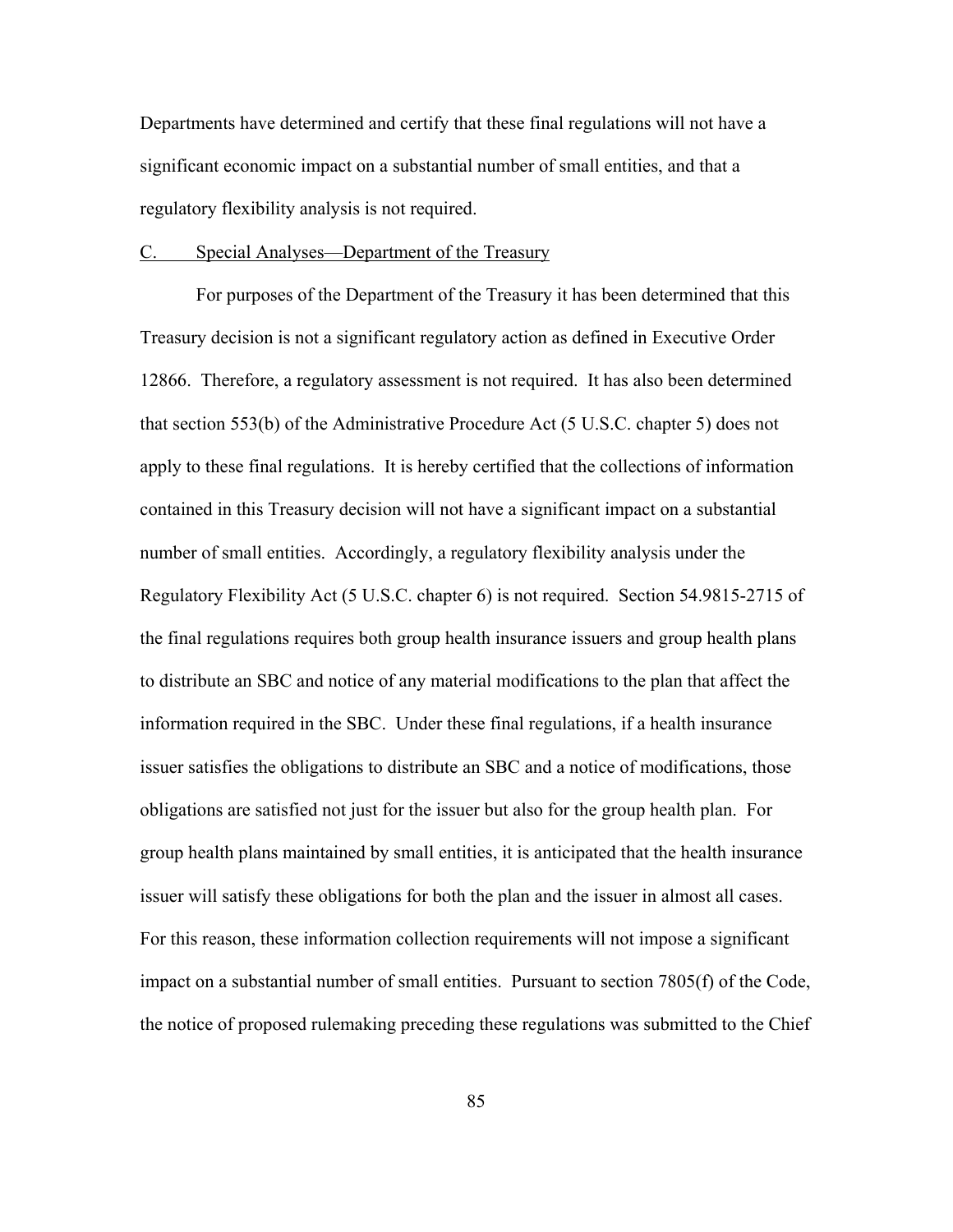Counsel for Advocacy of the Small Business Administration for comment on its impact on small business.

# D. Unfunded Mandates Reform Act—Department of Labor and Department of Health and Human Services

Section 202 of the Unfunded Mandates Reform Act (UMRA) of 1995 that agencies assess anticipated costs and benefits before issuing any final rule that includes a Federal mandate that could result in expenditure in any one year by State, local or Tribal governments, in the aggregate, or by the private sector, of \$100 million in 1995 dollars updated annually for inflation. In 2011, that threshold level is approximately \$136 million. These final regulations include no mandates on State, local, or Tribal governments. These final regulations include directions to produce standardized consumer disclosures that will affect private sector firms (for example*,* health insurance issuers offering coverage in the individual and group markets, and third-party administrators providing administrative services to group health plans), but we conclude that these costs will not exceed the \$136 million threshold. Thus, we conclude that these final regulations do not impose an unfunded mandate on State, local or Tribal governments or the private sector. Regardless, consistent with policy embodied in UMRA, this notice of final rulemaking has been designed to be the least burdensome alternative for State, local and Tribal governments, and the private sector while achieving the objectives of the Affordable Care Act.

## E. Paperwork Reduction Act

1. Department of Labor and Department of the Treasury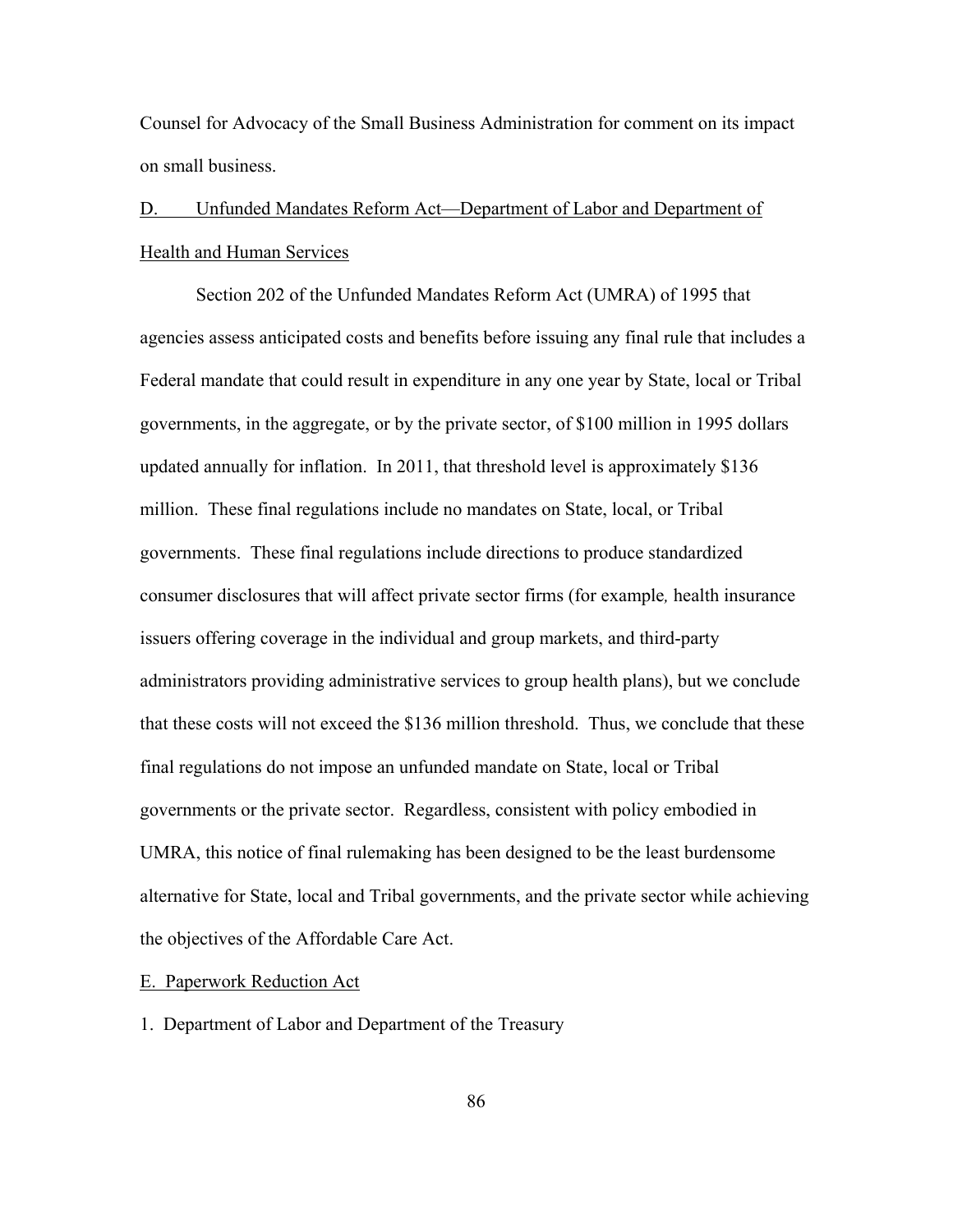Section 2715 of the PHS Act directs the Departments, in consultation with the National Association of Insurance Commissioners (NAIC) and a working group comprised of stakeholders, to "develop standards for use by a group health plan and a health insurance issuer in compiling and providing to applicants, enrollees, and policyholders and certificate holders a summary of benefits and coverage explanation that accurately describes the benefits and coverage under the applicable plan or coverage." For disclosures to plans, and to individuals and dependents in the individual market, these final regulations apply to health insurance issuers beginning September 23, 2012. Similarly, for the group market, for disclosures with respect to participants and beneficiaries who enroll or re-enroll through an open enrollment period (including reenrollees and late enrollees), these final regulations apply beginning on the first day of the first open enrollment period that begins on or after September 23, 2012. For disclosures with respect to participants and beneficiaries who enroll other than through an open enrollment period (including individuals who are newly eligible for coverage and special enrollees), these final regulations apply on the first day of the first plan year that begins on or after September 23, 2012.

To implement this provision, collection of information requirements relate to the provision of the following:

- Summary of benefits and coverage.
- Coverage examples (as components of each SBC).
- A uniform glossary of health coverage and medical terms (uniform glossary).
- Notice of modifications.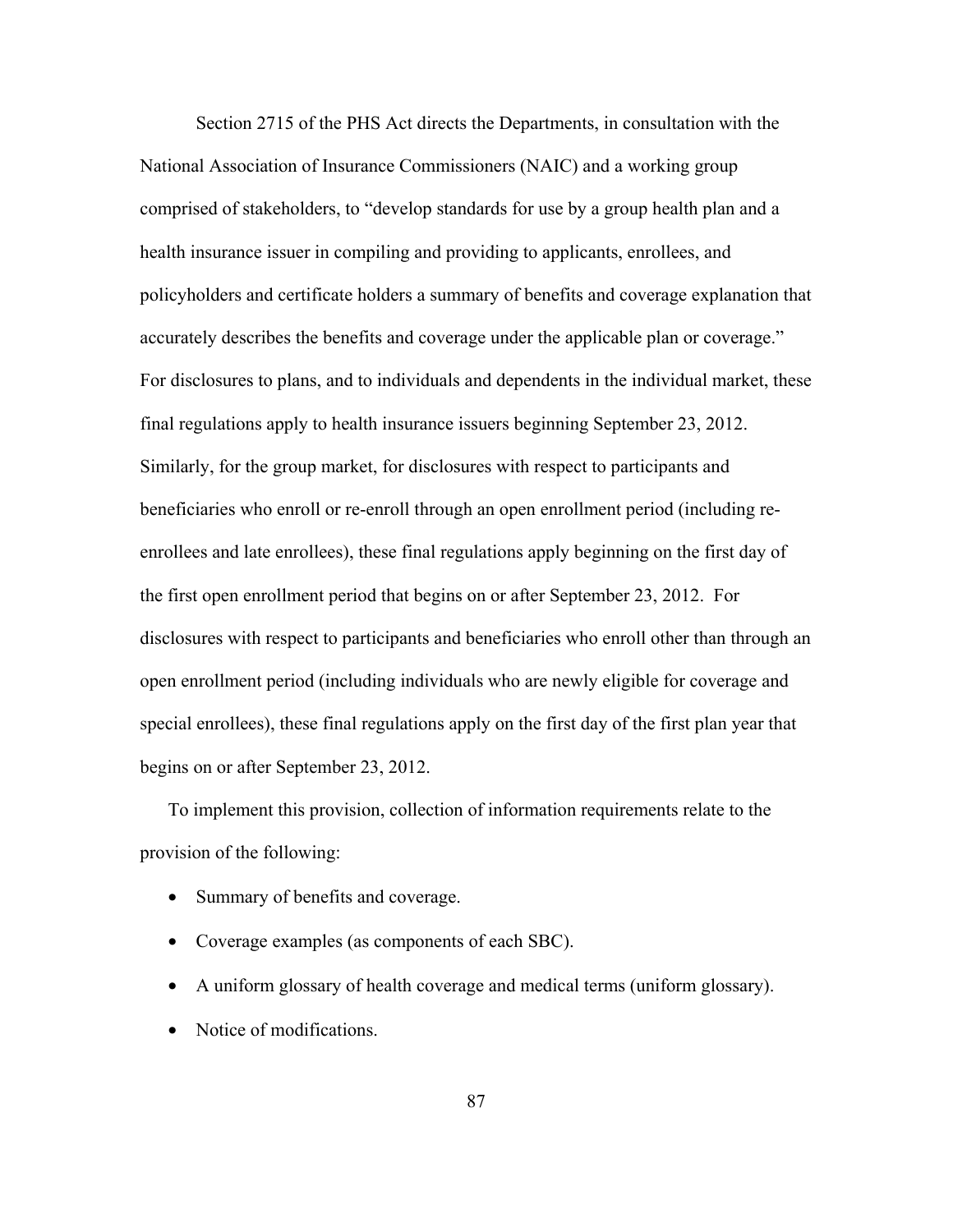A copy of the ICR may be obtained by contacting the PRA addressee: G. Christopher Cosby, Office of Policy and Research, U.S. Department of Labor, Employee Benefits Security Administration, 200 Constitution Avenue, NW, Room N–5718, Washington, DC 20210. Telephone: (202) 693–8410; Fax: (202) 219–4745. These are not toll-free numbers. E-mail: *ebsa.opr@dol.gov.* ICRs submitted to OMB also are available at reginfo.gov (*http://www.reginfo.gov/public/do/PRAMain*).

The Departments estimate 858 respondents each year from 2012-2013. This estimate reflects approximately 220 issuers offering comprehensive major medical coverage in the small and large group markets, and approximately 638 third-party administrators (TPAs).<sup>63</sup>

To account for variation in firm size, the Departments estimate a weighted burden on the basis of issuer's 2009 total earned premiums for comprehensive major medical coverage. $64$  The Departments define small issuers as those with total earned premiums less than \$50 million; medium issuers as those with total earned premiums between \$50 million and \$999 million; and large issuers as those with total earned premiums of \$1 billion or more. Accordingly, the Departments estimate approximately 70 small, 115 medium, and 35 large issuers. Similarly, the Departments estimate approximately 204 small, 332 medium, and 102 large TPAs.

 $\overline{a}$ 

 $63$  The Departments estimate that there are 440 issuers and 750 TPAs. Because the Department of Labor and the Department of the Treasury share the hour and cost burden for issuers and TPAs with the Department of Health and Human Services, the burden to produce the SBCs including Coverage Examples for group health plans is calculated using half the number of issuers (220) and 85 percent of the TPAs (638). While the group health plans could prepare their own SBCs, the Departments assume that SBCs would be prepared by service providers, *i.e.*, issuers and TPAs.

<sup>&</sup>lt;sup>64</sup> The premium revenue data come from the 2009 NAIC financial statements, also known as "Blanks," where insurers report information about their various lines of business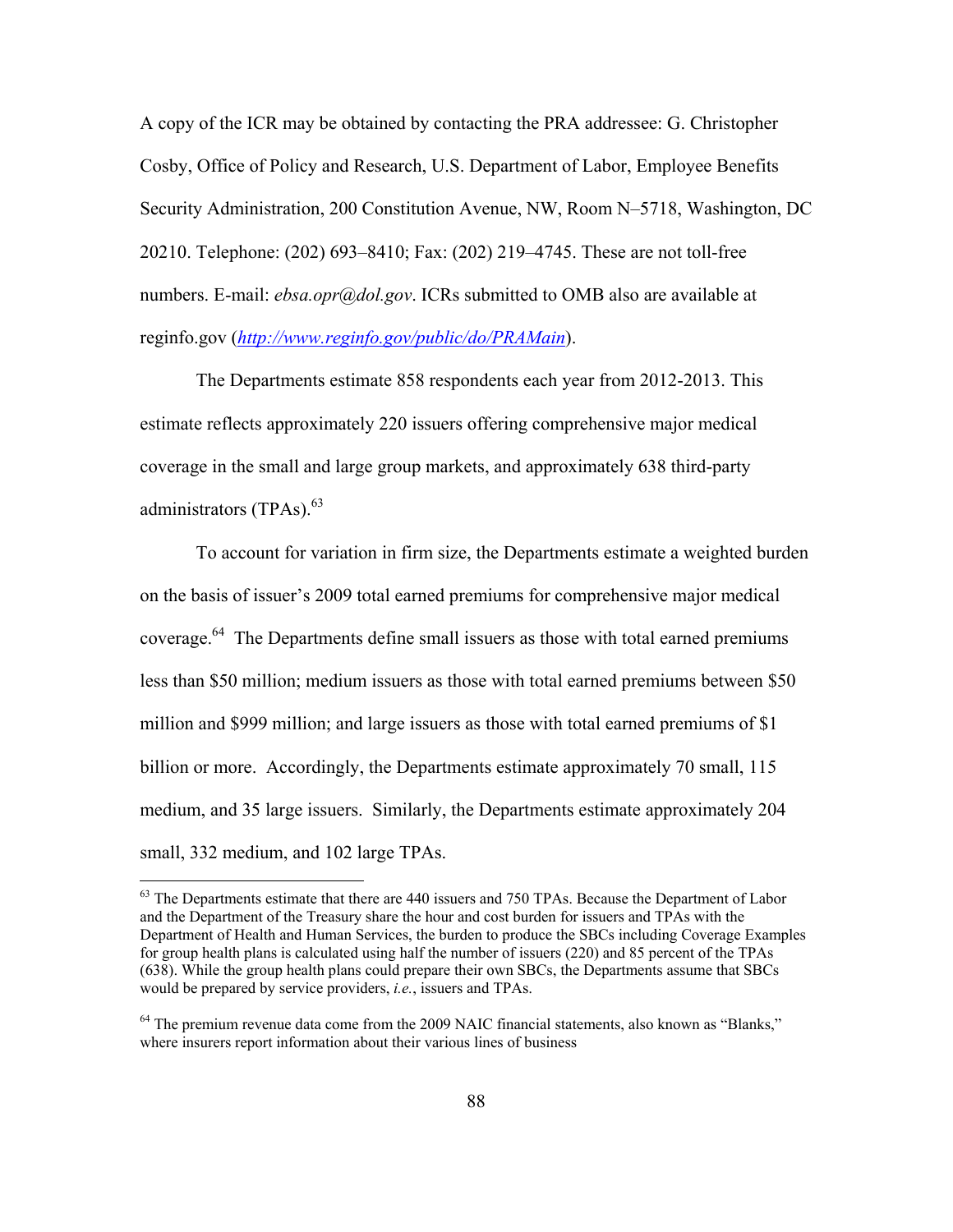#### **2012 Burden Estimate**

 $\overline{a}$ 

In 2012, the Departments estimate a one-time administrative burden of about 620,000 hours with an equivalent cost of about \$34,000,000 across the industry to prepare for the provisions of these final regulations. This calculation is made assuming issuers and TPAs will need to implement two principal tasks: (1) develop teams to analyze current workflow processes against the new rules and (2) make appropriate changes to IT systems and processes.

With respect to task (1), the Departments estimate about 88,000 burden hours with an equivalent cost of about \$4,500,000. The Departments calculate these estimates as follows: $65$ 

|                                 | Hourly       | Small Issuer / TPA |                    |        | Medium Issuer/TPA      | Large Issuer/TPA |                    |
|---------------------------------|--------------|--------------------|--------------------|--------|------------------------|------------------|--------------------|
|                                 | Wage<br>Rate | Hours              | Equivalent<br>Cost | Hours  | <b>Equivalent Cost</b> | Hours            | Equivalent<br>Cost |
| IT<br>Professionals             | \$54.52      | 32                 | \$1,800            | 49     | \$2,600                | 65               | \$3,500            |
| Benefits/Sales<br>Professionals | \$43.76      | 36                 | \$1,600            | 54     | \$2,400                | 72               | \$3,200            |
| Attorneys                       | \$86.86      | 4                  | \$310              | 5      | \$500                  | 7                | \$630              |
| Total per<br>issuer/TPA         |              | 72                 | \$3,700            | 108    | \$5,500                | 144              | \$7,300            |
| Total for all<br>issuers/TPAs   |              | 20,000             | \$1,000,000        | 48,000 | \$2,500,000            | 20,000           | \$1,000,000        |

**Task 1: Analyze Current Workflow and New Rules** 

With respect to task (2), the Departments estimate about 530,000 burden hours with an equivalent cost of about \$29,000,000. The Departments calculate these estimates as follows:

 $<sup>65</sup>$  For the purposes of these and other estimates in this section IV.E, the Departments again use the</sup> assumptions outlined above in section IV.A.5.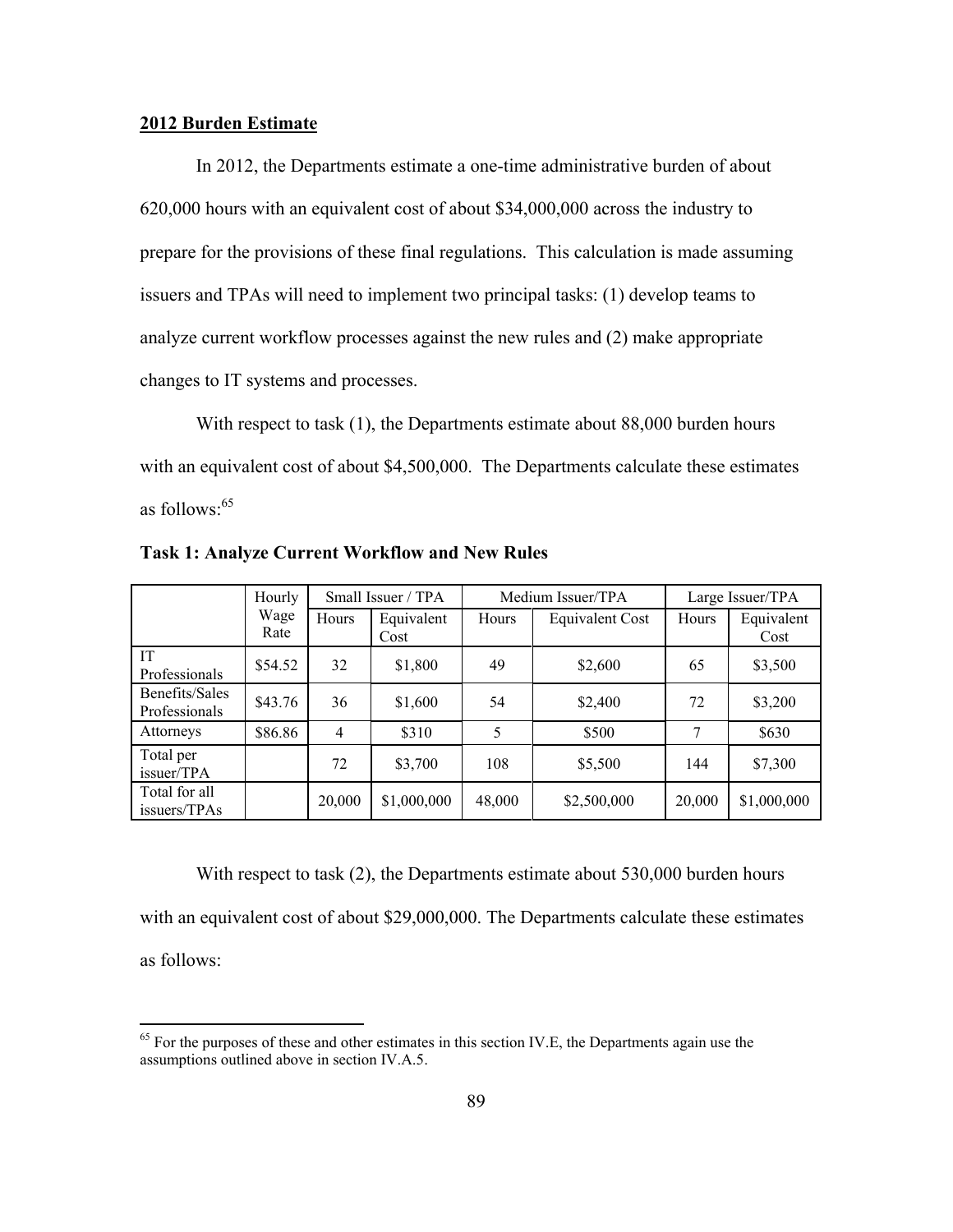|                               | Hourly       | Small Issuer/TPA |                        |         | Medium Issuer/TPA  | Large Issuer/TPA |                    |
|-------------------------------|--------------|------------------|------------------------|---------|--------------------|------------------|--------------------|
|                               | Wage<br>Rate | Hours            | <b>Equivalent Cost</b> | Hours   | Equivalent<br>Cost | Hours            | Equivalent<br>Cost |
| IT<br>Professionals           | \$54.52      | 432              | \$24,000               | 648     | \$35,000           | 864              | \$47,000           |
| Total per<br>issuer/TPA       |              | 432              | \$24,000               | 648     | \$35,000           | 864              | \$47,000           |
| Total for all<br>issuers/TPAs |              | 120,000          | \$6,600,000            | 290,000 | \$16,000,000       | 120,000          | \$6,400,000        |

**Task 2: IT Changes** 

 In addition to the one-time administrative costs mentioned above, the Departments assume that plans and issuers will incur additional administrative burden. With regard to this administrative burden, the estimated hour and cost burden for the collections of information in 2012 are as follows:

- The Departments estimate that there will be about 77,000,000 SBCs.
- The Departments assume 50 percent of the total number of SBCs would be sent electronically prior to enrollment, and 38 percent would be sent electronically after enrollment, in the small and large group markets. Accordingly, the Departments estimate that about 31,000,000 SBCs would be electronically distributed, and about 46,000,000 SBCs would be distributed in paper form. The Departments assume there are costs only for paper disclosures, but no costs for electronic disclosures.

**Task 3: SBCs** – The estimated hour burden for preparing the SBCs is about 780,000 hours with an equivalent cost of about \$24,000,000, and a cost burden of about \$5,500,000. The Departments calculate these estimates as follows:

Task 3: Equivalent Costs for Producing SBCs (Except Coverage Examples)

| Hourly       |       | Small Issuer/TPA   |       | Medium Issuer/TPA |       | Large Issuer/TPA |
|--------------|-------|--------------------|-------|-------------------|-------|------------------|
| Wage<br>Rate | Hours | Equivalent<br>Cost | Hours | Equivalent Cost   | Hours | Equivalent Cost  |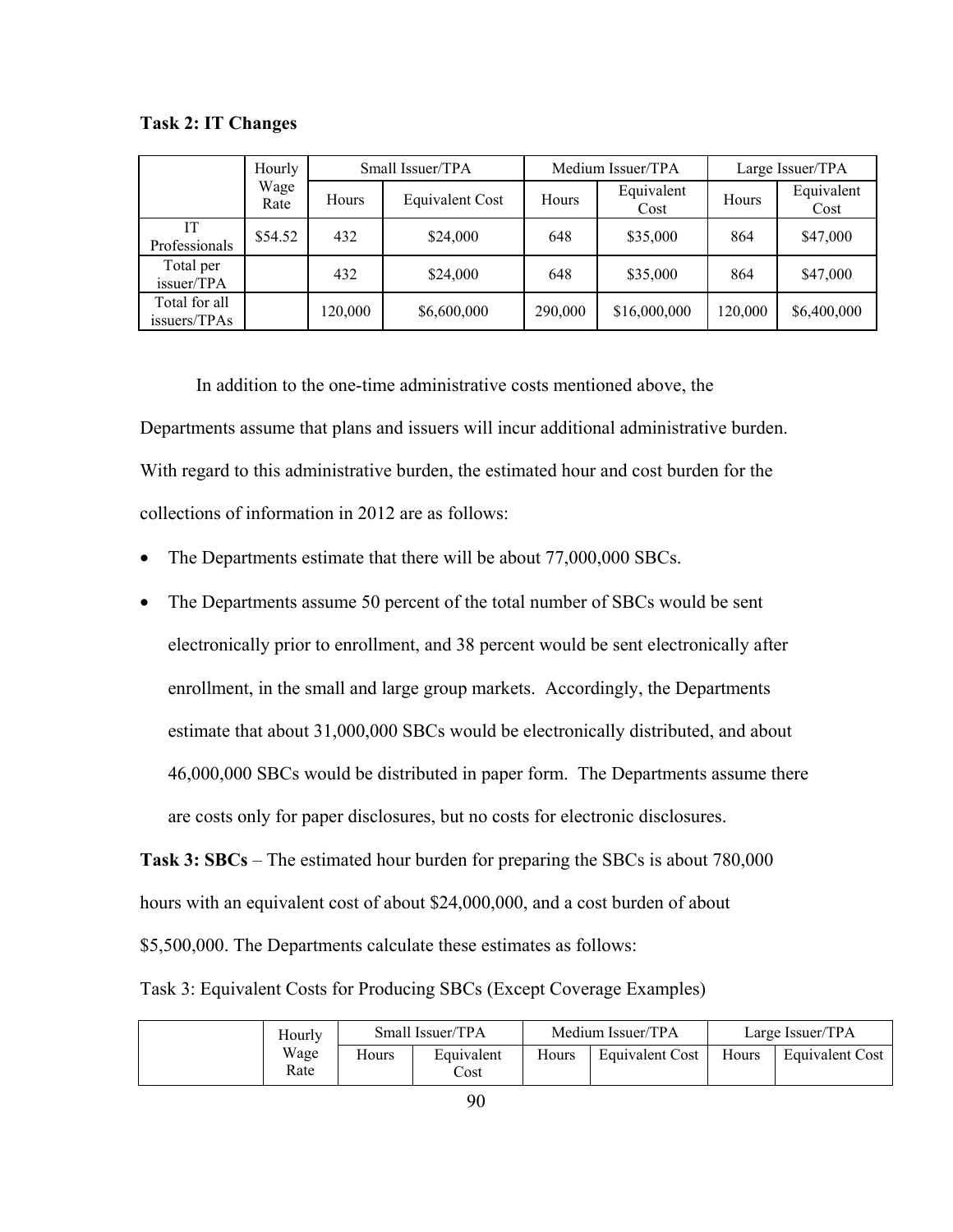| IT Professionals                | \$54.52 | 1.5            | \$82     | 1.5   | \$82      | 1.5            | \$82     |
|---------------------------------|---------|----------------|----------|-------|-----------|----------------|----------|
| Benefits/Sales<br>Professionals | \$43.76 | 1.5            | \$66     | 1.5   | \$66      | 1.5            | \$66     |
| Financial<br>Managers           | \$78.50 | 0.5            | \$39     | 0.5   | \$39      | 0.5            | \$39     |
| Attorneys                       | \$86.86 | 0.5            | \$43     | 0.5   | \$43      | 0.5            | \$43     |
| Total per<br>issuer/TPA         |         | $\overline{4}$ | \$230    | 4     | \$230     | $\overline{4}$ | \$230    |
| Total for all<br>issuers/TPAs   |         | 1,100          | \$63,000 | 1,800 | \$100,000 | 500            | \$32,000 |

## Task 3: Equivalent Costs for Distributing SBCs

|                   | Hourly Wage | Hours per | Total Number of | Total   | Total Equivalent |
|-------------------|-------------|-----------|-----------------|---------|------------------|
|                   | Rate        | SBC       | <b>SBCs</b>     | Hours   | Cost             |
| Clerical<br>Staff | \$30.78     | 0.017     | 46,000,000      | 780,000 | \$24,000,000     |

## Task 3: Cost Burden for Printing SBCs

|                       | Cost per SBCs | Total Number of SBCs | <b>Total Cost Burden</b> |
|-----------------------|---------------|----------------------|--------------------------|
| <b>Printing Costs</b> | \$0.12        | 46,000,000           | \$5,500,0000             |

## **Task 4: Two Coverage Examples** – The estimated hour burden for producing and

printing coverage examples is about 69,000 hours with an equivalent cost of about \$4

million, and a cost burden of about \$2,800,000. The Departments calculate these

estimates as follows:

|  | Task 4: Equivalent Costs for Producing Coverage Examples |  |
|--|----------------------------------------------------------|--|
|  |                                                          |  |

|                                 | Hourly       | Small Issuer/TPA |                    |       | Medium Issuer/TPA | Large Issuer/TPA |                        |
|---------------------------------|--------------|------------------|--------------------|-------|-------------------|------------------|------------------------|
|                                 | Wage<br>Rate | Hours            | Equivalent<br>Cost | Hours | Equivalent Cost   | Hours            | <b>Equivalent Cost</b> |
| IT Professionals                | \$54.52      | 30               | \$1,640            | 30    | \$1,640           | 30               | \$1,640                |
| Benefits/Sales<br>Professionals | \$43.76      | 30               | \$1,310            | 30    | \$1,310           | 30               | \$1,310                |
| Financial<br>Managers           | \$78.50      | 10               | \$780              | 10    | \$780             | 10               | \$780                  |
| Attorneys                       | \$86.86      | 10               | \$870              | 10    | \$870             | 10               | \$870                  |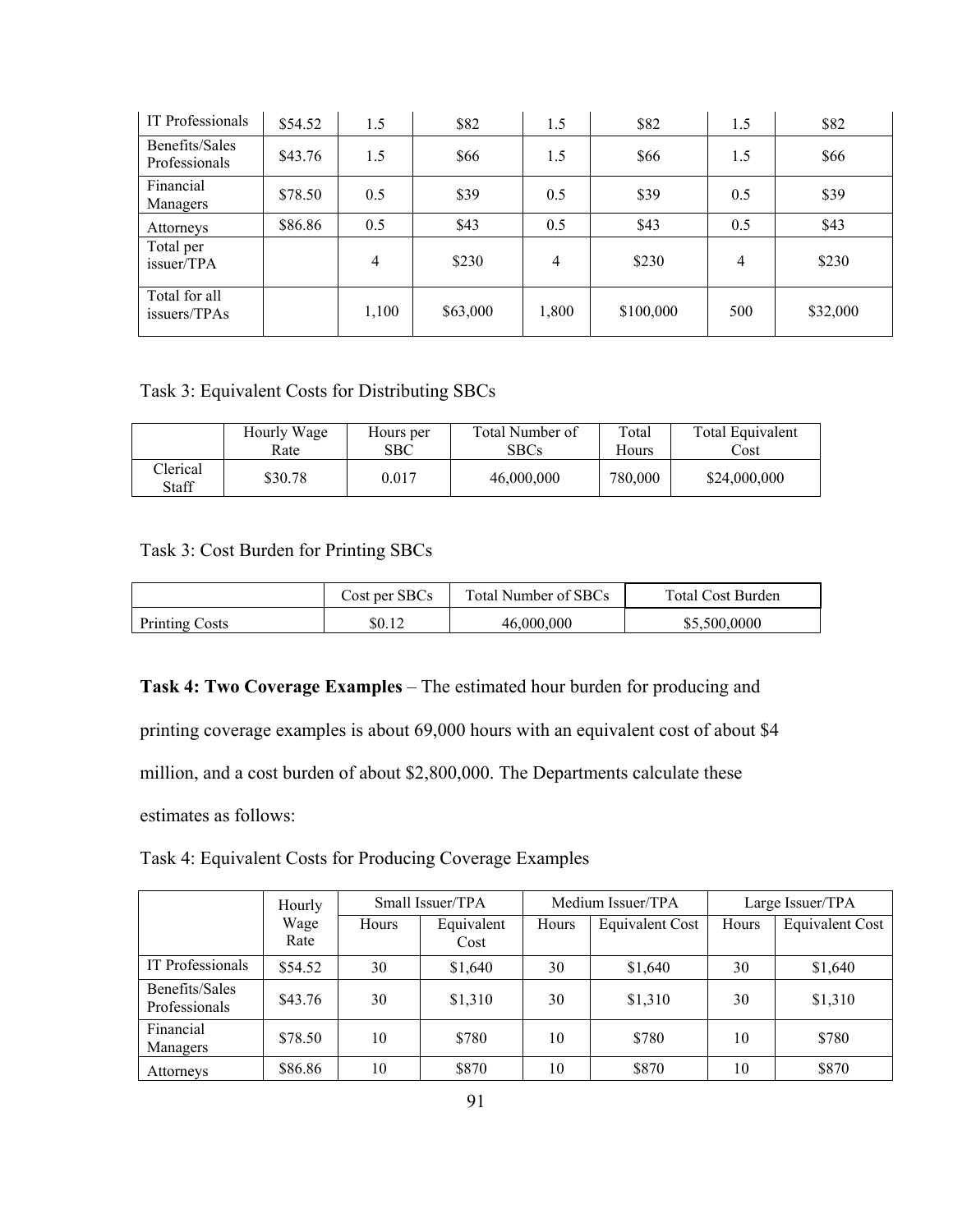| Total per<br>issuer/TPA       | 80     | \$4,600     | 80     | \$4,600     | 80    | \$4,600   |
|-------------------------------|--------|-------------|--------|-------------|-------|-----------|
| Total for all<br>issuers/TPAs | 21,900 | \$1,260,000 | 36,000 | \$2,100,000 | 1,000 | \$630,000 |

Task 4: Cost Burden for Printing Coverage Examples

|                       | Printing Cost Per<br>CE Set | <b>Total CE Sets Printed</b> | <b>Total Cost Burden</b> |  |
|-----------------------|-----------------------------|------------------------------|--------------------------|--|
| <b>Printing Costs</b> | \$0.06                      | 46,000,000                   | \$2,800,000              |  |

**Task 5: Glossary Requests** –The Departments assume that, in 2012, issuers and TPAs will begin responding to glossary requests from covered individuals, and that 2.5 percent of covered individuals, who receive paper SBCs, will request glossaries in paper form. The Departments estimate that the hour and cost burden of providing the notices to be 2.5 percent of the hour and cost burden of distributing paper SBCs, plus an additional cost burden of \$0.50 for each glossary (including \$0.45 for first-class postage and \$0.05 for supply costs). Accordingly, in 2012, the Departments estimate an hour burden of about 24,000 hours with an equivalent cost of about \$740,000 and a cost burden of about \$740,000 associated with about 1,200,000 glossary requests.

The total 2012 burden estimate is about 1,500,000 hours with an equivalent cost of about \$63,000,000 and cost burden of about \$9,000,000.

#### **2013 Burden Estimate**

**Task 1: SBCs** – The number of disclosures is assumed to remain constant at about 77,000,000. Accordingly, in 2013, the Departments again estimate a burden of about 780,000 hours with an equivalent cost of about \$5,500,000 and a cost burden of about \$24,000,000 for preparing and distributing SBCs.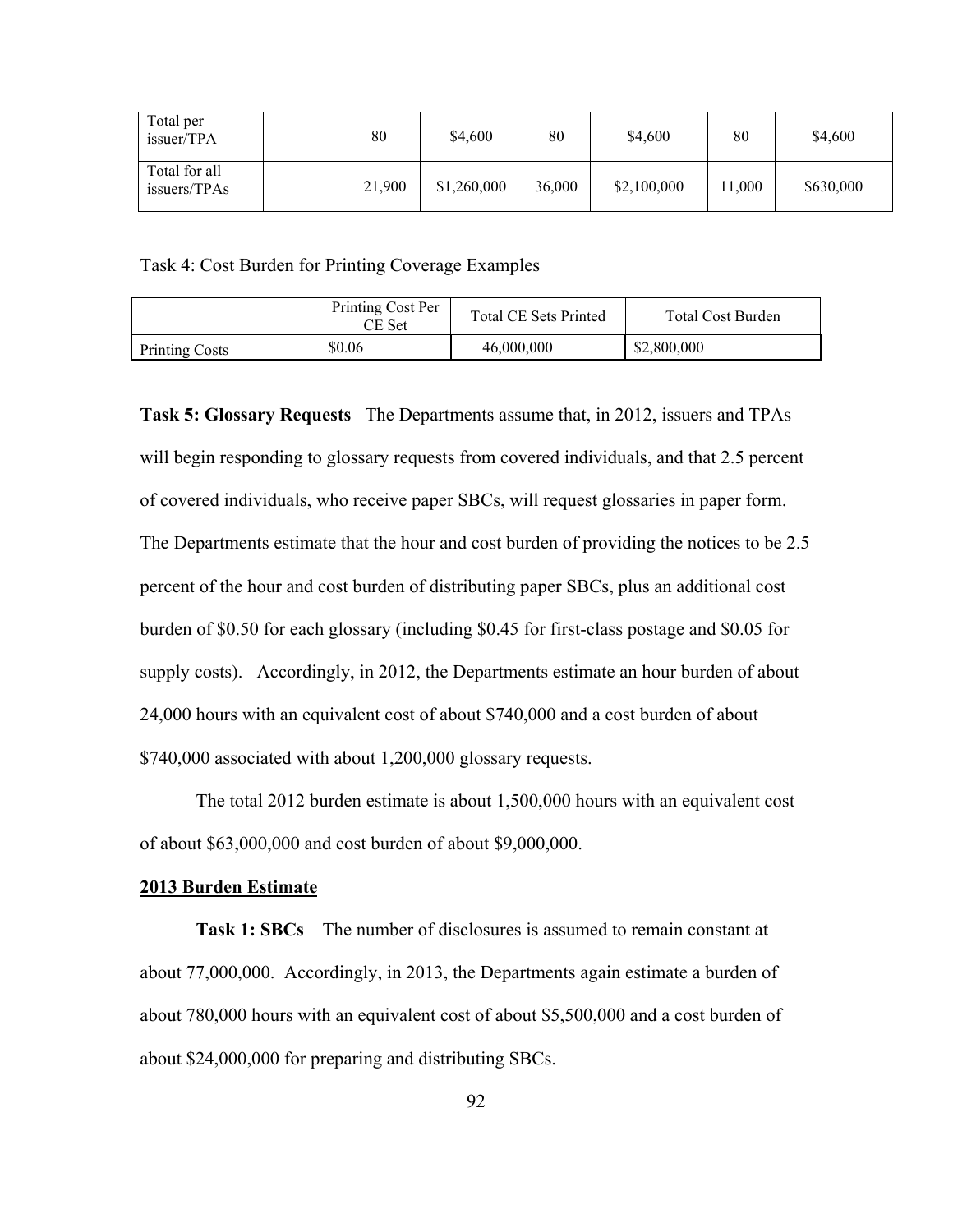**Task 2: Two Coverage Examples** – The Departments again estimate about 69,000 hours with an equivalent cost of about \$4,000,000 and a cost burden of about \$2,800,000 for producing and printing coverage examples.

**Task 3: Notices of Modifications** – The Departments assume that, in 2013, issuers and TPAs would send notices of modifications to covered individuals, and that two percent of covered individuals would receive such notice. The Departments estimate that the hour and cost burden of providing the notices to be two percent of the combined hour and cost burden of providing the SBCs including the coverage examples, plus an additional cost burden of \$0.50 for each paper notice (including \$0.45 for first-class postage and \$0.05 for supply costs). Accordingly, in 2013, the Departments estimate an hour burden of about 17,000 hours with an equivalent cost of \$570,000 and a cost burden of about \$630,000 associated with preparing and distributing about 1,500,000 notices of modification.

**Task 4: Glossary Requests** – The Departments assume that, in 2013, issuers and TPAs will again respond to glossary requests from covered individuals, and that five percent of covered individuals, who receive paper SBCs, will request glossaries in paper form. The Departments estimate that the burden and cost of providing the glossaries to be five percent of the hour and cost burden of distributing paper SBCs, plus an additional cost burden for \$0.50 for each glossary (including \$0.45 for first-class postage and \$0.05 for supply costs). Accordingly, in 2013, the Departments estimate an hour burden of about 39,000 hours with an equivalent cost of about \$1,200,000 and a cost burden of about \$1,400,000 associated with 2,300,000 glossary requests.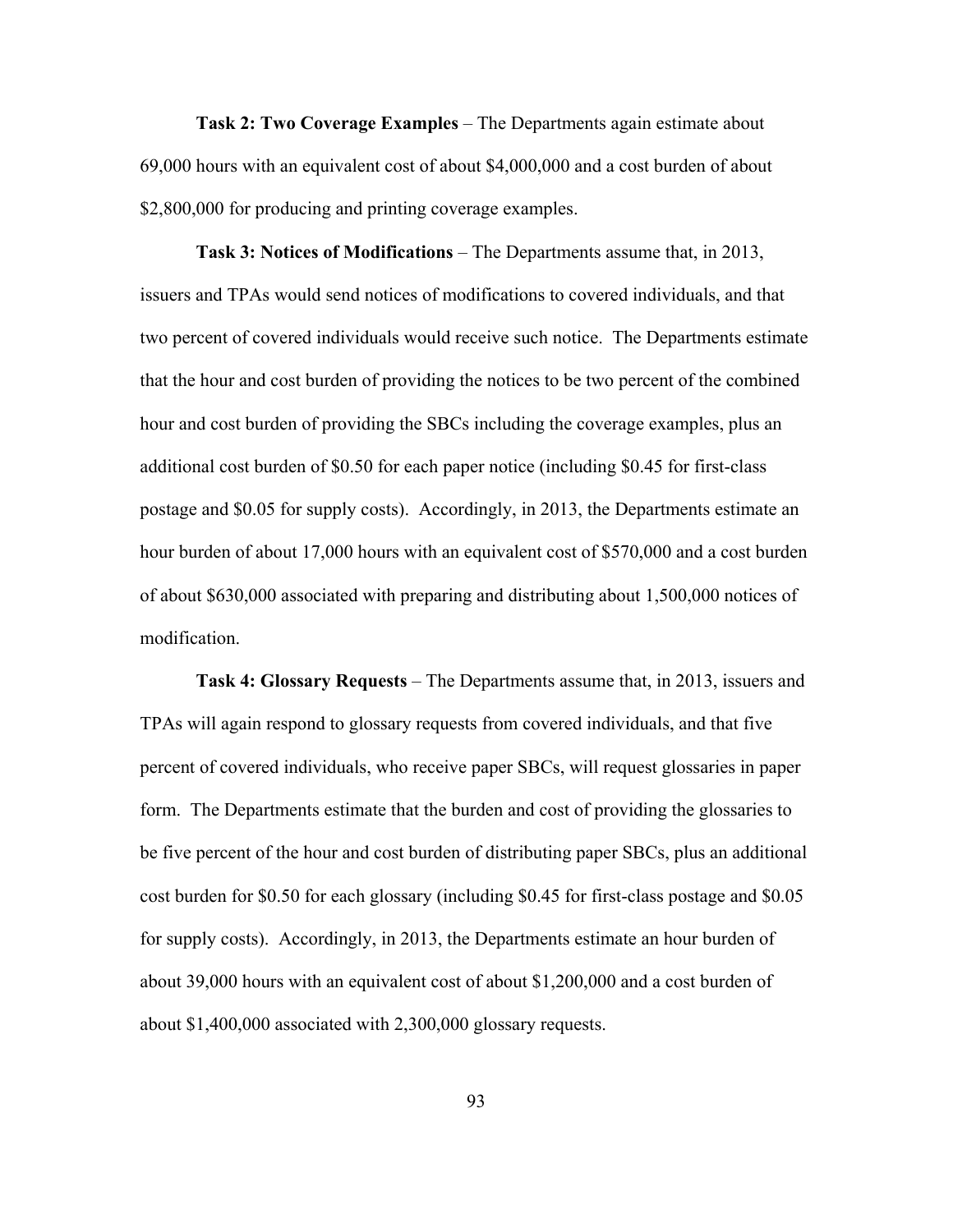**Task 5: Maintenance Administrative Costs** – In 2013, the Departments assume that issuers and TPAs will need to make updates to address changes in standards, and, thus, incur 15 percent of the one-time administrative burden. Accordingly, the estimated hour burden is about 93,000 hours, with an equivalent cost of about \$4,800,000. The Departments calculate these estimates as follows:

|                                   | Hourly       | Small Issuer/TPA |                    | Medium Issuer/TPA |                    | Large Issuer/TPA |                    |
|-----------------------------------|--------------|------------------|--------------------|-------------------|--------------------|------------------|--------------------|
|                                   | Wage<br>Rate | Hours            | Equivalent<br>Cost | Hours             | Equivalent<br>Cost | Hours            | Equivalent<br>Cost |
| IT Professionals                  | \$54.52      | 42               | \$2,300            | 62                | \$3,400            | 83               | \$4,500            |
| Benefits / Sales<br>Professionals | \$43.76      | 30               | \$1,300            | 45                | \$2,000            | 60               | \$2,600            |
| Attorneys                         | \$86.86      | $\overline{4}$   | \$350              | 6                 | \$520              | 8                | \$690              |
| Total per issuer/TPA              |              | 76               | \$4,000            | 113               | \$5,900            | 151              | \$7,800            |
| Total for all issuers/TPAs        |              | 21,000           | \$1,100,000        | 51,000            | \$2,600,000        | 21,000           | \$1,100,000        |

The total 2013 burden estimate is about 1,000,000 hours with an equivalent cost of nearly \$35,000,000 and a cost burden of \$10,000,000.

Estimates are not provided for subsequent years, because there will be significant changes in the marketplace in 2014, including those related to the offering of new individual and small group plans through the Affordable Insurance Exchanges, and new market reforms outside of the new Exchanges, and the wide-ranging scope of these changes makes it difficult to project results for 2014 and beyond.

The Departments note that persons are not required to respond to, and generally are not subject to any penalty for failing to comply with, an ICR unless the ICR has a valid OMB control number.

The 2012-2013 paperwork burden estimates are summarized as follows: Type of Review: New collection.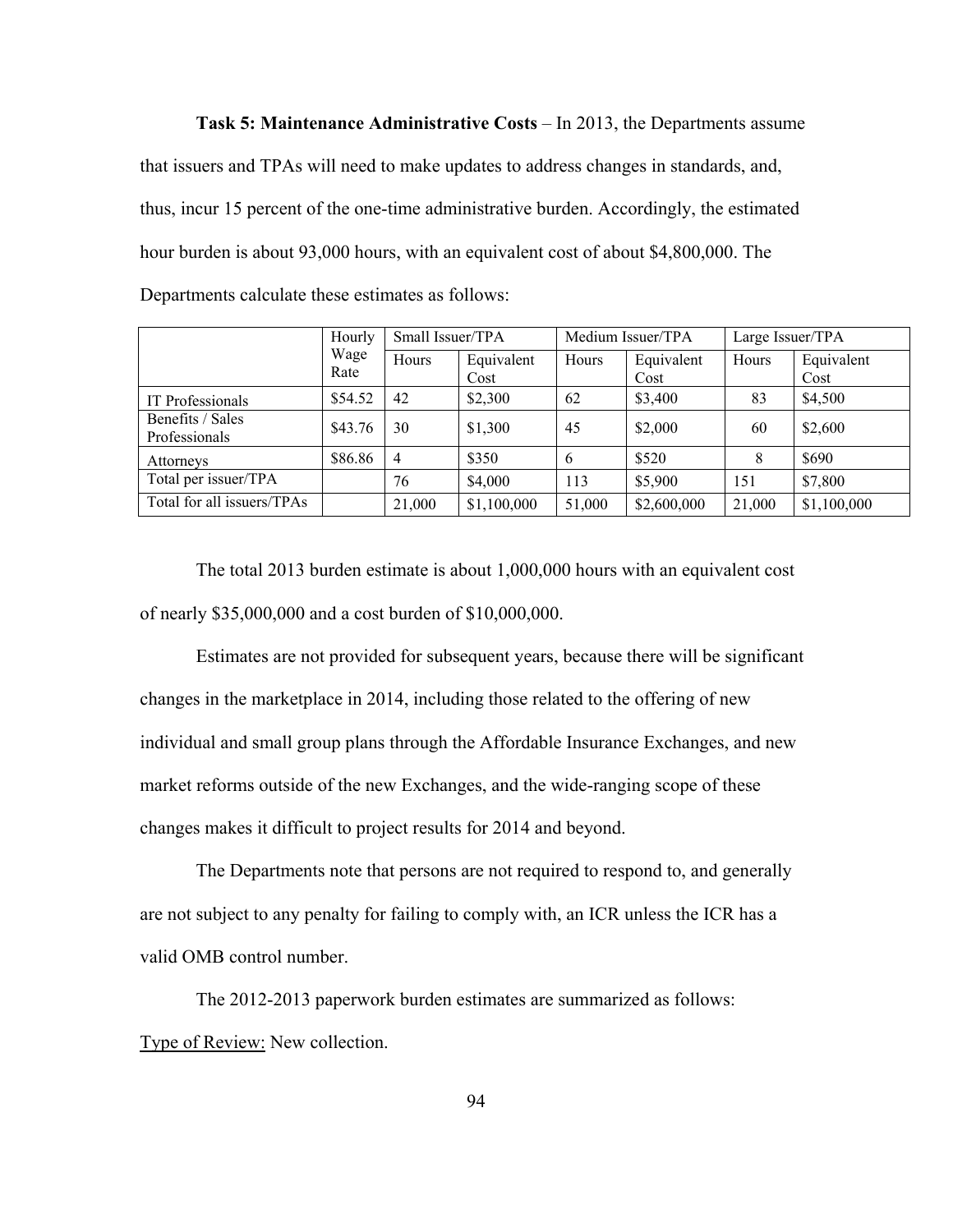Agencies: Employee Benefits Security Administration, Department of Labor; Internal Revenue Service, U.S. Department of the Treasury.

Title: Affordable Care Act Uniform Explanation of Coverage Documents

OMB Number: 1210-0147; 1545–2229.

Affected Public: Business or other for profit; not-for-profit institutions.

Total Respondents: 858.

 $\overline{a}$ 

Total Responses: 79,500,000.

Frequency of Response: On-going.

Estimated Total Annual Burden Hours (two year average): 620,000 hours (Employee

Benefits Security Administration); 620,000 hours (Internal Revenue Service).

Estimated Total Annual Cost Burden (two year average): \$4,800,000 (Employee Benefits

Security Administration); \$4,800,000 (Internal Revenue Service).

2. Department of Health and Human Services

#### **ICRs Related to the Summary of Benefits and Uniform Glossary (45 CFR 147.200)**

The Department estimates 333 respondents each year from 2012-2013. This estimate reflects the approximately 220 issuers offering comprehensive major medical coverage in the individual market and to fully-insured non-federal governmental plans, and 113 TPAs acting as service providers for self-insured non-federal governmental plans.<sup>66</sup>

<sup>&</sup>lt;sup>66</sup> The Department estimates that there are 440 issuers and 750 TPAs. Because the Department shares the hour and cost burden for issuers with the Department of Labor and the Department of the Treasury, the burden to produce the SBCs including coverage examples for non-federal governmental plans and issuers in the individual market is calculated using half the number of issuers (221) and 15% of TPAs (113). While non-federal governmental plans could prepare their own SBCs, the Department assumes that SBCs would be prepared by service providers, *i.e.*, issuers and TPAs.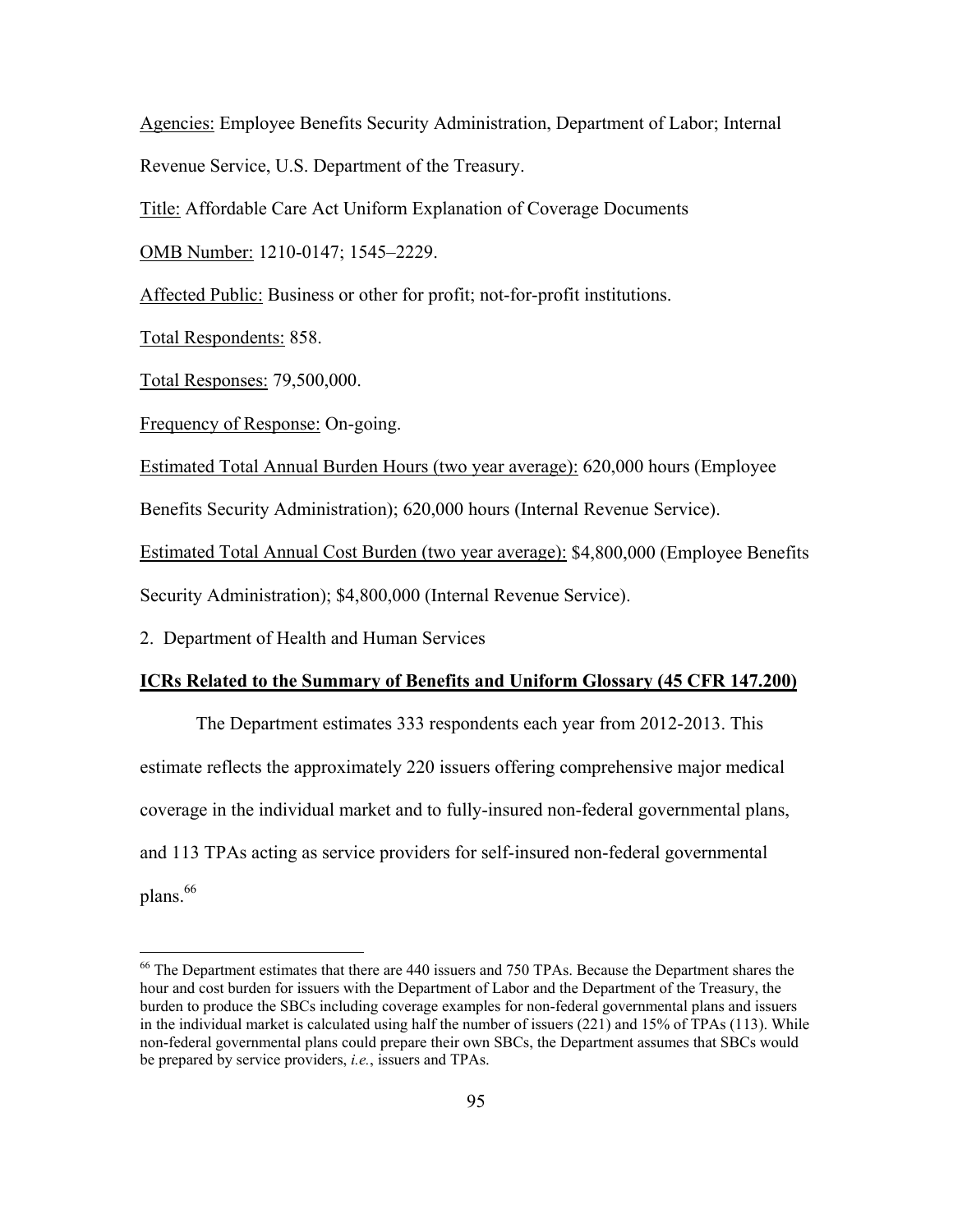To account for variation in firm size, the Department estimates a weighted burden on the basis of issuers' 2009 total earned premiums for comprehensive major medical coverage.  $67$  The Department defines small issuers as those with total earned premiums less than \$50 million; medium issuers as those with total earned premiums between \$50 million and \$999 million; and large issuers as those with total earned premiums of \$1 billion or more. Accordingly, the Department estimates approximately 70 small, 115 medium, and 35 large issuers. Similarly, the Department estimates approximately 36 small, 59 medium, and 18 large TPAs.

### **2012 Burden Estimate**

 $\overline{a}$ 

In 2012, the Department estimates a one-time administrative burden of about 230,000 hours with an equivalent cost of about \$13,000,000 across the industry to prepare for the provisions of these final regulations. This calculation is made assuming issuers and TPAs will need to implement two principal tasks: (1) develop teams to analyze current workflow processes against the new standards and (2) make appropriate changes to IT systems and processes.

With respect to task (1), the Department estimates about 34,000 burden hours with an equivalent cost of about \$1,800,000. The Department calculates these estimates as follows: $68$ 

#### **Task 1: Analyze Current Workflow and New Rules**

 $67$  The premium revenue data come from the 2009 NAIC financial statements, also known as "Blanks," where insurers report information about their various lines of business

 $68$  For the purposes of these and other estimates in this section IV.E, the Department again use the assumptions outlined above in section IV.A.5.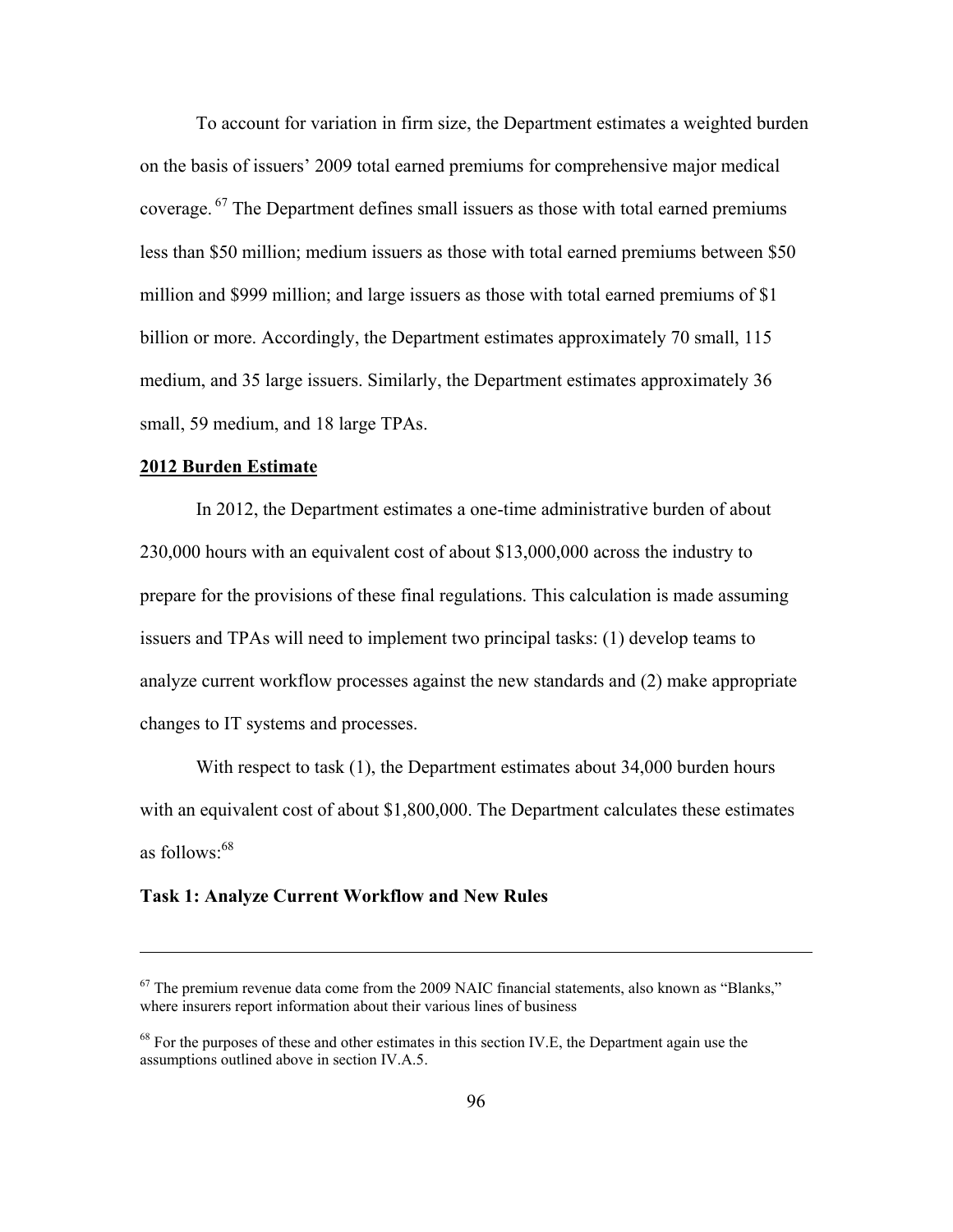|                                 | Hourly       |       | Small Issuer / TPA |        | Medium Issuer/TPA |       | Large Issuer/TPA   |  |
|---------------------------------|--------------|-------|--------------------|--------|-------------------|-------|--------------------|--|
|                                 | Wage<br>Rate | Hours | Equivalent<br>Cost | Hours  | Equivalent Cost   | Hours | Equivalent<br>Cost |  |
| IT<br>Professionals             | \$54.52      | 32    | \$1,800            | 49     | \$2,600           | 65    | \$3,500            |  |
| Benefits/Sales<br>Professionals | \$43.76      | 36    | \$1,600            | 54     | \$2,400           | 72    | \$3,200            |  |
| Attorneys                       | \$86.86      | 4     | \$310              | 5      | \$500             | 7     | \$600              |  |
| Total per<br>issuer/TPA         |              | 72    | \$3,700            | 108    | \$6,000           | 144   | \$7,000            |  |
| Total for all<br>issuers/TPAs   |              | 7,600 | \$390,000          | 19,000 | \$1,000,000       | 7,600 | \$370,000          |  |

With respect to task (2), the Department estimates about 200,000 burden hours with an equivalent cost of about \$11,000,000. The Department calculates these estimates as follows:

## **Task 2: IT Changes**

|                               | Hourly       |        | Small Issuer/TPA       | Medium Issuer/TPA |                    | Large Issuer/TPA |                    |
|-------------------------------|--------------|--------|------------------------|-------------------|--------------------|------------------|--------------------|
|                               | Wage<br>Rate | Hours  | <b>Equivalent Cost</b> | Hours             | Equivalent<br>Cost | Hours            | Equivalent<br>Cost |
| IТ<br>Professionals           | \$54.52      | 432    | \$24,000               | 648               | \$35,000           | 864              | \$50,000           |
| Total per<br>issuer/TPA       |              | 432    | \$24,000               | 648               | \$35,000           | 864              | \$50,000           |
| Total for all<br>issuers/TPAs |              | 46,000 | \$2,500,000            | 10,000            | \$6,100,000        | 46,000           | \$2,700,000        |

 In addition to the one-time administrative costs mentioned above, the Department assumes that plans and issuers will incur additional administrative burden. With regard to this administrative burden, the estimated hour and cost burden for the collections of information in 2012 are as follows:

- The Department estimates that there will be about 13,000,000 SBCs.
- The Department assumes 50 percent of the total number of SBCs would be sent electronically prior to enrollment, and 38 percent would be sent electronically after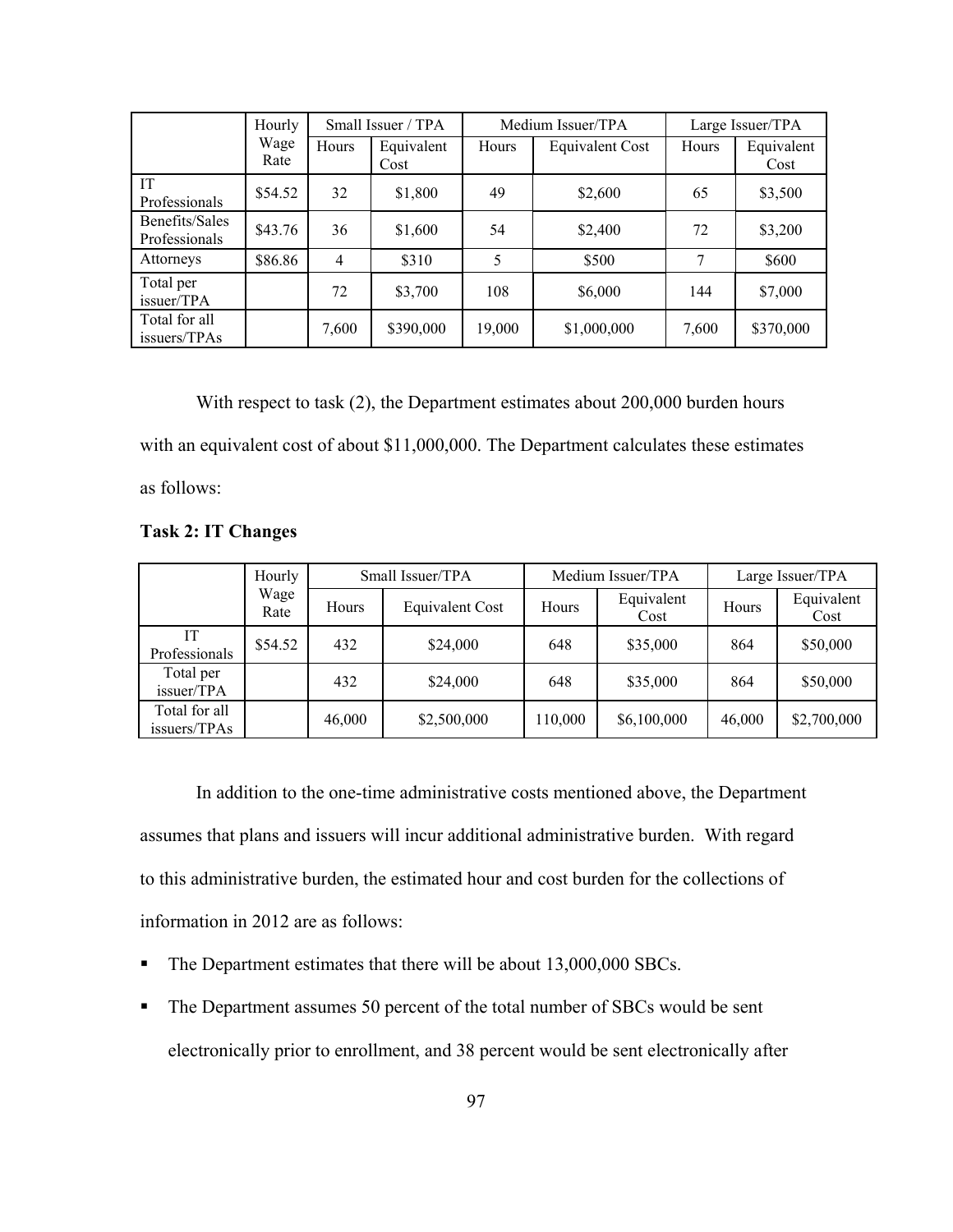enrollment, in the small and large group markets. The Department further assumes 70 percent of SBCs would be sent electronically in the individual market.

Accordingly, the Department estimates that about 7,100,000 disclosures would be electronically distributed, and about 6,200,000 disclosures would be distributed in paper form. The Department assumes there are costs only for paper disclosures, but no costs for electronic disclosures

**Task 3: SBCs** – The estimated hour burden is about 130,000 hours with an equivalent cost of about \$4,200,000, and a cost burden of about \$740,000. The Department calculates these estimates as follows:

|                                 | Hourly    | Small Issuer |                 | Medium Issuer |                 | Large Issuer |                 |
|---------------------------------|-----------|--------------|-----------------|---------------|-----------------|--------------|-----------------|
|                                 | Wage Rate | Hours        | Equivalent Cost | Hours         | Equivalent Cost | Hours        | Equivalent Cost |
| IT Professionals                | \$54.52   | 1.5          | \$82            | 1.5           | \$82            | 1.5          | \$82            |
| Benefits/Sales<br>Professionals | \$43.76   | 1.5          | \$66            | 1.5           | \$66            | 1.5          | \$66            |
| Financial<br>Managers           | \$78.50   | 0.5          | \$39            | 0.5           | \$39            | 0.5          | \$39            |
| Attorneys                       | \$86.86   | 0.5          | \$43            | 0.5           | \$43            | 0.5          | \$43            |
| Total per issuer                |           | 4            | \$230           | 4             | \$230           | 4            | \$230           |
| Total for all<br><i>ssuers</i>  |           | 420          | \$24,000        | 700           | \$40,000        | 210          | \$12,000        |

Task 3: Equivalent Costs for Producing SBCs (Except Coverage Examples)

Task 3: Equivalent Costs for Distributing SBCs (Including Coverage Examples)

|                                      | Hourly<br>Wage<br>Rate | Hours per SBC | Total Number of<br><b>SBCs</b> | <b>Total Hours</b> | Total<br>Equivalent<br>Cost |
|--------------------------------------|------------------------|---------------|--------------------------------|--------------------|-----------------------------|
| Clerical Staff, Individual<br>Market | \$30.78                | 0.033         | 1,700,000                      | 56,000             | \$1,700,000                 |
| Clerical Staff, Group<br>Market      | \$30.78                | 0.017         | 4,500,000                      | 77,000             | \$2,400,000                 |
| <b>Total</b>                         |                        |               | 6,200,000                      | 130,000            | \$4,100,000                 |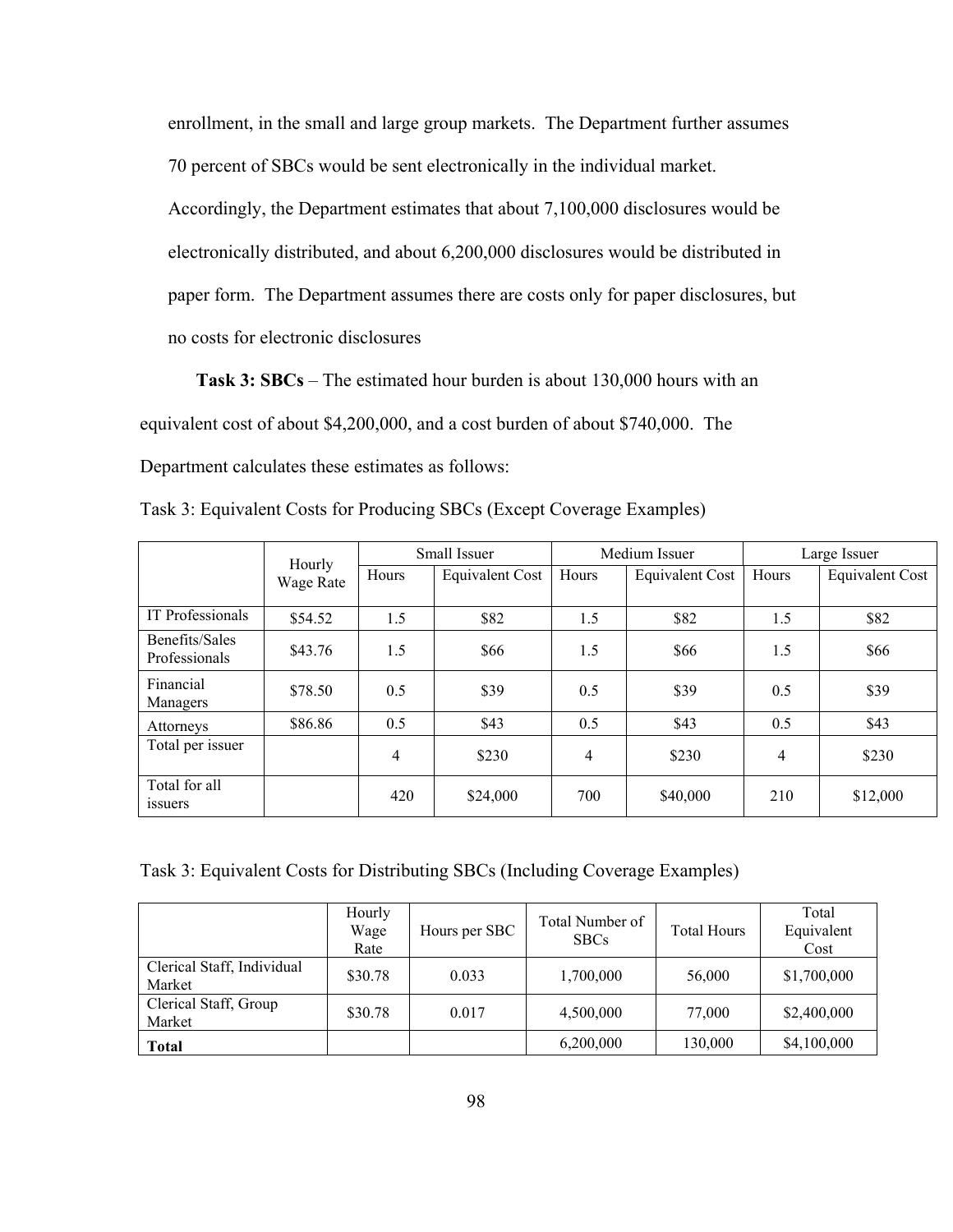|                       | Cost per SBC | Total SBCs | Cost Burden |
|-----------------------|--------------|------------|-------------|
| <b>Printing Costs</b> | \$0.12       | 6,200,000  | \$740,000   |

## Task 3: Cost Burden for Printing SBCs (Except Coverage Examples)

## **Task 4: Two Coverage Examples** – The estimated hour burden for producing

and printing coverage examples is about 27,000 hours with an equivalent cost of about \$1,500,000, and a cost burden of about \$370,000. The Department calculates these estimates as follows:

|                                 | Hourly       |       | Small Issuer/TPA |        | Medium Issuer/TPA | Large Issuer/TPA |                        |
|---------------------------------|--------------|-------|------------------|--------|-------------------|------------------|------------------------|
|                                 | Wage<br>Rate | Hours | Equivalent Cost  | Hours  | Equivalent Cost   | Hours            | <b>Equivalent Cost</b> |
| IT Professionals                | \$54.52      | 30    | \$1,640          | 30     | \$1,640           | 30               | \$1,640                |
| Benefits/Sales<br>Professionals | \$43.76      | 30    | \$1,310          | 30     | \$1,310           | 30               | \$1,310                |
| Financial<br>Managers           | \$78.50      | 10    | \$780            | 10     | \$780             | 10               | \$780                  |
| Attorneys                       | \$86.86      | 10    | \$870            | 10     | \$870             | 10               | \$870                  |
| Total per<br>issuer/TPA         |              | 80    | \$4,600          | 80     | \$4,600           | 80               | \$4,600                |
| Total for all<br>issuers/TPAs   |              | 8,500 | \$490,000        | 14,000 | \$800,000         | 4,200            | \$240,000              |

Task 4: Equivalent Costs for Producing Coverage Examples

Task 4: Cost Burden for Printing Coverage Examples

|                       | <b>Printing Cost</b><br>Per CE Set | <b>Total CE Sets Printed</b> | <b>Total Cost Burden</b> |  |
|-----------------------|------------------------------------|------------------------------|--------------------------|--|
| <b>Printing Costs</b> | \$0.06                             | 6.200.000                    | \$370,000                |  |

**Task 5: Glossary Requests** – The Department assumes that, in 2012, issuers and

TPAs will begin responding to glossary requests from covered individuals, and that 2.5

percent of covered individuals, who receive paper SBCs, will request glossaries in paper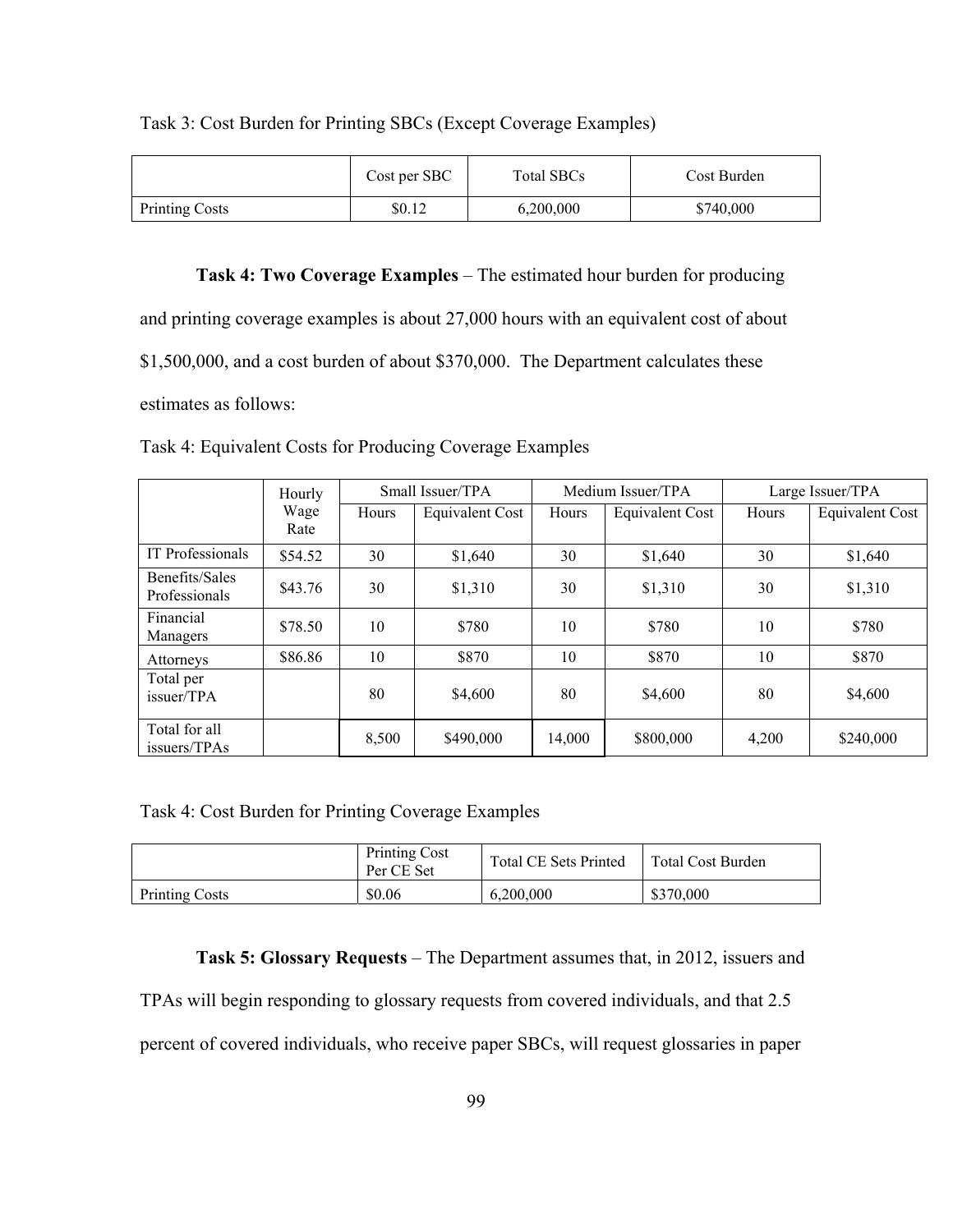form. The Department assumes that the hour and cost burden of providing the glossaries to be 2.5 percent of the hour and cost burden of distributing paper SBCs, plus an additional cost burden of \$0.50 for each glossary (including \$0.45 for first-class postage and \$0.05 for supply costs). Accordingly, in 2012, the Department estimates an hour burden of about 2,700 hours with an equivalent cost of about \$82,000 and a cost burden of about \$99,000 associated with about 160,000 glossary requests.

The total 2012 burden estimate is about 390,000 hours, or 1,200 hours per respondent, with an equivalent cost of about \$19,000,000, or \$57,000 per respondent, and cost burden of about \$1,200,000, or \$3,600 per respondent.

#### **2013 Burden Estimate**

**Task 1: SBCs** – The number of disclosures is assumed to remain constant at 13,000,000. Thus, in 2013, the Department again estimates an hour burden of about 130,000 hours with an equivalent cost of about \$4,200,000 and cost burden of about \$740,000.

**Task 2: Two Coverage Examples** – The Department again estimates an hour burden of about 27,000 hours with an equivalent cost of about \$1,500,000 and cost burden of about \$370,000 for producing and printing coverage examples.

**Task 3: Notices of Modifications** – The Department assumes that, in 2013, issuers will begin sending notices of modifications to covered individuals, and that two percent of covered individuals would receive such notice. The Department estimates that the hour and cost burden of providing the notices to be two percent of the combined hour and cost burden of providing the SBCs including the coverage examples, plus an additional cost burden of \$0.50 for each paper notice (including \$0.45 for first-class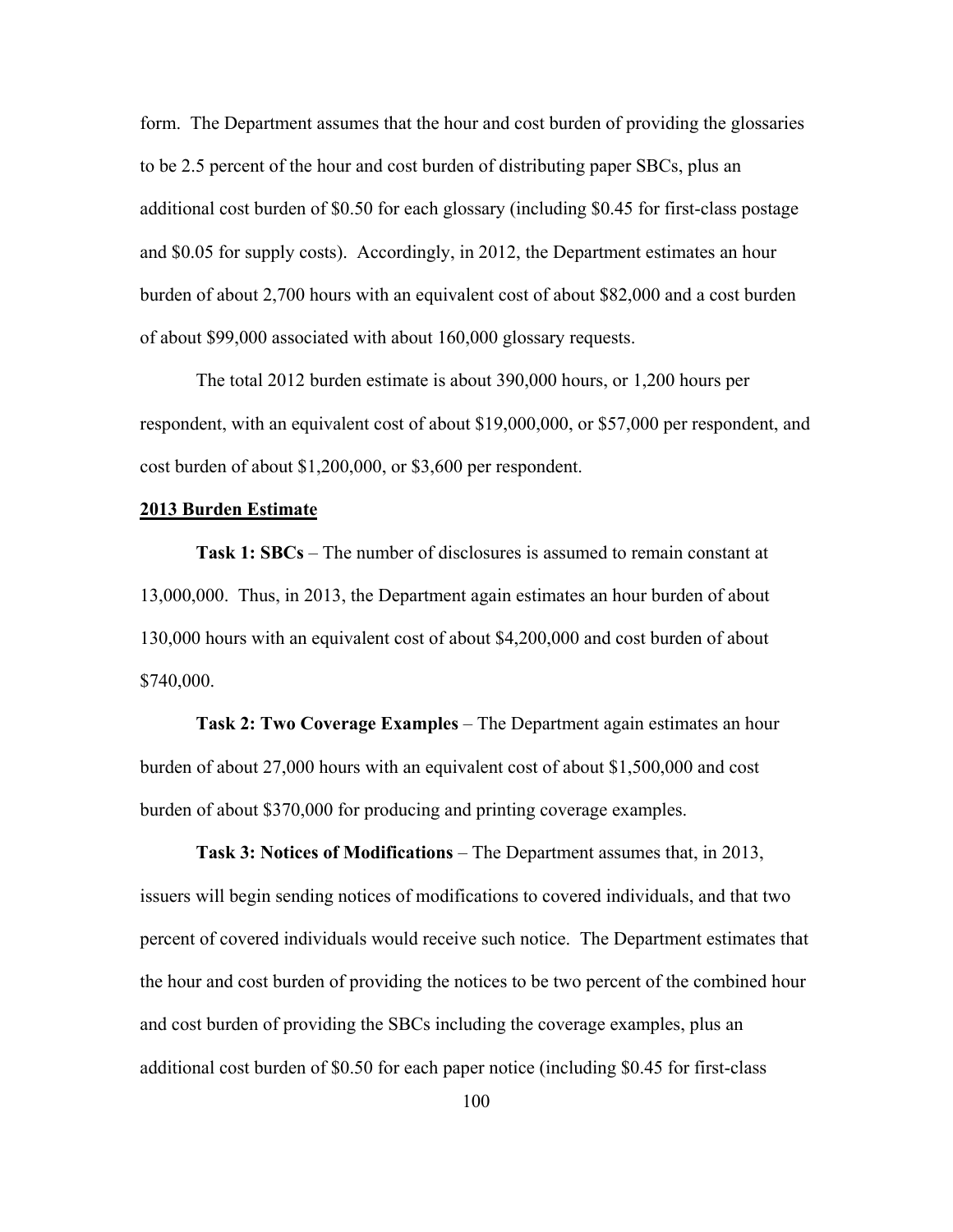postage and \$0.05 for supply costs). Accordingly, in 2013, the Department estimates an hour burden of about 3,100 hours with an equivalent cost of about \$118,000 and a cost burden of about \$22,000 associated with about 260,000 notices of modification.

**Task 4: Glossary Requests** – The Department assumes that, in 2013, issuers and TPAs will again respond to glossary requests from covered individuals, and that five percent of covered individuals, who receive paper SBCs, will request glossaries in paper form. The Department estimates that the hour and cost burden of providing the glossaries to be 5 percent of the hour and cost burden of distributing paper SBCs, plus an additional cost burden of \$0.50 for each glossary (including \$0.45 for first-class postage and \$0.05 for supply costs). Accordingly, in 2013, the Department estimates an hour burden of about 5,300 hours with an equivalent cost of \$160,000 and a cost burden of about \$190,000 associated with 310,000 glossary requests.

**Task 5: Maintenance Administrative Costs** – In 2013, the Department assumes that issuers and TPAs will need to make updates to address changes in standards, and, thus, incur 15 percent of the one-time administrative burden. Accordingly, the estimated hour burden is about 36,000 hours with an equivalent cost of about \$1,800,000. The Department calculates these estimates as follows:

|                                   | Hourly<br>Wage<br>Rate | Small Issuer/TPA |                    | Medium Issuer/TPA |                    | Large Issuer/TPA |                    |
|-----------------------------------|------------------------|------------------|--------------------|-------------------|--------------------|------------------|--------------------|
|                                   |                        | Hours            | Equivalent<br>Cost | Hours             | Equivalent<br>Cost | Hours            | Equivalent<br>Cost |
| IT Professionals                  | \$54.52                | 42               | \$2,300            | 62                | \$3,400            | 83               | \$4,500            |
| Benefits / Sales<br>Professionals | \$43.76                | 30               | \$1,300            | 45                | \$2,000            | 60               | \$2,600            |
| Attorneys                         | \$86.86                | 4                | \$350              | 6                 | \$520              | 8                | \$690              |
| Total per issuer/TPA              |                        | 76               | \$4,000            | 113               | \$5,900            | 151              | \$7,800            |
| Total for all issuers/TPAs        |                        | 8,100            | \$420,000          | 20,000            | \$1,000,000        | 8,000            | \$410,000          |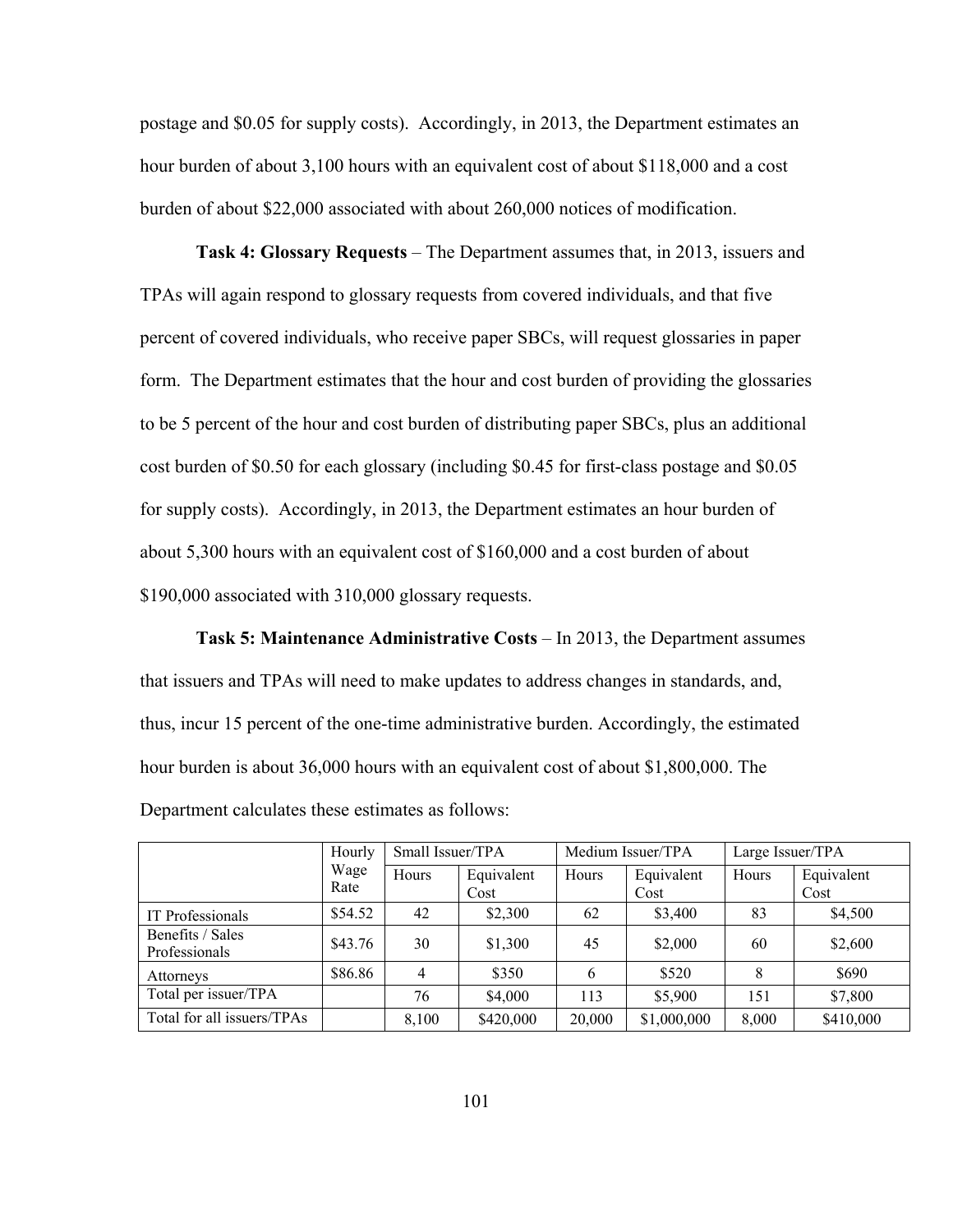The total 2013 burden estimate is about 200,000 hours, or about 600 hours per respondent, with an equivalent cost of about \$7,800,000, or \$23,000 per respondent, and cost burden of about \$1,400,000, or \$4,200 per respondent.

Estimates are not provided for subsequent years, because there will be significant changes in the marketplace in 2014, including those related to the offering of new individual and small group plans through the Affordable Insurance Exchanges, and new market reforms outside of the new Exchanges, and the wide-ranging scope of these changes makes it difficult to project results for 2014 and beyond.

The Department notes that persons are not required to respond to, and generally are not subject to any penalty for failing to comply with, an ICR unless the ICR has a valid OMB control number.

The 2012-2013 paperwork burden estimates are summarized as follows:

Type of Review: New collection (Request for a new OMB Control Number).

Agency: Department of Health and Human Services.

Title: Affordable Care Act Uniform Explanation of Coverage Documents

CMS Identifier (OMB Control Number): CMS-10407 (0938-1146).

Affected Public: Business; State, Local, or Tribal Governments.

Total Respondents: 333.

Total Responses: 13,000,000.

Frequency of Response: On-going.

Estimated Total Annual Burden Hours (two year average): 300,000 hours.

Estimated Total Annual Cost Burden (two year average): \$1,300,000.

## **ICRs Related to Deemed Compliance Reporting (45 CFR 147.200(a)(4)(iii)(C))**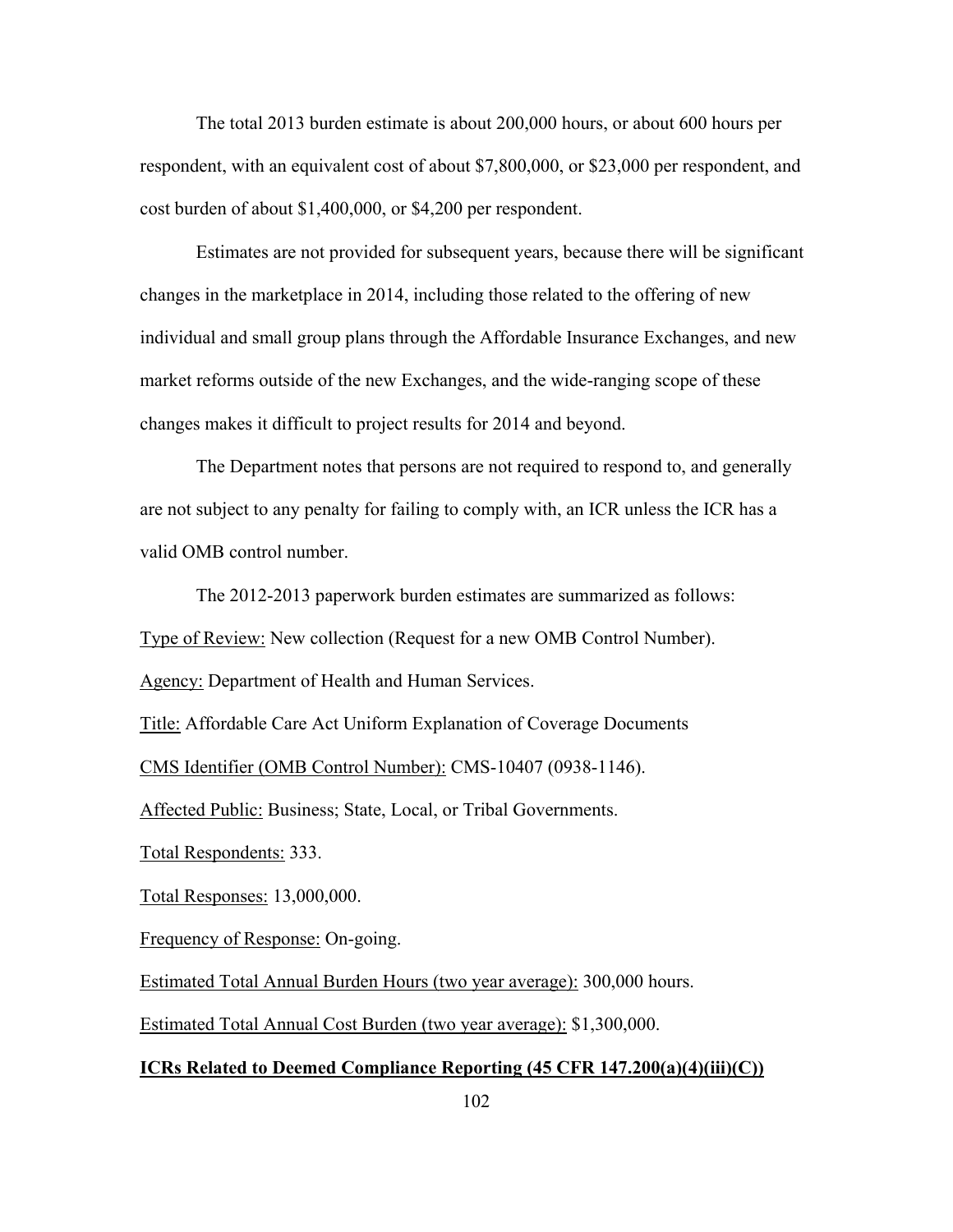Under 45 CFR 147.200(a)(4)(iii)(C), if individual health insurance issuers provide information required by these final regulations to the HHS Secretary's Web portal (HealthCare.gov), as established by 45 CFR 159.120, then they will be deemed to have satisfied the requirement to provide an SBC to individuals who request information about coverage prior to submitting an application for coverage. Individual health insurance issuers already provide most SBC content elements to HealthCare.gov, except for five data elements related to patient responsibility for each coverage example: deductibles, copayments, co-insurance, limits or exclusions, and the total of all four cost-sharing amounts.

Accordingly, the additional burden associated with the requirements under  $\S 147.200(a)(4)(iii)(C)$  is the time and effort it would take each of the 220 issuers in the individual market to enter the five additional data elements into an Excel spreadsheet. We estimate that it will take these issuers about 110 hours, at a total estimated cost of about \$3,300, for each coverage example. For two coverage examples, the burden and cost would be about 220 hours at a cost of about \$6,600.

In deriving these figures, we used the following hourly labor rates and estimated the time to complete each task: \$ 30.78/hr and 0.5 hr/issuer for clerical staff to enter data into an Excel spreadsheet, or about \$15 per respondent per coverage example.

This information collection requirement reflects the clarification in these final regulations that issuers must provide all content required in the SBC, including the information necessary for coverage examples, to Healthcare.gov to be deemed compliant. The aforementioned burden estimates will be submitted for OMB review and approval as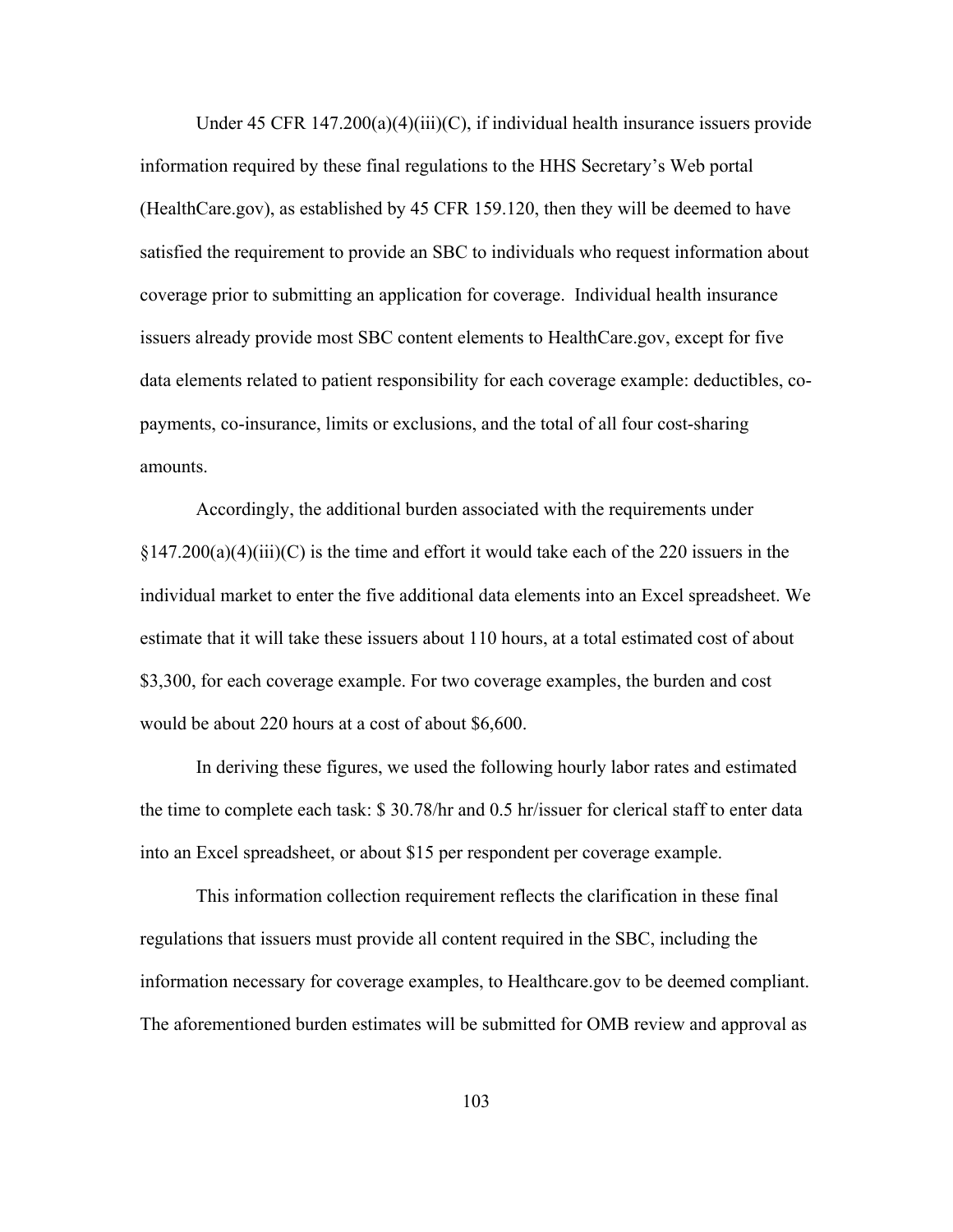a revision to the information collection request currently approved under OMB control number 0938-1086.

To obtain copies of the supporting statement and any related forms for the final paperwork collections referenced above, access CMS' Web site at

http://www.cms.gov/PaperworkReductionActof1995/PRAL/list.asp#TopOfPage or email your request, including your address, phone number, OMB number, and CMS document identifier, to Paperwork@cms.hhs.gov, or call the Reports Clearance Office at 410-786– 1326.

# F. Federalism Statement—Department of Labor and Department of Health and Human Services

Executive Order 13132 outlines fundamental principles of federalism, and requires the adherence to specific criteria by Federal agencies in the process of their formulation and implementation of policies that have "substantial direct effects" on the States, the relationship between the national government and States, or on the distribution of power and responsibilities among the various levels of government. Federal agencies promulgating regulations that have federalism implications must consult with State and local officials and describe the extent of their consultation and the nature of the concerns of State and local officials in the preamble to the regulation.

In the Departments' view, these final rules have federalism implications, because it would have direct effects on the States, the relationship between national governments and States, or on the distribution of power and responsibilities among various levels of government relating to the disclosure of health insurance coverage information to consumers. Under these final rules, all group health plans and health insurance issuers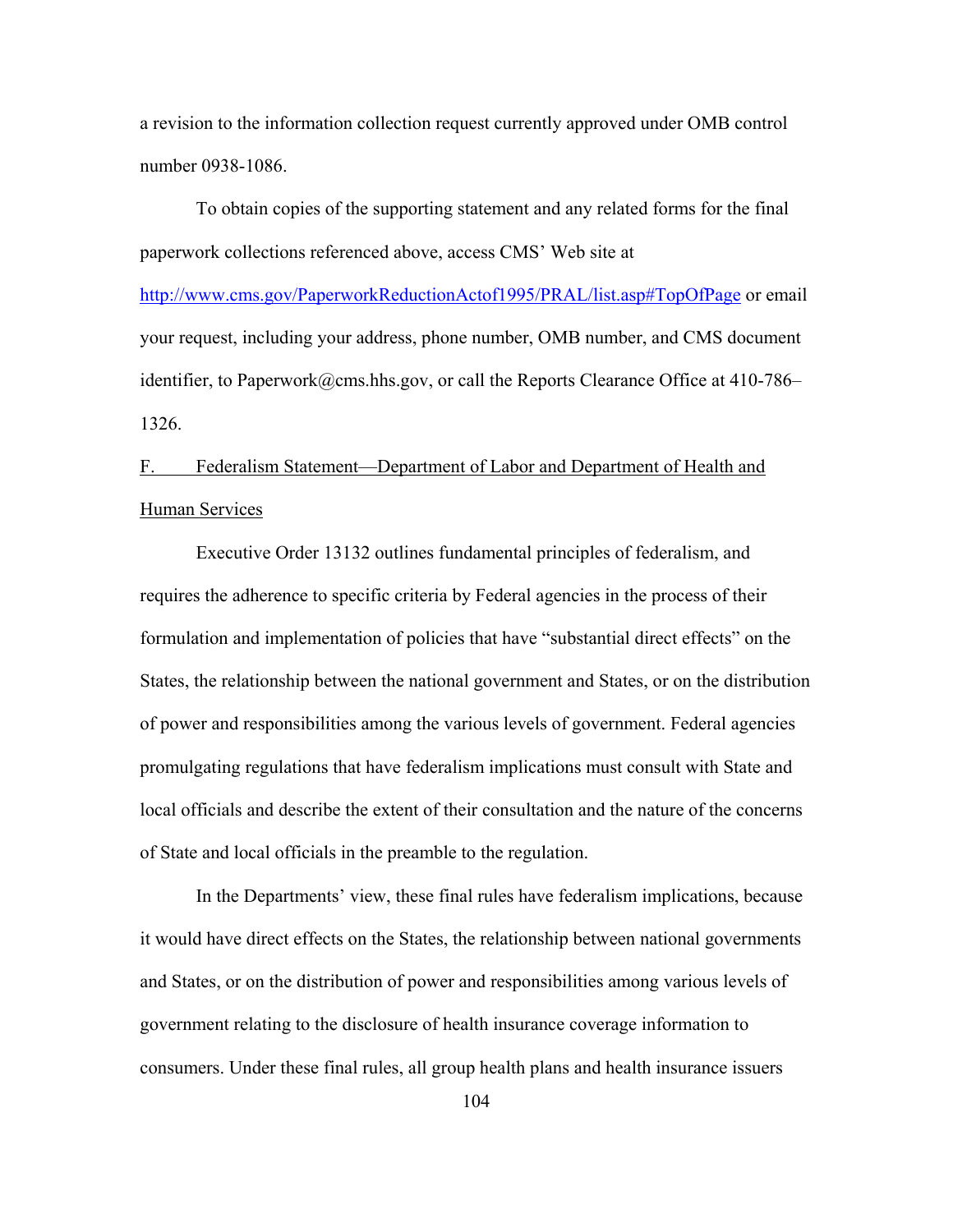offering group or individual health insurance coverage, including self-funded non-federal governmental plans as defined in section 2791 of the PHS Act, would be required to follow uniform standards for compiling and providing a summary of benefits and coverage to consumers. Such Federal standards developed under PHS Act section 2715(a) would preempt any related State standards that require a summary of benefits and coverage that provides less information to consumers than that required to be provided under PHS Act section 2715(a).

In general, through section 514, ERISA supersedes State laws to the extent that they relate to any covered employee benefit plan, and preserves State laws that regulate insurance, banking, or securities. While ERISA prohibits States from regulating a plan as an insurance or investment company or bank, the preemption provisions of section 731 of ERISA and section 2724 of the PHS Act (implemented in 29 CFR 2590.731(a) and 45 CFR 146.143(a)) apply so that the HIPAA requirements (including those of the Affordable Care Act) are not to be "construed to supersede any provision of State law which establishes, implements, or continues in effect any standard or requirement solely relating to health insurance issuers in connection with group health insurance coverage except to the extent that such standard or requirement prevents the application of a requirement" of a Federal standard. The conference report accompanying HIPAA indicates that this is intended to be the "narrowest" preemption of State laws (See House Conf. Rep. No. 104–736, at 205, reprinted in 1996 U.S. Code Cong. & Admin. News 2018). States may continue to apply State law requirements except to the extent that such requirements prevent the application of the Affordable Care Act requirements that are the subject of this rulemaking. Accordingly, States have significant latitude to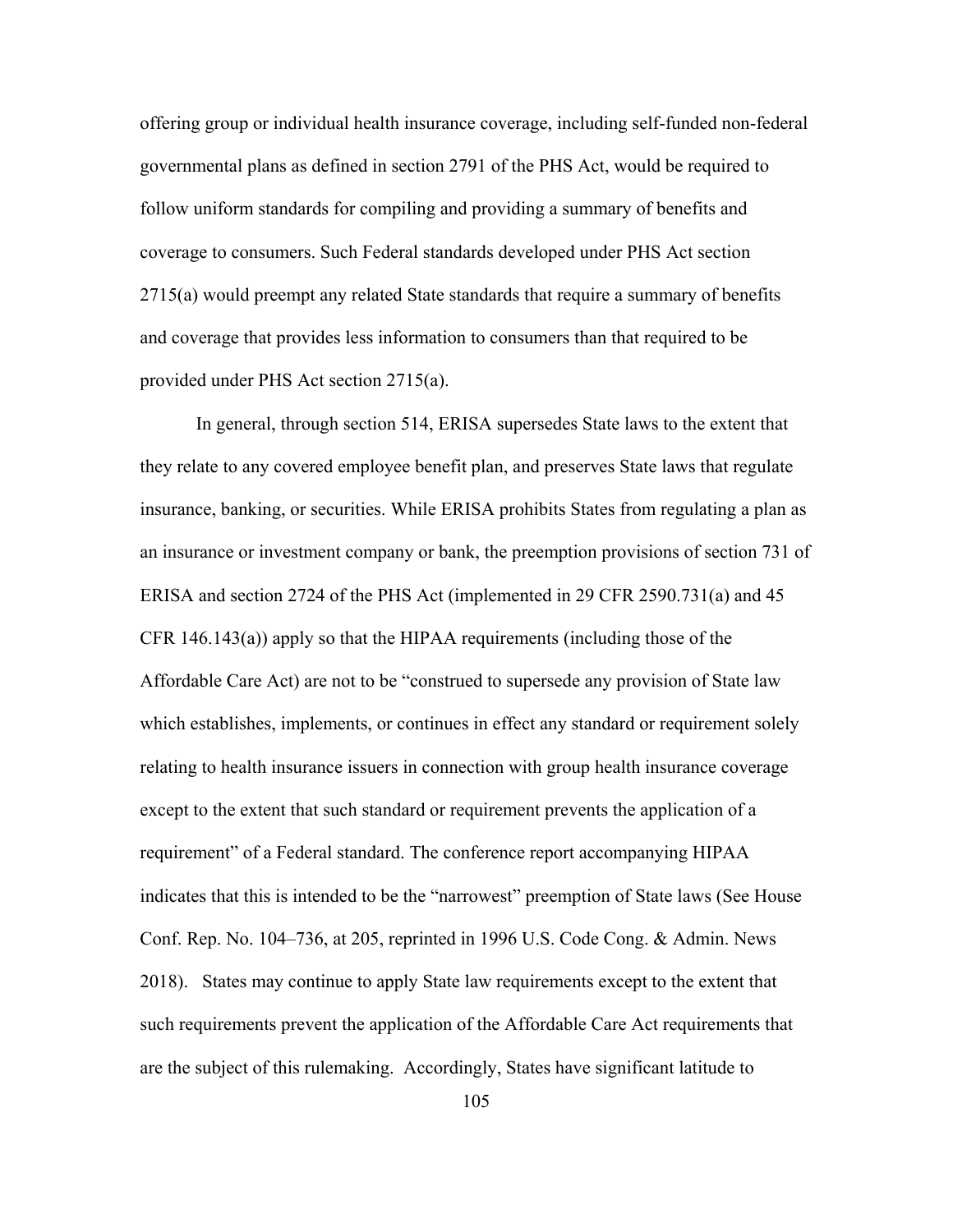impose requirements on health insurance issuers that are more restrictive than the Federal law. However, under these final rules, a State would not be allowed to impose a requirement that modifies the summary of benefits and coverage required to be provided under PHS Act section 2715(a), because it would prevent the application of this final rule's uniform disclosure requirement.

In compliance with the requirement of Executive Order 13132 that agencies examine closely any policies that may have federalism implications or limit the policy making discretion of the States, the Departments have engaged in efforts to consult with and work cooperatively with affected States, including consulting with, and attending conferences of, the National Association of Insurance Commissioners and consulting with State insurance officials on an individual basis. It is expected that the Departments will act in a similar fashion in enforcing the Affordable Care Act, including the provisions of section 2715 of the PHS Act. Throughout the process of developing these final regulations, to the extent feasible within the specific preemption provisions of HIPAA as it applies to the Affordable Care Act, the Departments have attempted to balance the States' interests in regulating health insurance issuers, and Congress' intent to provide uniform minimum protections to consumers in every State. By doing so, it is the Departments' view that they have complied with the requirements of Executive Order 13132.

Pursuant to the requirements set forth in section 8(a) of Executive Order 13132, and by the signatures affixed to this final rule, the Departments certify that the Employee Benefits Security Administration and the Centers for Medicare & Medicaid Services have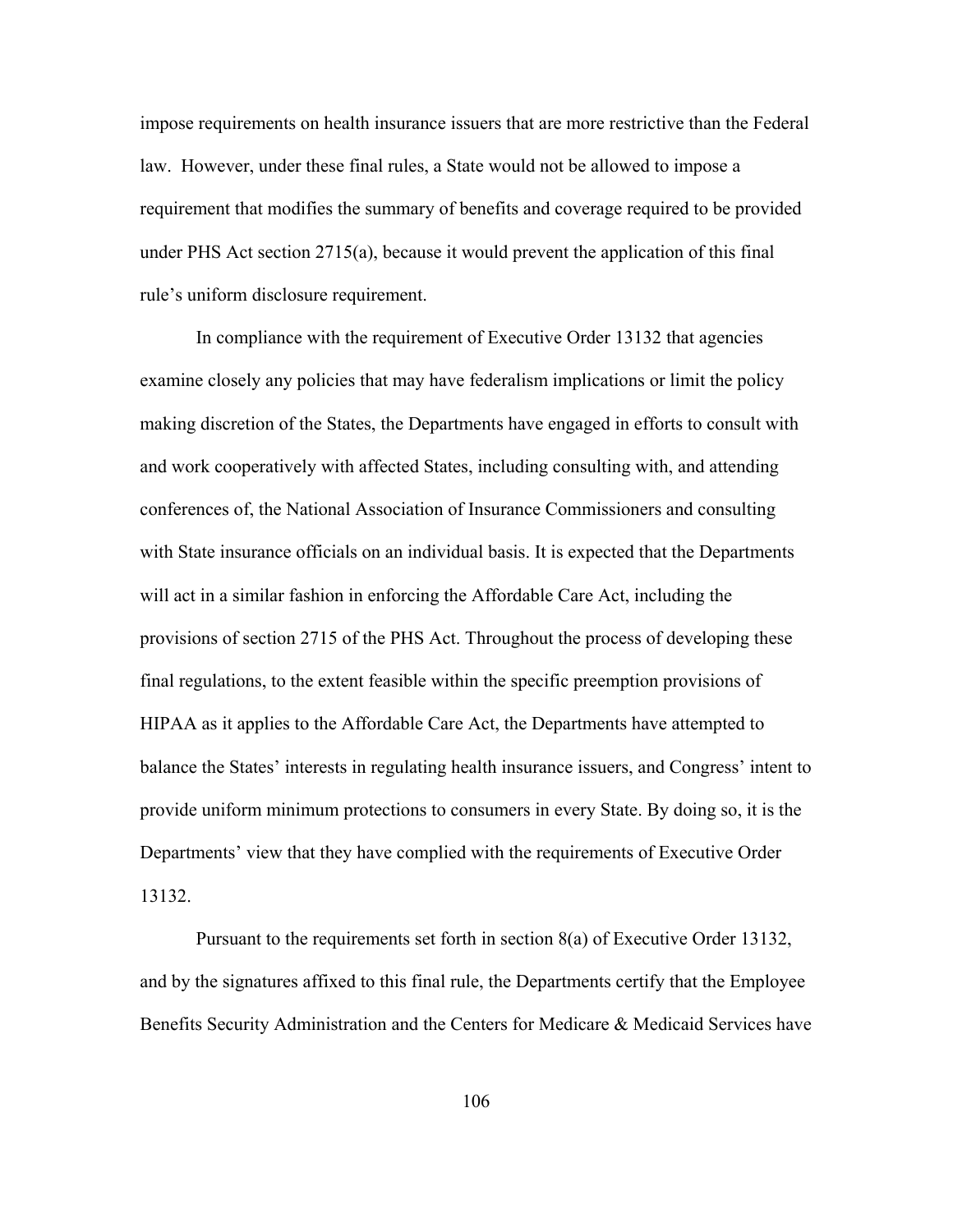complied with the requirements of Executive Order 13132 for the attached final rule in a meaningful and timely manner.

### G. Congressional Review Act

This regulation is subject to the Congressional Review Act provisions of the Small Business Regulatory Enforcement Fairness Act of 1996 (5 U.S.C. 801 et seq.), which specifies that before a rule can take effect, the Federal agency promulgating the rule shall submit to each House of the Congress and to the Comptroller General a report containing a copy of the rule along with other specified information, and has been transmitted to Congress and the Comptroller General for review.

## **V. Statutory Authority**

The Department of the Treasury regulations are adopted pursuant to the authority contained in sections 7805 and 9833 of the Code.

 The Department of Labor regulations are adopted pursuant to the authority contained in 29 U.S.C. 1027, 1059, 1135, 1161-1168, 1169, 1181-1183, 1181 note, 1185, 1185a, 1185b, 1185d, 1191, 1191a, 1191b, and 1191c; sec. 101(g), Pub. L.104-191, 110 Stat. 1936; sec. 401(b), Pub. L. 105-200, 112 Stat. 645 (42 U.S.C. 651 note); sec. 512(d), Pub. L. 110-343, 122 Stat. 3881; sec. 1001, 1201, and 1562(e), Pub. L. 111-148, 124 Stat. 119, as amended by Pub. L. 111-152, 124 Stat. 1029; Secretary of Labor's Order 3-2010, 75 FR 55354 (September 10, 2010).

The Department of Health and Human Services regulations are adopted pursuant to the authority contained in sections 2701 through 2763, 2791, and 2792 of the PHS Act (42 USC 300gg through 300gg-63, 300gg-91, and 300gg-92), as amended.

#### **List of Subjects**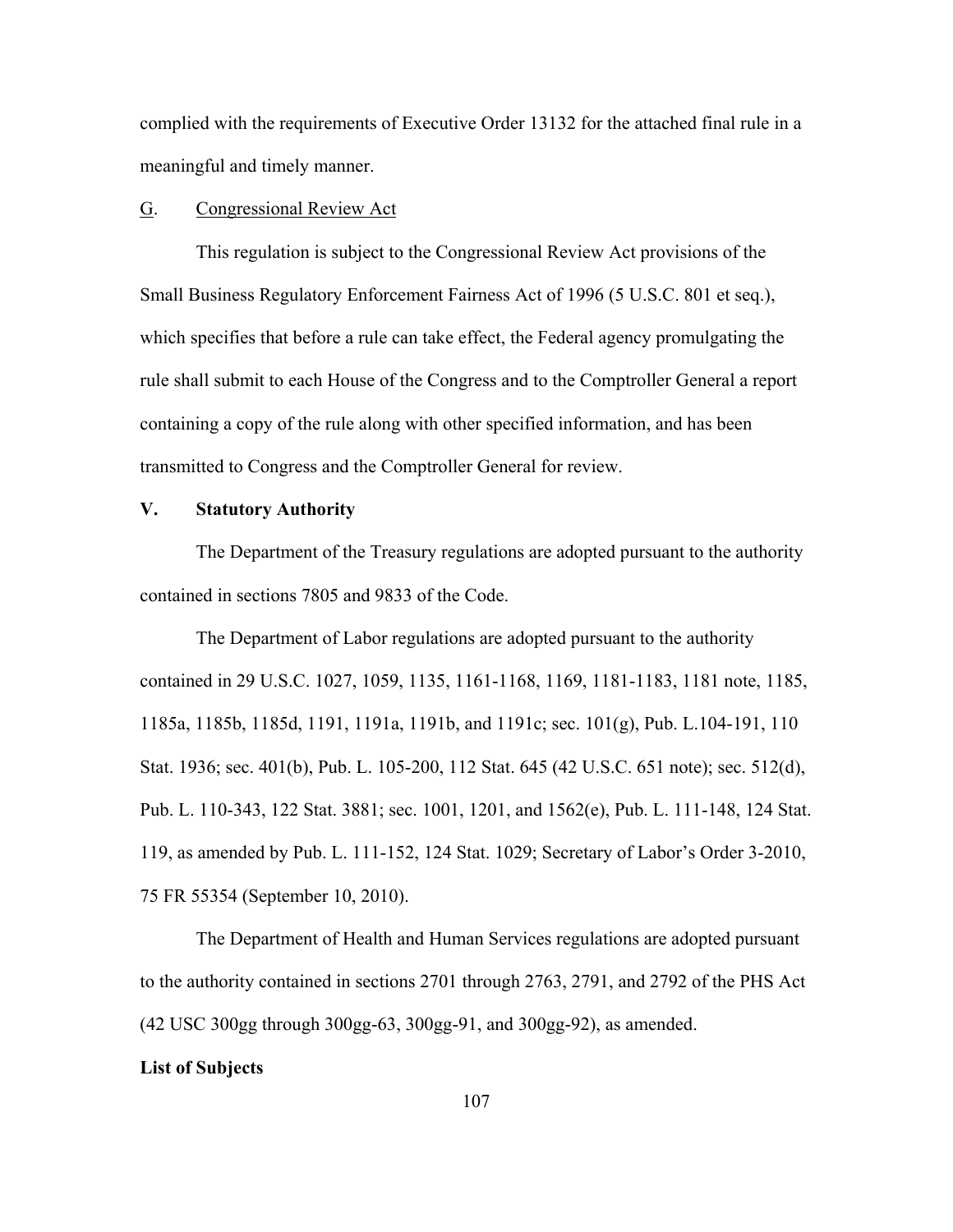## *26 CFR Part 54*

Excise taxes, Health care, Health insurance, Pensions, Reporting and recordkeeping requirements.

## *29 CFR Part 2590*

Continuation coverage, Disclosure, Employee benefit plans, Group health plans, Health care, Health insurance, Medical child support, Reporting and recordkeeping requirements.

## *45 CFR Part 147*

Health care, Health insurance, Reporting and recordkeeping requirements, and State regulation of health insurance.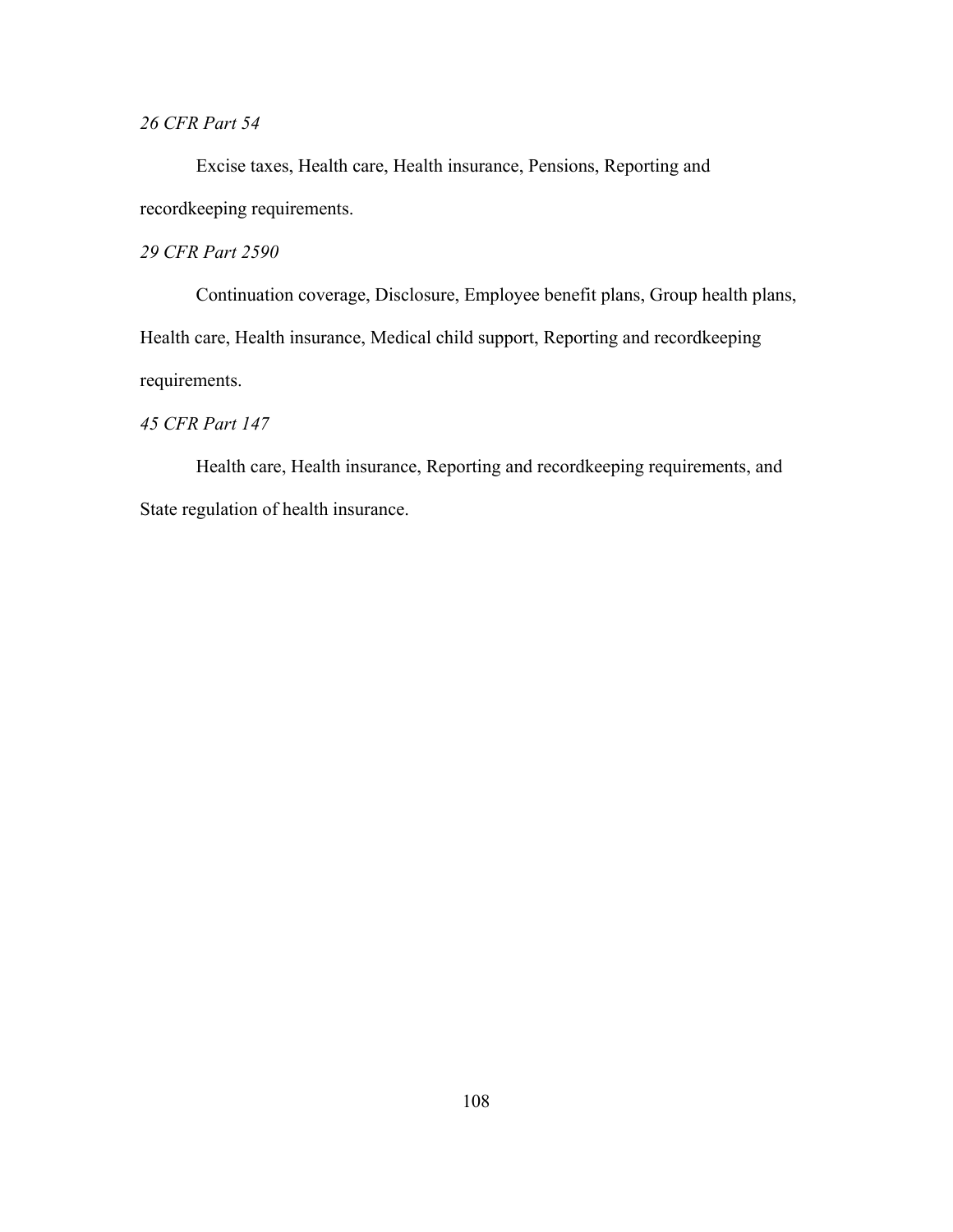Steven T. Miller Deputy Commissioner for Services and Enforcement, Internal Revenue Service.

Approved: February 7, 2012

Emily S. McMahon Acting Assistant Secretary of the Treasury (Tax Policy)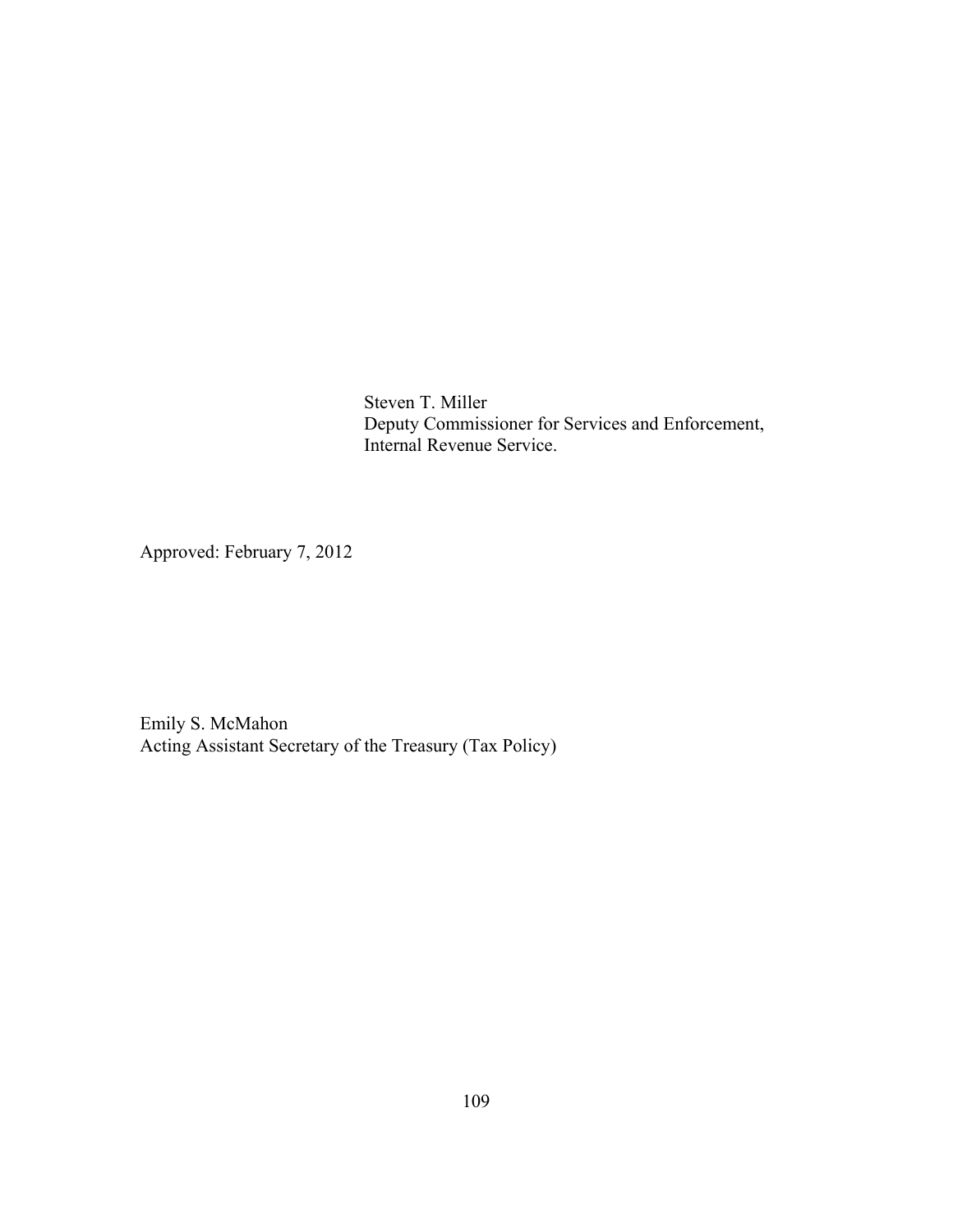Signed this 7th day of February, 2012.

Phyllis C. Borzi Assistant Secretary Employee Benefits Security Administration Department of Labor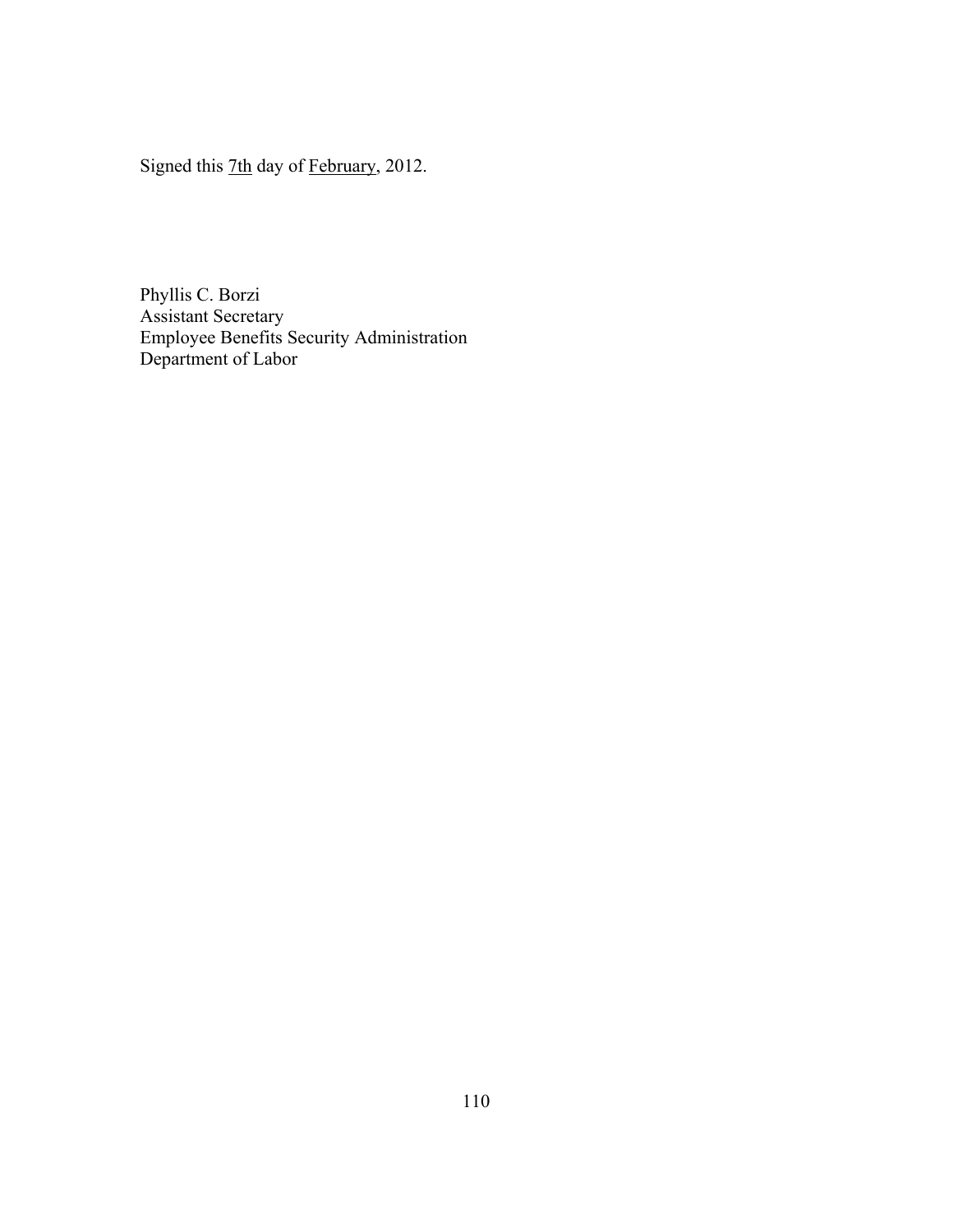CMS-9982-F

Dated: February 6, 2012

**Marilyn Tavenner,**

 $\mathcal{L}_\text{max}$  and  $\mathcal{L}_\text{max}$  and  $\mathcal{L}_\text{max}$  are the set of  $\mathcal{L}_\text{max}$  and  $\mathcal{L}_\text{max}$ 

Acting Administrator,

Centers for Medicare & Medicaid Services.

Dated: February 6, 2012

**Kathleen Sebelius,** 

Secretary,

Department of Health and Human Services.

**\_\_\_\_\_\_\_\_\_\_\_\_\_\_\_\_\_\_\_\_\_\_\_\_\_\_\_\_\_\_\_\_\_\_\_\_\_\_\_** 

CMS-9982-F

# **BILLING CODE 4120-01-P**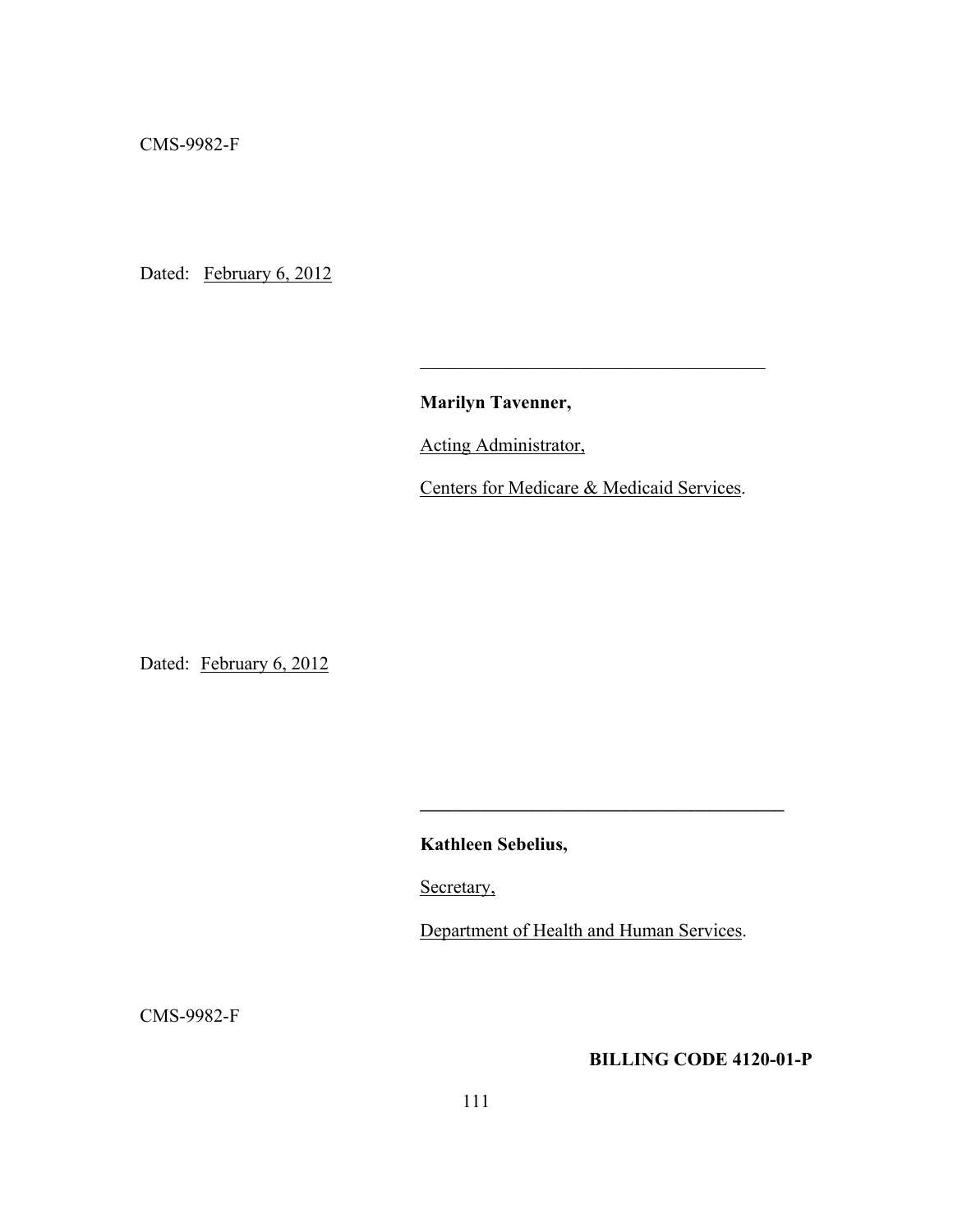#### **DEPARTMENT OF THE TREASURY**

#### **Internal Revenue Service**

26 CFR Chapter 1

 Accordingly, the Internal Revenue Service amends 26 CFR Parts 54 and 602 as follows:

# **PART 54--PENSION EXCISE TAXES**

Paragraph 1. The authority citation for Part 54 is amended by adding an entry for §54.9815-2715 in numerical order to read in part as follows:

Authority: 26 U.S.C. 7805. \*\*\*

Section 54.9815-2715 also issued under 26 U.S.C. 9833.

Par. 2. Section 54.9815-2715 is added to read as follows:

#### **§ 54.9815-2715 Summary of benefits and coverage and uniform glossary.**

(a) Summary of benefits and coverage--(1) In general. A group health plan (and its administrator as defined in section 3(16)(A) of ERISA), and a health insurance issuer offering group health insurance coverage, is required to provide a written summary of benefits and coverage (SBC) for each benefit package without charge to entities and individuals described in this paragraph (a)(1) in accordance with the rules of this section.

 (i) SBC provided by a group health insurance issuer to a group health plan--(A) Upon application. A health insurance issuer offering group health insurance coverage must provide the SBC to a group health plan (or its sponsor) upon application for health coverage, as soon as practicable following receipt of the application, but in no event later than seven business days following receipt of the application.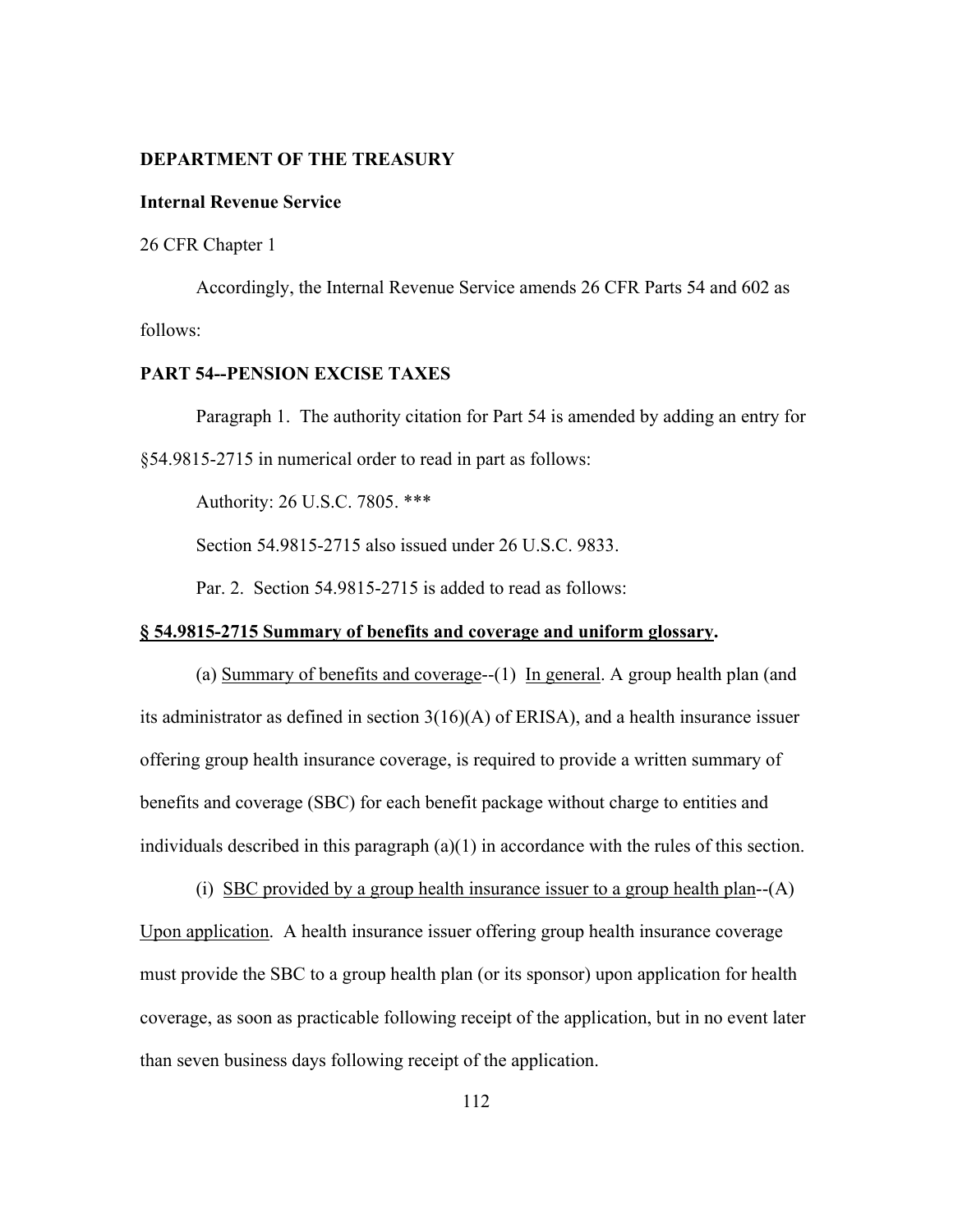(B) By first day of coverage (if there are changes). If there is any change in the information required to be in the SBC that was provided upon application and before the first day of coverage, the issuer must update and provide a current SBC to the plan (or its sponsor) no later than the first day of coverage.

(C) Upon renewal. If the issuer renews or reissues the policy, certificate, or contract of insurance (for example, for a succeeding policy year), the issuer must provide a new SBC as follows:

(1) If written application is required (in either paper or electronic form) for renewal or reissuance, the SBC must be provided no later than the date the written application materials are distributed.

(2) If renewal or reissuance is automatic, the SBC must be provided no later than 30 days prior to the first day of the new plan or policy year; however, with respect to an insured plan, if the policy, certificate, or contract of insurance has not been issued or renewed before such 30-day period, the SBC must be provided as soon as practicable but in no event later than seven business days after issuance of the new policy, certificate, or contract of insurance, or the receipt of written confirmation of intent to renew, whichever is earlier.

(D) Upon request. If a group health plan (or its sponsor) requests an SBC or summary information about a health insurance product from a health insurance issuer offering group health insurance coverage, an SBC must be provided as soon as practicable, but in no event later than seven business days following receipt of the request.

113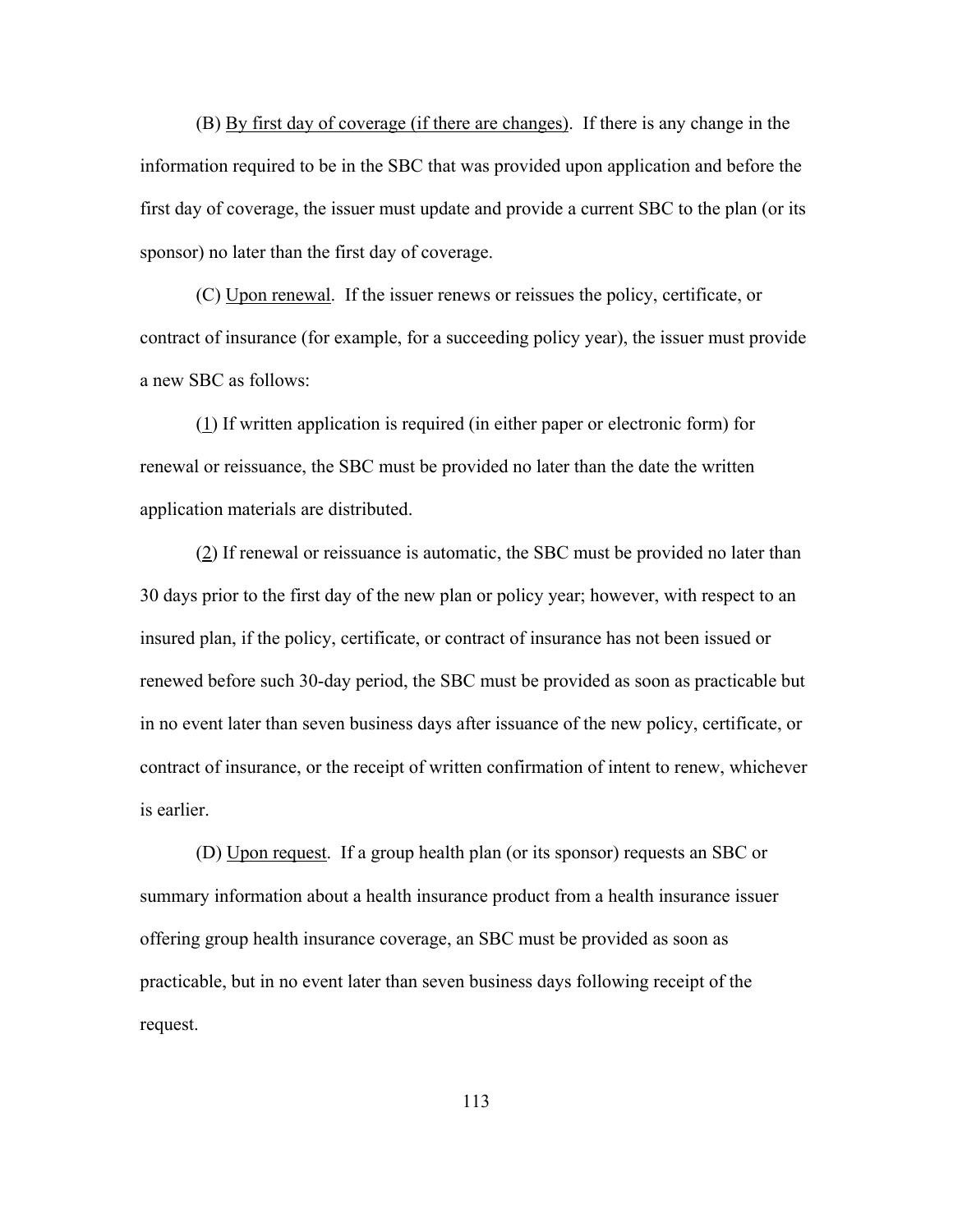(ii) SBC provided by a group health insurance issuer and a group health plan to participants and beneficiaries--(A) In general. A group health plan (including its administrator, as defined under section 3(16) of ERISA), and a health insurance issuer offering group health insurance coverage, must provide an SBC to a participant or beneficiary (as defined under sections 3(7) and 3(8) of ERISA), and consistent with paragraph (a)(1)(iii) of this section, with respect to each benefit package offered by the plan or issuer for which the participant or beneficiary is eligible.

 (B) Upon application. The SBC must be provided as part of any written application materials that are distributed by the plan or issuer for enrollment. If the plan or issuer does not distribute written application materials for enrollment, the SBC must be distributed no later than the first date on which the participant is eligible to enroll in coverage for the participant or any beneficiaries.

 (C) By first day of coverage (if there are changes). If there is any change to the information required to be in the SBC that was provided upon application and before the first day of coverage, the plan or issuer must update and provide a current SBC to a participant or beneficiary no later than the first day of coverage.

 (D) Special enrollees. The plan or issuer must provide the SBC to special enrollees (as described in §54.9801-6) no later than the date by which a summary plan description is required to be provided under the timeframe set forth in ERISA section 104(b)(1)(A) and its implementing regulations, which is 90 days from enrollment.

 (E) Upon renewal. If the plan or issuer requires participants or beneficiaries to renew in order to maintain coverage (for example, for a succeeding plan year), the plan or issuer must provide a new SBC when the coverage is renewed, as follows: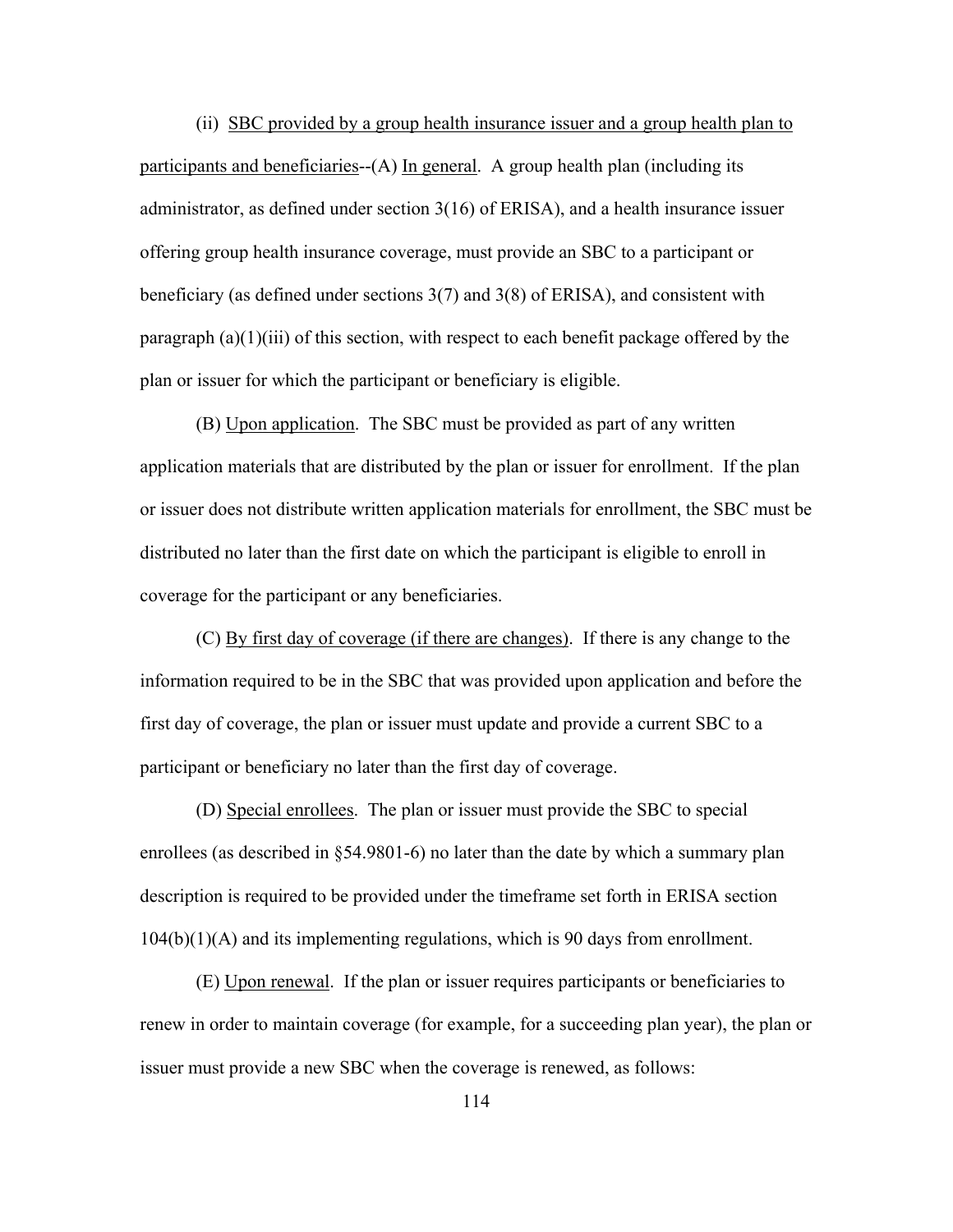(1) If written application is required for renewal (in either paper or electronic form), the SBC must be provided no later than the date on which the written application materials are distributed.

 (2) If renewal is automatic, the SBC must be provided no later than 30 days prior to the first day of the new plan or policy year; however, with respect to an insured plan, if the policy, certificate, or contract of insurance has not been issued or renewed before such 30-day period, the SBC must be provided as soon as practicable but in no event later than seven business days after issuance of the new policy, certificate, or contract of insurance, or the receipt of written confirmation of intent to renew, whichever is earlier.

 (F) Upon request. A plan or issuer must provide the SBC to participants or beneficiaries upon request for an SBC or summary information about the health coverage, as soon as practicable, but in no event later than seven business days following receipt of the request.

 (iii) Special rules to prevent unnecessary duplication with respect to group health coverage--(A) An entity required to provide an SBC under this paragraph (a)(1) with respect to an individual satisfies that requirement if another party provides the SBC, but only to the extent that the SBC is timely and complete in accordance with the other rules of this section. Therefore, for example, in the case of a group health plan funded through an insurance policy, the plan satisfies the requirement to provide an SBC with respect to an individual if the issuer provides a timely and complete SBC to the individual.

 (B) If a single SBC is provided to a participant and any beneficiaries at the participant's last known address, then the requirement to provide the SBC to the participant and any beneficiaries is generally satisfied. However, if a beneficiary's last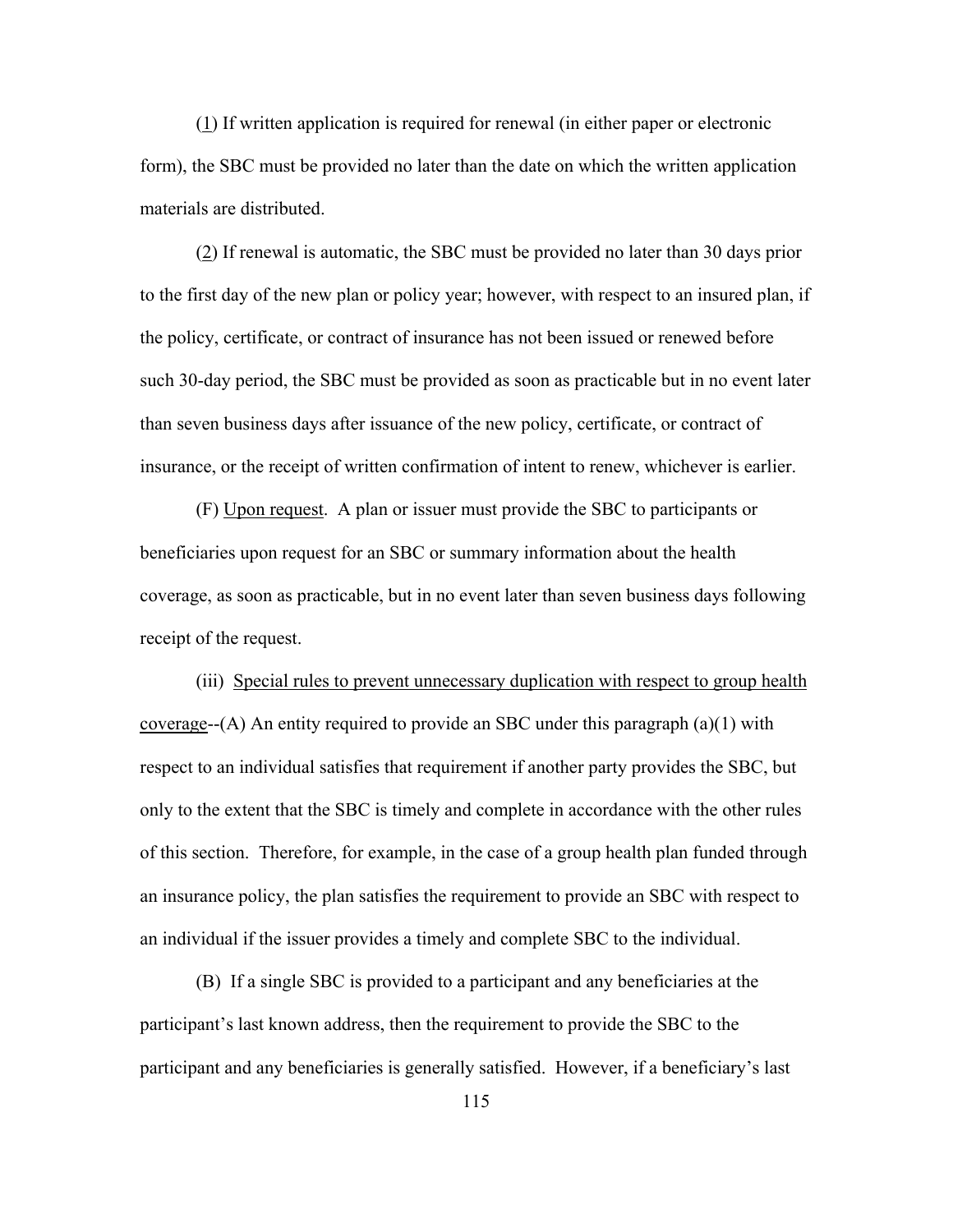known address is different than the participant's last known address, a separate SBC is required to be provided to the beneficiary at the beneficiary's last known address.

 (C) With respect to a group health plan that offers multiple benefit packages, the plan or issuer is required to provide a new SBC automatically upon renewal only with respect to the benefit package in which a participant or beneficiary is enrolled; SBCs are not required to be provided automatically upon renewal with respect to benefit packages in which the participant or beneficiary is not enrolled. However, if a participant or beneficiary requests an SBC with respect to another benefit package (or more than one other benefit package) for which the participant or beneficiary is eligible, the SBC (or SBCs, in the case of a request for SBCs relating to more than one benefit package) must be provided upon request as soon as practicable, but in no event later than seven business days following receipt of the request.

(2) Content – (i) In general. Subject to paragraph  $(a)(2)(iii)$  of this section, the SBC must include the following:

 (A) Uniform definitions of standard insurance terms and medical terms so that consumers may compare health coverage and understand the terms of (or exceptions to) their coverage, in accordance with guidance as specified by the Secretary;

 (B) A description of the coverage, including cost sharing, for each category of benefits identified by the Secretary in guidance;

(C) The exceptions, reductions, and limitations of the coverage;

 (D) The cost-sharing provisions of the coverage, including deductible, coinsurance, and copayment obligations;

(E) The renewability and continuation of coverage provisions;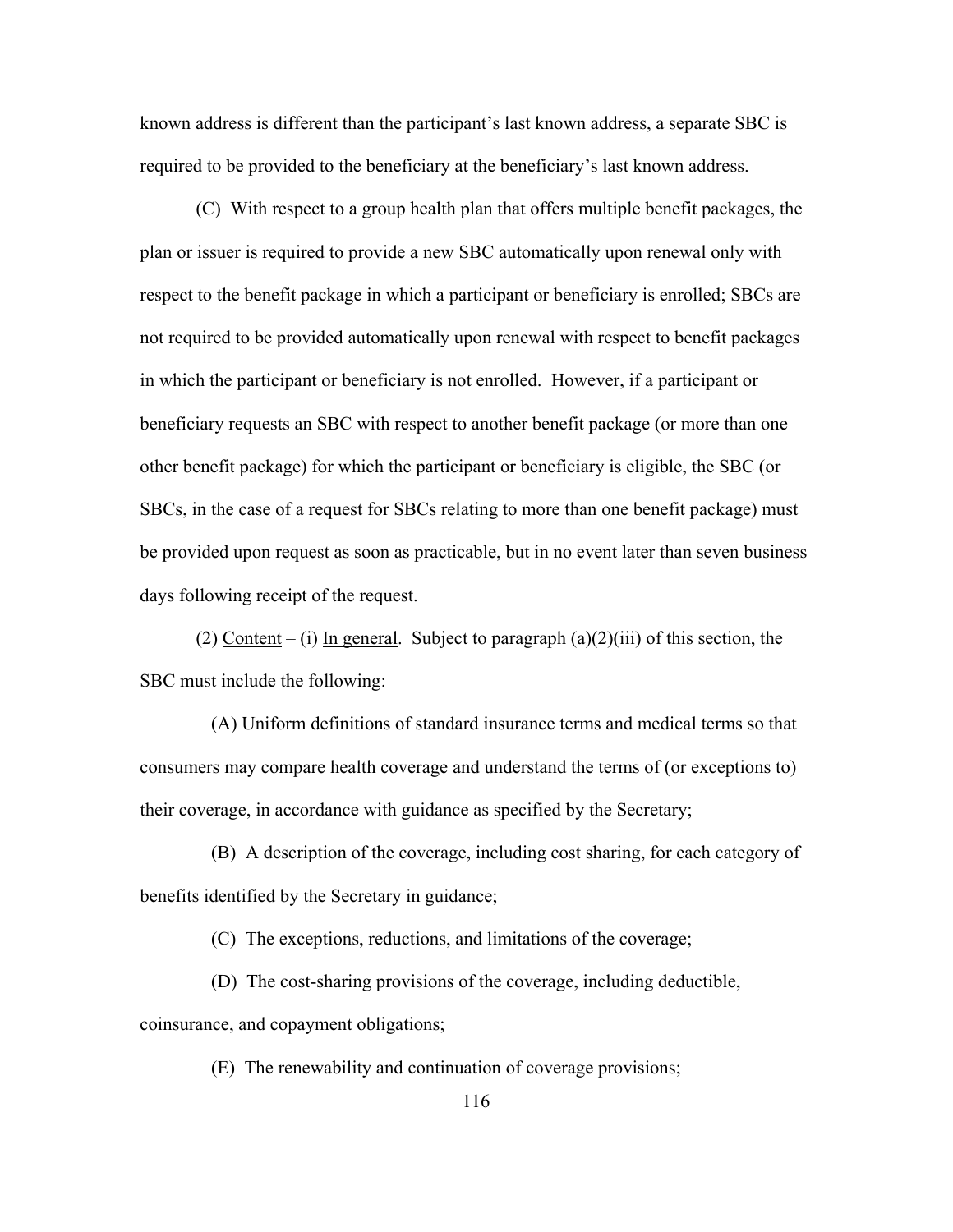(F) Coverage examples, in accordance with paragraph  $(a)(2)(ii)$  of this section;

 (G) With respect to coverage beginning on or after January 1, 2014, a statement about whether the plan or coverage provides minimum essential coverage as defined under section 5000A(f) and whether the plan's or coverage's share of the total allowed costs of benefits provided under the plan or coverage meets applicable requirements;

 (H) A statement that the SBC is only a summary and that the plan document, policy, certificate, or contract of insurance should be consulted to determine the governing contractual provisions of the coverage;

 (I) Contact information for questions and obtaining a copy of the plan document or the insurance policy, certificate, or contract of insurance (such as a telephone number for customer service and an Internet address for obtaining a copy of the plan document or the insurance policy, certificate, or contract of insurance);

(J) For plans and issuers that maintain one or more networks of providers, an Internet address (or similar contact information) for obtaining a list of network providers;

(K) For plans and issuers that use a formulary in providing prescription drug coverage, an Internet address (or similar contact information) for obtaining information on prescription drug coverage; and

(L) An Internet address for obtaining the uniform glossary, as described in paragraph (c) of this section, as well as a contact phone number to obtain a paper copy of the uniform glossary, and a disclosure that paper copies are available.

(ii) Coverage examples. The SBC must include coverage examples specified by the Secretary in guidance that illustrate benefits provided under the plan or coverage for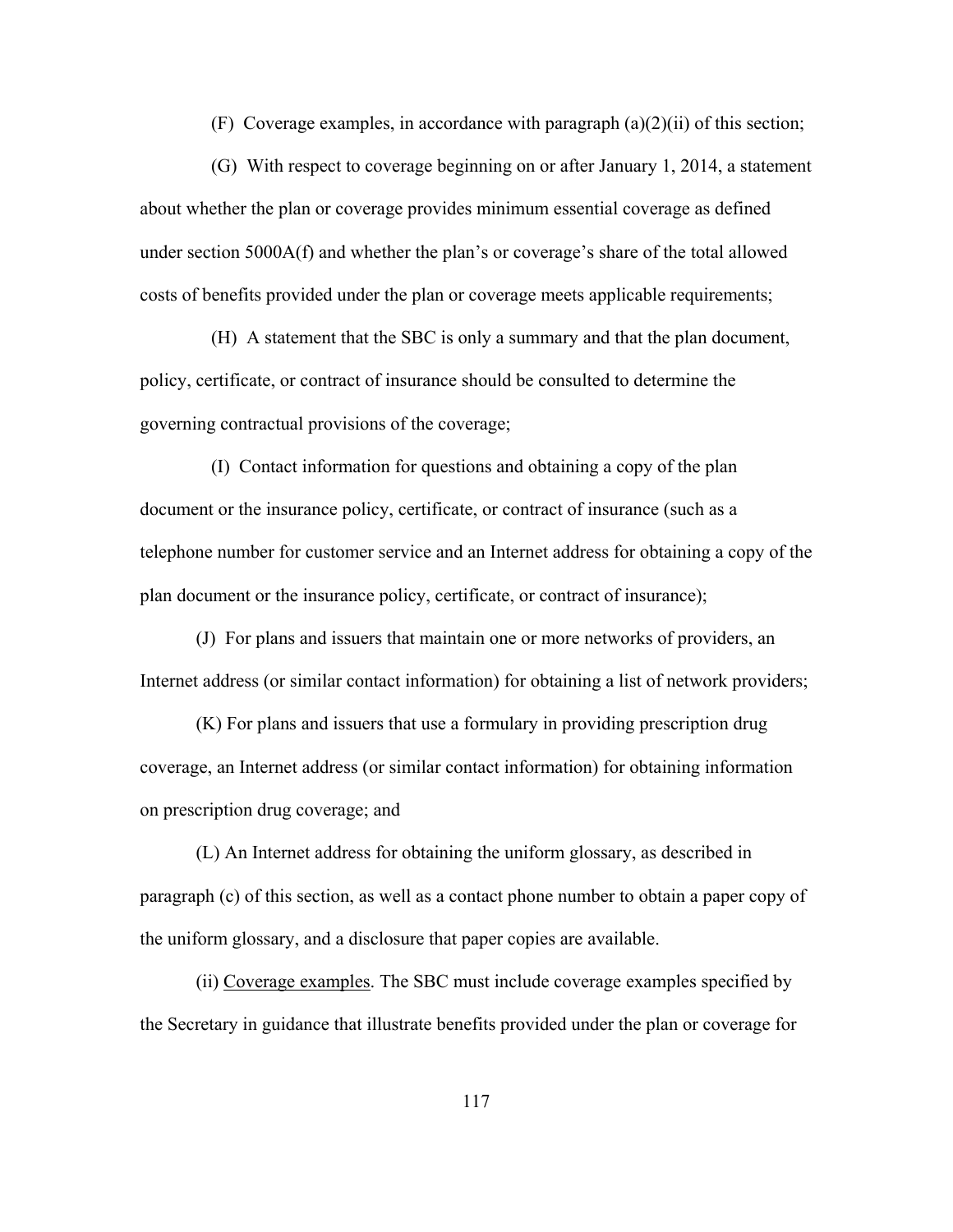common benefits scenarios (including pregnancy and serious or chronic medical conditions) in accordance with this paragraph  $(a)(2)(ii)$ .

(A) Number of examples. The Secretary may identify up to six coverage examples that may be required in an SBC.

(B) Benefits scenarios. For purposes of this paragraph  $(a)(2)(ii)$ , a benefits scenario is a hypothetical situation, consisting of a sample treatment plan for a specified medical condition during a specific period of time, based on recognized clinical practice guidelines as defined by the National Guideline Clearinghouse, Agency for Healthcare Research and Quality. The Secretary will specify, in guidance, the assumptions, including the relevant items and services and reimbursement information, for each claim in the benefits scenario.

(C) Illustration of benefit provided. For purposes of this paragraph  $(a)(2)(ii)$ , to illustrate benefits provided under the plan or coverage for a particular benefits scenario, a plan or issuer simulates claims processing in accordance with guidance issued by the Secretary to generate an estimate of what an individual might expect to pay under the plan, policy, or benefit package. The illustration of benefits provided will take into account any cost sharing, excluded benefits, and other limitations on coverage, as specified by the Secretary in guidance.

(iii) Coverage provided outside the United States. In lieu of summarizing coverage for items and services provided outside the United States, a plan or issuer may provide an Internet address (or similar contact information) for obtaining information about benefits and coverage provided outside the United States. In any case, the plan or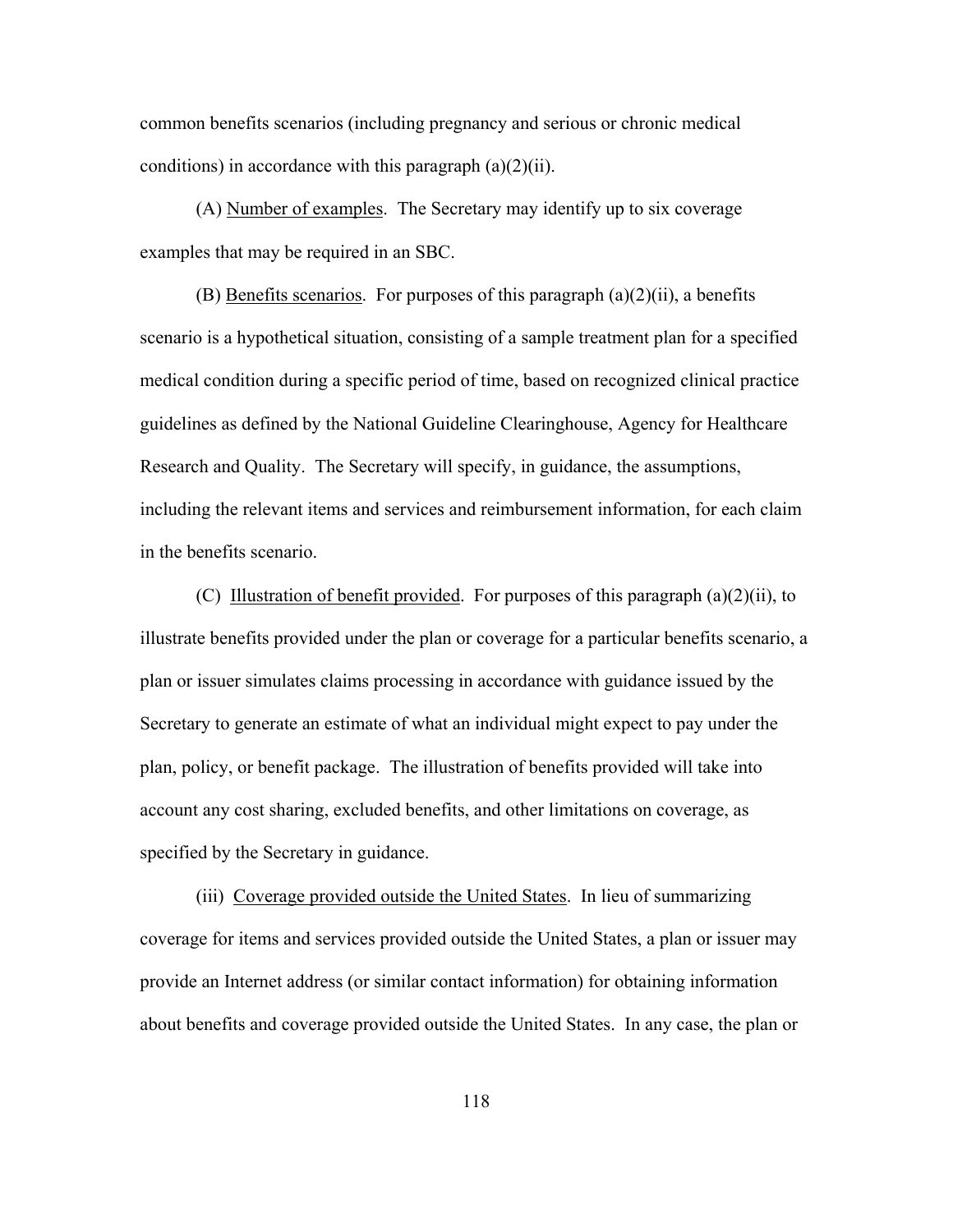issuer must provide an SBC in accordance with this section that accurately summarizes benefits and coverage available under the plan or coverage within the United States.

 (3) Appearance. A group health plan and a health insurance issuer must provide an SBC in the form, and in accordance with the instructions for completing the SBC, that are specified by the Secretary in guidance. The SBC must be presented in a uniform format, use terminology understandable by the average plan enrollee, not exceed four double-sided pages in length, and not include print smaller than 12-point font.

(4) Form – (i) An SBC provided by an issuer offering group health insurance coverage to a plan (or its sponsor), may be provided in paper form. Alternatively, the SBC may be provided electronically (such as by email or an Internet posting) if the following three conditions are satisfied –

(A) The format is readily accessible by the plan (or its sponsor);

(B) The SBC is provided in paper form free of charge upon request; and

(C) If the electronic form is an Internet posting, the issuer timely advises the plan (or its sponsor) in paper form or email that the documents are available on the Internet and provides the Internet address.

(ii) An SBC provided by a group health plan or health insurance issuer to a participant or beneficiary may be provided in paper form. Alternatively, the SBC may be provided electronically (such as by email or an Internet posting) if the requirements of this paragraph  $(a)(4)(ii)$  are met.

(A) With respect to participants and beneficiaries covered under the plan, the SBC may be provided electronically if the requirements of 29 CFR 2520.104b-1 are met.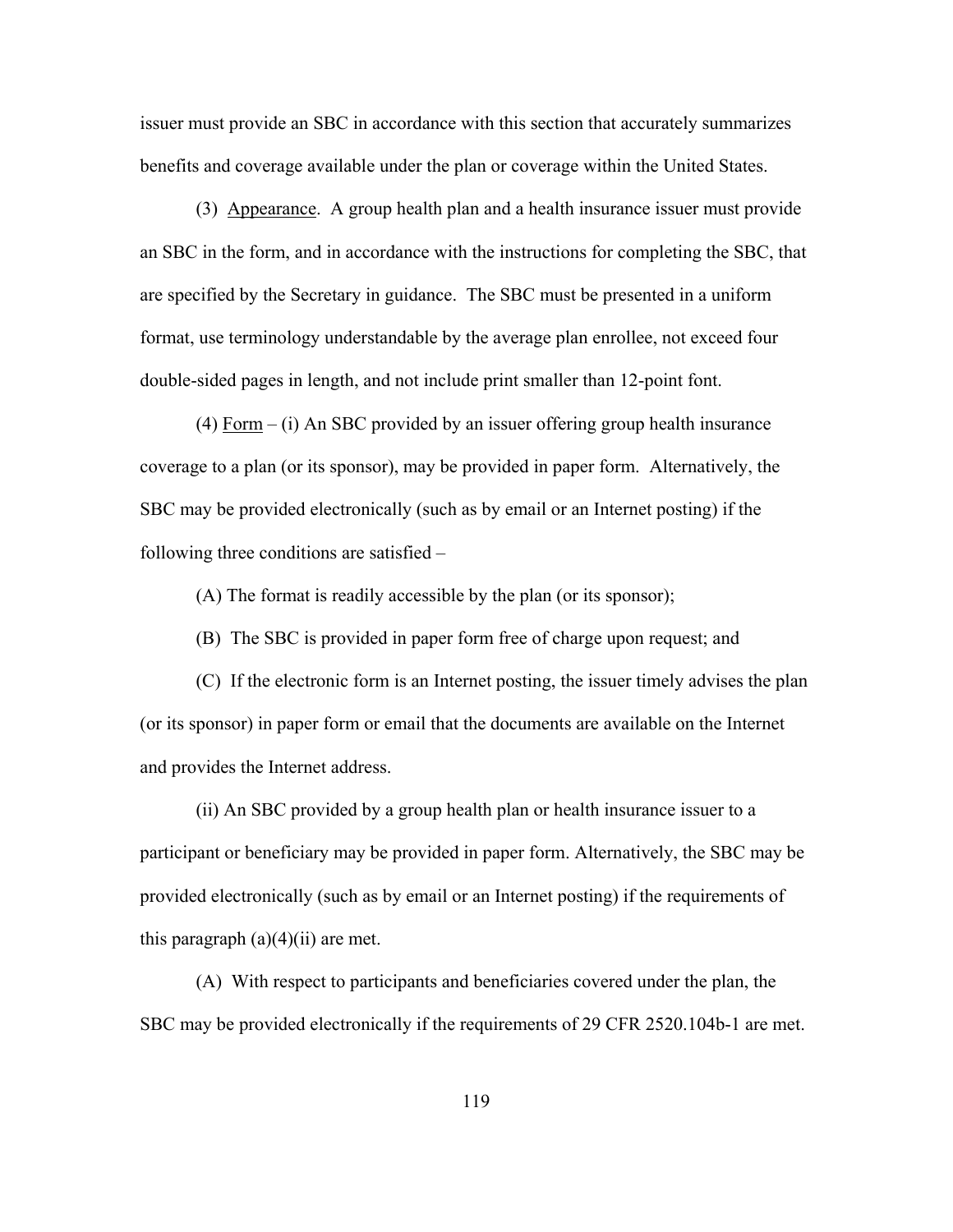(B) With respect to participants and beneficiaries who are eligible but not enrolled for coverage, the SBC may be provided electronically if--

(1) The format is readily accessible;

(2) The SBC is provided in paper form free of charge upon request; and

(3) In a case in which the electronic form is an Internet posting, the plan or issuer timely notifies the individual in paper form (such as a postcard) or email that the documents are available on the Internet, provides the Internet address, and notifies the individual that the documents are available in paper form upon request.

(5) Language. A group health plan or health insurance issuer must provide the SBC in a culturally and linguistically appropriate manner. For purposes of this paragraph (a)(5), a plan or issuer is considered to provide the SBC in a culturally and linguistically appropriate manner if the thresholds and standards of  $\S$  54.9815-2719T(e) are met as applied to the SBC.

(b) Notice of modification. If a group health plan, or health insurance issuer offering group health insurance coverage, makes any material modification (as defined under section 102 of ERISA) in any of the terms of the plan or coverage that would affect the content of the SBC, that is not reflected in the most recently provided SBC, and that occurs other than in connection with a renewal or reissuance of coverage, the plan or issuer must provide notice of the modification to enrollees not later than 60 days prior to the date on which the modification will become effective. The notice of modification must be provided in a form that is consistent with paragraph (a)(4) of this section.

(c) Uniform glossary – (1) In general. A group health plan, and a health insurance issuer offering group health insurance coverage, must make available to participants and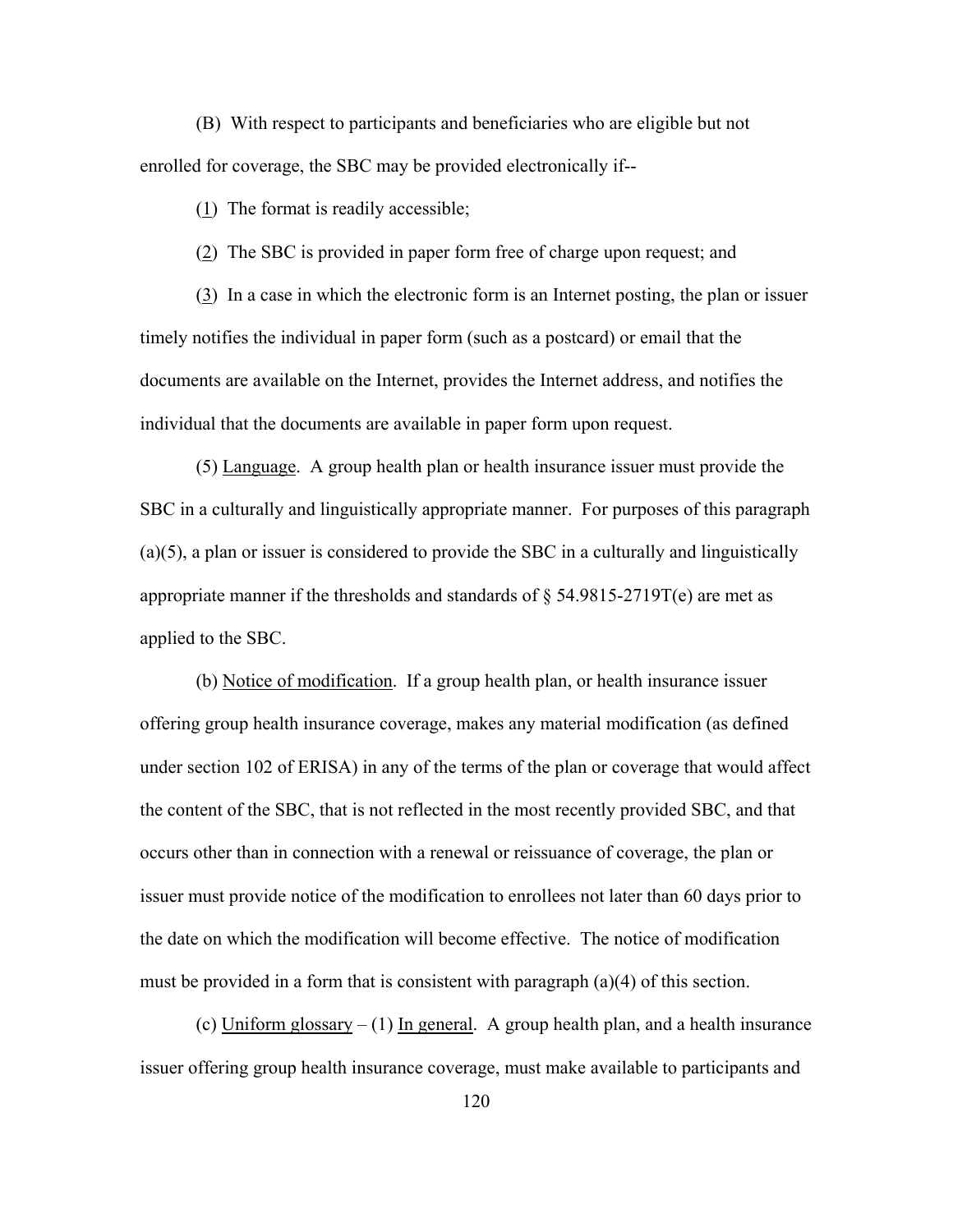beneficiaries the uniform glossary described in paragraph (c)(2) of this section in accordance with the appearance and the form and manner requirements of paragraphs  $(c)(3)$  and  $(4)$  of this section.

 (2) Health-coverage-related terms and medical terms. The uniform glossary must provide uniform definitions, specified by the Secretary in guidance, of the following health-coverage-related terms and medical terms:

 (i) Allowed amount, appeal, balance billing, co-insurance, complications of pregnancy, co-payment, deductible, durable medical equipment, emergency medical condition, emergency medical transportation, emergency room care, emergency services, excluded services, grievance, habilitation services, health insurance, home health care, hospice services, hospitalization, hospital outpatient care, in-network co-insurance, innetwork co-payment, medically necessary, network, non-preferred provider, out-ofnetwork co-insurance, out-of-network co-payment, out-of-pocket limit, physician services, plan, preauthorization, preferred provider, premium, prescription drug coverage, prescription drugs, primary care physician, primary care provider, provider, reconstructive surgery, rehabilitation services, skilled nursing care, specialist, usual customary and reasonable (UCR), and urgent care; and

 (ii) Such other terms as the Secretary determines are important to define so that individuals and employers may compare and understand the terms of coverage and medical benefits (including any exceptions to those benefits), as specified in guidance.

 (3) Appearance. A group health plan, and a health insurance issuer, must provide the uniform glossary with the appearance specified by the Secretary in guidance to ensure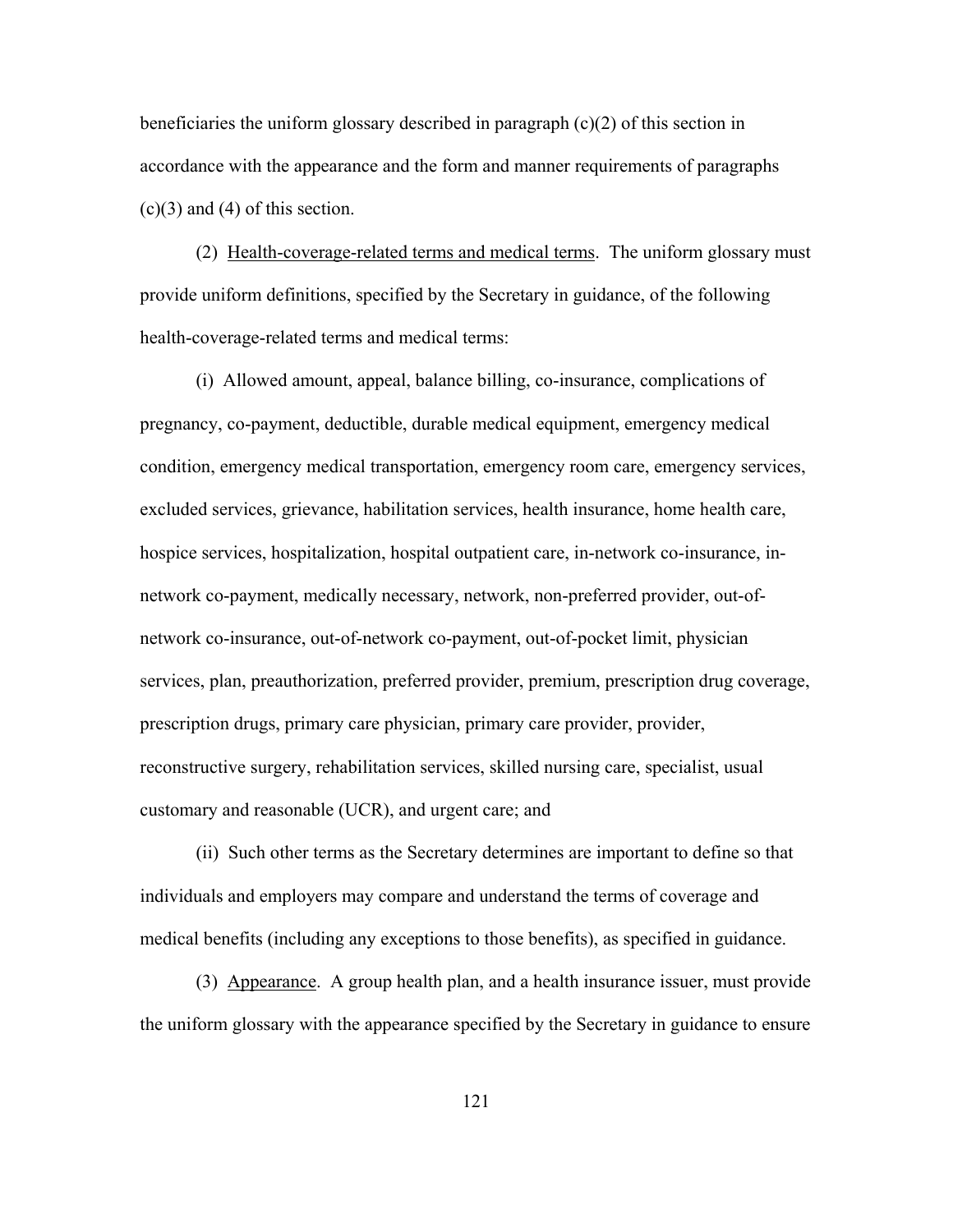the uniform glossary is presented in a uniform format and uses terminology understandable by the average plan enrollee.

 (4) Form and manner. A plan or issuer must make the uniform glossary described in this paragraph (c) available upon request, in either paper or electronic form (as requested), within seven business days after receipt of the request.

(d) Preemption. State laws that require a health insurance issuer to provide an SBC that supplies less information than required under paragraph (a) of this section are preempted.

 (e) Failure to provide. A group health plan or health insurance issuer that willfully fails to provide information required under this section to a participant or beneficiary is subject to a fine of not more than \$1,000 for each such failure. A failure with respect to each participant or beneficiary constitutes a separate offense for purposes of this paragraph (e).

(f) Effective/Applicability date  $- (1)$  This section is applicable to group health plans and group health insurance issuers in accordance with this paragraph (f). (See §54.9815-1251T(d), providing that this section applies to grandfathered health plans.)

(i) For disclosures with respect to participants and beneficiaries who enroll or reenroll through an open enrollment period (including re-enrollees and late enrollees), this section applies beginning on the first day of the first open enrollment period that begins on or after September 23, 2012; and

(ii) For disclosures with respect to participants and beneficiaries who enroll in coverage other than through an open enrollment period (including individuals who are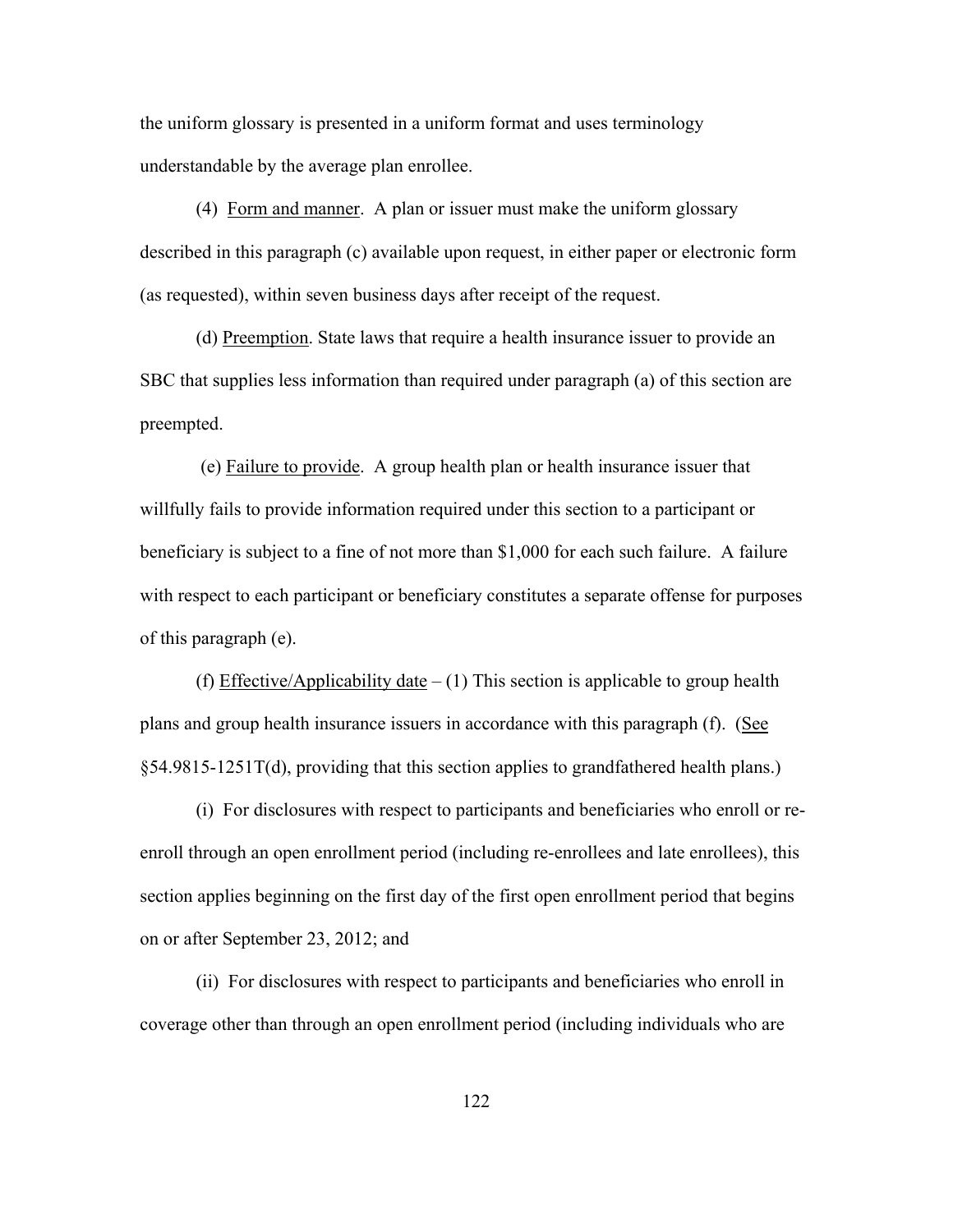newly eligible for coverage and special enrollees), this section applies beginning on the first day of the first plan year that begins on or after September 23, 2012.

(2) For disclosures with respect to plans, this section is applicable to health insurance issuers beginning September 23, 2012.

# **PART 602--OMB CONTROL NUMBERS UNDER THE PAPERWORK**

# **REDUCTION ACT**

Par. 3. The authority citation for part 602 continues to read in part as follows:

Authority: 26 U.S.C. 7805. \* \* \*

Par. 4. Section 602.101(b) is amended by adding the following entry in numerical order to the table to read as follows:

# **§ 602.101 OMB Control numbers.**

\* \* \* \* \*

(b) \* \* \*

| <b>CFR</b> part or section where<br>identified and described | <b>Current OMB</b><br>control No. |
|--------------------------------------------------------------|-----------------------------------|
| * * * * * * *                                                |                                   |
|                                                              | 1545-2229                         |
| * * * * * * *                                                |                                   |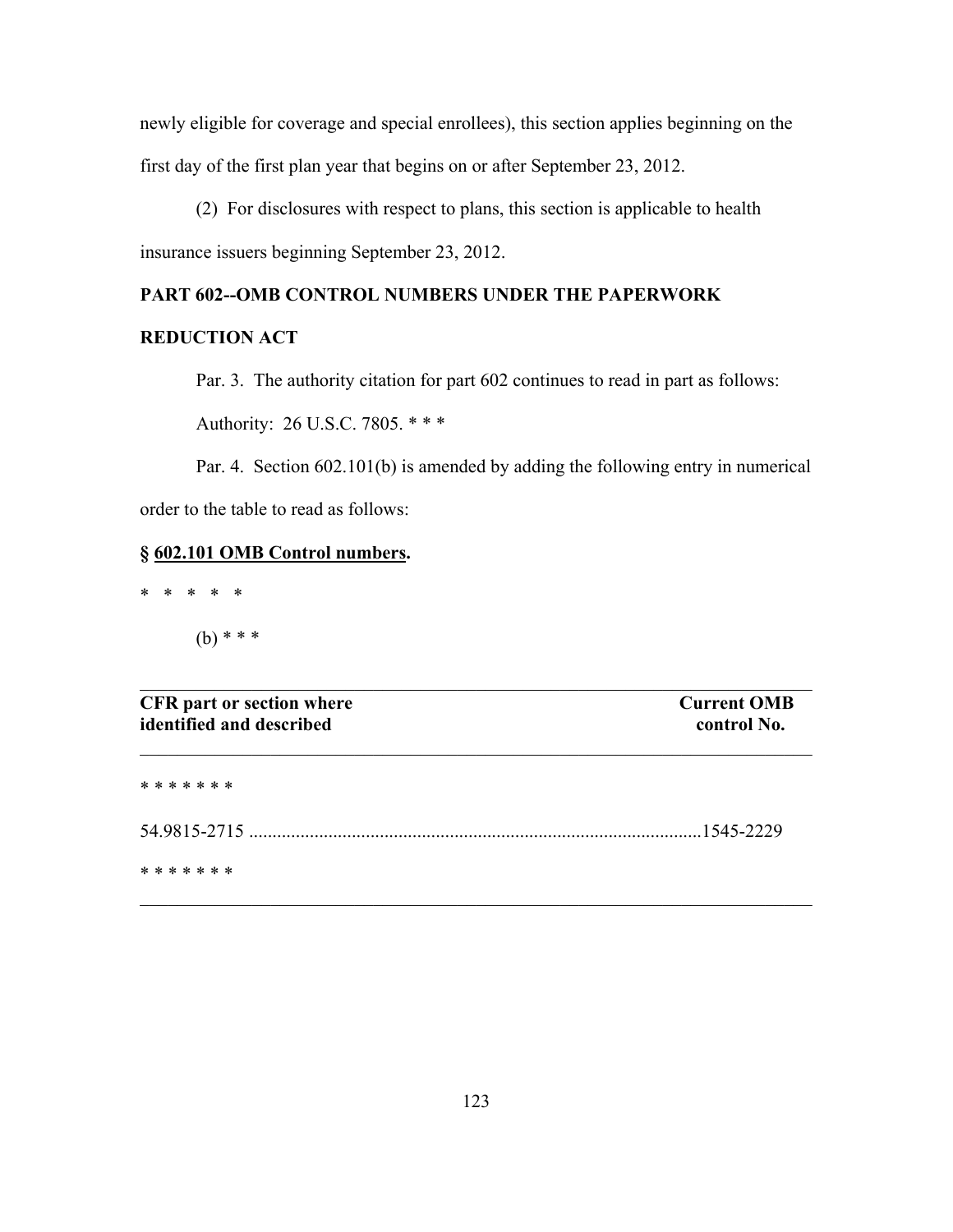#### **DEPARTMENT OF LABOR**

### **Employee Benefits Security Administration**

#### **29 CFR Chapter XXV**

For the reasons stated in the preamble, the Employee Benefits Security Administration amends 29 CFR part 2590 as follows:

#### **PART 2590 —RULES AND REGULATIONS FOR GROUP HEALTH PLANS**

1. The authority citation for Part 2590 continues to read as follows:

#### **Authority**:

29 U.S.C. 1027, 1059, 1135, 1161-1168, 1169, 1181-1183, 1181 note, 1185, 1185a, 1185b, 1185d, 1191, 1191a, 1191b, and 1191c; sec. 101(g), Pub. L.104-191, 110 Stat. 1936; sec. 401(b), Pub. L. 105-200, 112 Stat. 645 (42 U.S.C. 651 note); sec. 512(d), Pub. L. 110-343, 122 Stat. 3881; sec. 1001, 1201, and 1562(e), Pub. L. 111-148, 124 Stat. 119, as amended by Pub. L. 111-152, 124 Stat. 1029; Secretary of Labor's Order 3-2010, 75 FR 55354 (September 10, 2010).

# **Subpart C—Other Requirements**

2. Section 2590.715-2715 is added to subpart C to read as follows:

## **§ 2590.715-2715 Summary of benefits and coverage and uniform glossary.**

(a) Summary of benefits and coverage–  $(1)$  In general. A group health plan (and its administrator as defined in section  $3(16)(A)$  of ERISA), and a health insurance issuer offering group health insurance coverage, is required to provide a written summary of benefits and coverage (SBC) for each benefit package without charge to entities and individuals described in this paragraph (a)(1) in accordance with the rules of this section.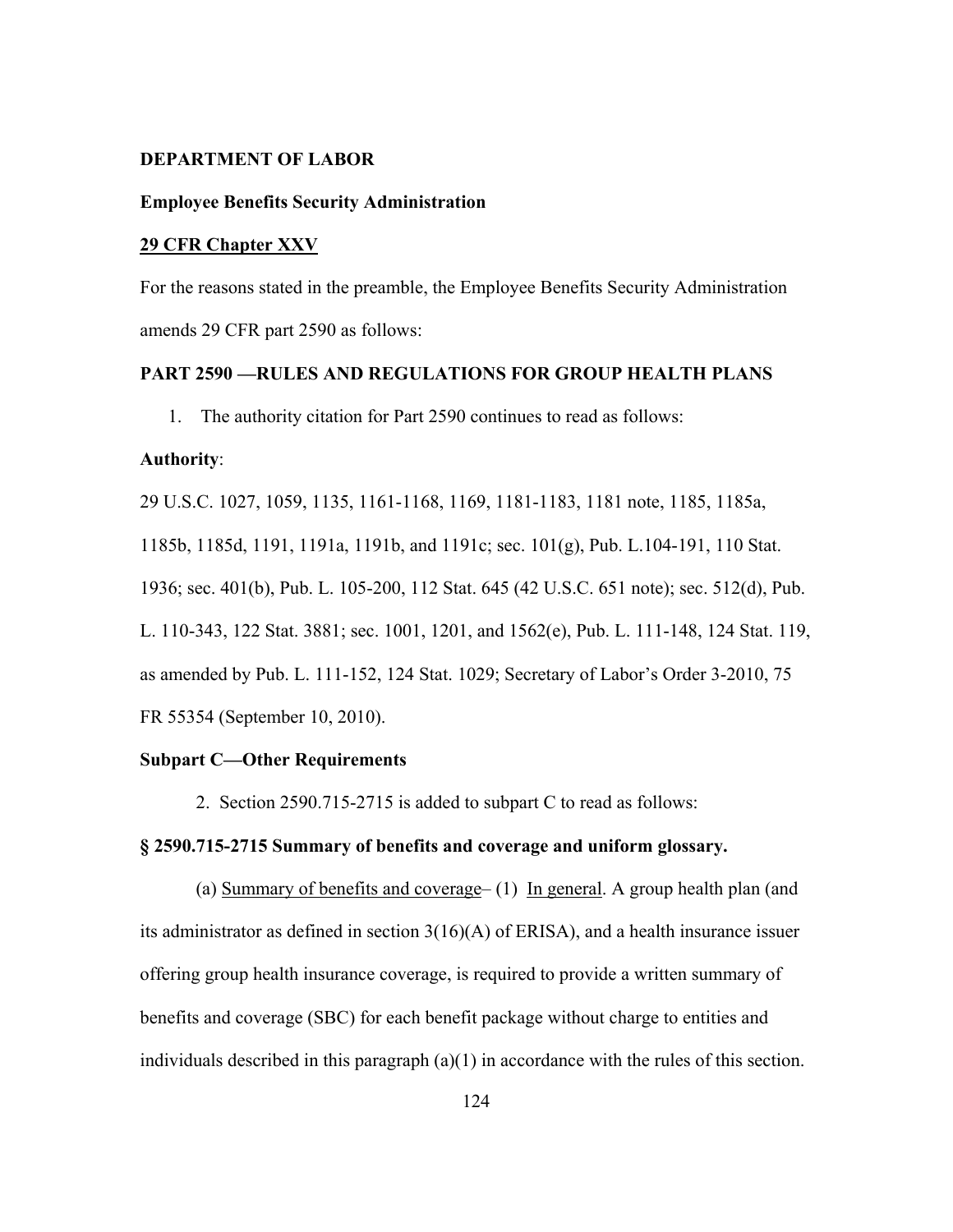(i) SBC provided by a group health insurance issuer to a group health plan –  $(A)$ Upon application. A health insurance issuer offering group health insurance coverage must provide the SBC to a group health plan (or its sponsor) upon application for health coverage, as soon as practicable following receipt of the application, but in no event later than seven business days following receipt of the application.

 (B) By first day of coverage (if there are changes). If there is any change in the information required to be in the SBC that was provided upon application and before the first day of coverage, the issuer must update and provide a current SBC to the plan (or its sponsor) no later than the first day of coverage.

(C) Upon renewal. If the issuer renews or reissues the policy, certificate, or contract of insurance (for example, for a succeeding policy year), the issuer must provide a new SBC as follows:

(1) If written application is required (in either paper or electronic form) for renewal or reissuance, the SBC must be provided no later than the date the written application materials are distributed.

(2) If renewal or reissuance is automatic, the SBC must be provided no later than 30 days prior to the first day of the new plan or policy year; however, with respect to an insured plan, if the policy, certificate, or contract of insurance has not been issued or renewed before such 30-day period, the SBC must be provided as soon as practicable but in no event later than seven business days after issuance of the new policy, certificate, or contract of insurance, or the receipt of written confirmation of intent to renew, whichever is earlier.

125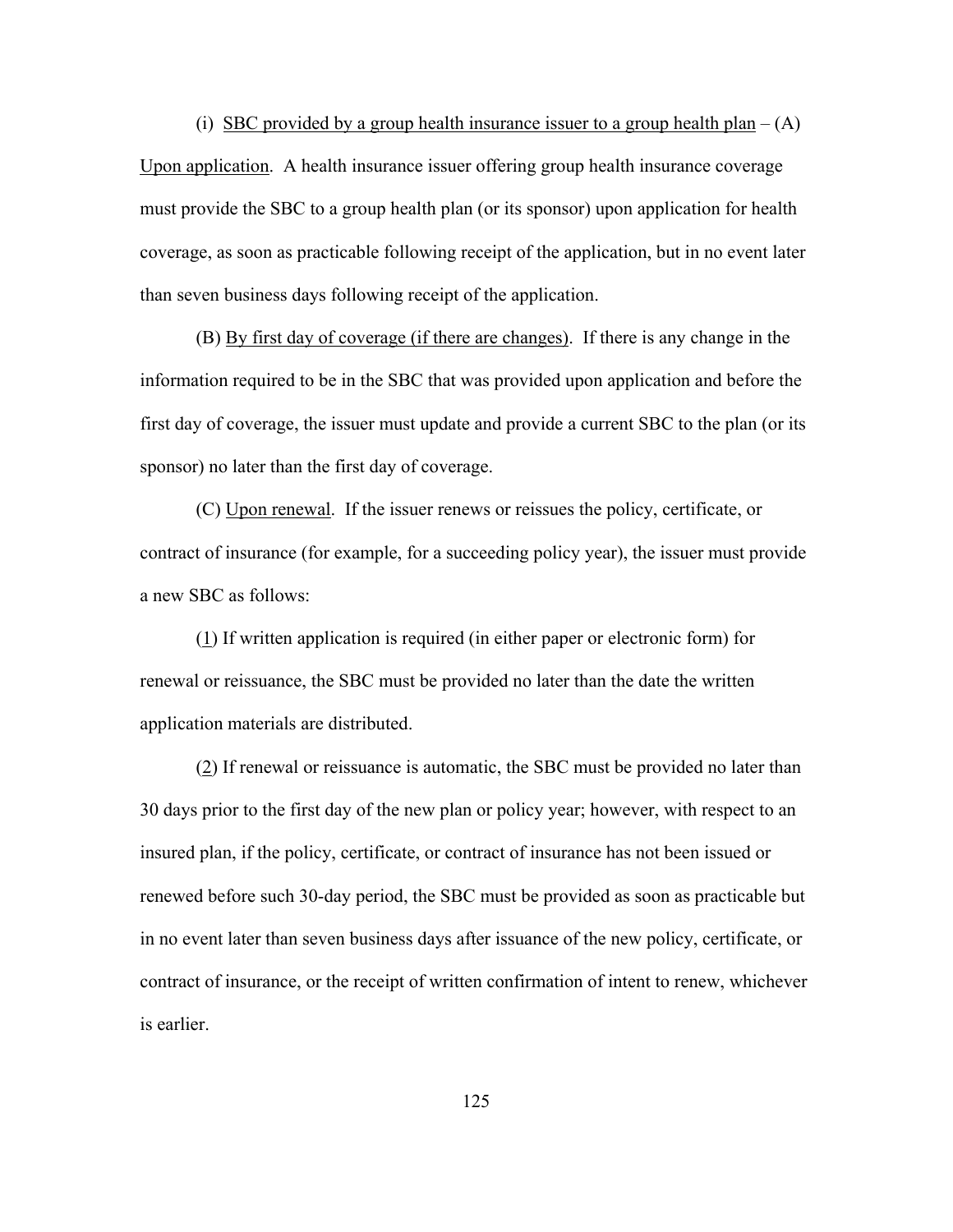(D) Upon request. If a group health plan (or its sponsor) requests an SBC or summary information about a health insurance product from a health insurance issuer offering group health insurance coverage, an SBC must be provided as soon as practicable, but in no event later than seven business days following receipt of the request.

 (ii) SBC provided by a group health insurance issuer and a group health plan to participants and beneficiaries  $- (A)$  In general. A group health plan (including its administrator, as defined under section 3(16) of ERISA), and a health insurance issuer offering group health insurance coverage, must provide an SBC to a participant or beneficiary (as defined under sections 3(7) and 3(8) of ERISA), and consistent with paragraph (a)(1)(iii) of this section, with respect to each benefit package offered by the plan or issuer for which the participant or beneficiary is eligible.

 (B) Upon application. The SBC must be provided as part of any written application materials that are distributed by the plan or issuer for enrollment. If the plan or issuer does not distribute written application materials for enrollment, the SBC must be distributed no later than the first date on which the participant is eligible to enroll in coverage for the participant or any beneficiaries.

 (C) By first day of coverage (if there are changes). If there is any change to the information required to be in the SBC that was provided upon application and before the first day of coverage, the plan or issuer must update and provide a current SBC to a participant or beneficiary no later than the first day of coverage.

 (D) Special enrollees. The plan or issuer must provide the SBC to special enrollees (as described in § 2590.701-6 of this Part) no later than the date by which a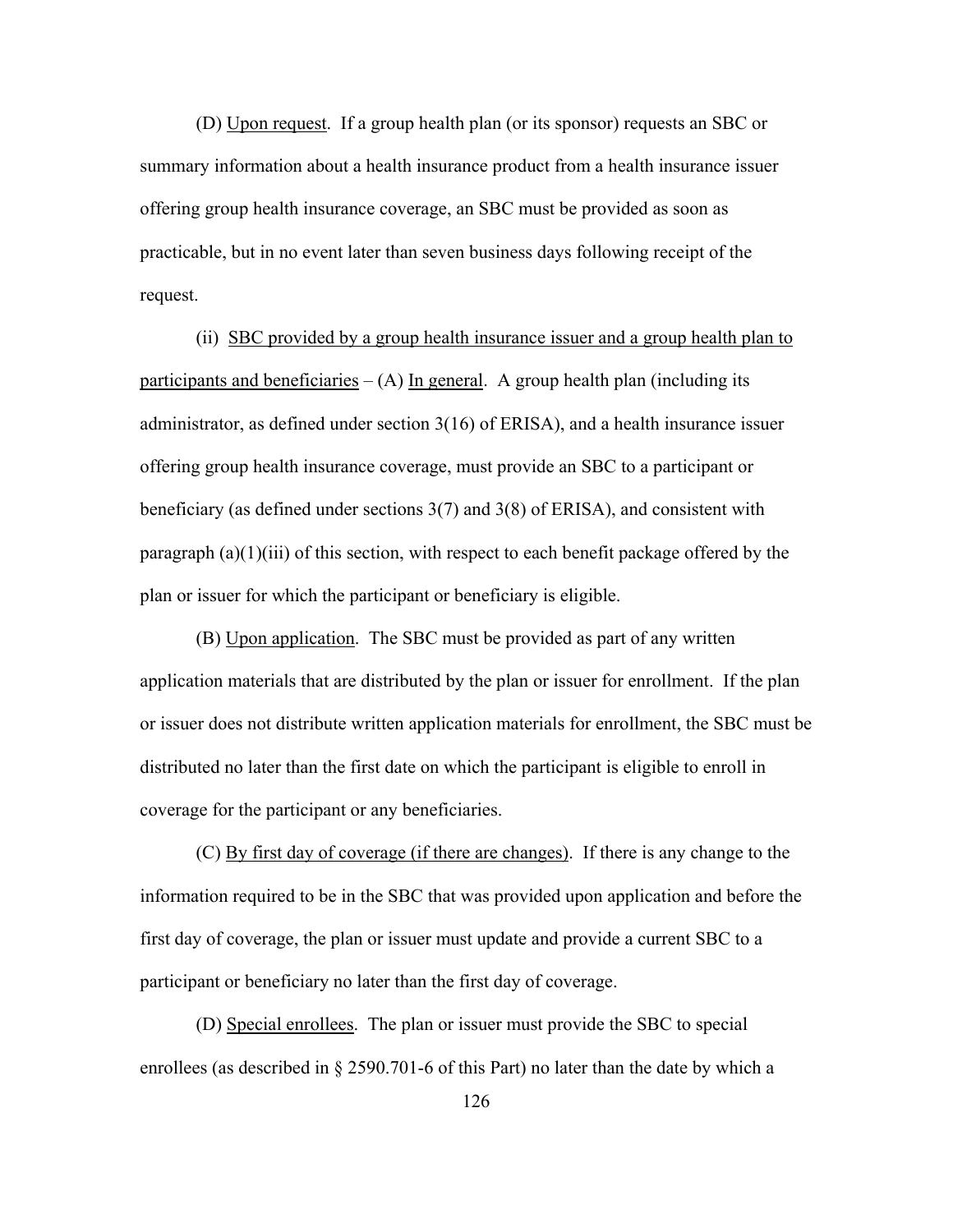summary plan description is required to be provided under the timeframe set forth in ERISA section  $104(b)(1)(A)$  and its implementing regulations, which is 90 days from enrollment.

 (E) Upon renewal. If the plan or issuer requires participants or beneficiaries to renew in order to maintain coverage (for example, for a succeeding plan year), the plan or issuer must provide a new SBC when the coverage is renewed, as follows:

 (1) If written application is required for renewal (in either paper or electronic form), the SBC must be provided no later than the date on which the written application materials are distributed.

 (2) If renewal is automatic, the SBC must be provided no later than 30 days prior to the first day of the new plan or policy year; however, with respect to an insured plan, if the policy, certificate, or contract of insurance has not been issued or renewed before such 30-day period, the SBC must be provided as soon as practicable but in no event later than seven business days after issuance of the new policy, certificate, or contract of insurance, or the receipt of written confirmation of intent to renew, whichever is earlier.

 (F) Upon request. A plan or issuer must provide the SBC to participants or beneficiaries upon request for an SBC or summary information about the health coverage, as soon as practicable, but in no event later than seven business days following receipt of the request.

 (iii) Special rules to prevent unnecessary duplication with respect to group health coverage  $-$  (A) An entity required to provide an SBC under this paragraph (a)(1) with respect to an individual satisfies that requirement if another party provides the SBC, but only to the extent that the SBC is timely and complete in accordance with the other rules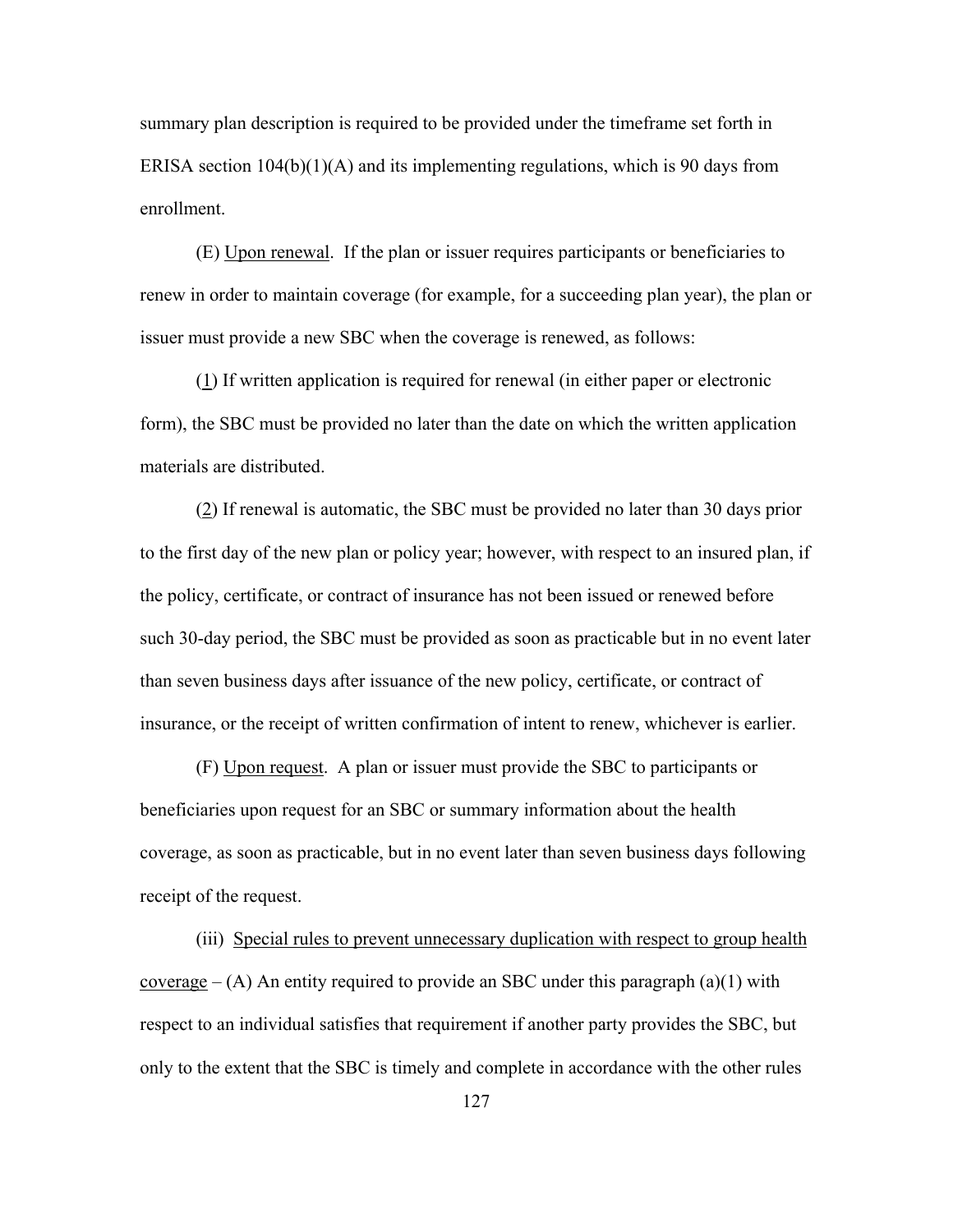of this section. Therefore, for example, in the case of a group health plan funded through an insurance policy, the plan satisfies the requirement to provide an SBC with respect to an individual if the issuer provides a timely and complete SBC to the individual.

 (B) If a single SBC is provided to a participant and any beneficiaries at the participant's last known address, then the requirement to provide the SBC to the participant and any beneficiaries is generally satisfied. However, if a beneficiary's last known address is different than the participant's last known address, a separate SBC is required to be provided to the beneficiary at the beneficiary's last known address.

 (C) With respect to a group health plan that offers multiple benefit packages, the plan or issuer is required to provide a new SBC automatically upon renewal only with respect to the benefit package in which a participant or beneficiary is enrolled; SBCs are not required to be provided automatically upon renewal with respect to benefit packages in which the participant or beneficiary is not enrolled. However, if a participant or beneficiary requests an SBC with respect to another benefit package (or more than one other benefit package) for which the participant or beneficiary is eligible, the SBC (or SBCs, in the case of a request for SBCs relating to more than one benefit package) must be provided upon request as soon as practicable, but in no event later than seven business days following receipt of the request.

(2) Content – (i) In general. Subject to paragraph  $(a)(2)(iii)$  of this section, the SBC must include the following:

 (A) Uniform definitions of standard insurance terms and medical terms so that consumers may compare health coverage and understand the terms of (or exceptions to) their coverage, in accordance with guidance as specified by the Secretary;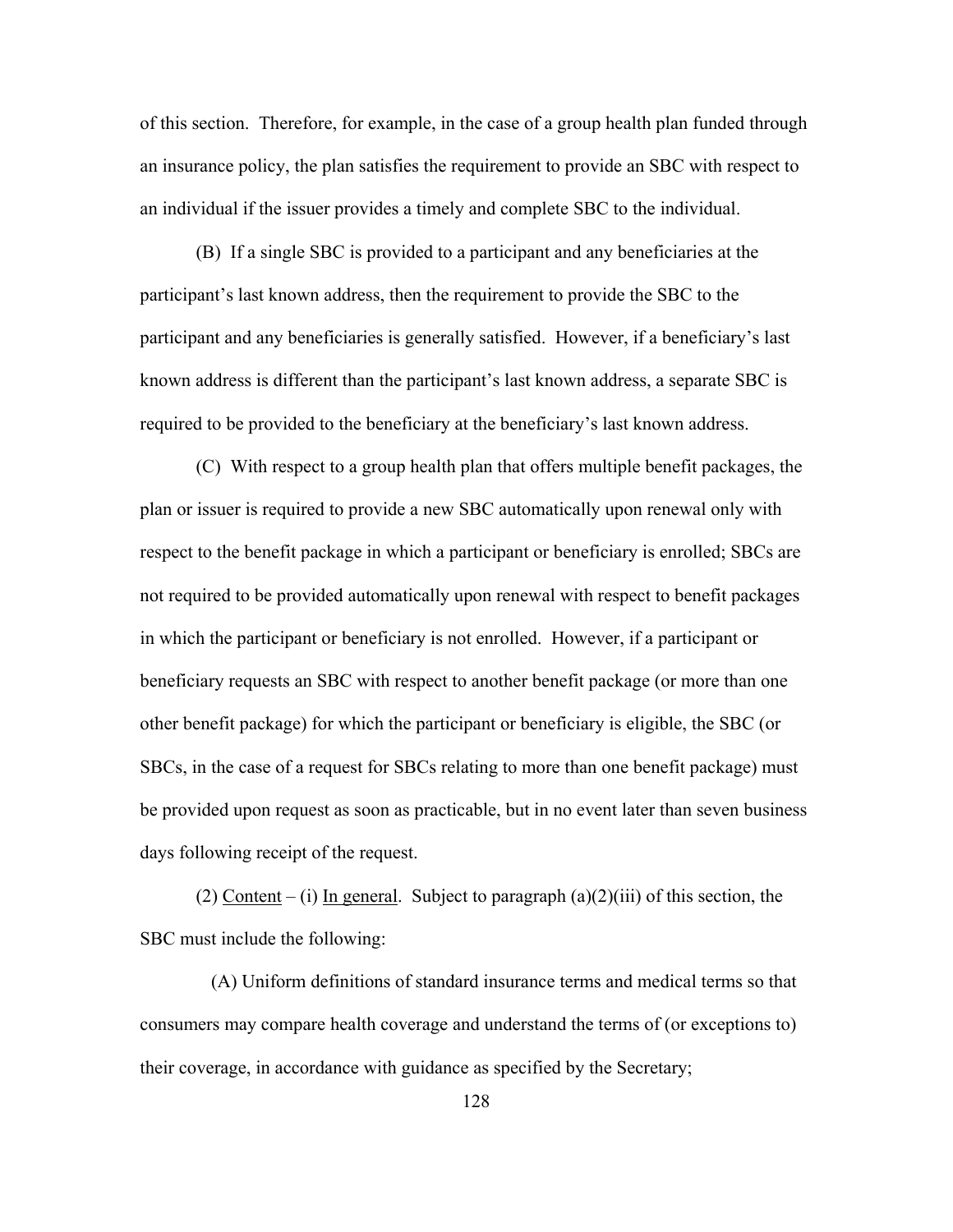(B) A description of the coverage, including cost sharing, for each category of benefits identified by the Secretary in guidance;

(C) The exceptions, reductions, and limitations of the coverage;

(D) The cost-sharing provisions of the coverage, including deductible,

coinsurance, and copayment obligations;

(E) The renewability and continuation of coverage provisions;

(F) Coverage examples, in accordance with paragraph  $(a)(2)(ii)$  of this section;

 (G) With respect to coverage beginning on or after January 1, 2014, a statement about whether the plan or coverage provides minimum essential coverage as defined under section 5000A(f) of the Internal Revenue Code and whether the plan's or coverage's share of the total allowed costs of benefits provided under the plan or coverage meets applicable requirements;

 (H) A statement that the SBC is only a summary and that the plan document, policy, certificate, or contract of insurance should be consulted to determine the governing contractual provisions of the coverage;

 (I) Contact information for questions and obtaining a copy of the plan document or the insurance policy, certificate, or contract of insurance (such as a telephone number for customer service and an Internet address for obtaining a copy of the plan document or the insurance policy, certificate, or contract of insurance);

(J) For plans and issuers that maintain one or more networks of providers, an Internet address (or similar contact information) for obtaining a list of network providers;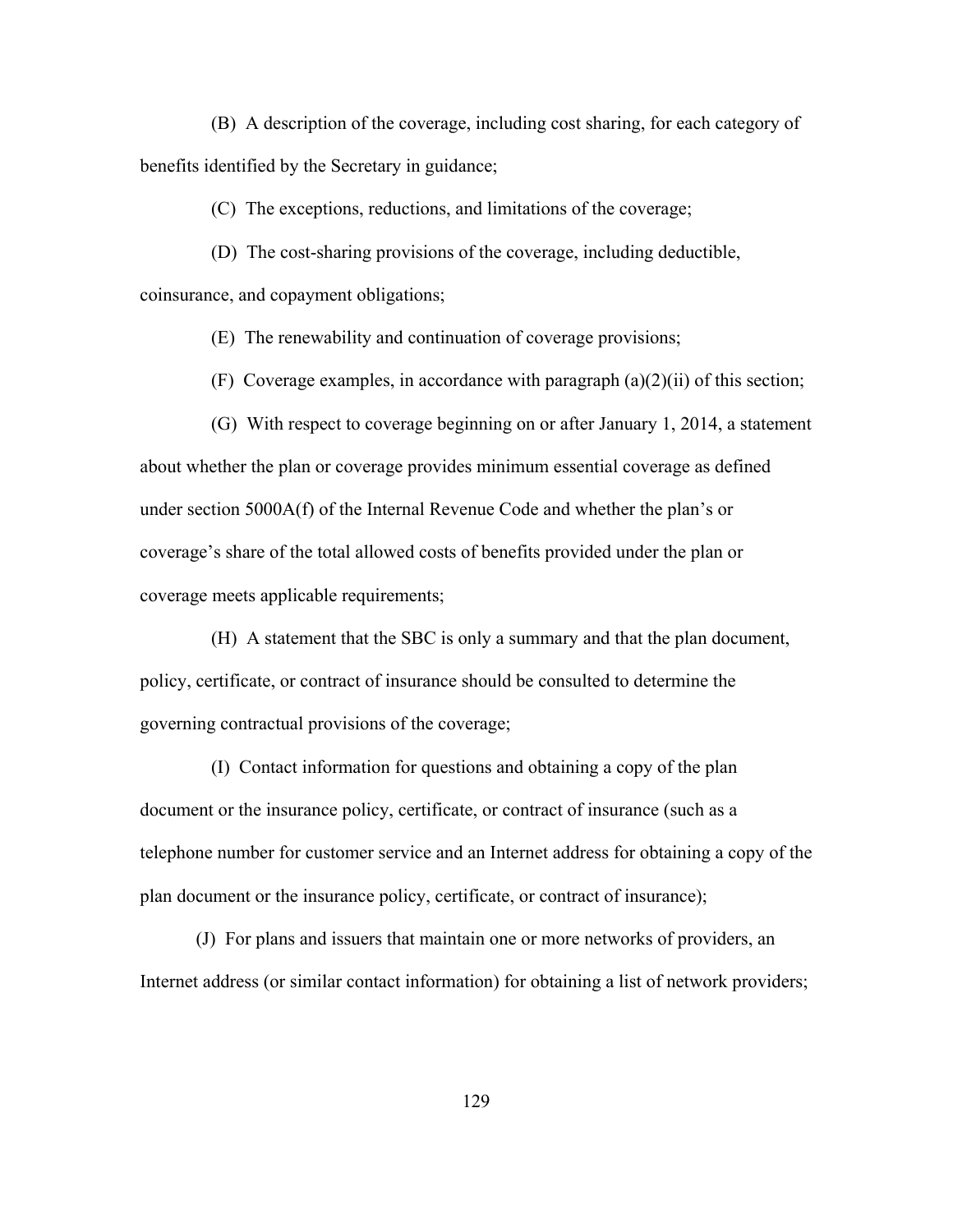(K) For plans and issuers that use a formulary in providing prescription drug coverage, an Internet address (or similar contact information) for obtaining information on prescription drug coverage; and

(L) An Internet address for obtaining the uniform glossary, as described in paragraph (c) of this section, as well as a contact phone number to obtain a paper copy of the uniform glossary, and a disclosure that paper copies are available.

(ii) Coverage examples. The SBC must include coverage examples specified by the Secretary in guidance that illustrate benefits provided under the plan or coverage for common benefits scenarios (including pregnancy and serious or chronic medical conditions) in accordance with this paragraph  $(a)(2)(ii)$ .

(A) Number of examples. The Secretary may identify up to six coverage examples that may be required in an SBC.

(B) Benefits scenarios. For purposes of this paragraph  $(a)(2)(ii)$ , a benefits scenario is a hypothetical situation, consisting of a sample treatment plan for a specified medical condition during a specific period of time, based on recognized clinical practice guidelines as defined by the National Guideline Clearinghouse, Agency for Healthcare Research and Quality. The Secretary will specify, in guidance, the assumptions, including the relevant items and services and reimbursement information, for each claim in the benefits scenario.

(C) Illustration of benefit provided. For purposes of this paragraph (a)(2)(ii), to illustrate benefits provided under the plan or coverage for a particular benefits scenario, a plan or issuer simulates claims processing in accordance with guidance issued by the Secretary to generate an estimate of what an individual might expect to pay under the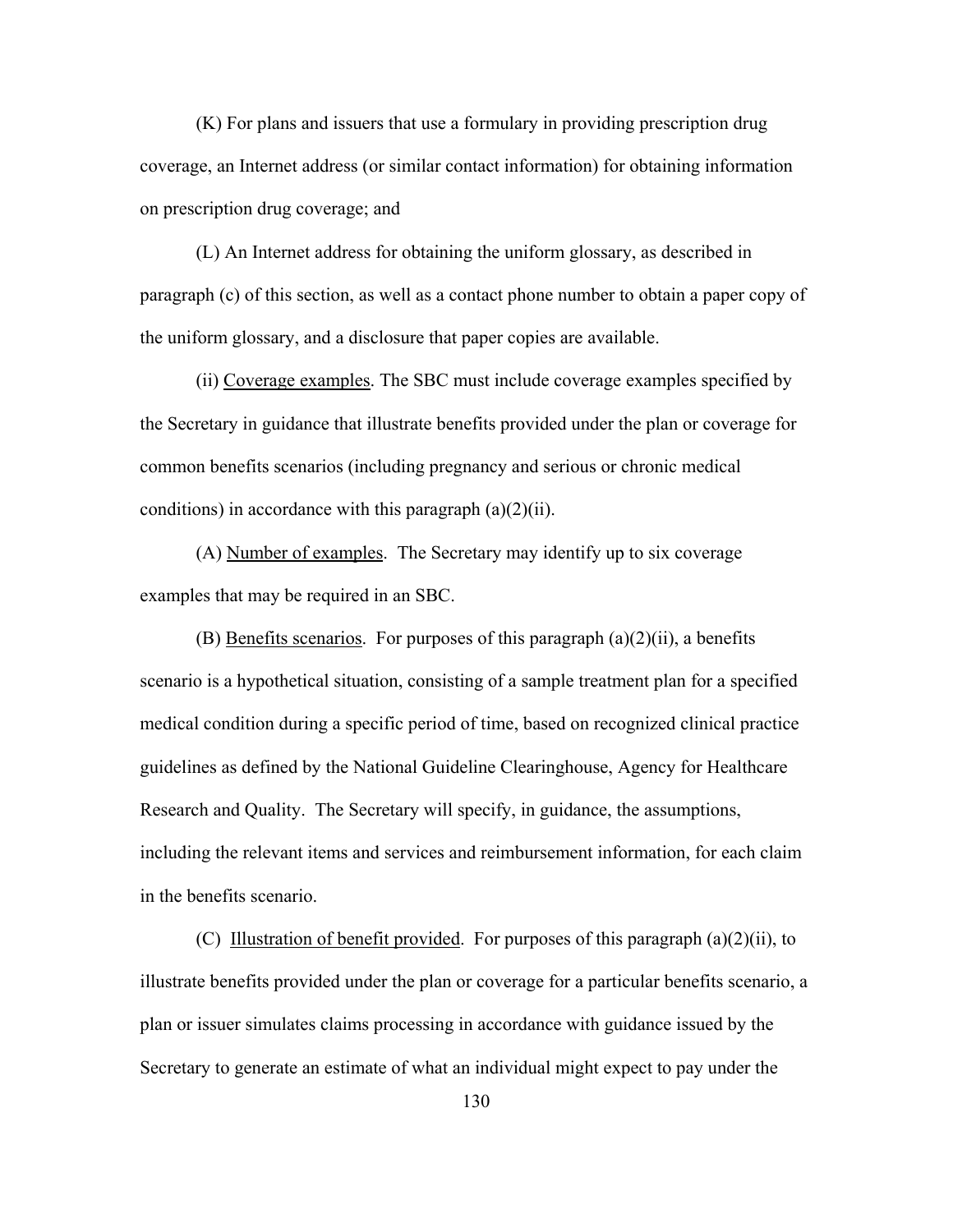plan, policy, or benefit package. The illustration of benefits provided will take into account any cost sharing, excluded benefits, and other limitations on coverage, as specified by the Secretary in guidance.

(iii) Coverage provided outside the United States. In lieu of summarizing coverage for items and services provided outside the United States, a plan or issuer may provide an Internet address (or similar contact information) for obtaining information about benefits and coverage provided outside the United States. In any case, the plan or issuer must provide an SBC in accordance with this section that accurately summarizes benefits and coverage available under the plan or coverage within the United States.

 (3) Appearance. A group health plan and a health insurance issuer must provide an SBC in the form, and in accordance with the instructions for completing the SBC, that are specified by the Secretary in guidance. The SBC must be presented in a uniform format, use terminology understandable by the average plan enrollee, not exceed four double-sided pages in length, and not include print smaller than 12-point font.

(4) Form – (i) An SBC provided by an issuer offering group health insurance coverage to a plan (or its sponsor), may be provided in paper form. Alternatively, the SBC may be provided electronically (such as by email or an Internet posting) if the following three conditions are satisfied –

(A) The format is readily accessible by the plan (or its sponsor);

(B) The SBC is provided in paper form free of charge upon request; and

(C) If the electronic form is an Internet posting, the issuer timely advises the plan (or its sponsor) in paper form or email that the documents are available on the Internet and provides the Internet address.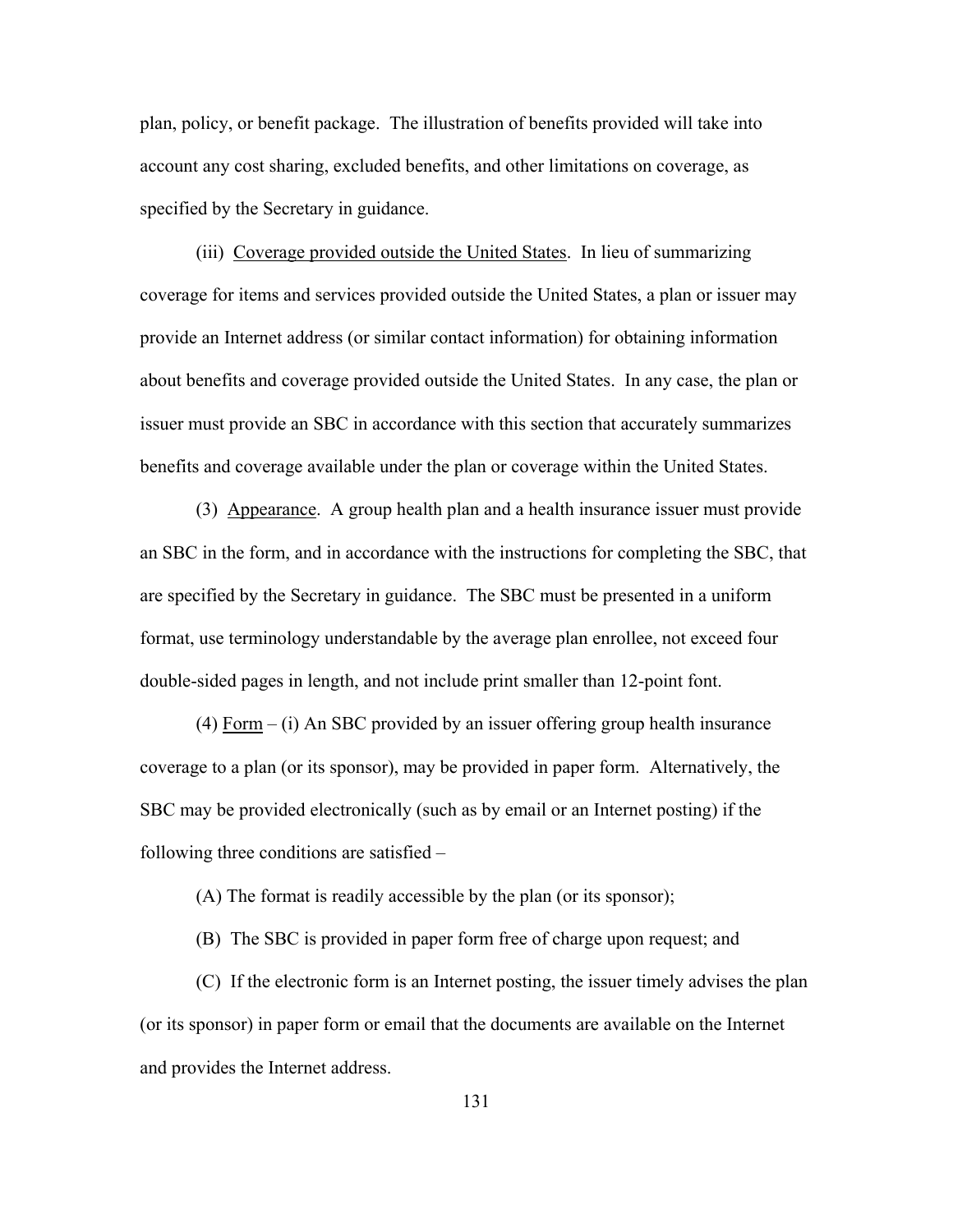(ii) An SBC provided by a group health plan or health insurance issuer to a participant or beneficiary may be provided in paper form. Alternatively, the SBC may be provided electronically (such as by email or an Internet posting) if the requirements of this paragraph  $(a)(4)(ii)$  are met.

(A) With respect to participants and beneficiaries covered under the plan, the SBC may be provided electronically if the requirements of 29 CFR 2520.104b-1 are met.

(B) With respect to participants and beneficiaries who are eligible but not enrolled for coverage, the SBC may be provided electronically if:

(1) The format is readily accessible;

(2) The SBC is provided in paper form free of charge upon request; and

(3) In a case in which the electronic form is an Internet posting, the plan or issuer timely notifies the individual in paper form (such as a postcard) or email that the documents are available on the Internet, provides the Internet address, and notifies the individual that the documents are available in paper form upon request.

 (5) Language. A group health plan or health insurance issuer must provide the SBC in a culturally and linguistically appropriate manner. For purposes of this paragraph (a)(5), a plan or issuer is considered to provide the SBC in a culturally and linguistically appropriate manner if the thresholds and standards of § 2590.715-2719(e) of this Part are met as applied to the SBC.

(b) Notice of modification. If a group health plan, or health insurance issuer offering group health insurance coverage, makes any material modification (as defined under section 102 of ERISA) in any of the terms of the plan or coverage that would affect the content of the SBC, that is not reflected in the most recently provided SBC, and that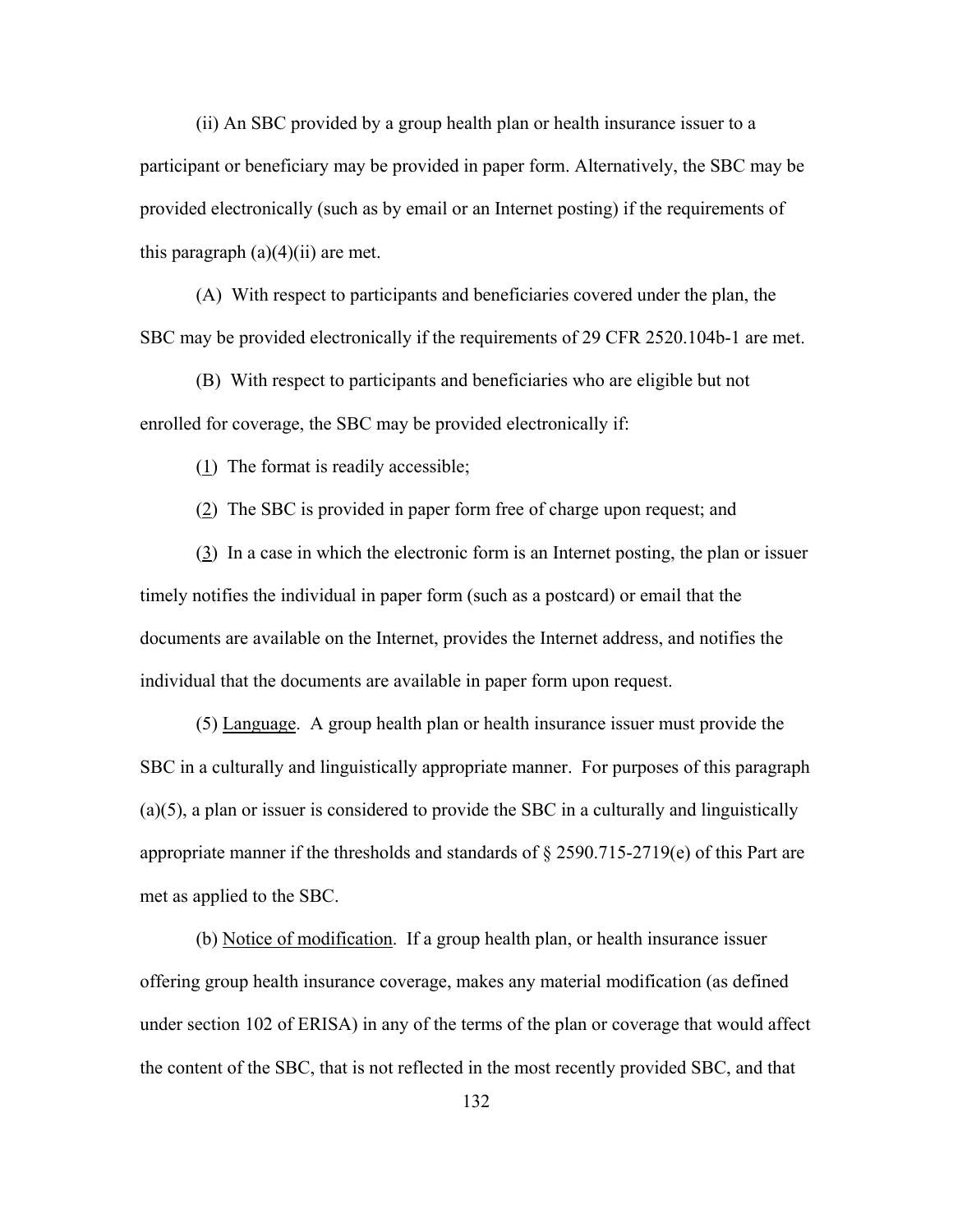occurs other than in connection with a renewal or reissuance of coverage, the plan or issuer must provide notice of the modification to enrollees not later than 60 days prior to the date on which the modification will become effective. The notice of modification must be provided in a form that is consistent with paragraph (a)(4) of this section.

(c) Uniform glossary  $- (1)$  In general. A group health plan, and a health insurance issuer offering group health insurance coverage, must make available to participants and beneficiaries the uniform glossary described in paragraph (c)(2) of this section in accordance with the appearance and form and manner requirements of paragraphs (c)(3) and (4) of this section.

 (2) Health-coverage-related terms and medical terms. The uniform glossary must provide uniform definitions, specified by the Secretary in guidance, of the following health-coverage-related terms and medical terms:

 (i) Allowed amount, appeal, balance billing, co-insurance, complications of pregnancy, co-payment, deductible, durable medical equipment, emergency medical condition, emergency medical transportation, emergency room care, emergency services, excluded services, grievance, habilitation services, health insurance, home health care, hospice services, hospitalization, hospital outpatient care, in-network co-insurance, innetwork co-payment, medically necessary, network, non-preferred provider, out-ofnetwork co-insurance, out-of-network co-payment, out-of-pocket limit, physician services, plan, preauthorization, preferred provider, premium, prescription drug coverage, prescription drugs, primary care physician, primary care provider, provider, reconstructive surgery, rehabilitation services, skilled nursing care, specialist, usual customary and reasonable (UCR), and urgent care; and

133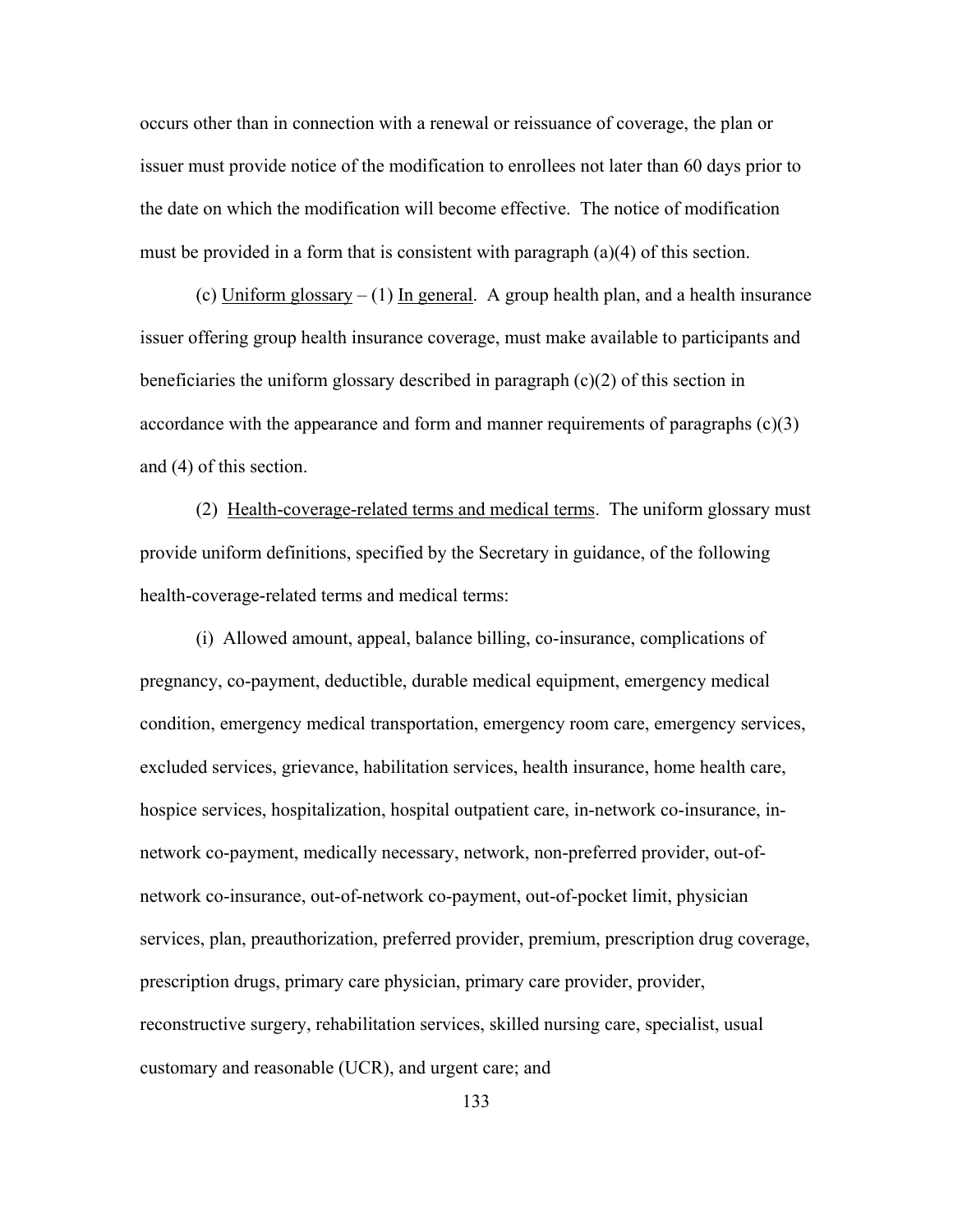(ii) Such other terms as the Secretary determines are important to define so that individuals and employers may compare and understand the terms of coverage and medical benefits (including any exceptions to those benefits), as specified in guidance.

 (3) Appearance. A group health plan, and a health insurance issuer, must provide the uniform glossary with the appearance specified by the Secretary in guidance to ensure the uniform glossary is presented in a uniform format and uses terminology understandable by the average plan enrollee.

 (4) Form and manner. A plan or issuer must make the uniform glossary described in this paragraph (c) available upon request, in either paper or electronic form (as requested), within seven business days after receipt of the request.

(d) Preemption. See § 2590.731 of this part. In addition, State laws that require a health insurance issuer to provide an SBC that supplies less information than required under paragraph (a) of this section are preempted.

 (e) Failure to provide. A group health plan that willfully fails to provide information required under this section to a participant or beneficiary is subject to a fine of not more than \$1,000 for each such failure. A failure with respect to each participant or beneficiary constitutes a separate offense for purposes of this paragraph (e).

(f) Applicability date  $- (1)$  This section is applicable to group health plans and group health insurance issuers in accordance with this paragraph  $(f)$ . (See §2590.715-1251(d), providing that this section applies to grandfathered health plans.)

(i) For disclosures with respect to participants and beneficiaries who enroll or reenroll through an open enrollment period (including re-enrollees and late enrollees), this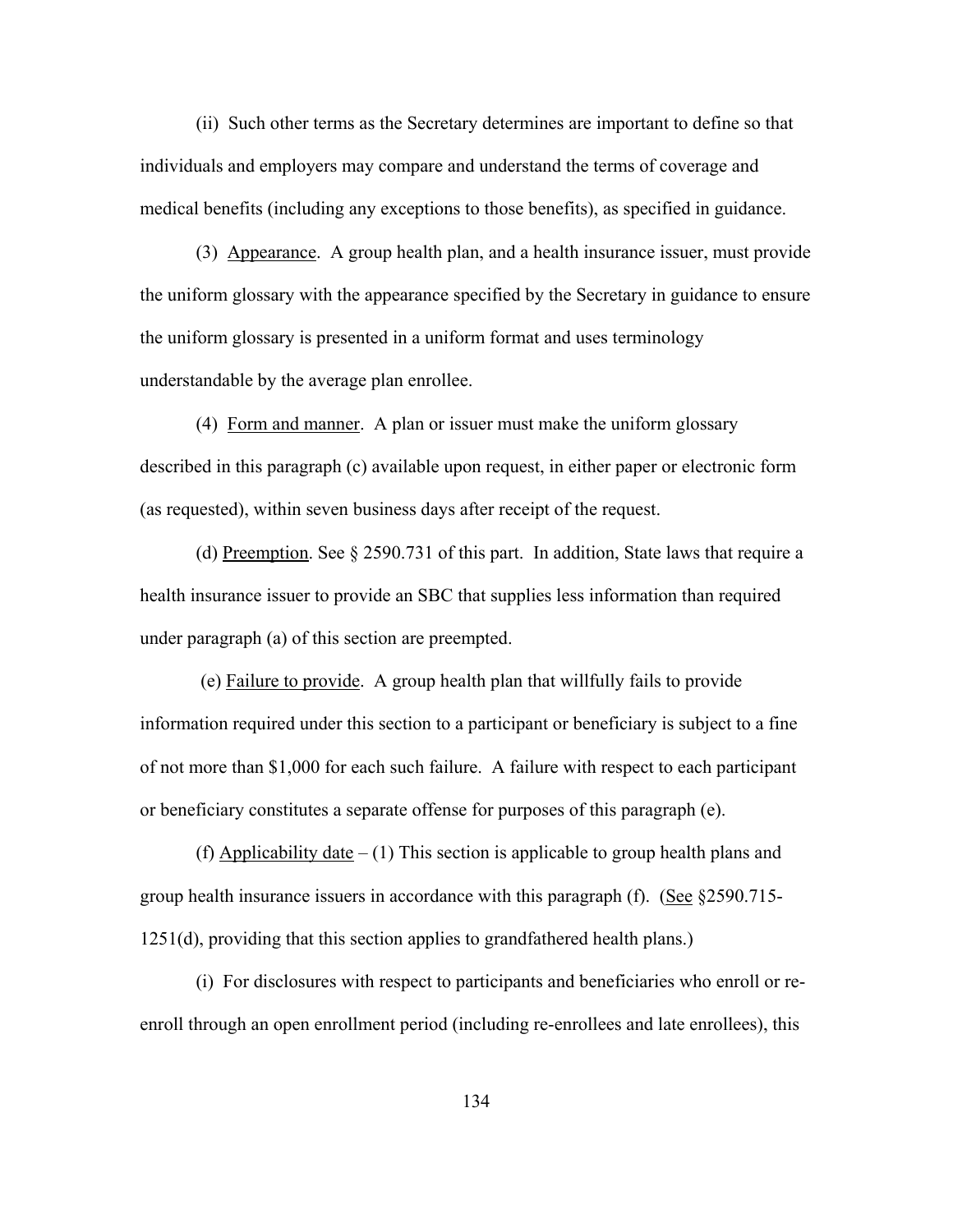section applies beginning on the first day of the first open enrollment period that begins on or after September 23, 2012; and

(ii) For disclosures with respect to participants and beneficiaries who enroll in coverage other than through an open enrollment period (including individuals who are newly eligible for coverage and special enrollees), this section applies beginning on the first day of the first plan year that begins on or after September 23, 2012.

(2) For disclosures with respect to plans, this section is applicable to health insurance issuers beginning September 23, 2012.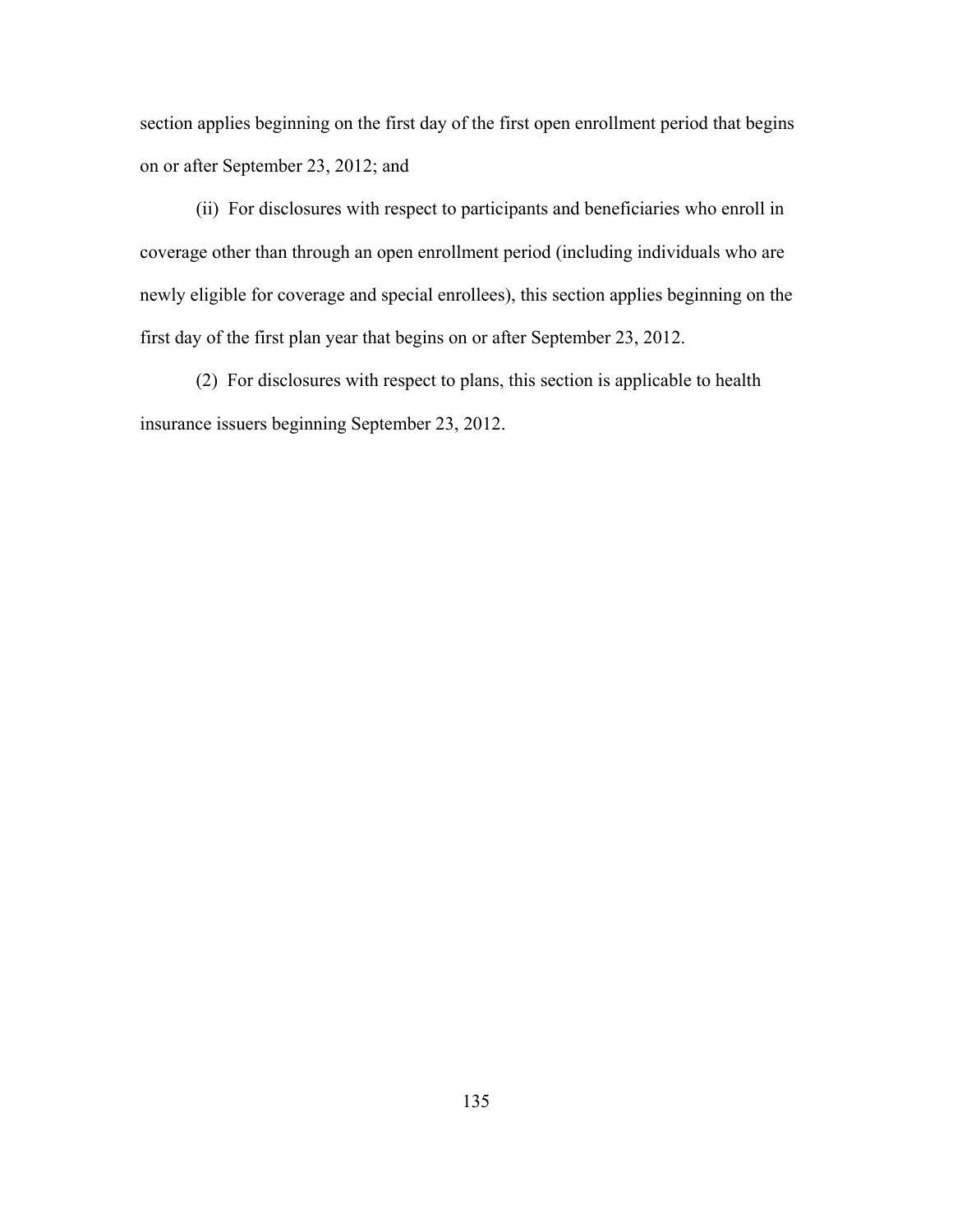### **DEPARTMENT OF HEALTH AND HUMAN SERVICES**

#### **45 CFR Subtitle A**

For the reasons stated in the preamble, the Department of Health and Human Services amends 45 CFR part 147 as follows:

# **PART 147—HEALTH INSURANCE REFORM REQUIREMENTS FOR THE GROUP AND INDIVIDUAL HEALTH INSURANCE MARKETS**

2. The authority citation for part 147 continues to read as follows:

**Authority**: Sections 2701 through 2763, 2791, and 2792 of the Public Health Service Act (42 U.S.C. 300gg through 300gg-63, 300gg-91, and 300gg-92), as amended.

3. Add § 147.200 to read as follows:

# **§ 147.200 Summary of benefits and coverage and uniform glossary.**

(a) Summary of benefits and coverage– (1) In general. A group health plan (and its administrator as defined in section 3(16)(A) of ERISA), and a health insurance issuer offering group or individual health insurance coverage, is required to provide a written summary of benefits and coverage (SBC) for each benefit package without charge to entities and individuals described in this paragraph  $(a)(1)$  in accordance with the rules of this section.

(i) SBC provided by a group health insurance issuer to a group health plan  $- (A)$ Upon application. A health insurance issuer offering group health insurance coverage must provide the SBC to a group health plan (or its sponsor) upon application for health coverage, as soon as practicable following receipt of the application, but in no event later than seven business days following receipt of the application.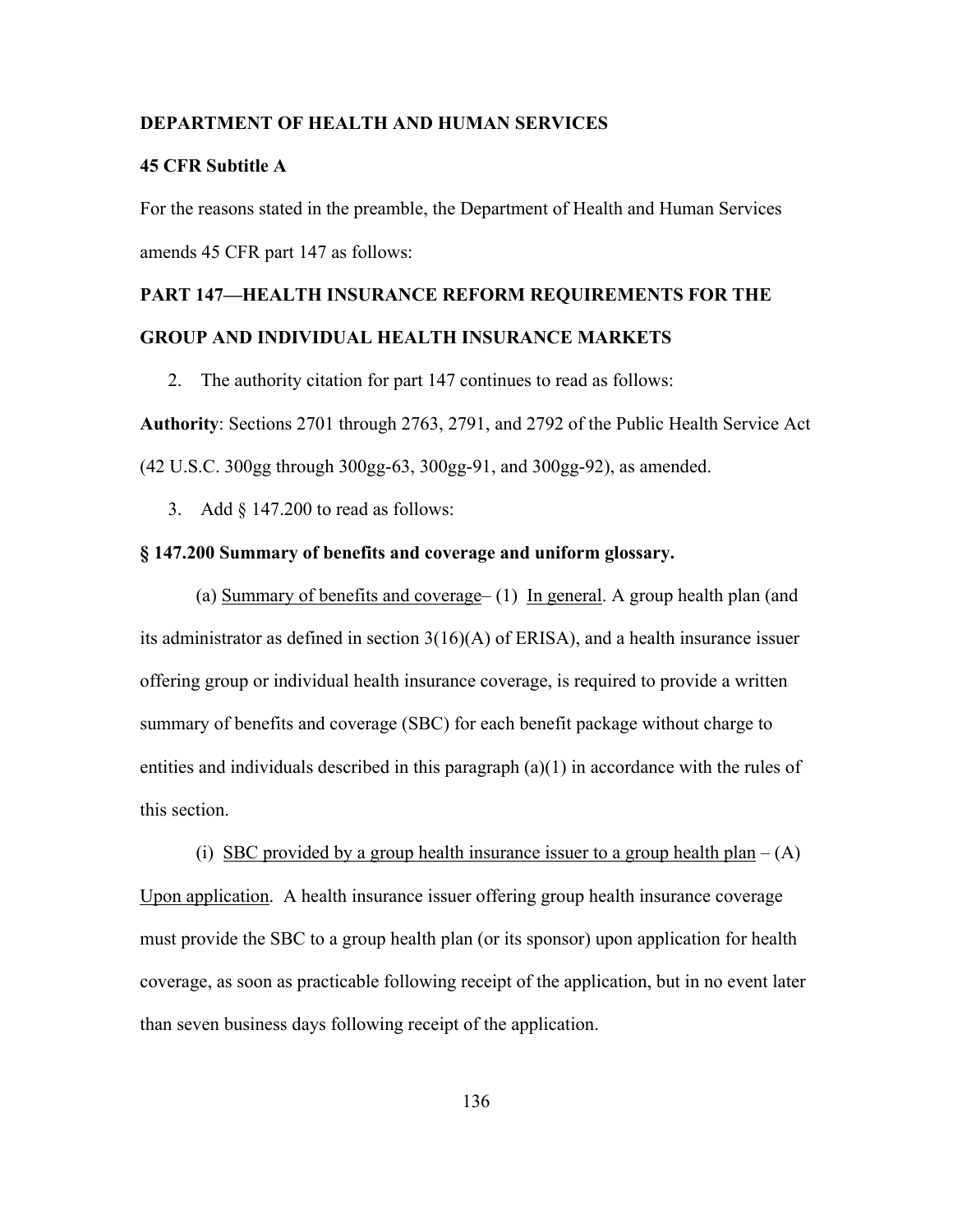(B) By first day of coverage (if there are changes). If there is any change in the information required to be in the SBC that was provided upon application and before the first day of coverage, the issuer must update and provide a current SBC to the plan (or its sponsor) no later than the first day of coverage.

(C) Upon renewal. If the issuer renews or reissues the policy, certificate, or contract of insurance (for example, for a succeeding policy year), the issuer must provide a new SBC as follows:

(1) If written application is required (in either paper or electronic form) for renewal or reissuance, the SBC must be provided no later than the date the written application materials are distributed.

(2) If renewal or reissuance is automatic, the SBC must be provided no later than 30 days prior to the first day of the new plan or policy year; however, with respect to an insured plan, if the policy, certificate, or contract of insurance has not been issued or renewed before such 30-day period, the SBC must be provided as soon as practicable but in no event later than seven business days after issuance of the new policy, certificate, or contract of insurance, or the receipt of written confirmation of intent to renew, whichever is earlier.

(D) Upon request. If a group health plan (or its sponsor) requests an SBC or summary information about a health insurance product from a health insurance issuer offering group health insurance coverage, an SBC must be provided as soon as practicable, but in no event later than seven business days following receipt of the request.

137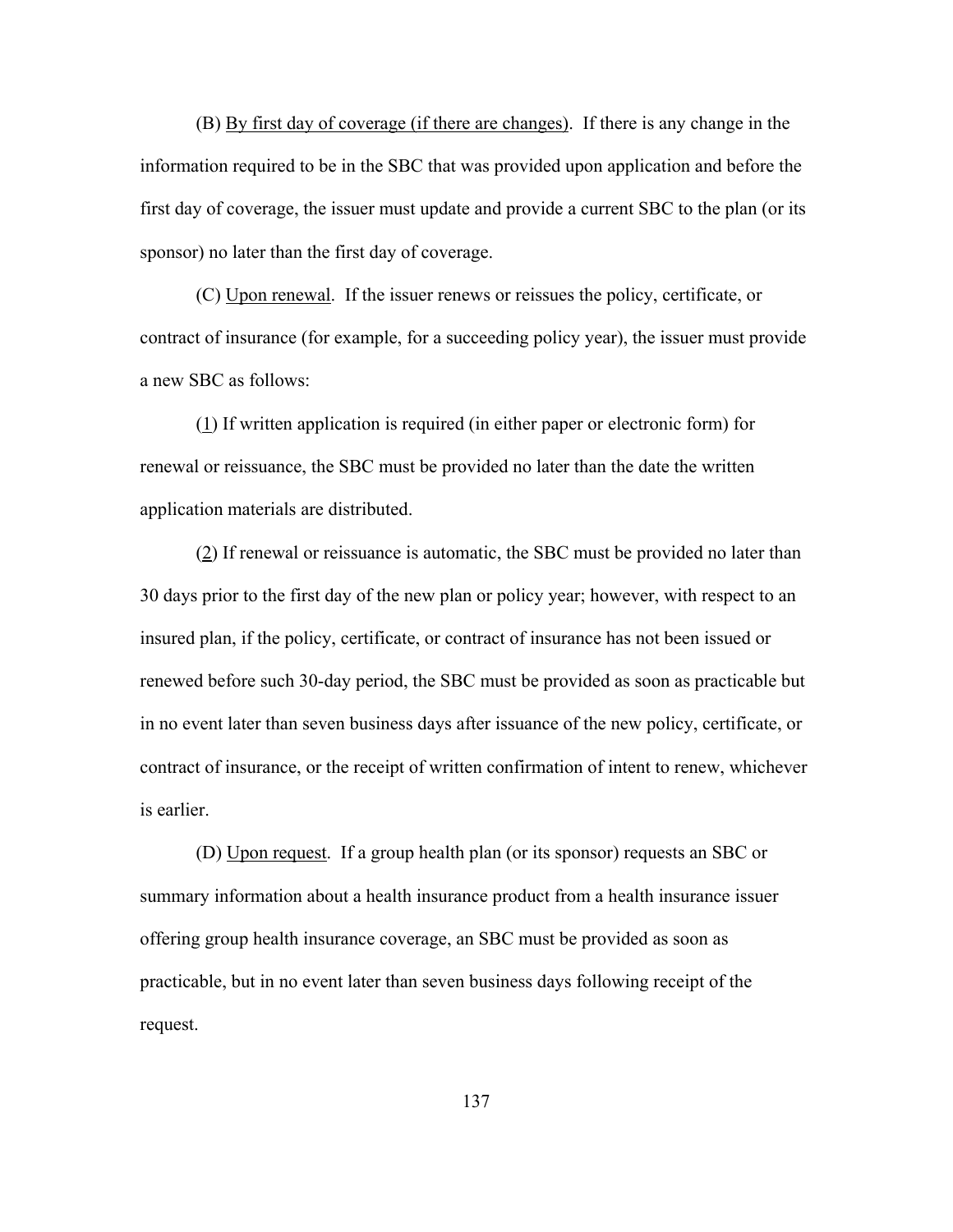(ii) SBC provided by a group health insurance issuer and a group health plan to participants and beneficiaries  $-(A)$  In general. A group health plan (including its administrator, as defined under section 3(16) of ERISA), and a health insurance issuer offering group health insurance coverage, must provide an SBC to a participant or beneficiary (as defined under sections 3(7) and 3(8) of ERISA), and consistent with paragraph (a)(1)(iii) of this section, with respect to each benefit package offered by the plan or issuer for which the participant or beneficiary is eligible.

 (B) Upon application. The SBC must be provided as part of any written application materials that are distributed by the plan or issuer for enrollment. If the plan or issuer does not distribute written application materials for enrollment, the SBC must be distributed no later than the first date on which the participant is eligible to enroll in coverage for the participant or any beneficiaries.

 (C) By first day of coverage (if there are changes). If there is any change to the information required to be in the SBC that was provided upon application and before the first day of coverage, the plan or issuer must update and provide a current SBC to a participant or beneficiary no later than the first day of coverage.

 (D) Special enrollees. The plan or issuer must provide the SBC to special enrollees (as described in 45 CFR 146.117) no later than the date by which a summary plan description is required to be provided under the timeframe set forth in ERISA section  $104(b)(1)(A)$  and its implementing regulations, which is 90 days from enrollment.

 (E) Upon renewal. If the plan or issuer requires participants or beneficiaries to renew in order to maintain coverage (for example, for a succeeding plan year), the plan or issuer must provide a new SBC when the coverage is renewed, as follows: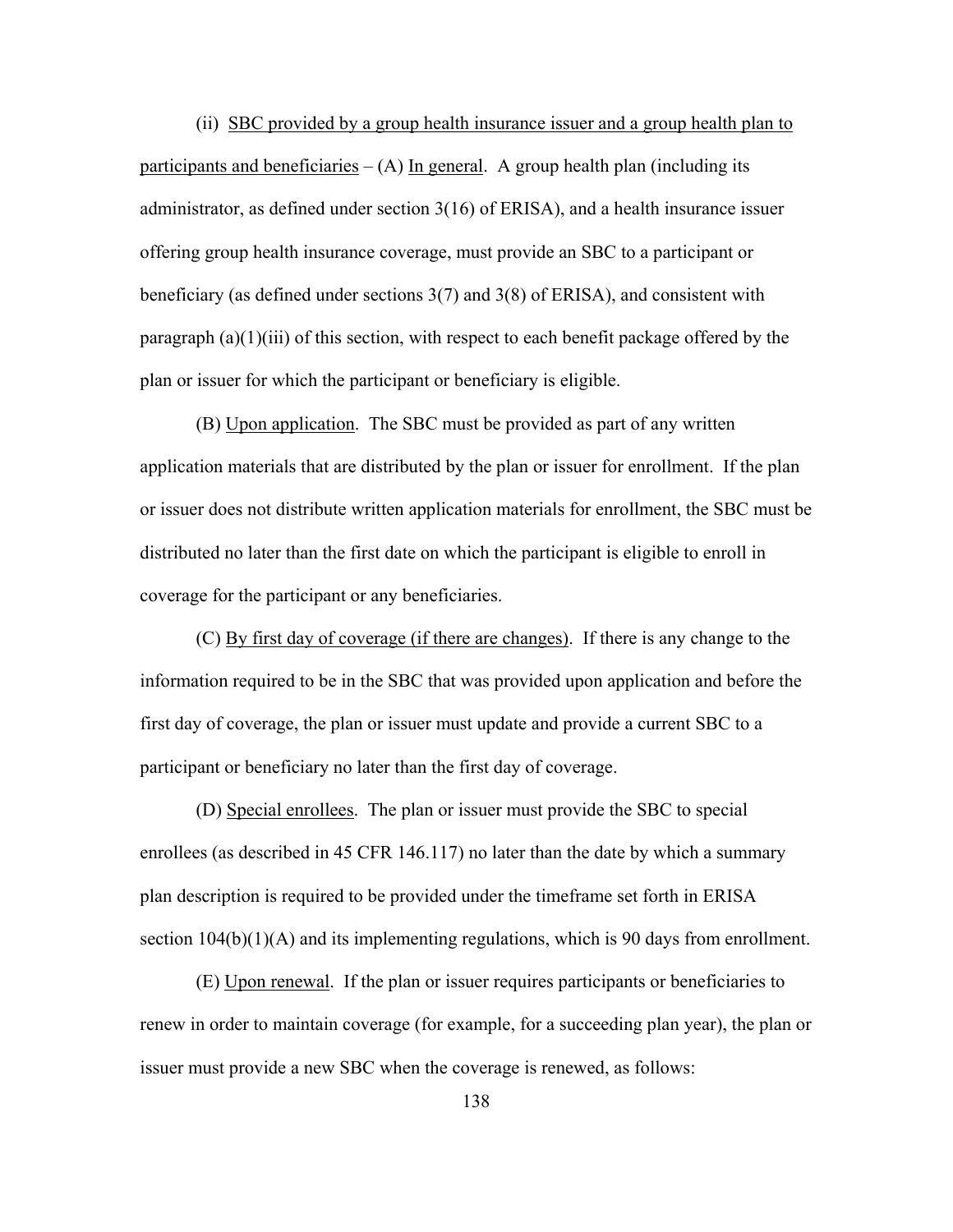(1) If written application is required for renewal (in either paper or electronic form), the SBC must be provided no later than the date on which the written application materials are distributed.

 (2) If renewal is automatic, the SBC must be provided no later than 30 days prior to the first day of the new plan or policy year; however, with respect to an insured plan, if the policy, certificate, or contract of insurance has not been issued or renewed before such 30-day period, the SBC must be provided as soon as practicable but in no event later than seven business days after issuance of the new policy, certificate, or contract of insurance, or the receipt of written confirmation of intent to renew, whichever is earlier.

 (F) Upon request. A plan or issuer must provide the SBC to participants or beneficiaries upon request for an SBC or summary information about the health coverage, as soon as practicable, but in no event later than seven business days following receipt of the request.

 (iii) Special rules to prevent unnecessary duplication with respect to group health coverage  $- (A)$  An entity required to provide an SBC under this paragraph (a)(1) with respect to an individual satisfies that requirement if another party provides the SBC, but only to the extent that the SBC is timely and complete in accordance with the other rules of this section. Therefore, for example, in the case of a group health plan funded through an insurance policy, the plan satisfies the requirement to provide an SBC with respect to an individual if the issuer provides a timely and complete SBC to the individual.

 (B) If a single SBC is provided to a participant and any beneficiaries at the participant's last known address then the requirement to provide the SBC to the participant and any beneficiaries is generally satisfied. However, if a beneficiary's last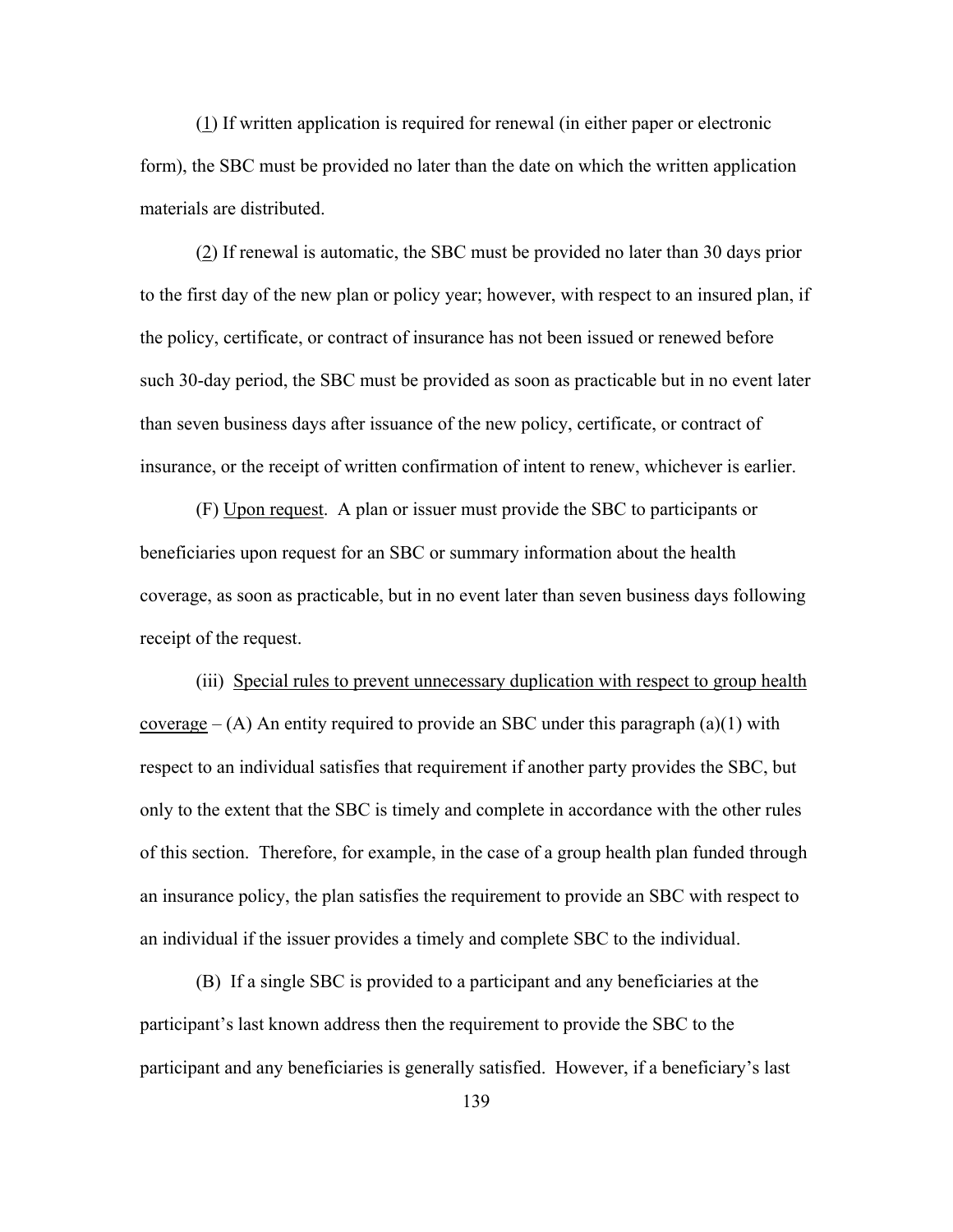known address is different than the participant's last known address, a separate SBC is required to be provided to the beneficiary at the beneficiary's last known address.

 (C) With respect to a group health plan that offers multiple benefit packages, the plan or issuer is required to provide a new SBC automatically upon renewal only with respect to the benefit package in which a participant or beneficiary is enrolled; SBCs are not required to be provided automatically upon renewal with respect to benefit packages in which the participant or beneficiary is not enrolled. However, if a participant or beneficiary requests an SBC with respect to another benefit package (or more than one other benefit package) for which the participant or beneficiary is eligible, the SBC (or SBCs, in the case of a request for SBCs relating to more than one benefit package) must be provided upon request as soon as practicable, but in no event later than seven business days following receipt of the request.

 (iv) SBC provided by a health insurance issuer offering individual health insurance coverage -- (A) Upon application. A health insurance issuer offering individual health insurance coverage must provide an SBC to an individual covered under the policy (including every dependent) upon receiving an application for any health insurance policy, as soon as practicable following receipt of the application, but in no event later than seven business days following receipt of the application.

 (B) By first day of coverage (if there are changes). If there is any change in the information required to be in the SBC that was provided upon application and before the first day of coverage, the issuer must update and provide a current SBC to the individual no later than the first day of coverage.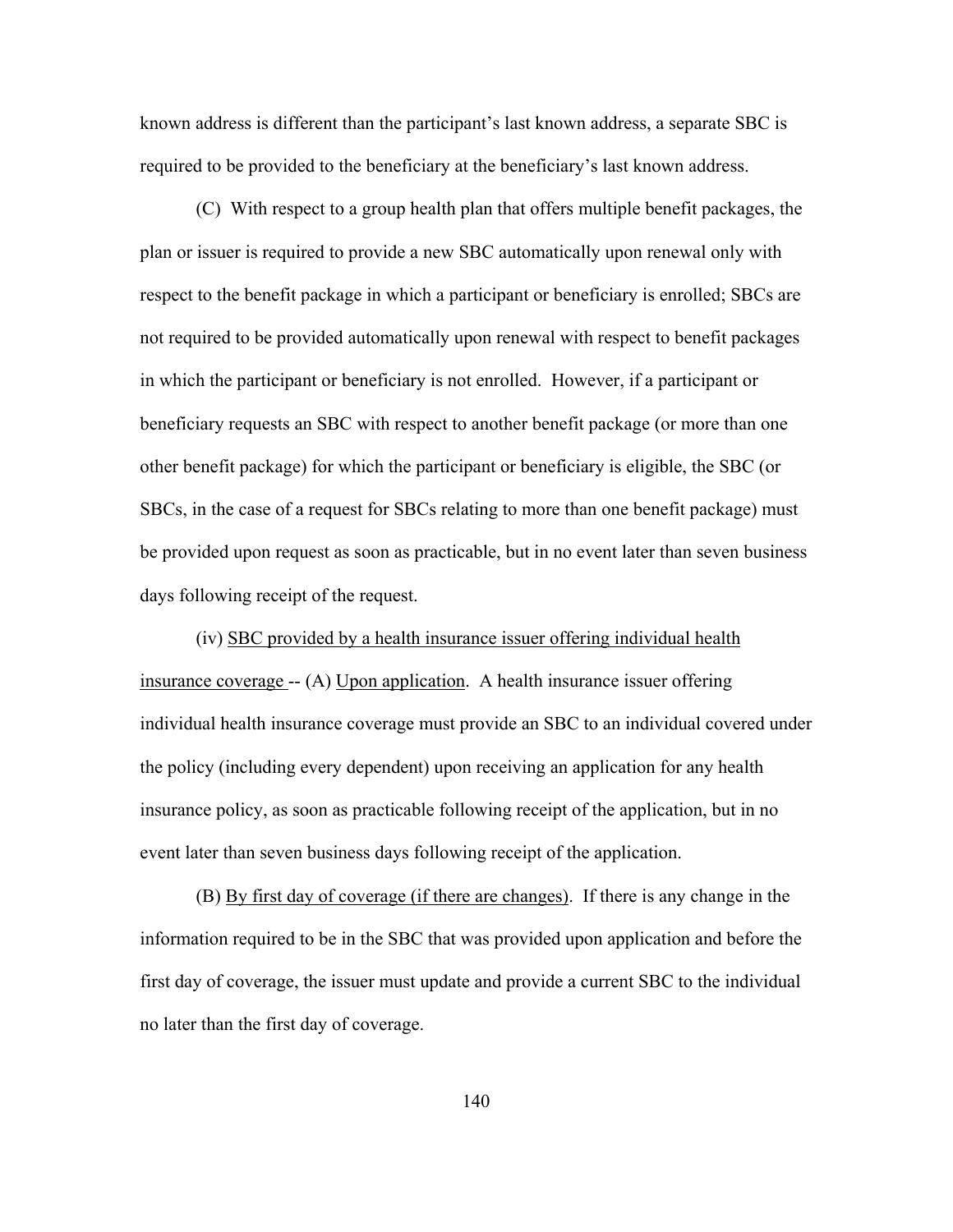(C) Upon renewal. The issuer must provide the SBC to policyholders annually at renewal. The SBC must reflect any modified policy terms that would be effective on the first day of the new policy year. The SBC must be provided as follows:

(1) If written application is required (in either paper or electronic form) for renewal or reissuance, the SBC must be provided no later than the date on which the written application materials are distributed.

(2) If renewal or reissuance is automatic, the SBC must be provided no later than 30 days prior to the first day of the new policy year; however, if the policy, certificate, or contract of insurance has not been issued or renewed before such 30-day period, the SBC must be provided as soon as practicable but in no event later than seven business days after issuance of the new policy, certificate, or contract of insurance, or the receipt of written confirmation of intent to renew, whichever is earlier.

(D) Upon request. A health insurance issuer offering individual health insurance coverage must provide an SBC to any individual or dependent anytime an individual requests an SBC or summary information about a health insurance product as soon as practicable, but in no event later than seven business days following receipt of the request. For purposes of this paragraph  $(a)(1)(iv)(D)$ , a request for an SBC or summary information about a health insurance product includes a request made both before and after an individual submits an application for coverage.

 (v) Special rule to prevent unnecessary duplication with respect to individual health insurance coverage. If a single SBC is provided to an individual and any dependents at the individual's last known address, then the requirement to provide the SBC to the individual and any dependents is generally satisfied. However, if a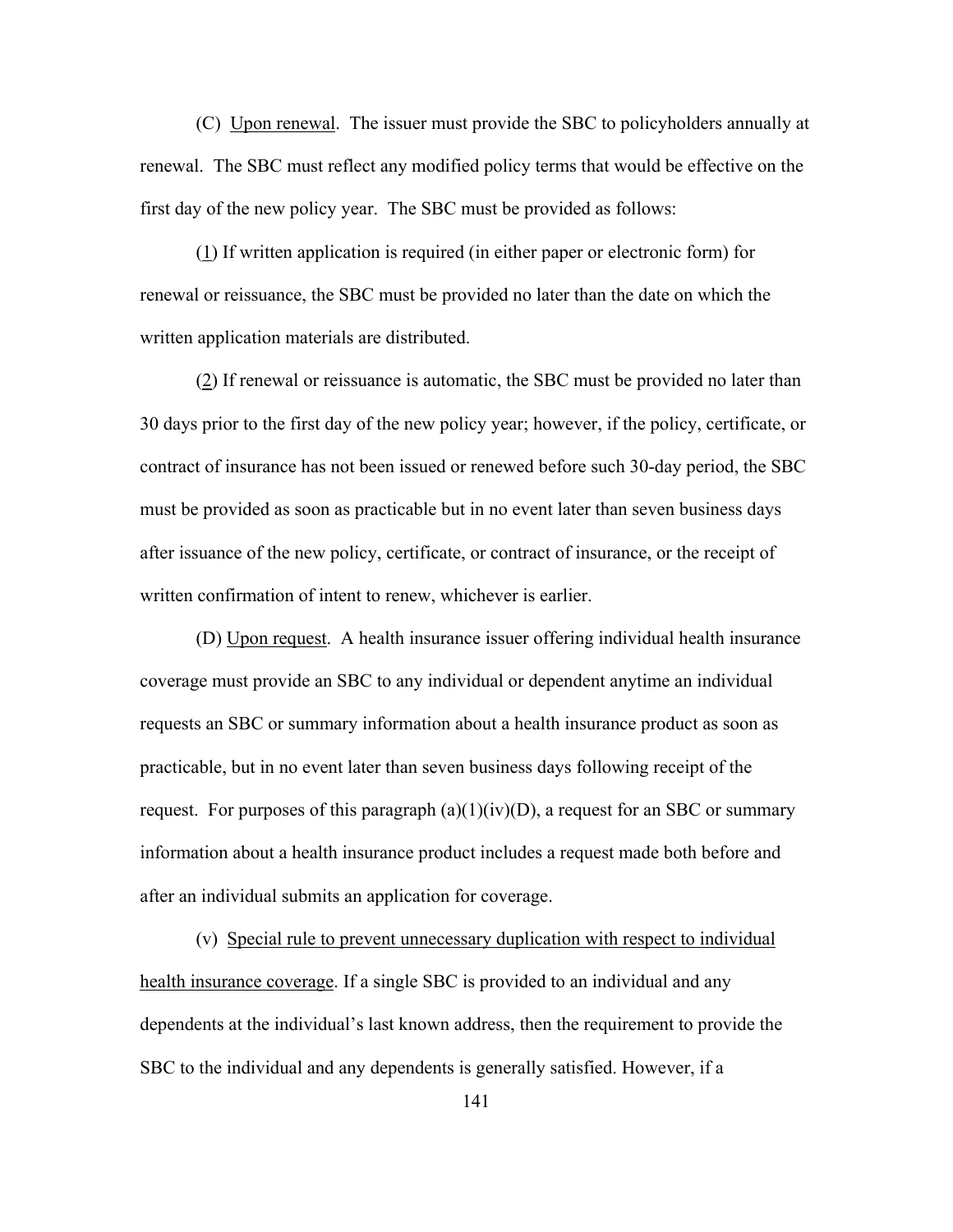dependent's last known address is different than the individual's last known address, a separate SBC is required to be provided to the dependent at the dependents' last known address.

(2) Content – (i) In general. Subject to paragraph  $(a)(2)(iii)$  of this section, the SBC must include the following:

 (A) Uniform definitions of standard insurance terms and medical terms so that consumers may compare health coverage and understand the terms of (or exceptions to) their coverage, in accordance with guidance as specified by the Secretary;

 (B) A description of the coverage, including cost sharing, for each category of benefits identified by the Secretary in guidance;

(C) The exceptions, reductions, and limitations of the coverage;

(D) The cost-sharing provisions of the coverage, including deductible,

coinsurance, and copayment obligations;

(E) The renewability and continuation of coverage provisions;

(F) Coverage examples, in accordance with paragraph (a)(2)(ii) of this section;

 (G) With respect to coverage beginning on or after January 1, 2014, a statement about whether the plan or coverage provides minimum essential coverage as defined under section 5000A(f) of the Internal Revenue Code and whether the plan's or coverage's share of the total allowed costs of benefits provided under the plan or coverage meets applicable requirements;

 (H) A statement that the SBC is only a summary and that the plan document, policy, certificate, or contract of insurance should be consulted to determine the governing contractual provisions of the coverage;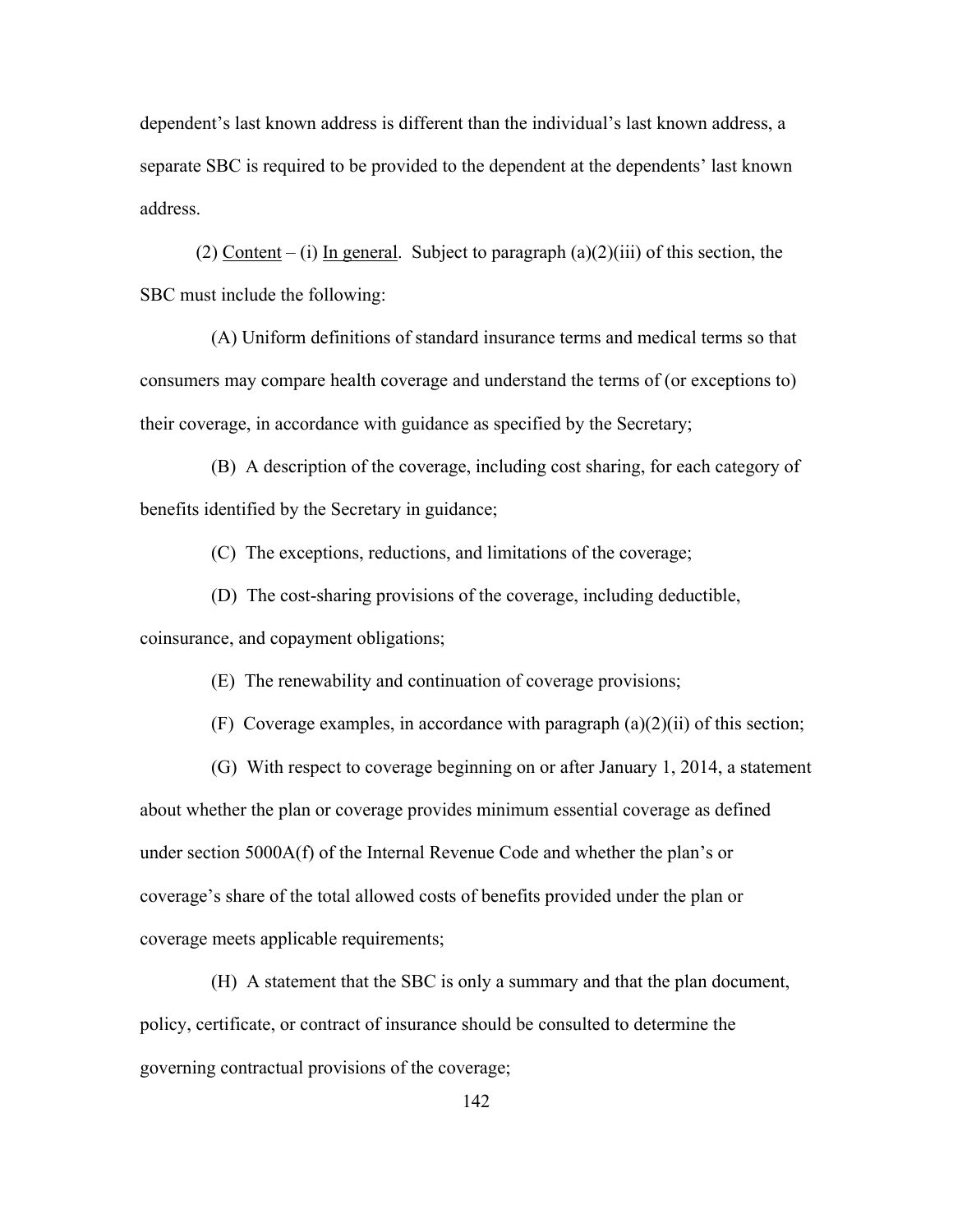(I) Contact information for questions and obtaining a copy of the plan document or the insurance policy, certificate, or contract of insurance (such as a telephone number for customer service and an Internet address for obtaining a copy of the plan document or the insurance policy, certificate, or contract of insurance);

(J) For plans and issuers that maintain one or more networks of providers, an Internet address (or similar contact information) for obtaining a list of network providers;

(K) For plans and issuers that use a formulary in providing prescription drug coverage, an Internet address (or similar contact information) for obtaining information on prescription drug coverage; and

(L) An Internet address for obtaining the uniform glossary, as described in paragraph (c) of this section, as well as a contact phone number to obtain a paper copy of the uniform glossary, and a disclosure that paper copies are available.

(ii) Coverage examples. The SBC must include coverage examples specified by the Secretary in guidance that illustrate benefits provided under the plan or coverage for common benefits scenarios (including pregnancy and serious or chronic medical conditions) in accordance with this paragraph  $(a)(2)(ii)$ .

(A) Number of examples. The Secretary may identify up to six coverage examples that may be required in an SBC.

(B) Benefits scenarios. For purposes of this paragraph  $(a)(2)(ii)$ , a benefits scenario is a hypothetical situation, consisting of a sample treatment plan for a specified medical condition during a specific period of time, based on recognized clinical practice guidelines as defined by the National Guideline Clearinghouse, Agency for Healthcare Research and Quality. The Secretary will specify, in guidance, the assumptions,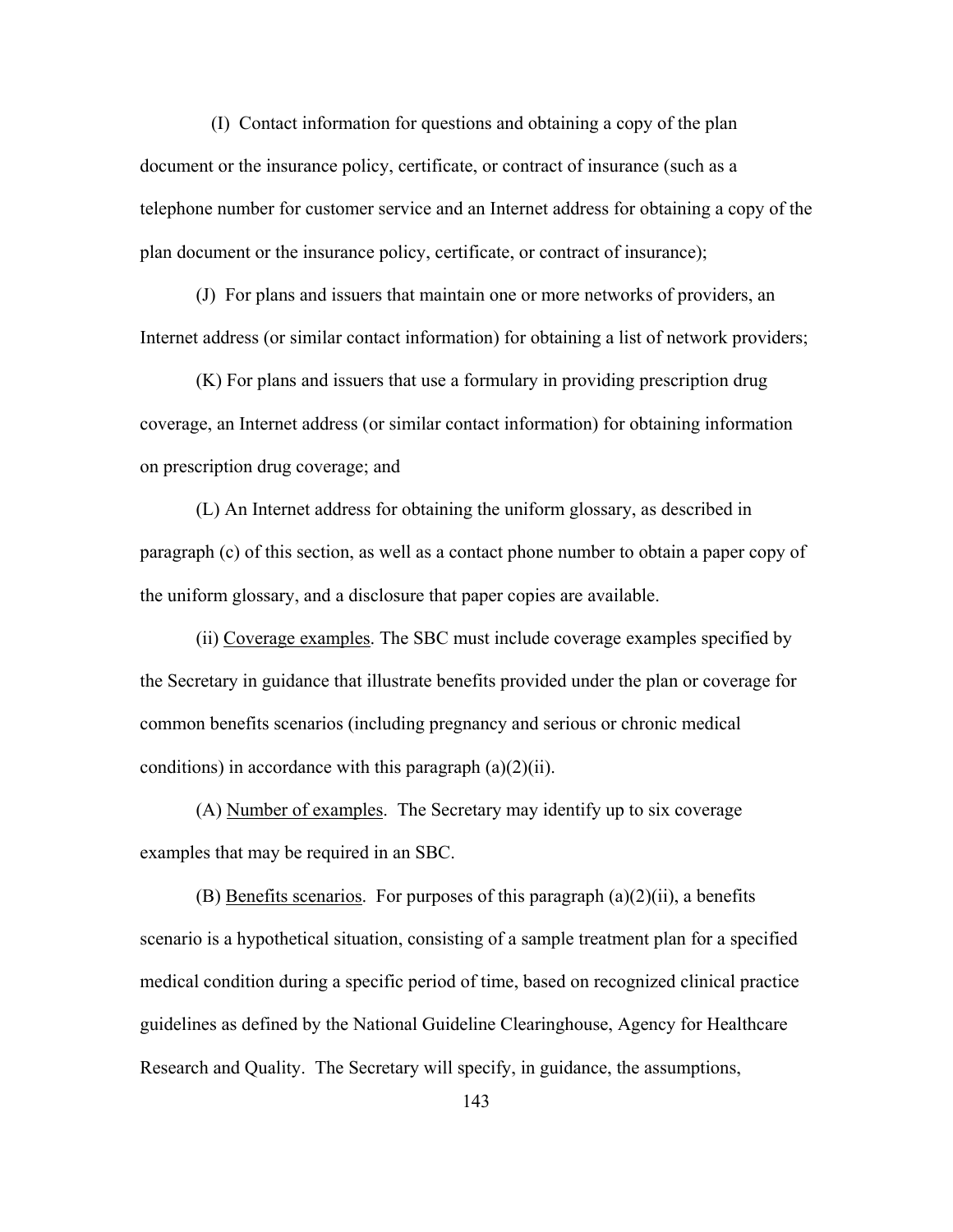including the relevant items and services and reimbursement information, for each claim in the benefits scenario.

(C) Illustration of benefit provided. For purposes of this paragraph (a)(2)(ii), to illustrate benefits provided under the plan or coverage for a particular benefits scenario, a plan or issuer simulates claims processing in accordance with guidance issued by the Secretary to generate an estimate of what an individual might expect to pay under the plan, policy, or benefit package. The illustration of benefits provided will take into account any cost sharing, excluded benefits, and other limitations on coverage, as specified by the Secretary in guidance.

(iii) Coverage provided outside the United States. In lieu of summarizing coverage for items and services provided outside the United States, a plan or issuer may provide an Internet address (or similar contact information) for obtaining information about benefits and coverage provided outside the United States. In any case, the plan or issuer must provide an SBC in accordance with this section that accurately summarizes benefits and coverage available under the plan or coverage within the United States.

 (3) Appearance. A group health plan and a health insurance issuer must provide an SBC in the form, and in accordance with the instructions for completing the SBC, that are specified by the Secretary in guidance. The SBC must be presented in a uniform format, use terminology understandable by the average plan enrollee (or, in the case of individual market coverage, the average individual covered under a health insurance policy), not exceed four double-sided pages in length, and not include print smaller than 12-point font. A health insurance issuer offering individual health insurance coverage must provide the SBC as a stand-alone document.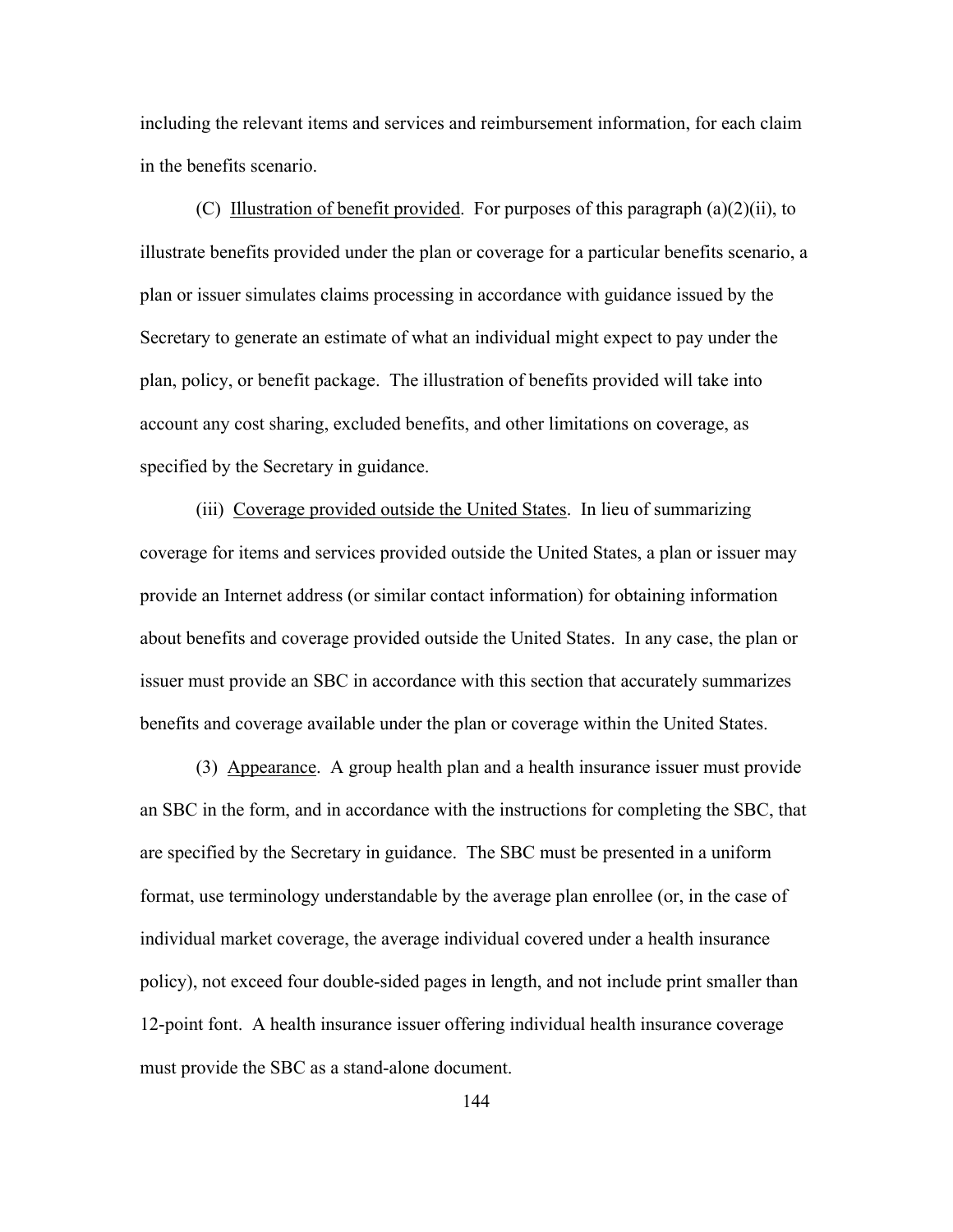(4) Form – (i) An SBC provided by an issuer offering group health insurance coverage to a plan (or its sponsor), may be provided in paper form. Alternatively, the SBC may be provided electronically (such as by email or an Internet posting) if the following three conditions are satisfied –

(A) The format is readily accessible by the plan (or its sponsor);

(B) The SBC is provided in paper form free of charge upon request; and

(C) If the electronic form is an Internet posting, the issuer timely advises the plan (or its sponsor) in paper form or email that the documents are available on the Internet and provides the Internet address.

(ii) An SBC provided by a group health plan or health insurance issuer to a participant or beneficiary may be provided in paper form. Alternatively, for non-Federal governmental plans, the SBC may be provided electronically if the plan conforms to either the substance of the ERISA provisions at 29 CFR 2590.715-2715(a)(4)(ii), or the provisions governing electronic disclosure for individual health insurance issuers set forth in paragraph  $(a)(4)(iii)$  of this section.

(iii) An issuer offering individual health insurance coverage must provide an SBC in a manner that can reasonably be expected to provide actual notice in paper or electronic form.

(A) An issuer satisfies the requirements of this paragraph  $(a)(4)(iii)$  if the issuer:

(1) Hand-delivers a printed copy of the SBC to the individual or dependent;

(2) Mails a printed copy of the SBC to the mailing address provided to the issuer by the individual or dependent;

145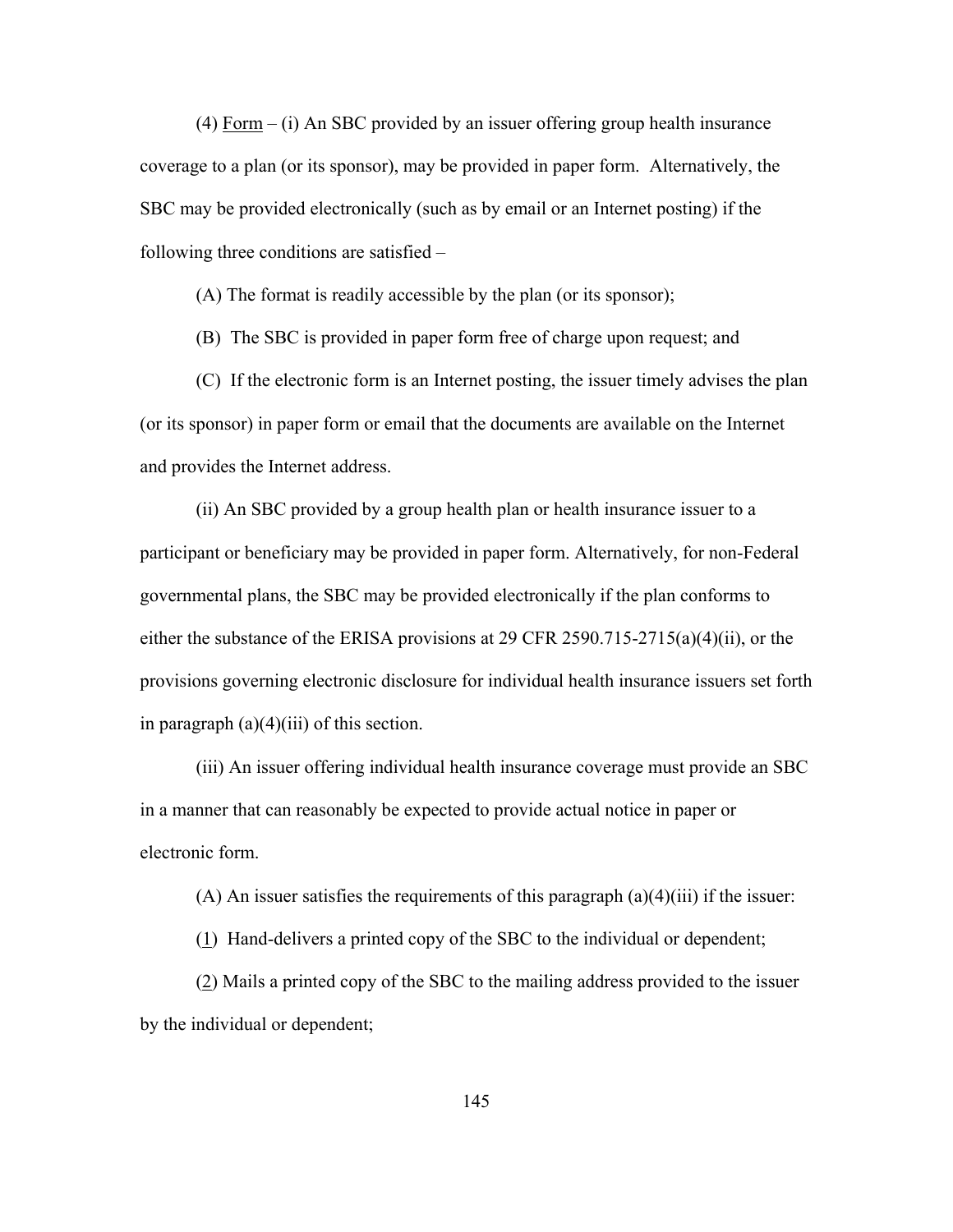(3) Provides the SBC by e-mail after obtaining the individual's or dependent's agreement to receive the SBC or other electronic disclosures by e-mail;

(4) Posts the SBC on the Internet and advises the individual or dependent in paper or electronic form, in a manner compliant with paragraphs  $(a)(4)(iii)(A)(1)$  through  $(3)$ , that the SBC is available on the Internet and includes the applicable Internet address; or

(5) Provides the SBC by any other method that can reasonably be expected to provide actual notice.

(B) An SBC may not be provided electronically unless:

(1) The format is readily accessible;

(2) The SBC is placed in a location that is prominent and readily accessible;

(3) The SBC is provided in an electronic form which can be electronically retained and printed;

(4) The SBC is consistent with the appearance, content, and language requirements of this section;

(5) The issuer notifies the individual or dependent that the SBC is available in paper form without charge upon request and provides it upon request.

 (C) Deemed compliance. A health insurance issuer offering individual health insurance coverage that provides the content required under paragraph  $(a)(2)$  of this section, as specified in guidance published by the Secretary, to the federal health reform Web portal described in 45 CFR 159.120 will be deemed to satisfy the requirements of paragraph  $(a)(1)(iv)(D)$  of this section with respect to a request for summary information about a health insurance product made prior to an application for coverage. However,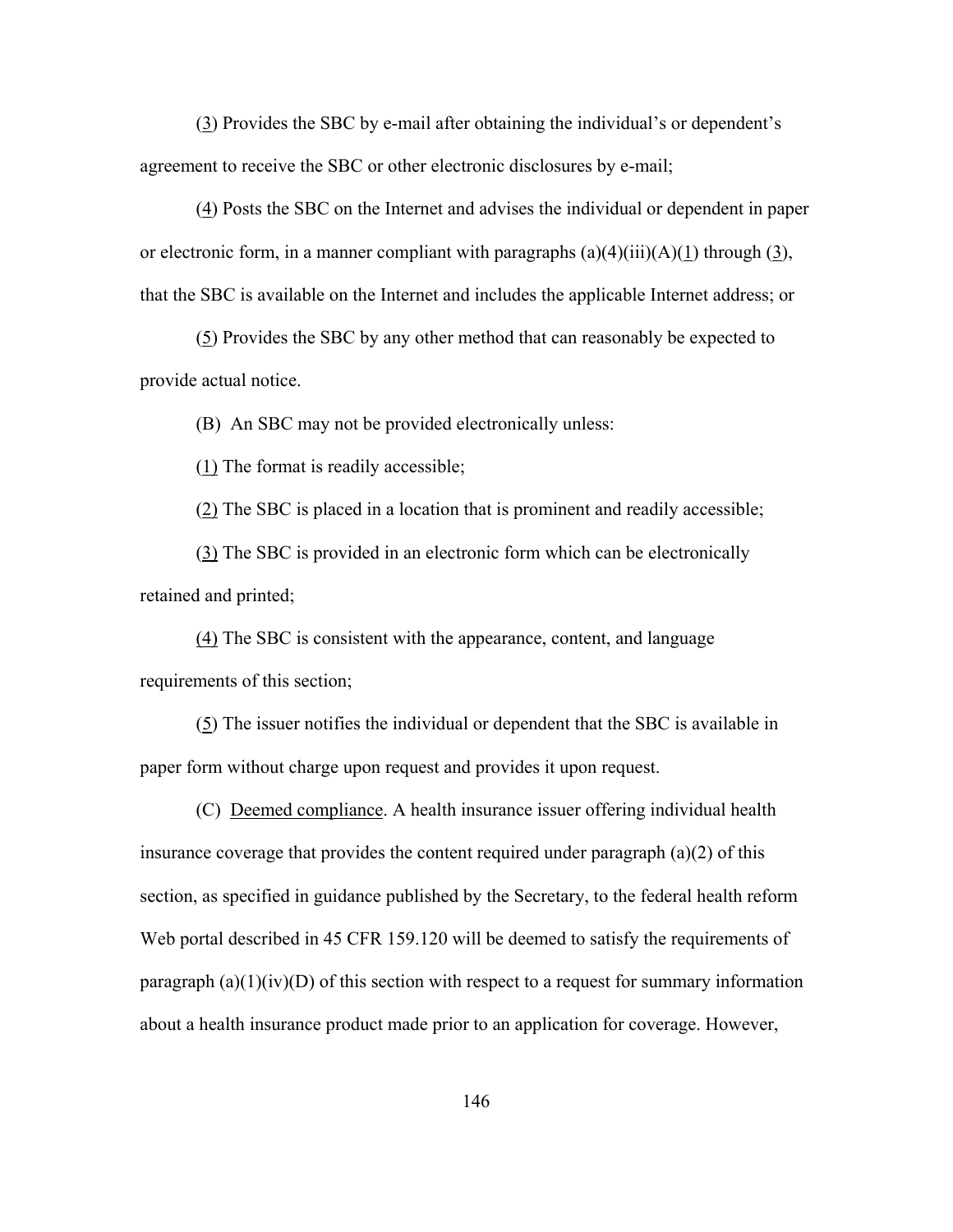nothing in this paragraph should be construed as otherwise limiting such issuer's obligations under this section.

(5) Language. A group health plan or health insurance issuer must provide the SBC in a culturally and linguistically appropriate manner. For purposes of this paragraph (a)(5), a plan or issuer is considered to provide the SBC in a culturally and linguistically appropriate manner if the thresholds and standards of §147.136(e) of this chapter are met as applied to the SBC.

(b) Notice of modification. If a group health plan, or health insurance issuer offering group or individual health insurance coverage, makes any material modification (as defined under section 102 of ERISA) in any of the terms of the plan or coverage that would affect the content of the SBC, that is not reflected in the most recently provided SBC, and that occurs other than in connection with a renewal or reissuance of coverage, the plan or issuer must provide notice of the modification to enrollees (or, in the case of individual market coverage, an individual covered under a health insurance policy) not later than 60 days prior to the date on which the modification will become effective. The notice of modification must be provided in a form that is consistent with paragraph (a)(4) of this section.

(c) Uniform glossary  $- (1)$  In general. A group health plan, and a health insurance issuer offering group health insurance coverage, must make available to participants and beneficiaries, and a health insurance issuer offering individual health insurance coverage must make available to applicants, policyholders, and covered dependents, the uniform glossary described in paragraph  $(c)(2)$  of this section in accordance with the appearance and form and manner requirements of paragraphs  $(c)(3)$  and  $(4)$  of this section.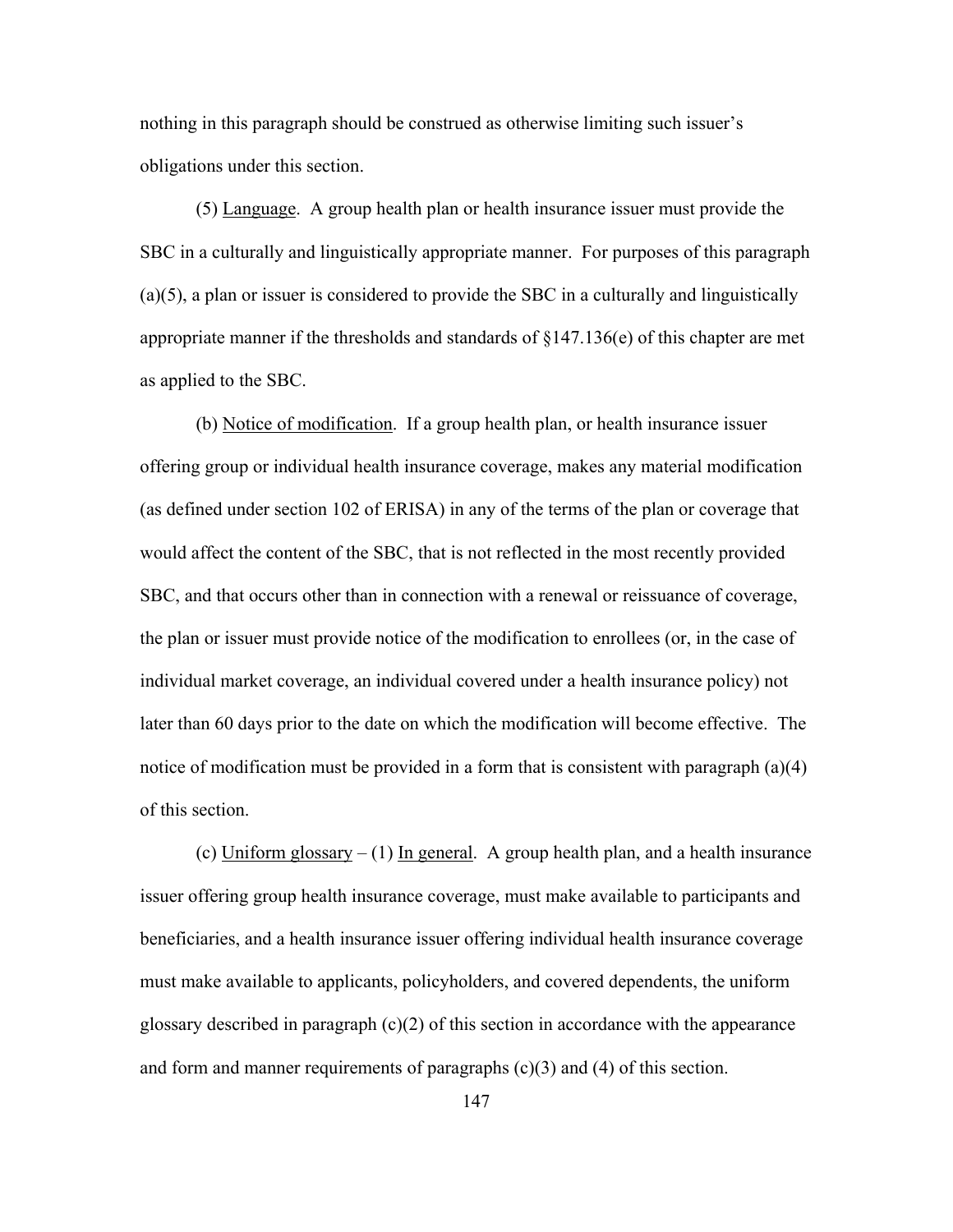(2) Health-coverage-related terms and medical terms. The uniform glossary must provide uniform definitions, specified by the Secretary in guidance, of the following health-coverage-related terms and medical terms:

 (i) Allowed amount, appeal, balance billing, co-insurance, complications of pregnancy, co-payment, deductible, durable medical equipment, emergency medical condition, emergency medical transportation, emergency room care, emergency services, excluded services, grievance, habilitation services, health insurance, home health care, hospice services, hospitalization, hospital outpatient care, in-network co-insurance, innetwork co-payment, medically necessary, network, non-preferred provider, out-ofnetwork co-insurance, out-of-network co-payment, out-of-pocket limit, physician services, plan, preauthorization, preferred provider, premium, prescription drug coverage, prescription drugs, primary care physician, primary care provider, provider, reconstructive surgery, rehabilitation services, skilled nursing care, specialist, usual customary and reasonable (UCR), and urgent care; and

 (ii) Such other terms as the Secretary determines are important to define so that individuals and employers may compare and understand the terms of coverage and medical benefits (including any exceptions to those benefits), as specified in guidance.

 (3) Appearance. A group health plan, and a health insurance issuer, must provide the uniform glossary with the appearance specified by the Secretary in guidance to ensure the uniform glossary is presented in a uniform format and uses terminology understandable by the average plan enrollee (or, in the case of individual market coverage, an average individual covered under a health insurance policy).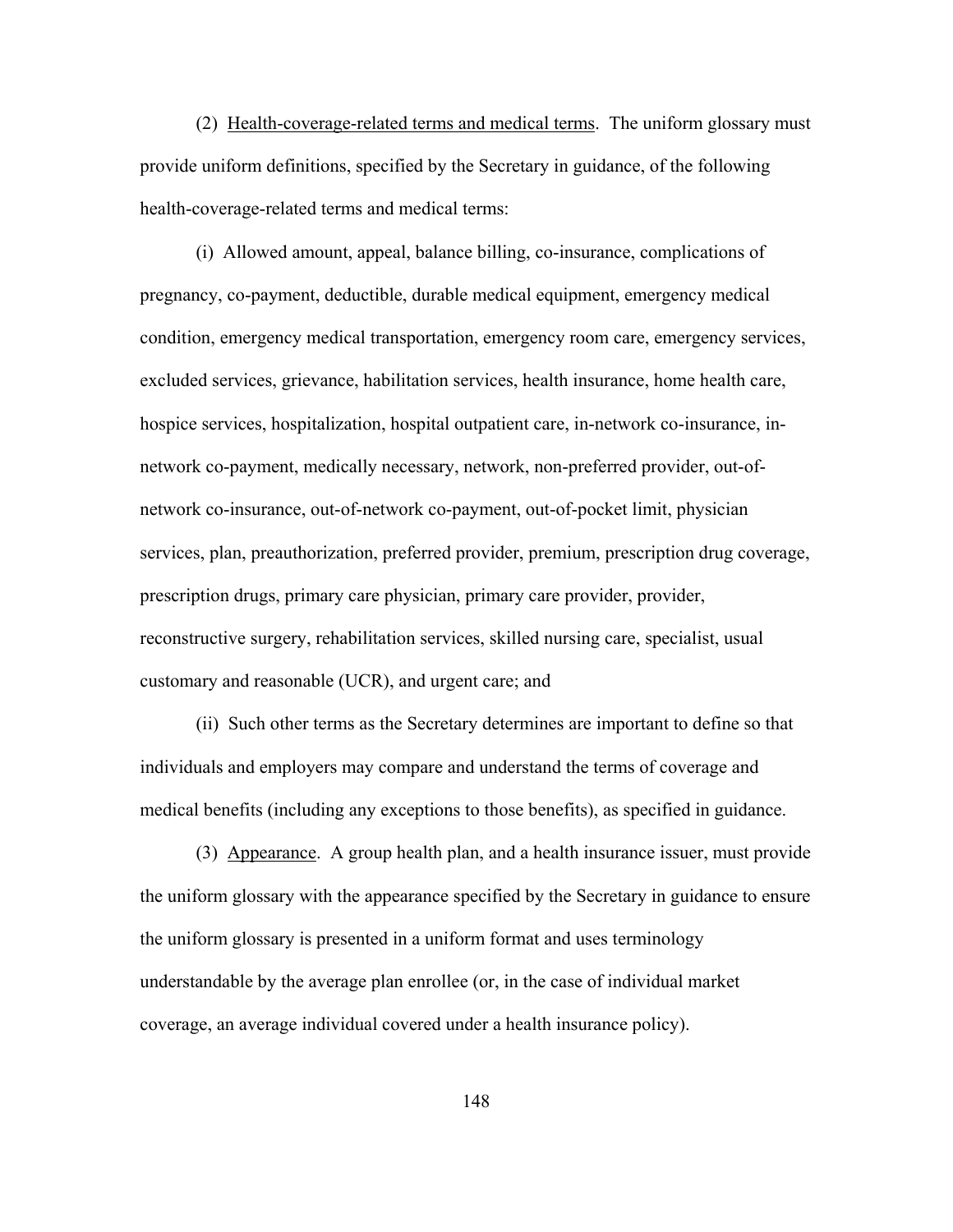(4) Form and manner. A plan or issuer must make the uniform glossary described in this paragraph (c) available upon request, in either paper or electronic form (as requested), within seven business days after receipt of the request.

(d) Preemption. For purposes of this section, the provisions of section 2724 of the PHS Act continue to apply with respect to preemption of State law. In addition, State laws that require a health insurance issuer to provide an SBC that supplies less information than required under paragraph (a) of this section are preempted.

 (e) Failure to provide. A health insurance issuer or a non-federal governmental health plan that willfully fails to provide information required under this section is subject to a fine of not more than \$1,000 for each such failure. A failure with respect to each covered individual constitutes a separate offense for purposes of this paragraph (e). HHS will enforce these provisions in a manner consistent with 45 CFR 150.101 through 150.465.

(f) Applicability date  $- (1)$  This section is applicable to group health plans and group health insurance issuers in accordance with this paragraph (f). (See  $\S 147.140(d)$ , providing that this section applies to grandfathered health plans.)

(i) For disclosures with respect to participants and beneficiaries who enroll or reenroll through an open enrollment period (including re-enrollees and late enrollees), this section applies beginning on the first day of the first open enrollment period that begins on or after September 23, 2012; and

(ii) For disclosures with respect to participants and beneficiaries who enroll in coverage other than through an open enrollment period (including individuals who are